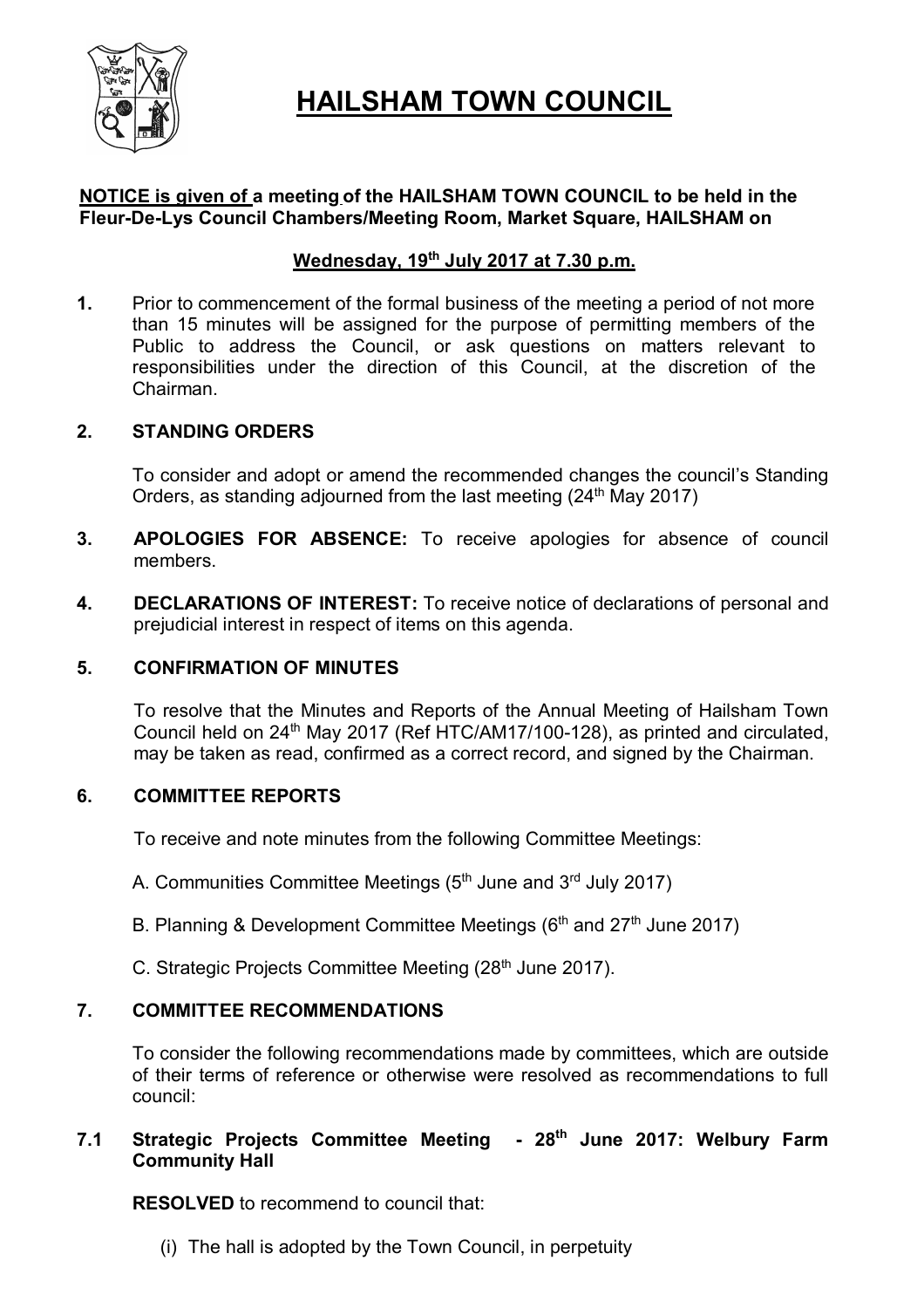- (ii) The Hall is named "The Jim West Centre"
- **7.2 Strategic Projects Committee Meeting - 28th June 2017: 2 North Street (Minute Ref SPC/17/2/19)** Separate Agenda Item (No 15)

#### **8. NEIGHBOURHOOD PLAN COMMITTEE**

- **8.1** To note the minutes from the Neighbourhood Plan Committee Meetings (18<sup>th</sup> May and  $15<sup>th</sup>$  June 2017) and discuss the outcomes from subsequent meetings.
- **8.2** To approve the Neighbourhood Plan Committee's delegated authority up to the next Town Council meeting

#### **9. COMMITTEE TERMS OF REFRENCE**

To adopt terms of reference for the council's committees for the 2017-2018 municipal year

#### **10. COMMITTEE CHAIRMEN AND VICE-CHAIRMEN**

To elect Chairmen (and a Vice-Chairmen) from the appointed council members, for the following council committees

- Planning and Development Committee (Chairman and Vice Chairman)
- Neighbourhood Planning Committee (Chairman only)

#### **11. COMMUNITY GOVERNANCE REVIEW**

To discuss whether to formally request that a Community Governance Review is undertaken by Wealden District Council with a view to reviewing and reducing the number of seats on Hailsham Town Council.

#### **12. WESTERN ROAD RECREATION GROUND**

To consider completing a 'Deed of Dedication' between Fields in Trust and Hailsham Town Council with respect to the Western Road Recreation Ground.

#### **13. TOWN COUNCIL MEETING VENUES**

To consider alternative venues for Town Council meetings on 27<sup>th</sup> September 2017,  $22<sup>nd</sup>$  November 2017, 24<sup>th</sup> January 2018 and 28<sup>th</sup> March 2018

#### **14. CONFIDENTIAL BUSINESS**

**To resolve** that due to the special and confidential nature of the business about to be transacted, and possible disclosure of personal or legal information not in the public interest at the present time, the following items of business be transacted following the temporary exclusion of members of the Public and Press, in accordance with the Council's Standing Orders No. 1E:

15 Strategic Projects Committee: 28<sup>th</sup> June 2017 – 2 North Street (Minute ref SPC/17/2/19)

16 Sale of Land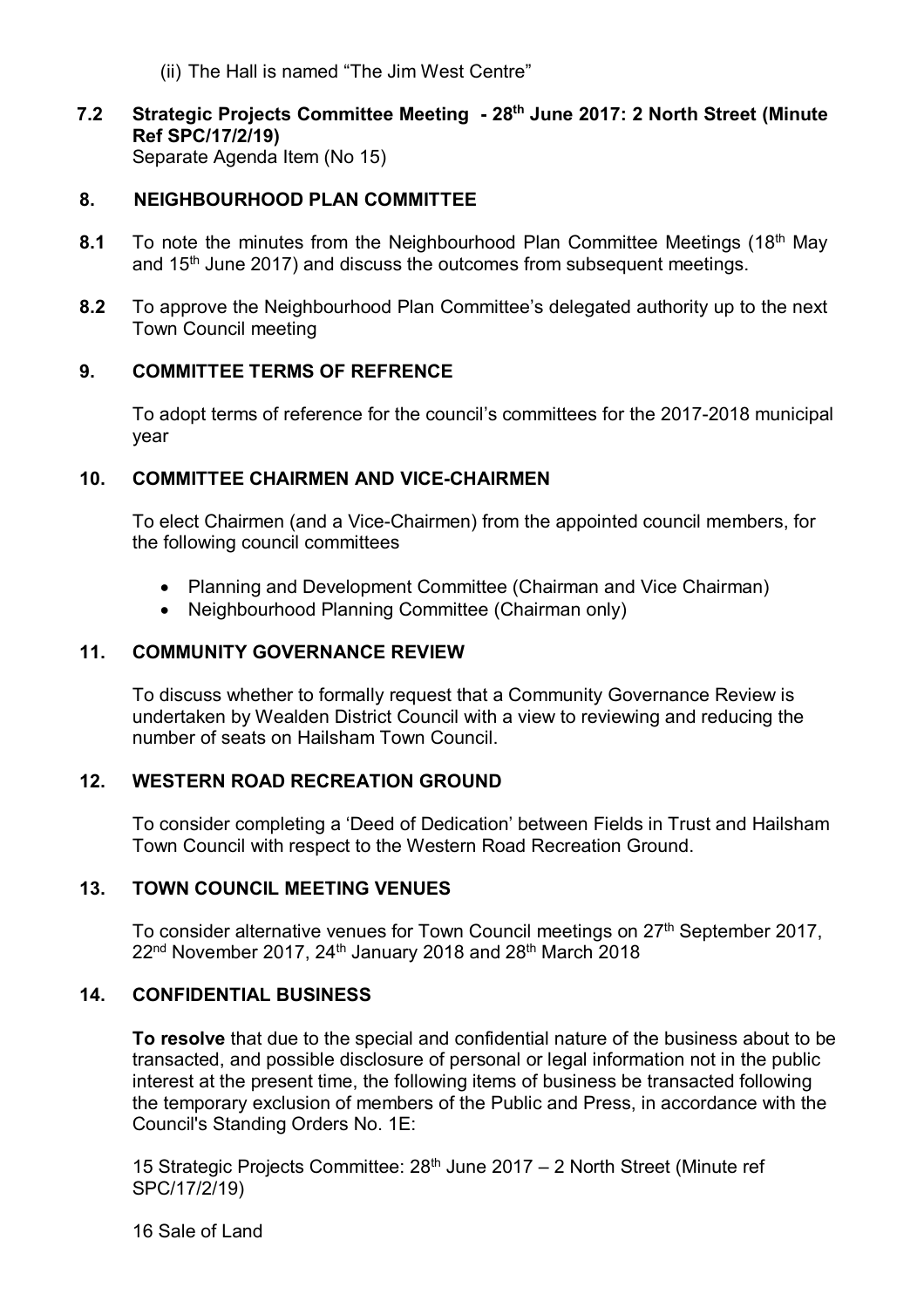The reason for exclusion is:

(b) terms of tenders, and proposals, and counter-proposals in negotiations for contracts

Following agenda items 15 and 16 the meeting will no longer be under confidential business (unless resolved otherwise)

- **15. Strategic Projects Committee: 28th June 2017 – 2 North Street (Minute Ref SPC/17/2/19)**
- **16. Sale of Land**

To receive an update on the potential sale of Town Council owned land

#### **17. Fleur-De-Lys Hearing Loop**

To consider the installation of a hearing loop in the Fleur-De-Lys Council Chamber

#### **18. COUNCILLORS' QUESTIONS/INFORMATION FORUM** *(at the Chairman's discretion).*

Jehn Lo

 JOHN HARRISON Town Clerk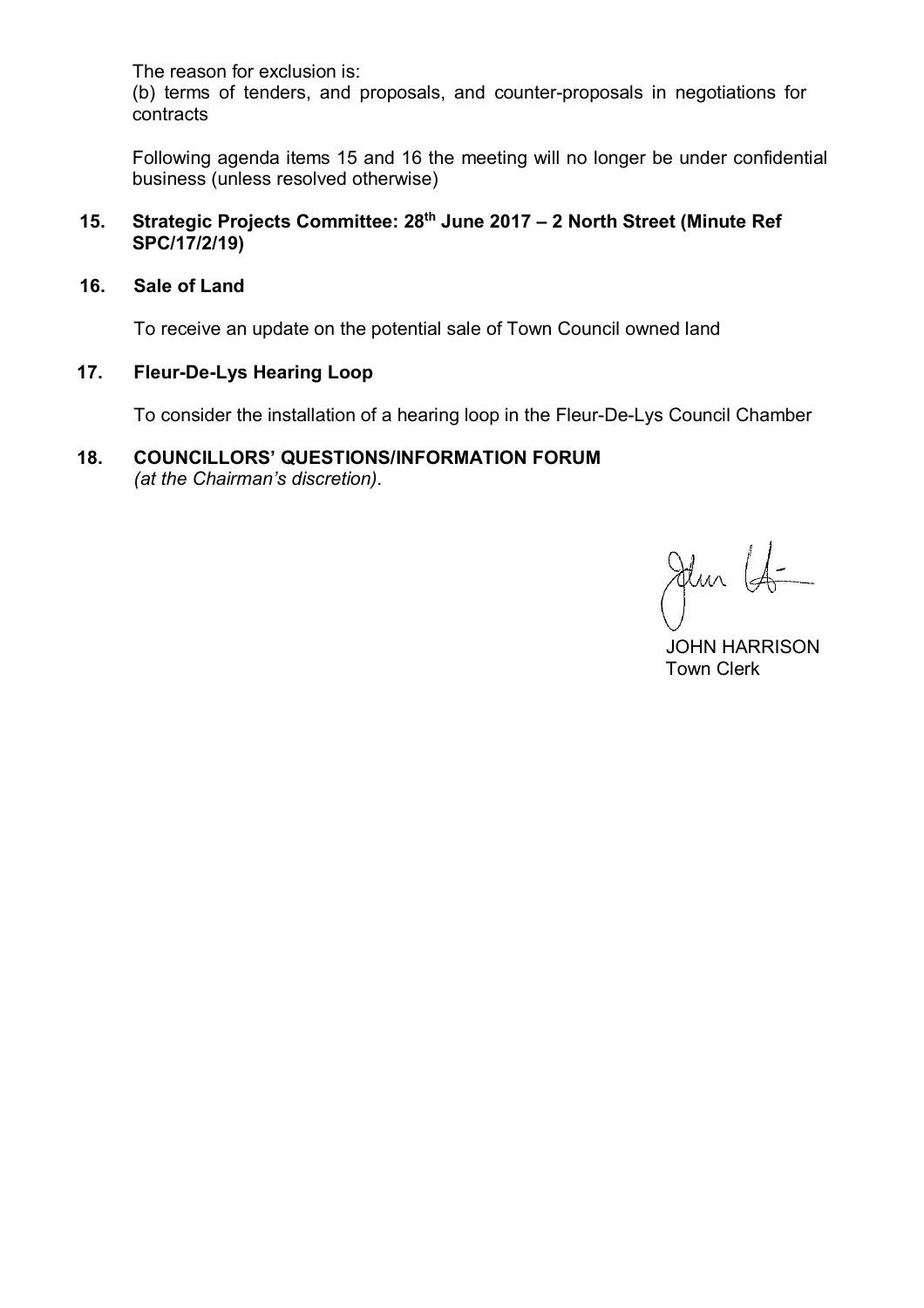| Report to:              | <b>Hailsham Town Council</b>               |
|-------------------------|--------------------------------------------|
| Date:                   | 19th July 2017                             |
| By:                     | John Harrison, Town Clerk                  |
| <b>Title of Report:</b> | <b>REVIEW OF COUNCIL'S STANDING ORDERS</b> |

#### **PURPOSE**

To consider a recommend changes to the council's standing orders –this item stands adjourned from the Annual meeting of the council on 24<sup>th</sup> May 2017, in accordance with Standing Order No. 27b.

#### **BACKGROUND**

The Council's Standing Orders were last reviewed in March 2016. The majority of the Standing Orders adopted by the Town Council are in line with those recommended by the National Association of Local Councils (NALC) as in their published recommended Standing Orders. Those Standing Orders in bold are statutory requirements and the substantial affect of these cannot be altered or removed.

#### **CONSIDERATIONS**

The recommended change to the standing orders is highlighted in red in the document below and are as follows:

**URGENCY PROCEDURES - Page 12. Standing Order 8.** 

**It is recommended to remove this Standing Order** and therefore remove the council's facility to hold 'Urgency Procedures Committees' consisting of two committee chairmen, the chairman of council and one 'lay' councillor or three committee chairmen plus on lay councillor.

This is on the recommendation of the council's Internal Auditor.

This practice is not in line with the NALC recommended Standing Orders

Issues of significant urgency can be addressed; within the delegated powers of standing committees if within their Terms of Reference, via the calling of an Extraordinary Meeting of council (see Standing order 7) or within any delegated powers of the Town Clerk.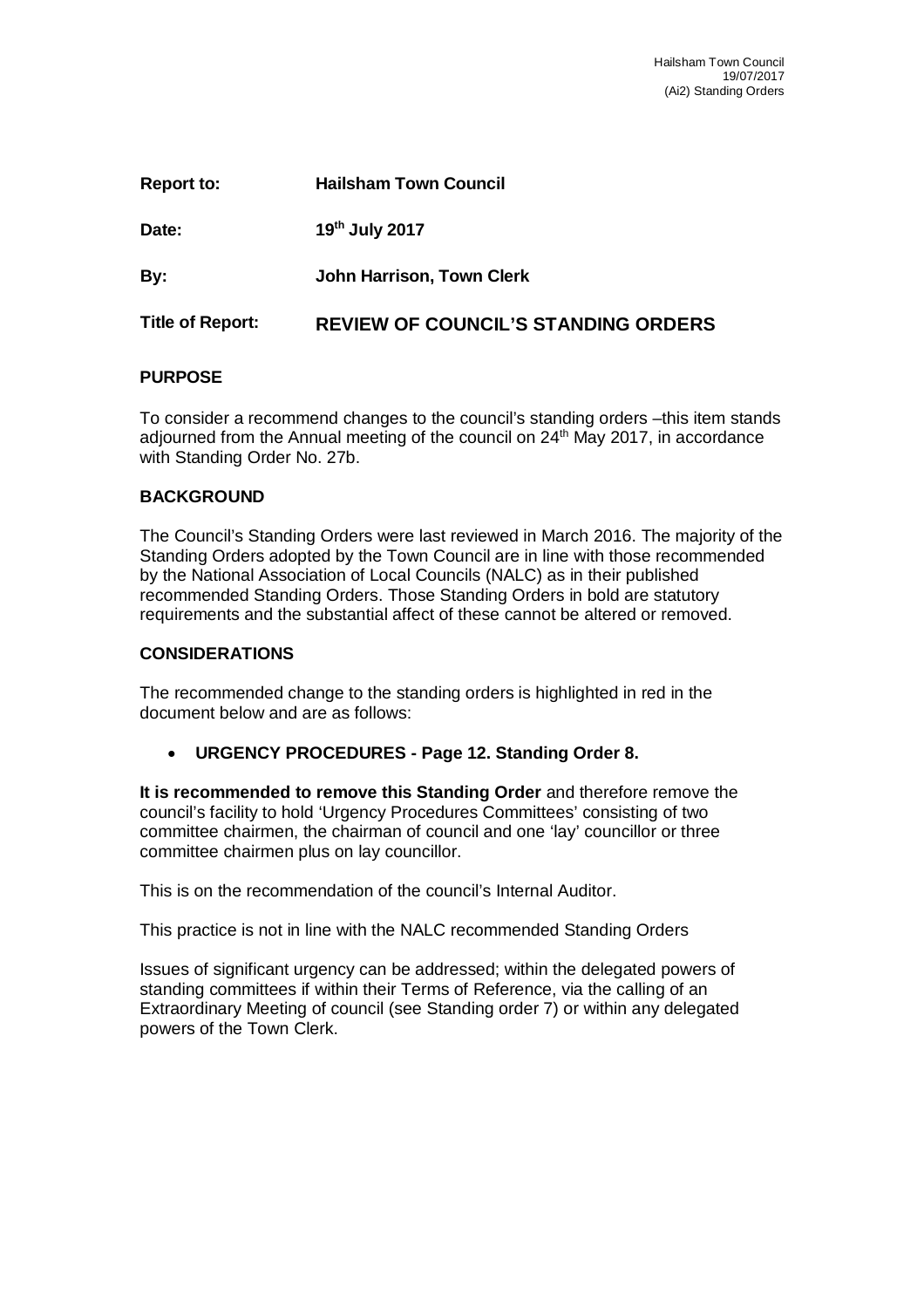# Hailsham Town Council Standing Orders



This version – last amended and reviewed: March 2016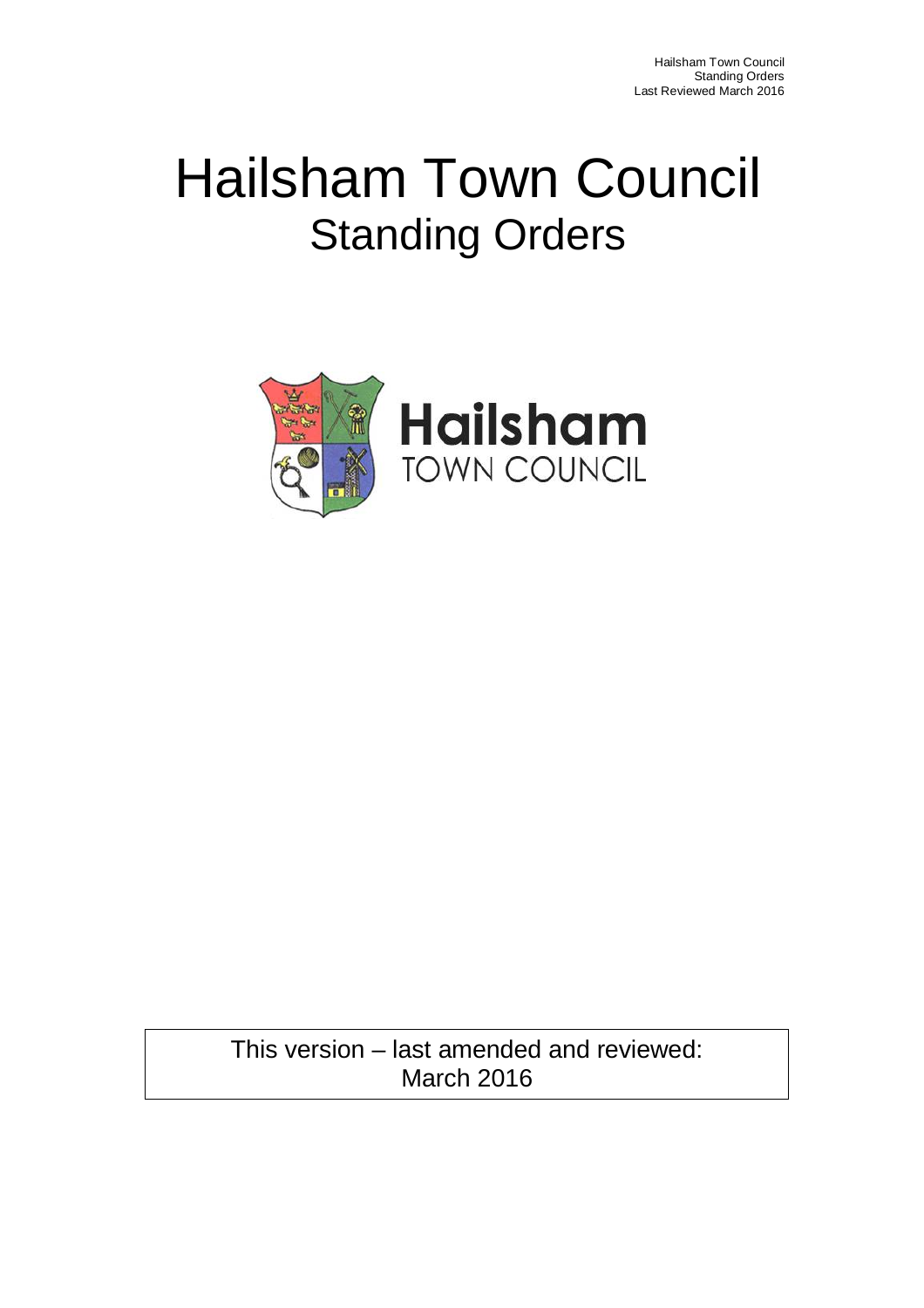## **CONTENTS**

| S.O.           |                                                                                        | Page No.       |
|----------------|----------------------------------------------------------------------------------------|----------------|
| 1              | <b>Meetings Generally</b>                                                              | 4              |
| $\overline{2}$ | Motions for a meeting that require written notice to be<br>given to the Proper Officer | $\overline{7}$ |
| 3              | Motions at a meeting that do not require written notice                                | 7              |
| 4              | Handling confidential or sensitive information                                         | 8              |
| 5              | <b>Committees and sub-committees</b>                                                   | 8              |
| 6              | <b>Ordinary council meetings</b>                                                       | 10             |
| 7              | Extraordinary meetings of the council and committees<br>and sub-committees             | 11             |
| 8              | <b>Urgency Procedure</b>                                                               | 12             |
| 9              | <b>Voting on appointments</b>                                                          | 12             |
| 10             | <b>Rules of debate at meetings</b>                                                     | 12             |
| 11             | <b>Closure</b>                                                                         | 14             |
| 12             | <b>Recission Of Previous Resolution</b>                                                | 14             |
| 13             | <b>Disorderly conduct at meetings</b>                                                  | 14             |
| 14             | Handling confidential or sensitive information                                         | 15             |
| 15             | <b>Draft minutes</b>                                                                   | 15             |
| 16             | Code of conduct and dispensations                                                      | 15             |
| 17             | <b>Code of conduct complaints</b>                                                      | 17             |
| 18             | <b>Proper Officer</b>                                                                  | 17             |
| 19             | <b>Responsible Financial Officer</b>                                                   | 18             |
| 20             | <b>Accounts and accounting statements</b>                                              | 19             |
| 21             | <b>Financial controls and procurement</b>                                              | 19             |
|                |                                                                                        |                |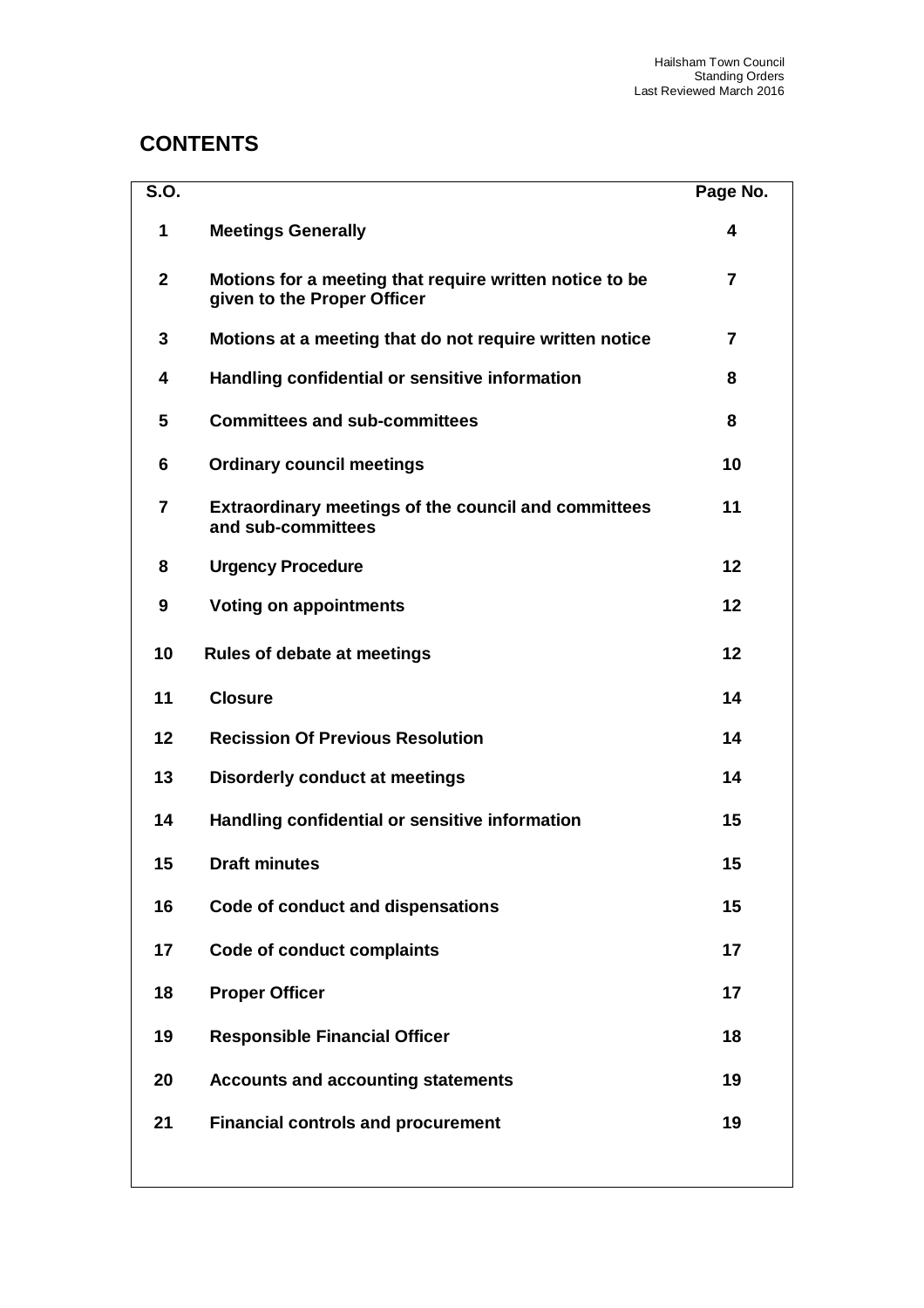| <b>S.O.</b> |                                                           | Page No |
|-------------|-----------------------------------------------------------|---------|
| 22          | <b>Requests for information</b>                           | 21      |
| 23          | Relations with the press/media                            | 21      |
| 24          | <b>Execution and sealing of legal deeds</b>               | 21      |
| 25          | <b>Communicating with District and County councillors</b> | 22      |
| 26          | <b>Restrictions on councillor activities</b>              | 22      |
| 27          | <b>Standing orders generally</b>                          | 22      |
| 28          | <b>Canvassing Of and Recommendations by Members</b>       | 22      |
| 29          | <b>Interests</b>                                          | 23      |
| 30          | <b>Planning Applications</b>                              | 23      |
|             |                                                           |         |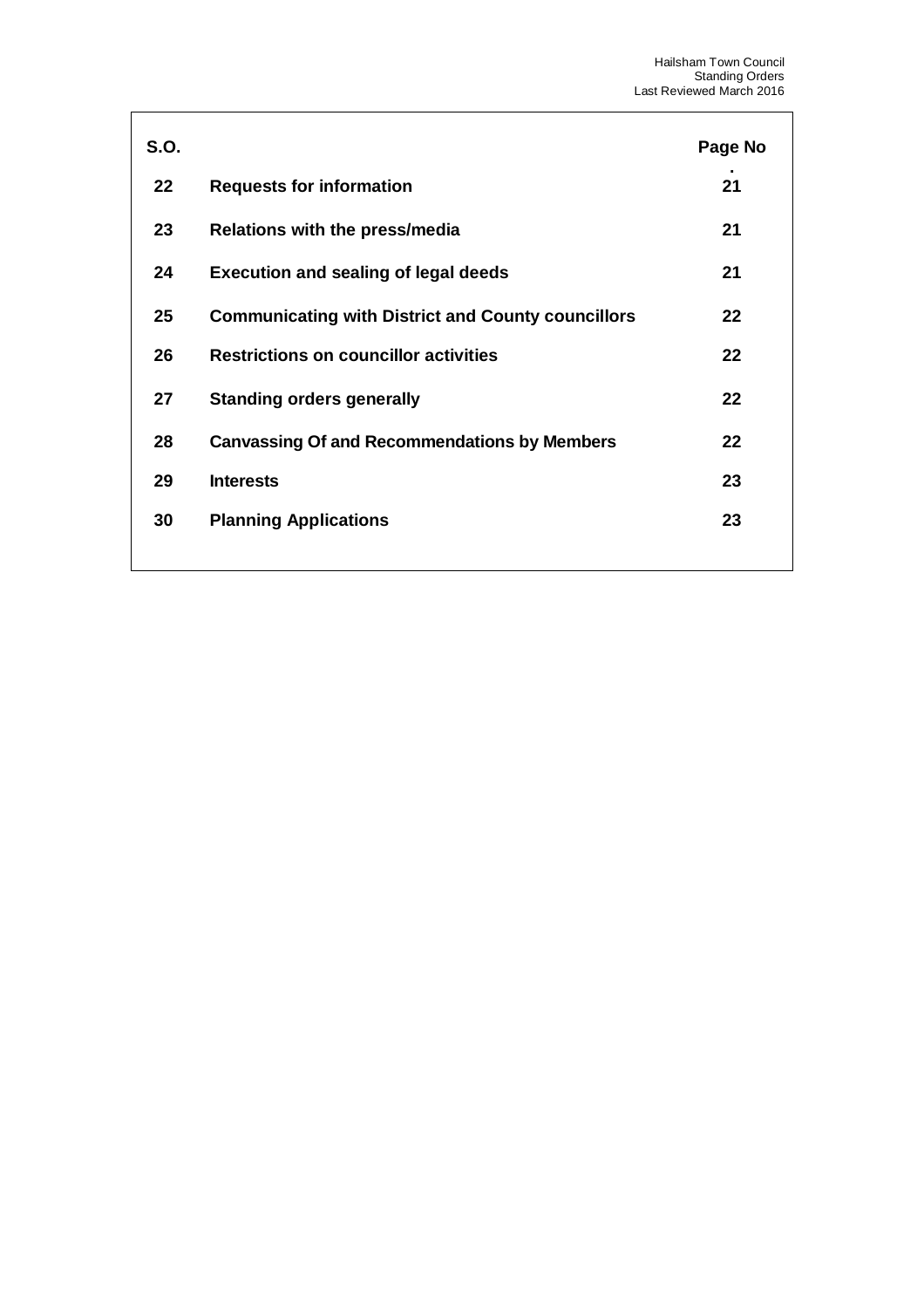#### **Hailsham Town Council Standing Orders – Review January 2015**

## **1. Meetings |Generally**

- **F** Full Council meetings
- **C** Committee meetings
- **S** Sub-committee meetings
- **FCS** a. Meetings of the Council shall be held at the Hailsham Town Council Offices, Market Square, Hailsham at 19:30 (7.30 p.m.) hours unless the Council otherwise decides at a previous meeting.

Questions from members of the public will commence at 19:30 (7.30 pm).

It should be noted that public statements should be concise and limited to three minutes per person.

The Meetings of Committees and Sub-Committees shall be held at the Town Council Chambers or at some other place or time as shall be decided.

- **F b. Meetings shall not take place in premises which at the time of the meeting are used for the supply of alcohol, unless no other premises are available free of charge or at a reasonable cost.**
- **F c. The minimum three clear days for notice of a meeting does not include the day on which notice was issued, the day of the meeting, a Sunday, a day of the Christmas break, a day of the Easter break or of a bank holiday or a day appointed for public thanksgiving or mourning.**
- **C d. The minimum three clear days' public notice for a meeting does not include the day on which the notice was issued or the day of the meeting**
- **FC e. Meetings shall be open to the public unless their presence is prejudicial to the public interest by reason of the confidential nature of the business to be transacted or for other special reasons. The public's exclusion from part or all of a meeting shall be by a resolution which shall give reasons for the public's exclusion.**

f. Members of the public may make representations, answer questions and give evidence at a meeting which they are entitled to attend in respect of the business on the agenda.

g. The period of time designated for public participation at a meeting shall not exceed 15 minutes unless directed by the chairman of the meeting.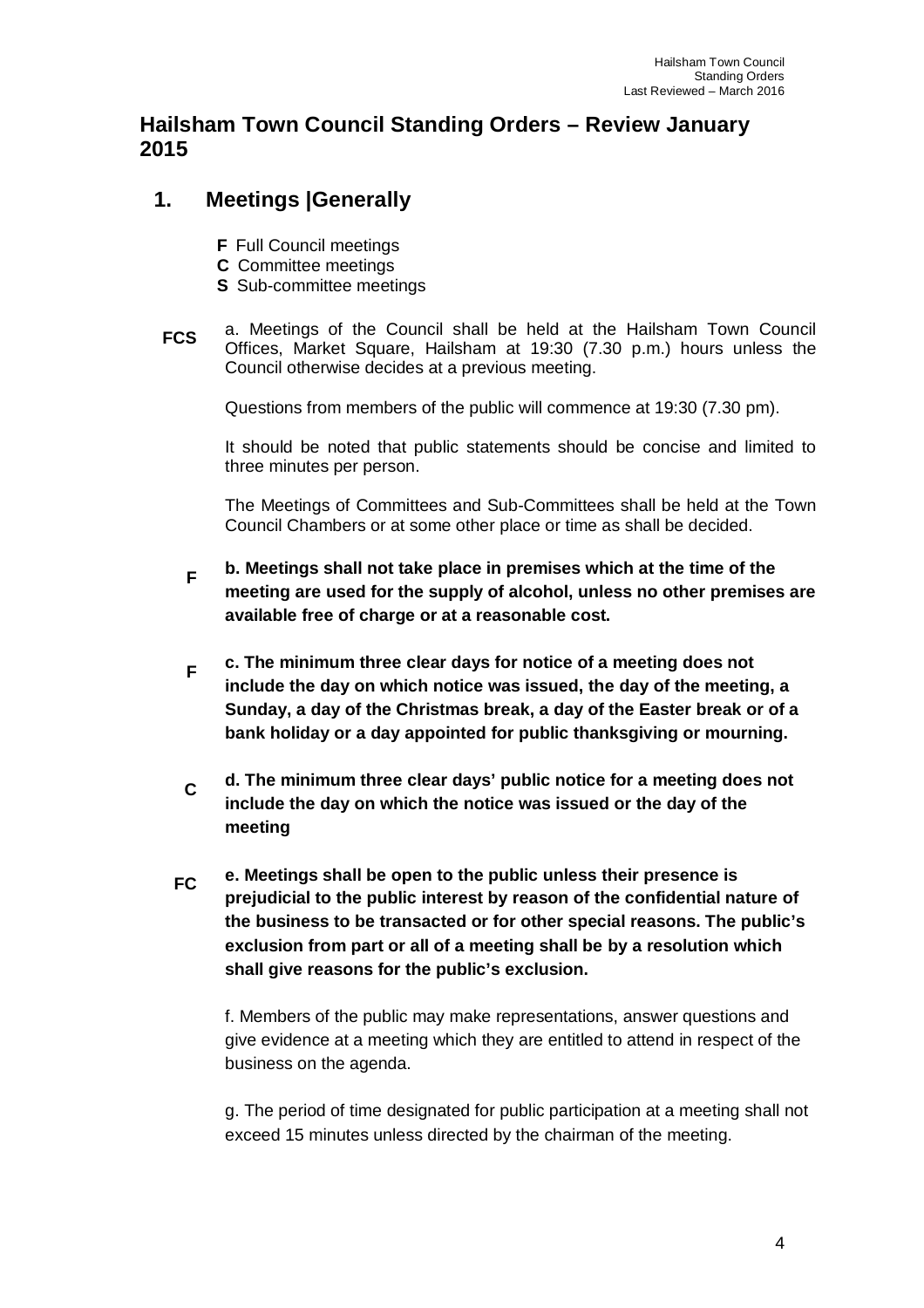h.,A member of the public shall not speak for more than three minutes.

i. A question from a member of the public shall not require a response at the meeting nor start a debate on the question. The chairman of the meeting may direct that a written or oral response be given.

j. A person shall stand when requesting to speak and when speaking (except when a person has a disability or is likely to suffer discomfort). The chairman of the meeting may at any time permit a person to be seated when speaking.

k. A person who speaks at a meeting shall direct his comments to the chairman of the meeting.

l. Only one person is permitted to speak at a time. If more than one person wants to speak, the chairman of the meeting shall direct the order of speaking.

- **FC m. A person may not orally report or comment about a meeting as it takes place if he is present at the meeting of a parish council or its committees but otherwise may:**
	- **(i) film, photograph or make an audio recording of a meeting;**
	- **(ii) use any other means for enabling persons not present to see or hear proceedings at a meeting as it takes place later;**
	- **(iii) report or comment on the proceedings in writing during or after a meeting or orally report or comment after the meeting**
- **FC n. The press or any other person shall be provided with reasonable facilities for the taking of their report of all or part of a meeting at which they are entitled to be present**.
	- **F o. Subject to standing orders which indicate otherwise, anything authorised or required to be done by, to or before the Chairman of the Council may in his absence be done by, to or before the Vice-Chairman of the Council (if any).**
	- **F p. The Chairman, if present, shall preside at a meeting. If the Chairman is absent from a meeting, the Vice-Chairman, if present, shall preside. If both the Chairman and the Vice-Chairman are absent from a meeting, a councillor as chosen by the councillors present at the meeting shall preside at the meeting.**
- **FCS q. Subject to a meeting being quorate, all questions at a meeting shall be decided by a majority of the councillors or councillors with voting rights present and voting.**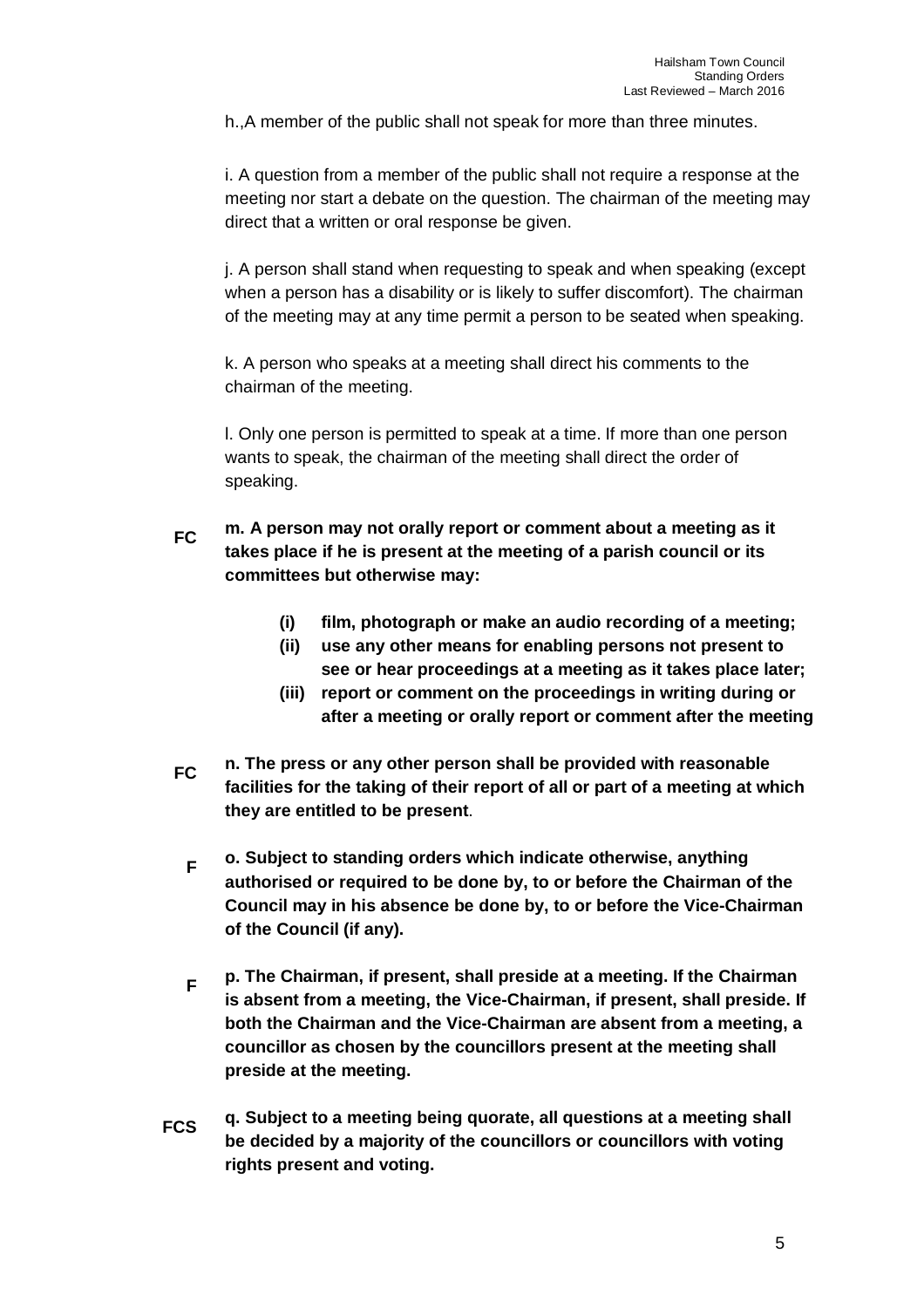**FCS r. The chairman of a meeting may give an original vote on any matter put to the vote, and in the case of an equality of votes may exercise his casting vote whether or not he gave an original vote.**

*See standing orders below for the different rules that apply in the election of the Chairman of the Council at the annual meeting of the council.*

**FCS s. Voting on a question shall be by a show of hands. At the request of a councillor, the voting on any question shall be recorded so as to show whether each councillor present and voting gave his vote for or against that question or abstained from voting.** Such a request shall be made before moving on to the next item of business on the agenda.

If at least two members so request, voting on a question may be done by signed ballot.

- t. The minutes of a meeting shall include an accurate record of the following: i.the time and place of the meeting;
	- ii. the names of councillors present and absent;
	- iii. interests that have been declared by councillors and noncouncillors with voting rights;
	- iv. whether a councillor or non-councillor with voting rights left the meeting when matters that they held interests in were being considered;
	- v. if there was a public participation session; and
	- vi. the resolutions made.
- **FCS** *u.* **A councillor or a non-councillor with voting rights who has a disclosable pecuniary interest or another interest as set out in the council's code of conduct in a matter being considered at a meeting is subject to statutory limitations or restrictions under the code on his right to participate and vote on that matter.**
	- **F v. No business may be transacted at a meeting of the council unless at least one-third of the whole number of members of the council are present and in no case shall the quorum of a meeting be less than three.**

*See standing orders below for the quorum of a committee or sub-committee meeting.* 

**FCS w. If a meeting is or becomes inquorate no business shall be transacted** and the meeting shall be closed. The business on the agenda for the meeting shall be adjourned to another meeting.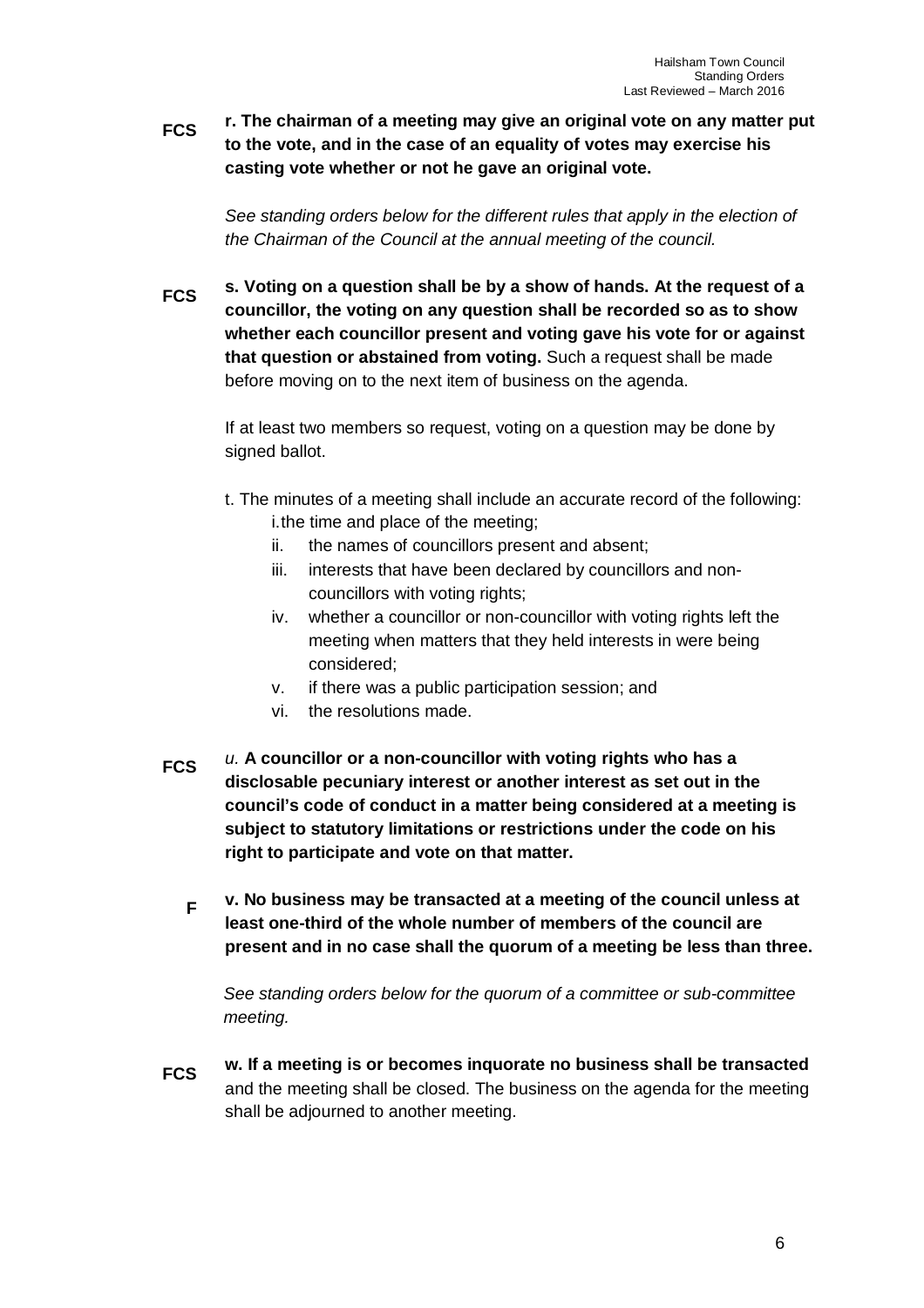x. A meeting shall not exceed a period of three hours.

y. If three council committee members present at a meeting of a Committee or Sub-Committee request it not to exercise its executive powers, or any delegated authority it has as defined in its terms of reference, in respect of a matter under consideration, then it shall not do so and shall make a recommendation to Council instead. This will then be debated fully at the next meeting of full council and no decision shall be made except by resolution of full council.

## **2. Motions for a meeting that require written notice to be given to the Proper Officer**

- a A motion shall relate to the responsibilities of the meeting which it is tabled for and in any event shall relate to the performance of the council's statutory functions, powers and obligations or an issue which specifically affects the council's area or its residents.
- b No motion may be moved at a meeting unless it is on the agenda and the mover has given written notice of its wording to the Proper Officer at least five clear days before the meeting. Clear days do not include the day of the notice or the day of the meeting.
- c The Proper Officer may, before including a motion on the agenda received, correct obvious grammatical or typographical errors in the wording of the motion.
- d If the Proper Officer considers the wording of a motion received is not clear in meaning, the motion shall be rejected until the mover of the motion resubmits it in writing to the Proper Officer so that it can be understood at least three clear working days before the meeting.
- e If the wording or subject of a proposed motion is considered improper, the Proper Officer shall consult with the chairman of the forthcoming meeting or, as the case may be, the councillors who have convened the meeting, to consider whether the motion shall be included in the agenda or rejected.
- f The decision of the Proper Officer as to whether or not to include the motion (and other items) on the agenda shall be final.
- g Motions received shall be recorded in a book for that purpose and numbered in the order that they are received.
- h Motions rejected shall be recorded in a book for that purpose with an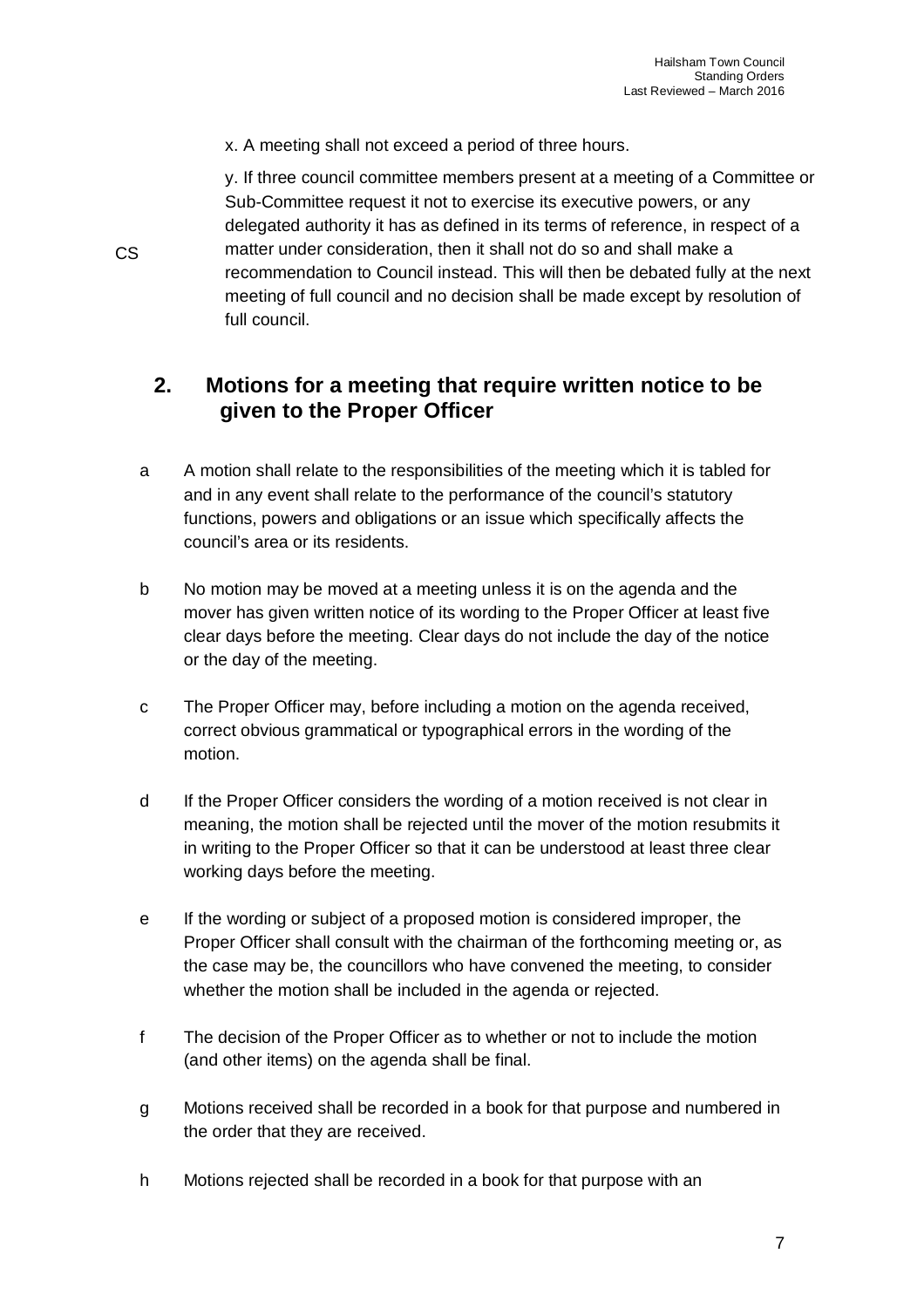explanation by the Proper Officer for their rejection.

#### **3. Motions at a meeting that do not require written notice**

- a The following motions may be moved at a meeting without written notice to the Proper Officer;
	- i. to correct an inaccuracy in the draft minutes of a meeting;
	- ii. to move to a vote;
	- iii. to defer consideration of a motion;
	- iv. to refer a motion to a particular committee or sub-committee;
	- v. to appoint a person to preside at a meeting;
	- vi. to change the order of business on the agenda;
	- vii. to proceed to the next business on the agenda;
	- viii. to require a written report;
	- ix. to appoint a committee or sub-committee and their members;
	- x. to extend the time limits for speaking;
	- xi. to exclude the press and public from a meeting in respect of confidential or sensitive information which is prejudicial to the public interest;
	- xii. to not hear further from a councillor or a member of the public;
	- xiii. to exclude a councillor or member of the public for disorderly conduct;
	- xiv. to temporarily suspend the meeting;
	- xv. to suspend a particular standing order (unless it reflects mandatory statutory requirements);
	- xvi. to adjourn the meeting; or
	- xvii. to close a meeting.

## **4. Handling confidential or sensitive information**

- a The agenda, papers that support the agenda and the minutes of a meeting shall not disclose or otherwise undermine confidential or sensitive information which for special reasons would not be in the public interest.
- b Councillors and staff shall not disclose confidential or sensitive information which for special reasons would not be in the public interest.

#### **5. Committees and sub-committees**

- a The Chairman and/or Vice-Chairman of the Council shall be voting members of every committee
- b **Unless the council determines otherwise, a committee may appoint a subcommittee whose terms of reference and members shall be determined**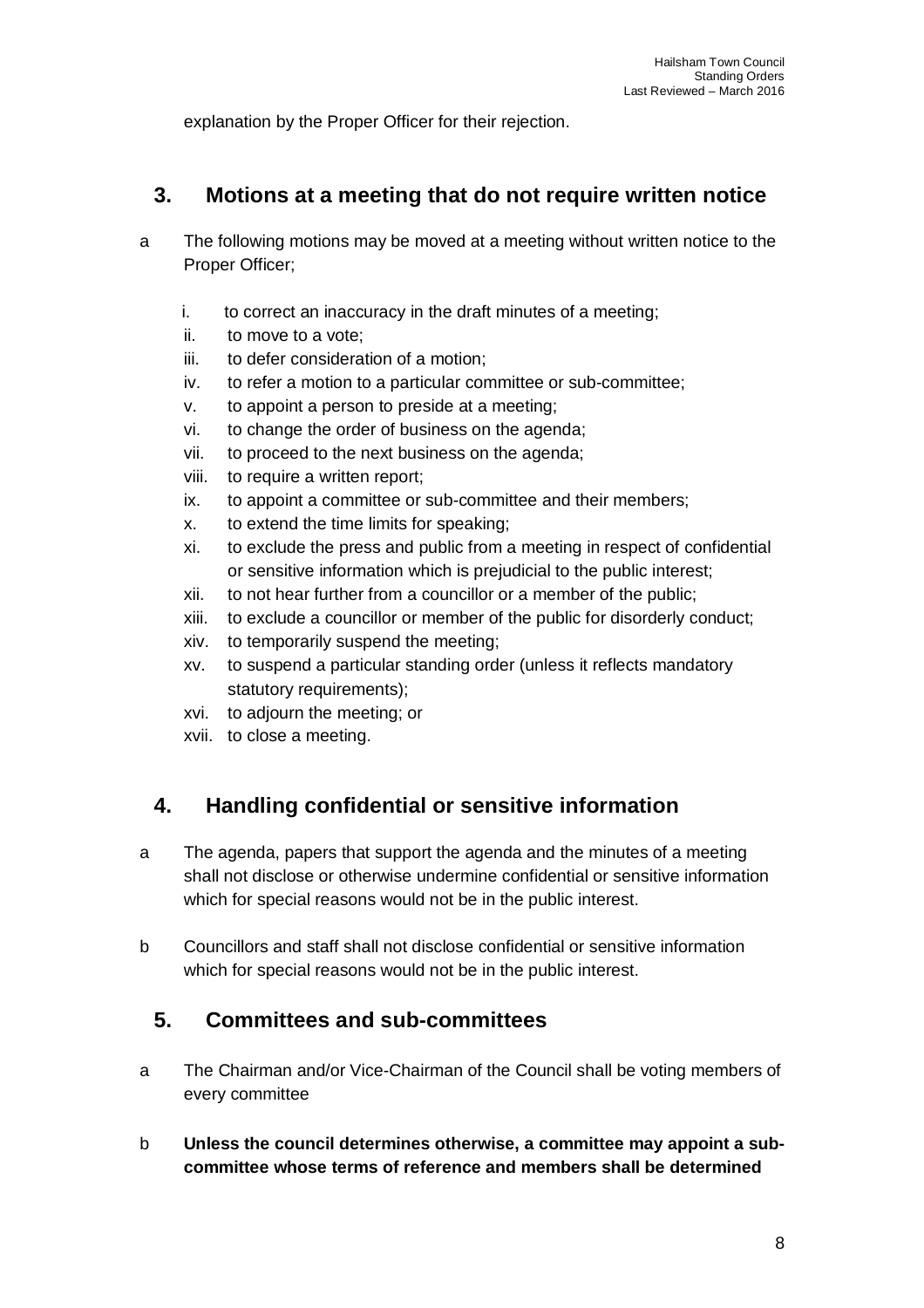**by the committee.**

- c **The members of a committee may include non-councillors unless it is a committee which regulates and controls the finances of the council.**
- d **Unless the council determines otherwise, all the members of an advisory committee and a sub-committee of the advisory committee may be noncouncillors.**
- e The council may appoint standing committees or other committees as may be necessary, and:
	- i. shall determine their terms of reference;
	- ii. shall determine the number and time of the ordinary meetings of a standing committee up until the date of the next annual meeting of full council;
	- iii. shall then permit a committee to alter the number and time of its meetings;
	- iv. shall appoint and determine the terms of office of members of such a committee;
	- v. Shall appoint and determine the terms of office of the substitute members to a committee whose role is to replace the ordinary members at a meeting of a committee if the ordinary members of the committee confirm to the Town Clerk or the Deputy Town Clerk by mid-day on the day of the meeting that they are unable to attend
	- vi. shall, after it has appointed the members of a standing committee, appoint the chairman of the standing committee;
	- vii. shall permit a committee other than a standing committee, to appoint its own chairman at the first meeting of the committee;
	- viii. shall determine the place, notice requirements and quorum for a meeting of a committee and a sub-committee which shall be no less than three;
	- ix. shall determine if the public may participate at a meeting of a committee;
	- x. shall determine if the public and press are permitted to attend the meetings of a sub-committee and also the advance public notice requirements, if any, required for the meetings of a sub-committee;
	- xi. shall determine if the public may participate at a meeting of a sub-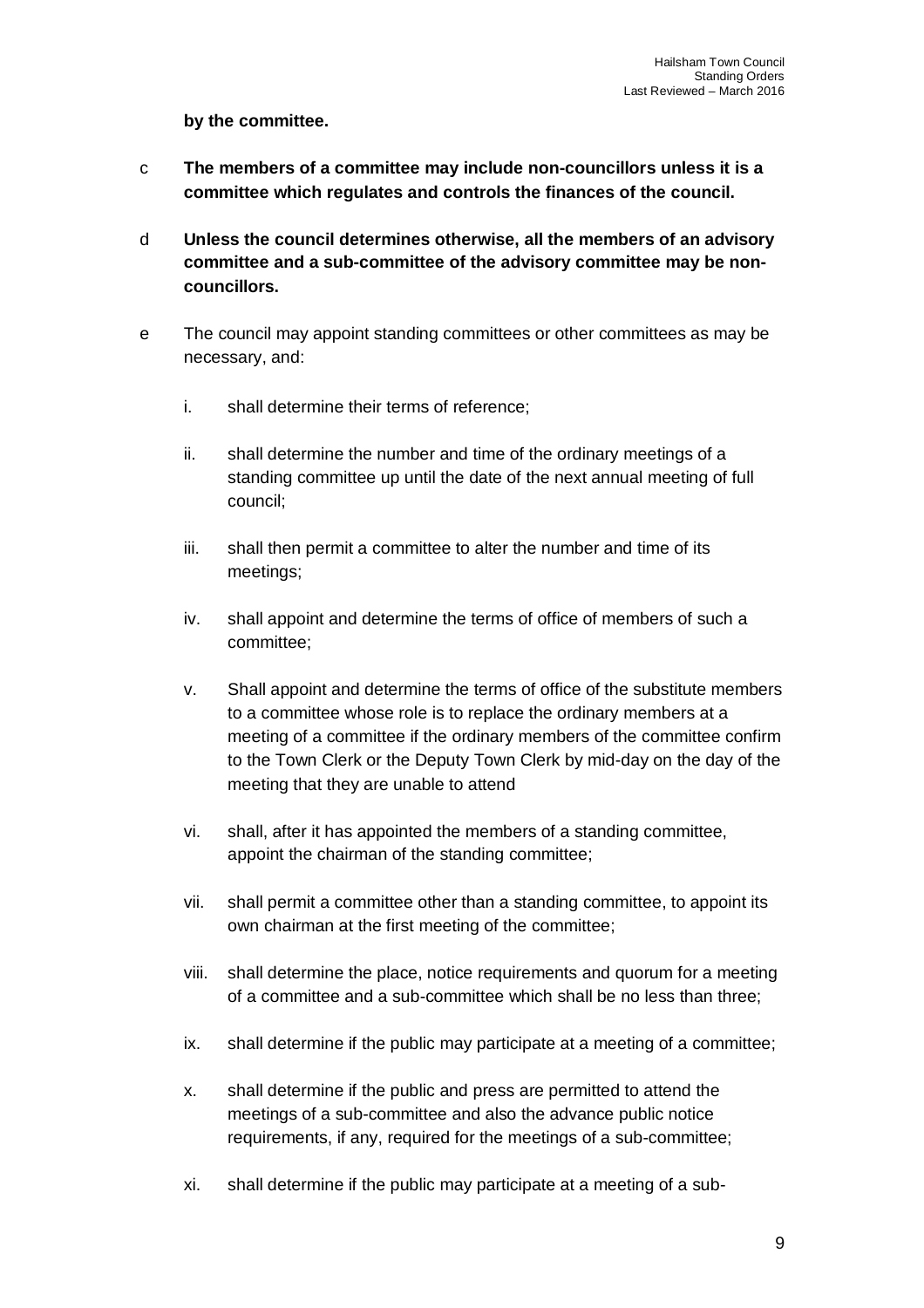committee that they are permitted to attend; and

xii. may dissolve a committee.

#### **6. Ordinary Council Meetings**

- **a In an election year, the annual meeting of the council shall be held on or within 14 days following the day on which the new councillors elected take office.**
- **b In a year which is not an election year, the annual meeting of a council shall be held on such day in May as the council may direct.**
- c **If no other time is fixed, the annual meeting of the council shall take place at 6pm.**
- d **In addition to the annual meeting of the council, at least three other ordinary meetings shall be held in each year on such dates and times as the council directs.**
- **e The first business conducted at the annual meeting of the council shall be the election of the Chairman and Vice-Chairman of the Council.**
- **f The Chairman of the Council, unless he has resigned or becomes disqualified, shall continue in office and preside at the annual meeting until his successor is elected at the next annual meeting of the council.**
- **g The Vice-Chairman of the Council, if any, unless he resigns or becomes disqualified, shall hold office until immediately after the election of the Chairman of the Council at the next annual meeting of the council.**
- **h In an election year, if the current Chairman of the Council has not been reelected as a member of the council, he shall preside at the meeting until a successor Chairman of the Council has been elected. The current Chairman of the Council shall not have an original vote in respect of the election of the new Chairman of the Council but must give a casting vote in the case of an equality of votes.**
- **i In an election year, if the current Chairman of the Council has been reelected as a member of the council, he shall preside at the meeting until a new Chairman of the Council has been elected. He may exercise an original vote in respect of the election of the new Chairman of the Council and must give a casting vote in the case of an equality of votes.**
- j Following the election of the Chairman of the Council and Vice-Chairman (of the Council at the annual meeting of the council, the business of the annual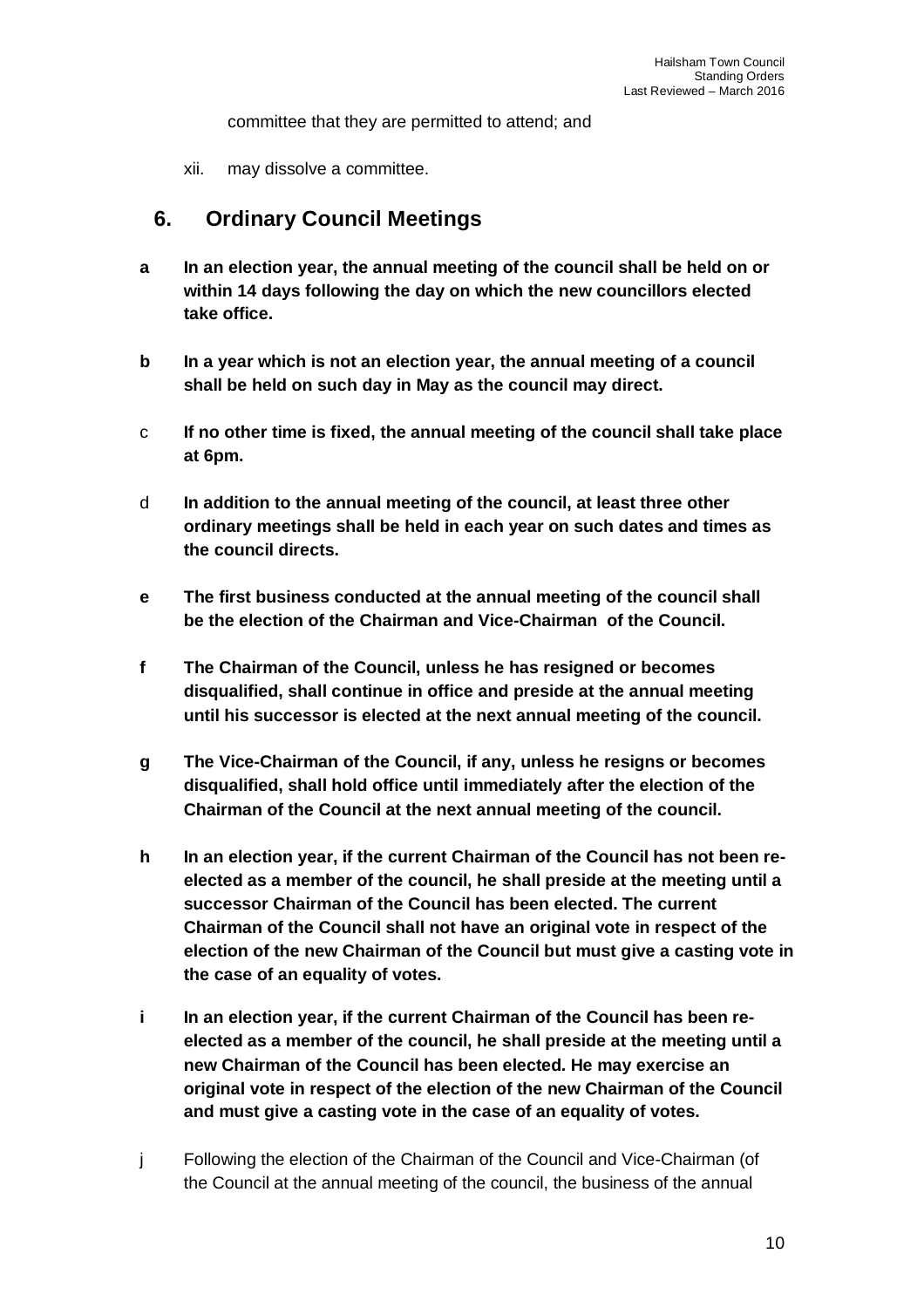meeting shall include:

- i. **In an election year, delivery by the Chairman of the Council and councillors of their acceptance of office forms unless the council resolves for this to be done at a later date**. **In a year which is not an election year, delivery by the Chairman of the Council of his acceptance of office form unless the council resolves for this to be done at a later date;**
- ii. Confirmation of the accuracy of the minutes of the last meeting of the council;
- iii. Receipt of the minutes of the last meeting of a committee;
- iv. Consideration of the recommendations made by a committee;
- v. Review of delegation arrangements to committees, sub-committees, staff and other local authorities;
- vi. Review of the terms of reference for committees;
- vii. Appointment of members to existing committees;
- viii. Appointment of any new committees
- ix. Review of representation on or work with external bodies and arrangements for reporting back;
- x. In an election year, to make arrangements with a view to the council becoming eligible to exercise the general power of competence in the future;;
- xi. Determining the time and place of ordinary meetings of the full council up to and including the next annual meeting of full council.

#### **7. Extraordinary meetings of the council and committees and sub-committees**

- **a The Chairman of the Council may convene an extraordinary meeting of the council at any time.**
- b **If the Chairman of the Council does not or refuses to call an extraordinary meeting of the council within seven days of having been requested in writing to do so by two councillors, any two councillors may convene an extraordinary meeting of the council. The public notice giving the time, place and agenda for such a meeting must be signed by the two councillors.**
- c The chairman of a committee [or a sub-committee] may convene an extraordinary meeting of the committee [or the sub-committee] at any time.
- d If the chairman of a committee [or a sub-committee] does not or refuses to call an extraordinary meeting within seven days of having been requested by to do so by two members of the committee [or the sub-committee], any two members of the committee [and the sub-committee] may convene an extraordinary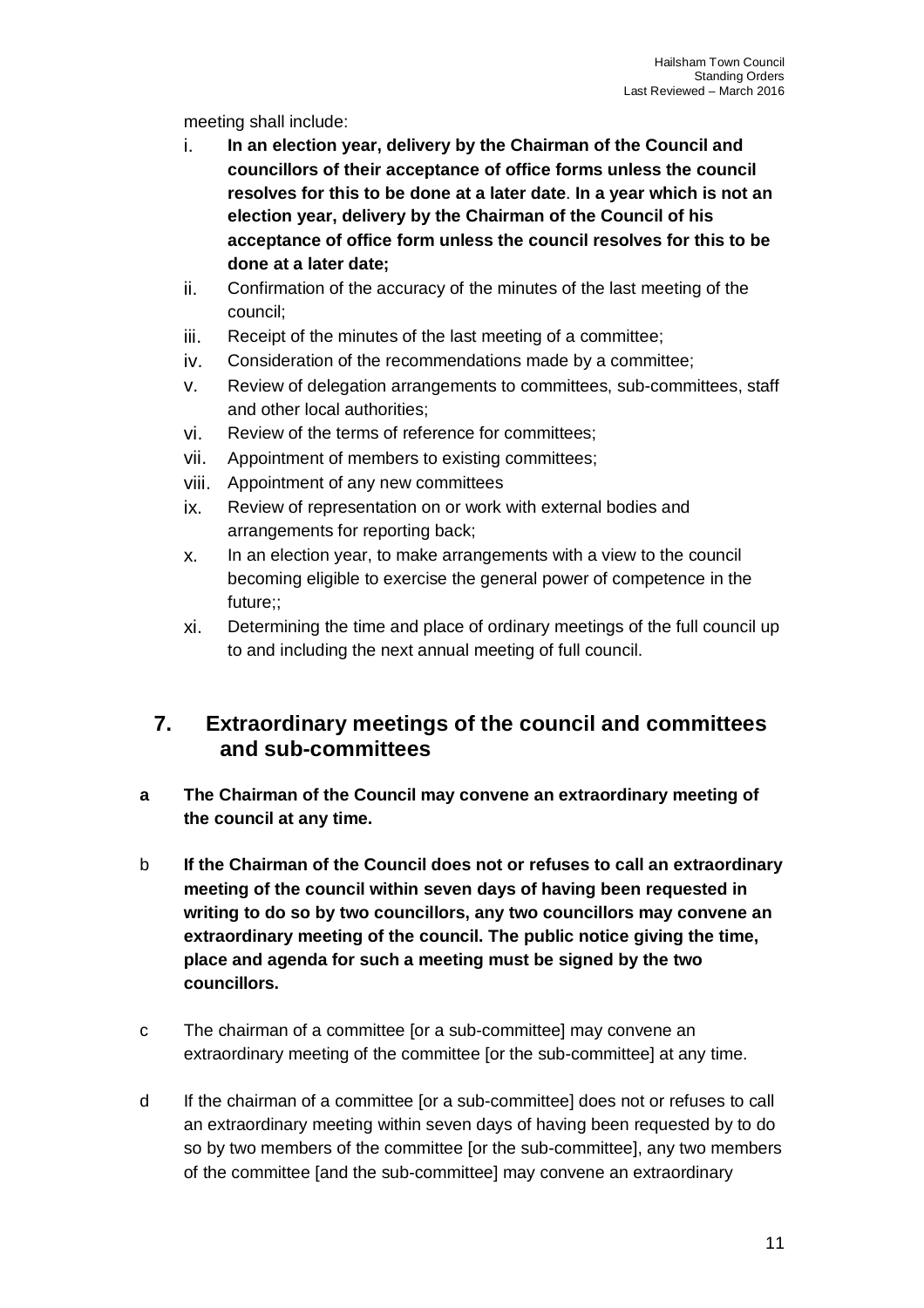meeting of a committee [and a sub-committee].

#### **8. Urgency Procedure**

a. Matters of urgency notified by, or to the Town Clerk, shall be referred to an Urgency Procedure Committee consisting of two Standing Committee chairmen, plus the Chairman of the Council, plus one lay councillor, plus the Town Clerk; or, three Standing Committee chairmen, plus one lay councillor, plus the Town Clerk; at the Town Clerk and Council Chairman's joint discretion.

#### **9. Voting on appointments**

a Where more than two persons have been nominated for a position to be filled by the council and none of those persons has received an absolute majority of votes in their favour, the name of the person having the least number of votes shall be struck off the list and a fresh vote taken. This process shall continue until a majority of votes is given in favour of one person. A tie in votes may be settled by the casting vote exerciseable by the chairman of the meeting.

#### **10. Rules of debate at meetings**

- a Motions on the agenda shall be considered in the order that they appear unless the order is changed at the discretion of the chairman of the meeting.
- b A motion (including an amendment) shall not be progressed unless it has been moved and seconded.
- c A motion on the agenda that is not moved by its proposer may be treated by the chairman of the meeting as withdrawn.
- d If a motion (including an amendment) has been seconded, it may be withdrawn by the proposer only with the consent of the seconder and the meeting.
- e An amendment is a proposal to remove or add words to a motion. It shall not negate the motion.
- f If an amendment to the original motion is carried, the original motion becomes the substantive motion upon which further amendment(s) may be moved.
- g A councillor may move an amendment to his own motion if agreed by the meeting. If a motion has already been seconded, the amendment shall be with the consent of the seconder and the meeting.
- h If there is more than one amendment to an original or substantive motion, the amendments shall be moved in the order directed by the chairman.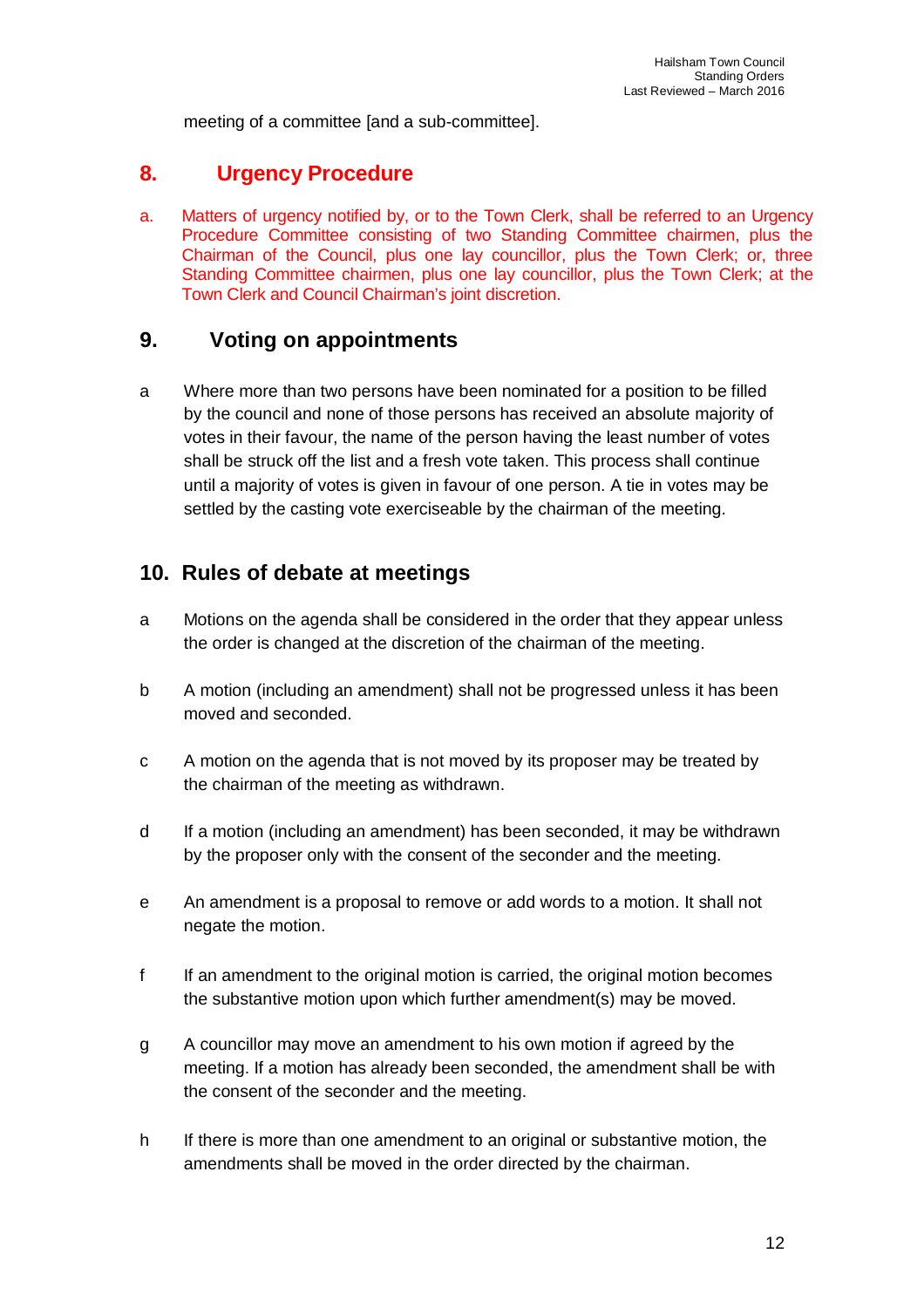- i Only one amendment shall be moved and debated at a time, the order of which shall be directed by the chairman of the meeting.
- j One or more amendments may be discussed together if the chairman of the meeting considers this expedient but each amendment shall be voted upon separately.
- k A councillor may not move more than one amendment to an original or substantive motion.
- l The mover of an amendment has no right of reply at the end of debate on it.
- m Where a series of amendments to an original motion are carried, the mover of the original motion shall have a right of reply either at the end of debate of the first amendment or at the very end of debate on the final substantive motion immediately before it is put to the vote.
- n Unless permitted by the chairman of the meeting, a councillor may speak once in the debate on a motion except:

i. to speak on an amendment moved by another councillor;

- ii. to move or speak on another amendment if the motion has been amended since he last spoke;
- iii. to make a point of order;
- iv. to give a personal explanation; or
- v. in exercise of a right of reply.
- o During the debate of a motion, a councillor may interrupt only on a point of order or a personal explanation and the councillor who was interrupted shall stop speaking. A councillor raising a point of order shall identify the standing order which he considers has been breached or specify the other irregularity in the proceedings of the meeting he is concerned by.
- p A point of order shall be decided by the chairman of the meeting and his decision shall be final.
- q When a motion is under debate, no other motion shall be moved except:
	- i. to amend the motion;
	- ii. to proceed to the next business;
	- iii. to adjourn the debate;
	- iv. to put the motion to a vote;
	- v. to ask a person to be no longer heard or to leave the meeting;
	- vi. to refer a motion to a committee or sub-committee for consideration;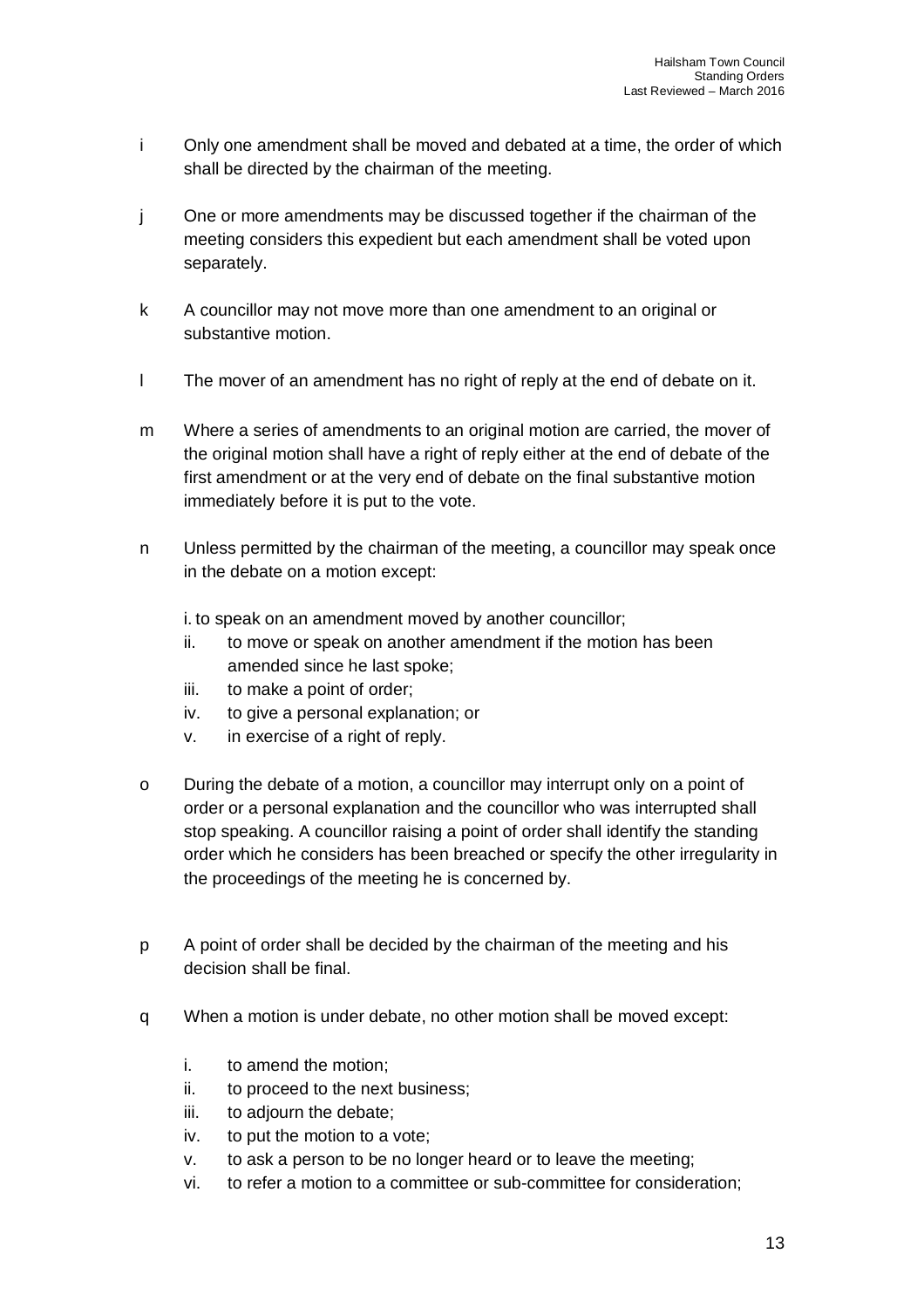- vii. to exclude the public and press;
- viii. to adjourn the meeting; or
- ix. to suspend particular standing order(s) excepting those which reflect mandatory statutory requirements.
- r Before an original or substantive motion is put to the vote, the chairman of the meeting shall be satisfied that the motion has been sufficiently debated and that the mover of the motion under debate has exercised or waived his right of reply.
- s Excluding motions moved, the contributions or speeches by a councillor shall relate only to the motion under discussion

#### **<sup>11</sup>. Closure**

a. At the end of any speech a member may, without comment, move "that the question be now put", that "the debate be adjourned" or "that the debate be now adjourned" or "that the Council do not adjourn". If such a motion is seconded and if the Chairman is of the opinion that the question before the Council has been sufficiently debated (but not otherwise), he shall forthwith put the motion. If the motion "that the question be now put" is carried, he shall call upon the mover to exercise or waive his right of reply and shall put the question immediately after that right has been exercised or waived. The adjournment of a debate or of the Council shall not prejudice the mover's right of reply at the resumption.

*(Note: Where a meeting is adjourned, the subsequent proceedings are part of the original meeting and no new notices or agendas need be issued, except a notification of the date of continuation of the meeting, to members not present.)*

## **12. Recission Of Previous Resolution**

**a.** A decision (whether affirmative or negative) of the Council shall not be reversed within six months save by a special resolution carried by a majority of two-thirds of those present and voting.

#### **13. Disorderly conduct at meetings**

- a No person shall obstruct the transaction of business at a meeting or behave offensively or improperly. If this standing order is ignored, the chairman of the meeting shall request such person(s) to moderate or improve their conduct.
- b If person(s) disregard the request of the chairman of the meeting to moderate or improve their conduct, any councillor or the chairman of the meeting may move that the person be no longer heard or excluded from the meeting. The motion, if seconded, shall be put to the vote without discussion.
- c If a resolution made under the standing order 13b above is ignored, the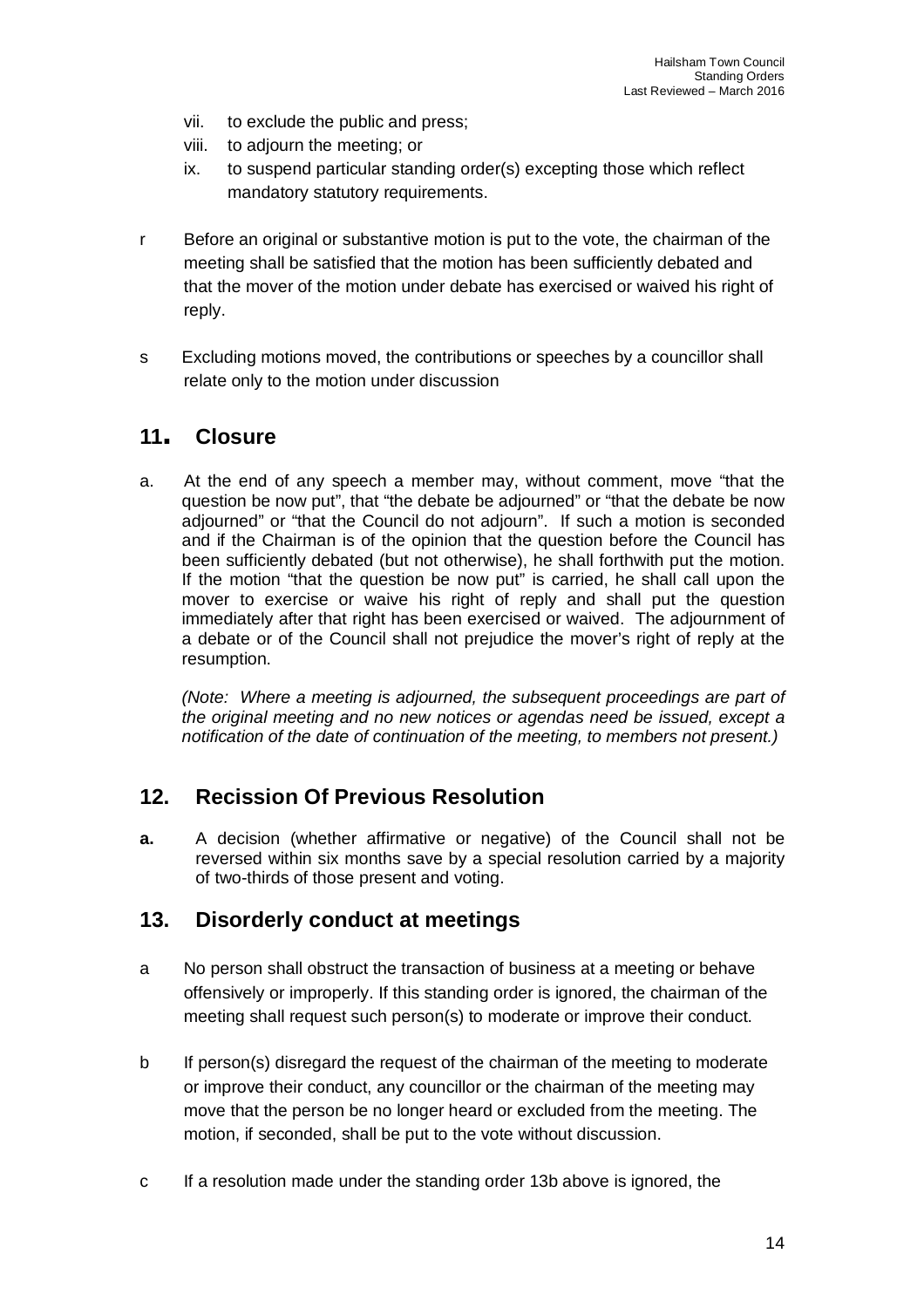chairman of the meeting may take further reasonable steps to restore order or to progress the meeting. This may include temporarily suspending or closing the meeting.

### **14. Handling confidential or sensitive information**

- c The agenda, papers that support the agenda and the minutes of a meeting shall not disclose or otherwise undermine confidential or sensitive information which for special reasons would not be in the public interest.
- d Councillors and staff shall not disclose confidential or sensitive information which for special reasons would not be in the public interest.

#### **15. Draft Minutes**

- a If the draft minutes of a preceding meeting have been served on councillors with the agenda to attend the meeting at which they are due to be approved for accuracy, they shall be taken as read.
- b There shall be no discussion about the draft minutes of a preceding meeting except in relation to their accuracy. A motion to correct an inaccuracy in the draft minutes shall be moved in accordance with these standing orders
- c The accuracy of draft minutes, including any amendment(s) made to them, shall be confirmed by resolution and shall be signed by the chairman of the meeting and stand as an accurate record of the meeting to which the minutes relate.
- d If the chairman of the meeting does not consider the minutes to be an accurate record of the meeting to which they relate, he shall sign the minutes and include a paragraph in the following terms or to the same effect: "The chairman of this meeting does not believe that the minutes of the meeting of the (*committee name*) held on [*date*] were a correct record but his view was not upheld by the meeting and the minutes are confirmed as an accurate record of the proceedings."
- e Upon a resolution which confirms the accuracy of the minutes of a meeting, the draft minutes or recordings of the meeting for which approved minutes exist shall be destroyed.

## **16. Code of conduct and dispensations**

a All councillors and non-councillors with voting rights shall observe the code of conduct adopted by the council.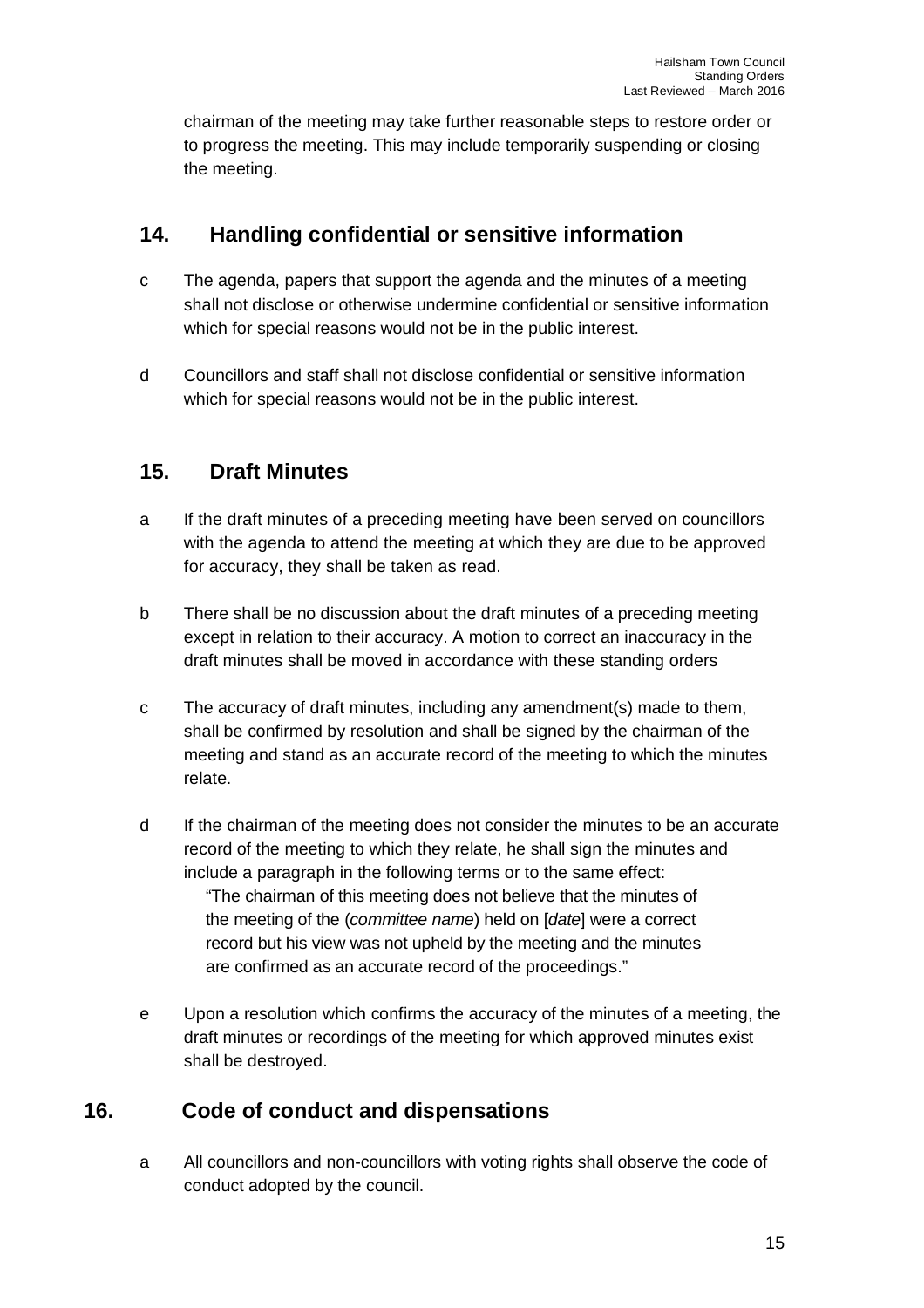- b Unless he has been granted a dispensation, a councillor or non-councillor with voting rights shall withdraw from a meeting when it is considering a matter in which he has a disclosable pecuniary interest. He may return to the meeting after it has considered the matter in which he had the interest.
- c Unless he has been granted a dispensation, a councillor or non-councillor with voting rights shall withdraw from a meeting when it is considering a matter in which he has another interest if so required by the council's code of conduct. He may return to the meeting after it has considered the matter in which he had the interest.
- d **Dispensation requests shall be in writing and submitted to the Proper Officer** as soon as possible before the meeting, or failing that, at the start of the meeting for which the dispensation is required.
- e A decision as to whether to grant a dispensation shall be made by the Proper Officer and that decision is final.
- f A dispensation request shall confirm:
	- i. the description and the nature of the disclosable pecuniary interest or other interest to which the request for the dispensation relates;
	- ii. whether the dispensation is required to participate at a meeting in a discussion only or a discussion and a vote;
	- iii. the date of the meeting or the period (not exceeding four years) for which the dispensation is sought; and
	- iv. an explanation as to why the dispensation is sought.
- g Dispensations requests shall be considered [by the Proper Officer before the meeting or, if this is not possible, at the start of the meeting for which the dispensation is required

#### **h A dispensation may be if having regard to all relevant circumstances the following applies:**

- **ii. without the dispensation the number of persons prohibited from participating in the particular business would be so great a proportion of the meeting transacting the business as to impede the transaction of the business or**
- **iii. granting the dispensation is in the interests of persons living in the council's area or**
- **iv. it is otherwise appropriate to grant a dispensation.**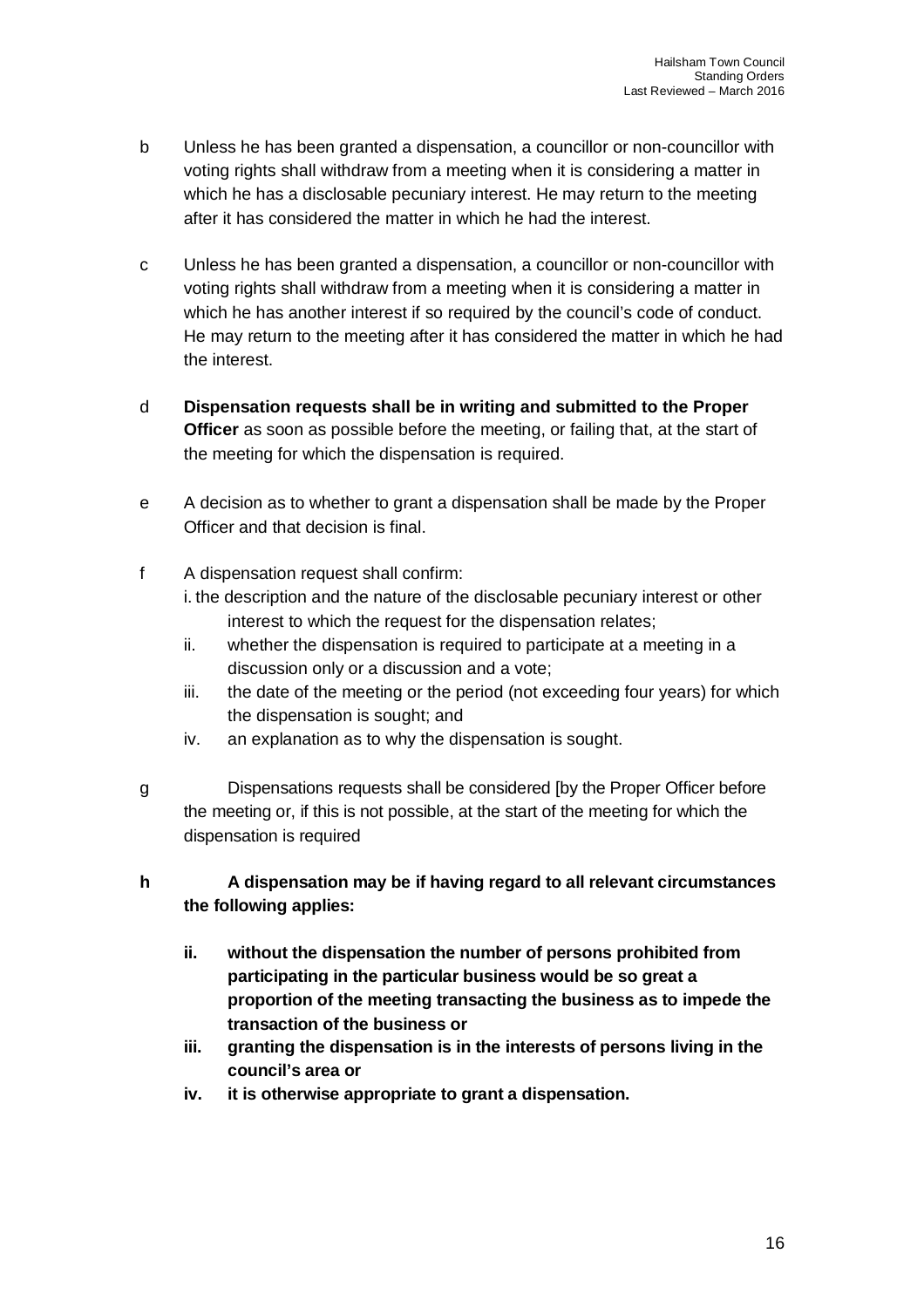## **17. Code of Conduct Complaints**

- a Upon notification by the District Council that it is dealing with a complaint that a councillor or non-councillor with voting rights has breached the council's code of conduct, the Proper Officer shall report this to the council.
- b Where the notification relates to a complaint made by the Proper Officer, the Proper Officer shall notify the Chairman of Council of this fact, and the Chairman shall nominate another staff member to assume the duties of the Proper Officer in relation to the complaint until it has been determined and the council has agreed what action, if any, to take.
- c The council may:
	- i. provide information or evidence where such disclosure is necessary to progress an investigation of the complaint or is required by law;
	- ii. seek information relevant to the complaint from the person or body with statutory responsibility for investigation of the matter;
- **d Upon notification by the District Council that a councillor or noncouncillor with voting rights has breached the council's code of conduct, the council shall consider what, if any, action to take against him. Such action excludes disqualification or suspension from office.**

## **18. Proper Officer**

- a The Proper Officer shall be either (i) the clerk or (ii) other staff member(s) nominated by the council to undertake the work of the Proper Officer when the Proper Officer is absent.
- b The Proper Officer shall:

*.*

- i. Ensure that at least three clear days before a meeting of the council, a committee and a sub-committee a summons is served served on councillors, by email, or is posted to them, confirming the time, place and the agenda provided any such email contains the electronic signature and title of the Proper Officer].
- ii. **Ensure that the public are given notice of the time, place and agenda at least three clear days before a meeting of the council or a meeting of a committee** or a sub-committee **(provided that the public notice with agenda of an extraordinary meeting of the council convened by councillors is signed by them);**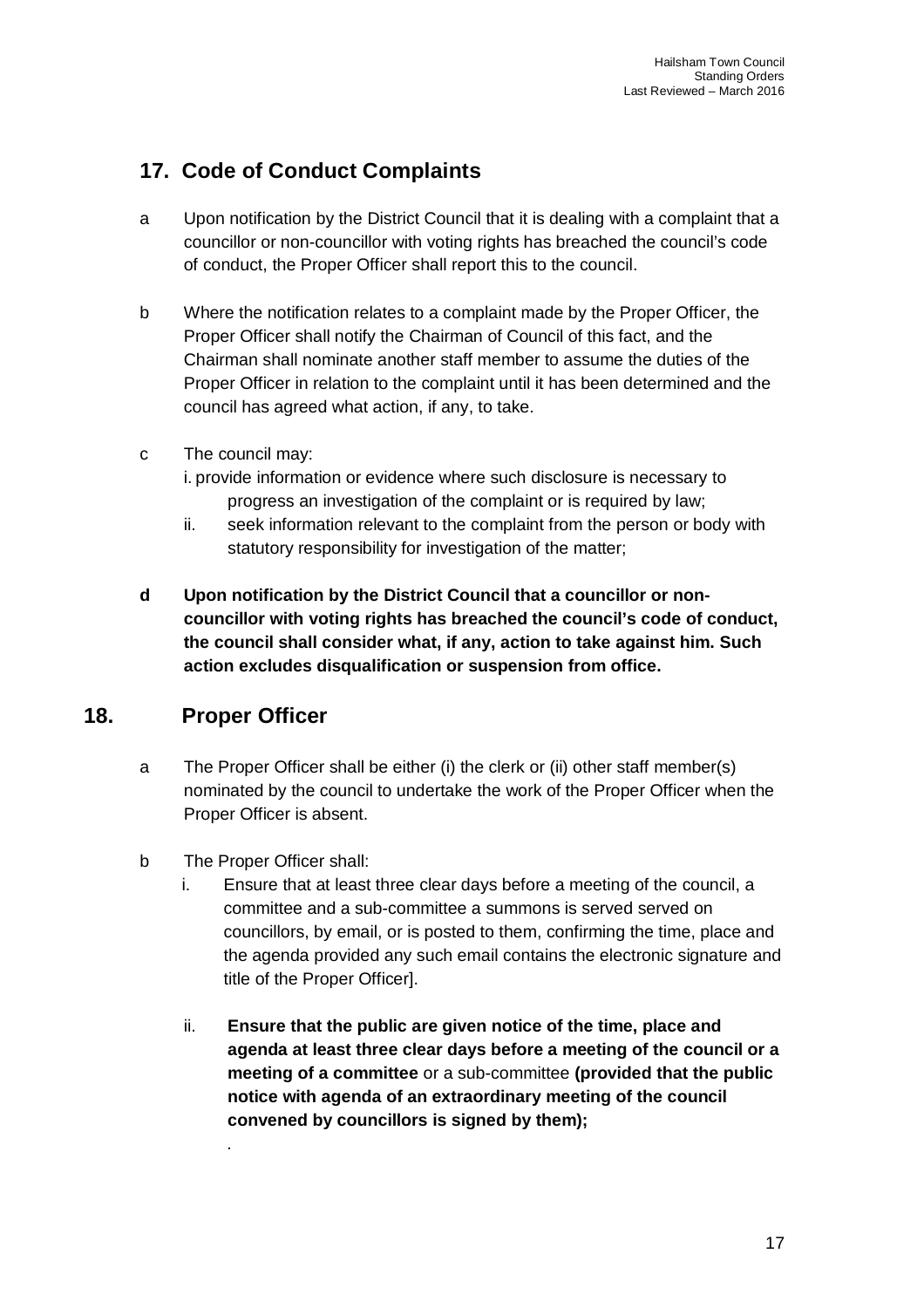- iii. include on the agenda all motions in the order received unless a councillor has given written notice at least three days before the meeting confirming his withdrawal of it;
- iv. **convene a meeting of full council for the election of a new Chairman of the Council, occasioned by a casual vacancy in his office;**
- v. facilitate inspection of the minute book by local government electors;
- vi. **receive and retain copies of byelaws made by other local authorities;**
- vii. retain acceptance of office forms from councillors;
- viii. retain a copy of every councillor's register of interests;
- ix. assist with responding to requests made under the Freedom of Information Act 2000 and Data Protection Act 1998, in accordance with and subject to the council's policies and procedures relating to the same;
- x. receive and send general correspondence and notices on behalf of the council except where there is a resolution to the contrary;
- xi. manage the organisation, storage of, access to and destruction of information held by the council in paper and electronic form;
- xii. arrange for legal deeds to be executed;
- xiii. arrange or manage the prompt authorisation, approval, and instruction regarding any payments to be made by the council in accordance with the council's financial regulations;
- xiv. manage the recording of every planning application notified to the council and the council's response to the local planning authority;
- xv. manage access to information about the council via the publication scheme; and
- xvi. retain custody of the seal of the council (if any) which shall not be used without a resolution to that effect.

#### **19. Responsible Financial Officer**

a The council shall appoint appropriate staff member(s) to undertake the work of the Responsible Financial Officer when the Responsible Financial Officer is absent.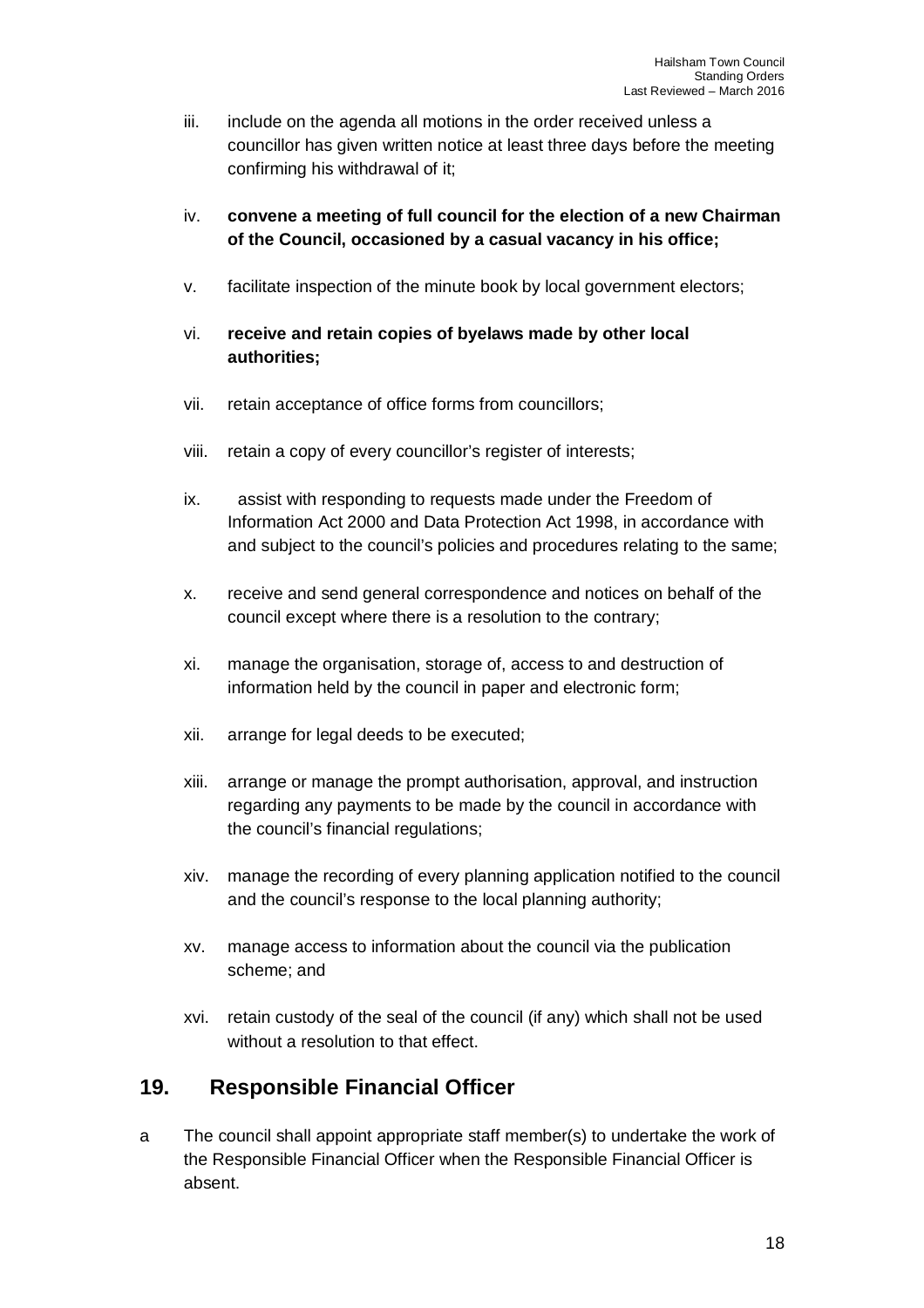## **20. Accounts and accounting statements**

- a "Proper practices" in standing orders refer to the most recent version of Governance and Accountability for Local Councils – a Practitioners' Guide (England)]
- b All payments by the council shall be authorised, approved and paid in accordance with the law, proper practices and the council's financial regulations.
- c The Responsible Financial Officer shall supply to each councillor as soon as practicable after 30 June, 30 September and 31 December in each year a statement to summarise:
	- i. the council's receipts and payments for each quarter;
	- ii. the council's aggregate receipts and payments for the year to date;
	- iii. the balances held at the end of the quarter being reported

and which includes a comparison with the budget for the financial year and highlights any actual or potential overspends.

d As soon as possible after the financial year end at 31 March, the Responsible Financial Officer shall provide:

i. each councillor with a statement summarising the council's receipts and payments for the last quarter and the year to date for information; and

- ii. to the full council the accounting statements for the year in the form of Section 1 of the annual return, as required by proper practices, for consideration and approval.
- e The year end accounting statements shall be prepared in accordance with proper practices and applying the form of accounts determined by the council (receipts and payments, or income and expenditure) for a year to 31 March. A completed draft annual return shall be presented to each councillor before the end of the following month of May. The annual return of the council, which is subject to external audit, including the annual governance statement, shall be presented to council for consideration and formal approval before 30 June.

## **21. Financial controls and procurement**

a The council shall consider and approve financial regulations drawn up or approved by the Responsible Financial Officer, which shall include detailed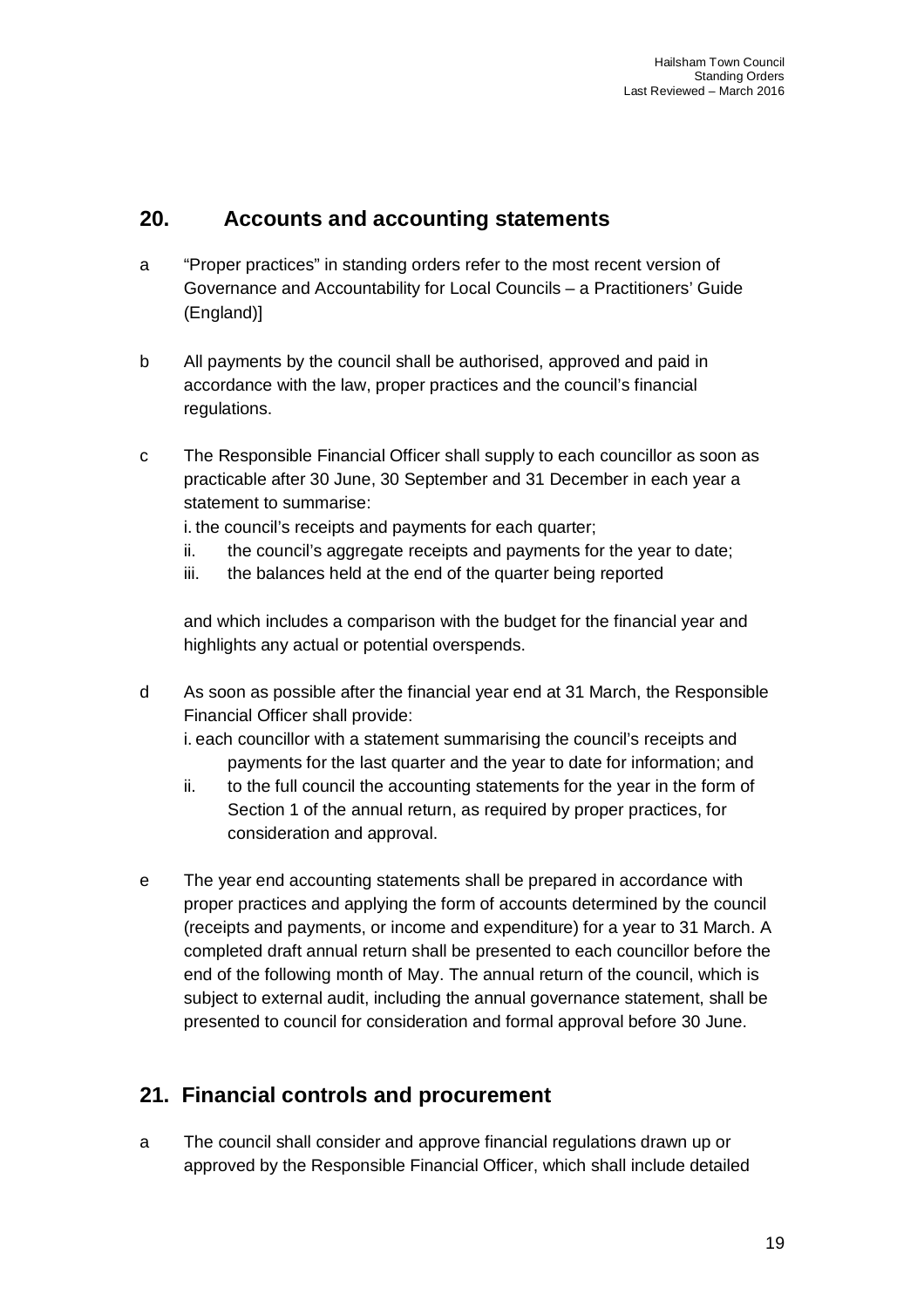arrangements in respect of the following:

- i. the keeping of accounting records and systems of internal controls;
- ii. the assessment and management of financial risks faced by the council;
- iii. the work of the independent internal auditor in accordance with proper practices and the receipt of regular reports from the internal auditor, which shall be required at least annually;
- iv. the inspection and copying by councillors and local electors of the council's accounts and/or orders of payments; and
- v. procurement policies including the setting of values for different procedures where a contract has an estimated value of less than £25,000.
- b Financial regulations shall be reviewed regularly and at least annually for fitness of purpose.
- c **Financial regulations shall confirm that a proposed contract for the supply of goods, materials, services and the execution of works with an estimated value in excess of** £25,000 **shall be procured on the basis of a formal tender .**
- d **Where the estimated value of a public contract exceeds £25,000 (net of VAT) the council must comply with Articles 109 to 114 of the 2015 regulations Regulation 110 which provides that the council must advertise a contract opportunity, is summarized below as follows:**
	- a) It must advertise the con tract opportunity on the "Contract Finder" website – Whether or not it advertises the opportunity elsewhere.
	- b) It must advertise the contract opportunity on Contract Finder within 24 hours of advertising elsewhere.

Further details regarding this process can be found in the Council's Financial Regulations.

- e Subject to additional requirements in the financial regulations of the council, the tender process for contracts for the supply of goods, materials, services or the execution of works shall include, as a minimum, the following steps:
	- i. a specification for the goods, materials, services or the execution of works shall be drawn up;
	- ii. an invitation to tender shall be drawn up to confirm (i) the council's specification (ii) the time, date and address for the submission of tenders (iii) the date of the council's written response to the tender and (iv) the prohibition on prospective contractors contacting councillors or staff to encourage or support their tender outside the prescribed process;
	- iii. the invitation to tender shall be advertised in a local newspaper and in any other manner that is appropriate;
	- iv. tenders are to be submitted in writing in a sealed marked envelope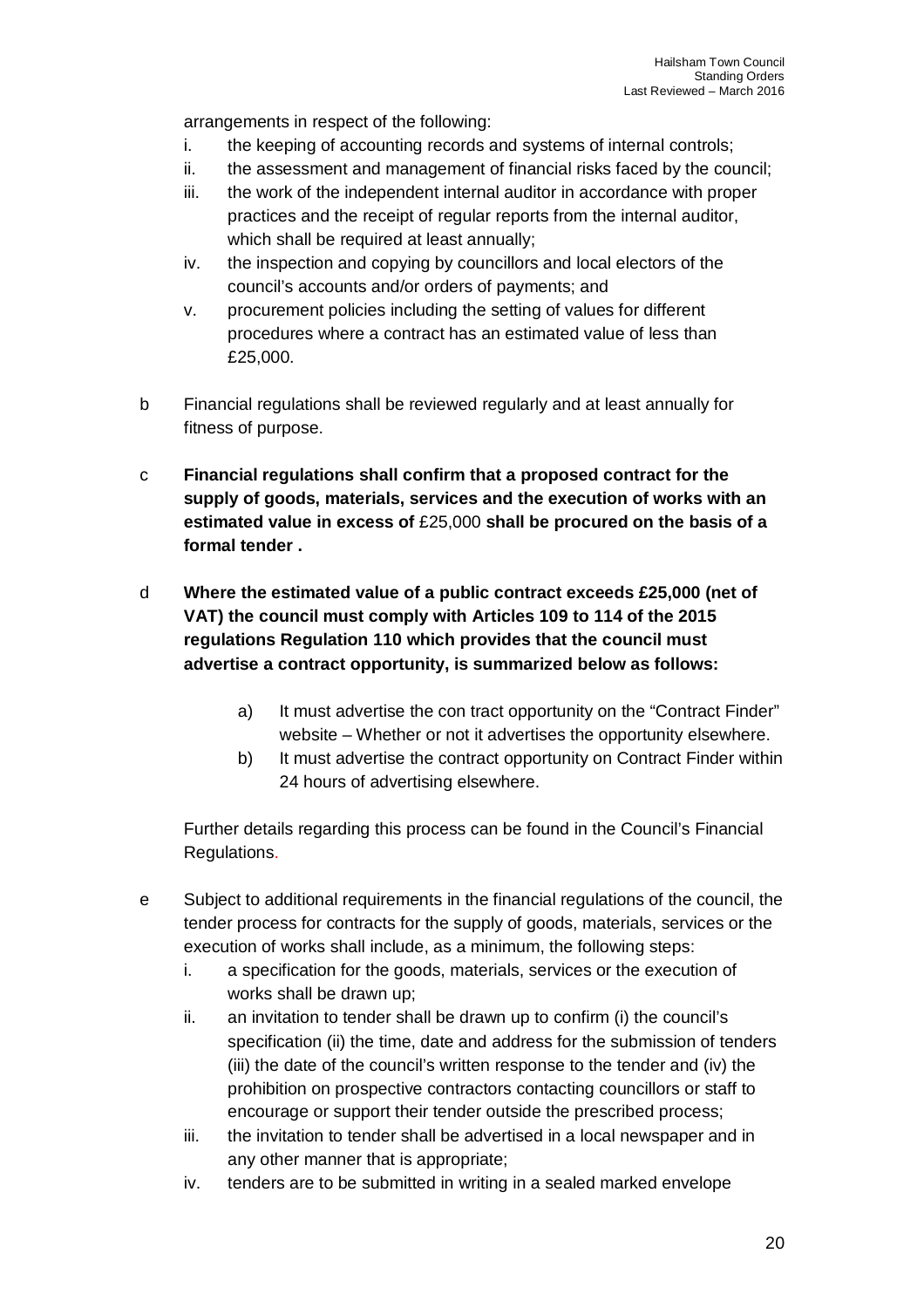addressed to the Proper Officer;

- v. tenders shall be opened by the Proper Officer in the presence of at least one councillor after the deadline for submission of tenders has passed;
- vi. tenders are to be reported to and considered by the appropriate meeting of the council or a committee or sub-committee with delegated responsibility or relevant terms of reference.
- f Neither the council, nor a committee or a sub-committee with delegated responsibility or relevant terms of reference for considering tenders, is bound to accept the lowest value tender.
- g **Where the value of a contract is likely to exceed £164,176 (or other threshold specified by the Office of Government Commerce from time to time) the council must consider whether the Public Contracts Regulations 2015 (SI No. 5, as amended) and the Utilities Contracts Regulations 2006 (SI No. 6, as amended) apply to the contract and, if either of those Regulations apply, the council must comply with EU procurement rules.**

#### **22. Requests for information**

- a Requests for information held by the council shall be handled in accordance with the council's policy in respect of handling requests under the Freedom of Information Act 2000 and the Data Protection Act 1998.
- b Correspondence from, and notices served by, the Information Commissioner shall be referred by the Proper Officer to the chairman of the relevant committee. The said committee shall have the power to do anything to facilitate compliance with the Freedom of Information Act 2000.

## **23. Relations with the press/media**

a Requests from the press or other media for an oral or written comment or statement from the Council, its councillors or staff shall be handled in accordance with the Council's policy in respect of dealing with the press and/or other media.

## **24. Execution and sealing of legal deeds**

- a A legal deed shall not be executed on behalf of the council unless authorised by a resolution.
- **b The council's common seal shall alone be used for sealing a deed required by law. It shall be applied by the Proper Officer in the presence of two councillors who shall sign the deed as witnesses.**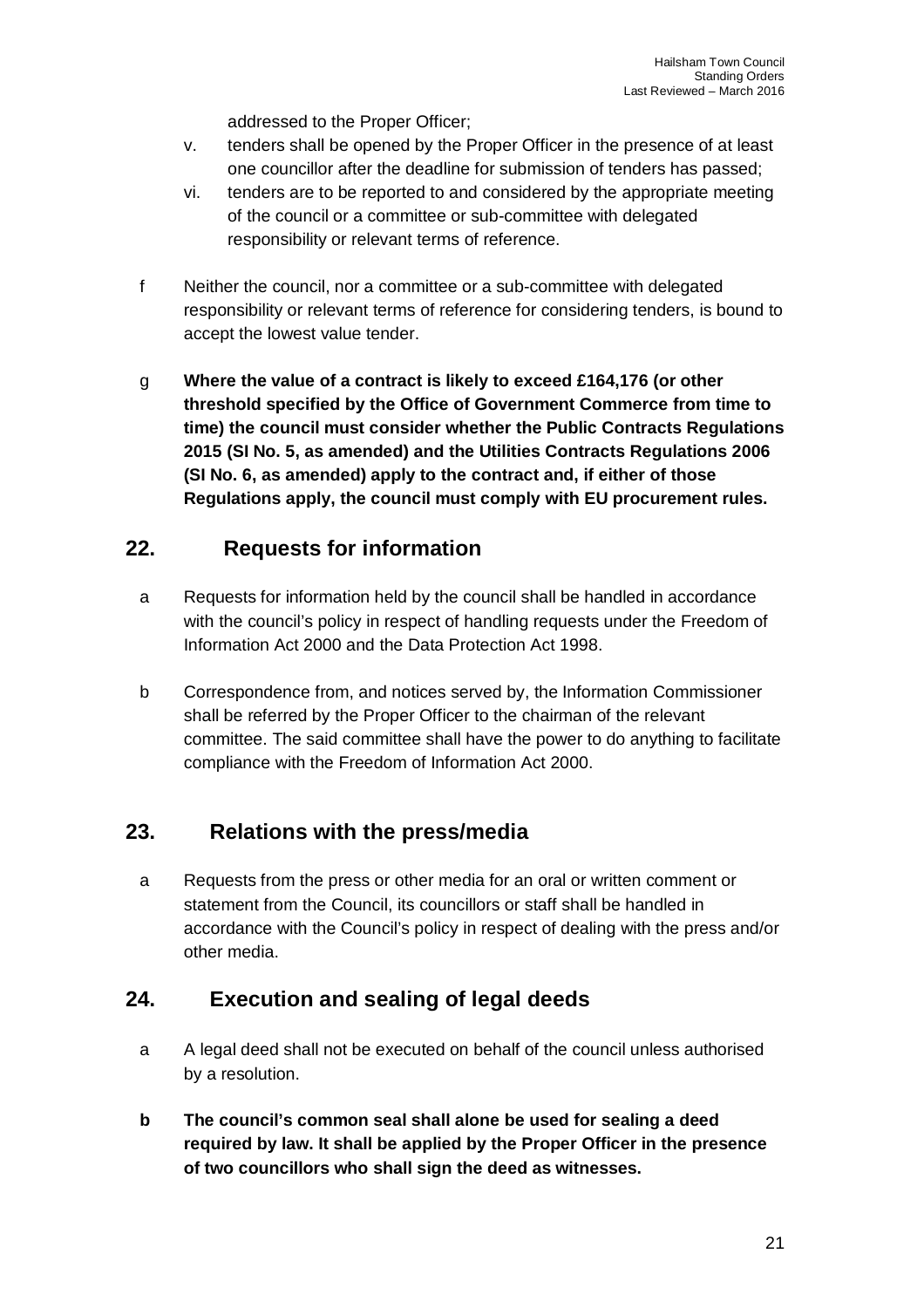## **25. Communicating with District and County councillors**

- a An invitation to attend a meeting of the council shall be sent, together with the agenda, to the ward councillor(s) of Wealden District and East Sussex County Councils
- b Unless the council determines otherwise, a copy of each letter sent to Wealden District or East Sussex County Council shall be sent to the ward councillor(s) representing the area of the council.

## **26. Restrictions on councillor activities**

- a. Unless authorised by a resolution, no councillor shall:
	- i. inspect any land and/or premises which the council has a right or duty to inspect; or
	- ii. issue orders, instructions or directions to all and any council officer .

## **27. Standing Orders Generally**

- a All or part of a standing order, except one that incorporates mandatory statutory requirements (which are in bold), may be suspended by resolution in relation to the consideration of an item on the agenda for a meeting.
- b A motion to add to or vary or revoke one or more of the council's standing orders, except one that incorporates mandatory statutory requirements (which are in bold), shall be proposed by a special motion, and when proposed and seconded, shall stand adjourned without discussion to the next ordinary meeting of the council.
- c The Proper Officer shall provide a copy of the council's standing orders to a councillor as soon as possible after he has delivered his acceptance of office form.
- d The decision of the chairman of a meeting as to the application of standing orders at the meeting shall be final.

#### **28. Canvassing Of and Recommendations by Members**

**a Canvassing of members of the Council or of any committee, directly or indirectly, for any appointment under the Council, shall disqualify the candidate for such appointment. The Town Clerk shall make known the purport of the sub-paragraph of this Standing Order to every candidate.**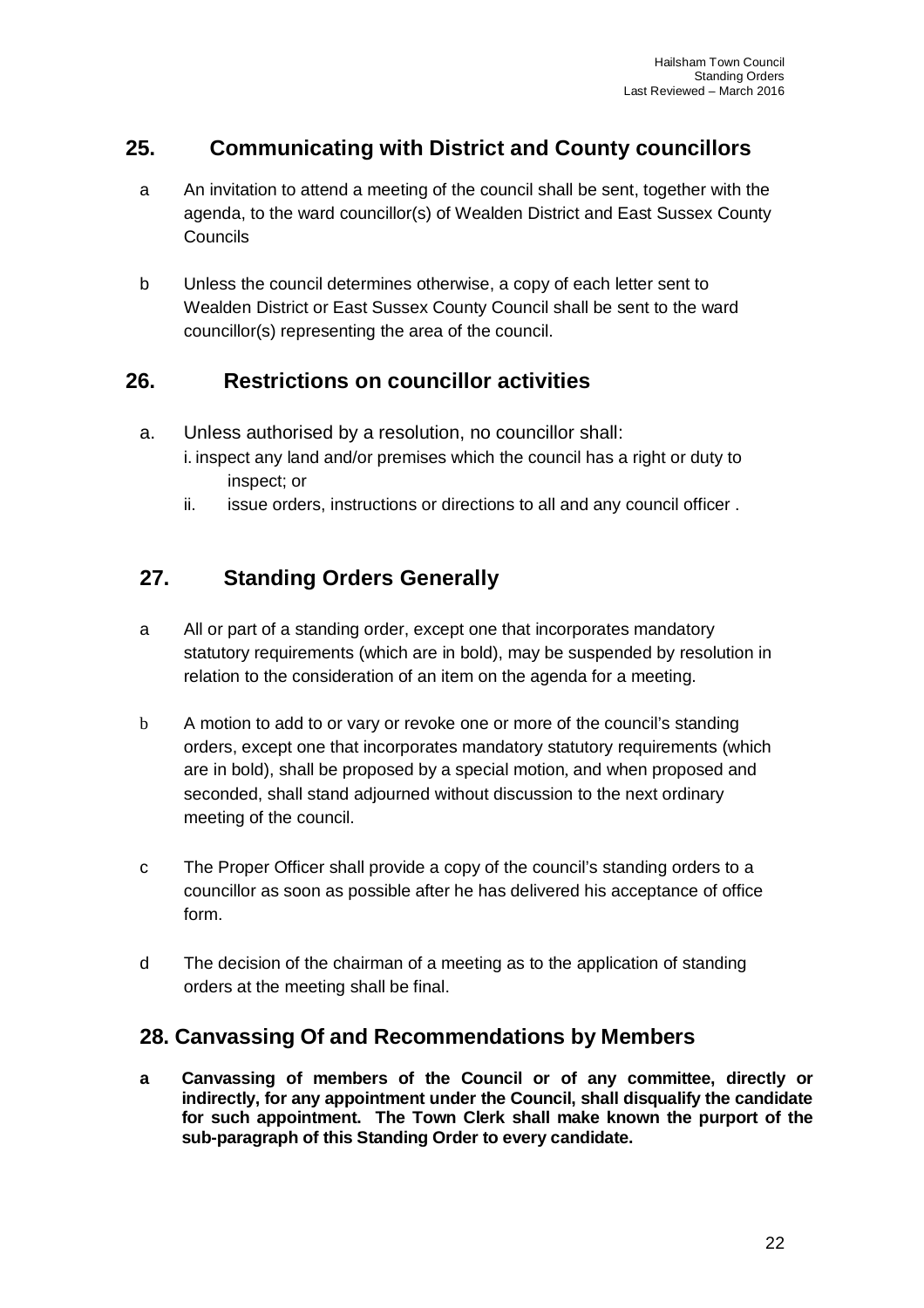- **b. A member of the Council or of any committee, shall not solicit for any person, any appointment under the Council or recommend any person for such appointment or for promotion; but nevertheless, any such member may give a written testimonial of a candidate's ability, experience or character, for submission to the Council with an application for appointment.**
- **c**. **Standing Order No. 28a and b (above) shall apply to tenders and contracts as if the person making the tender were a candidate for an appointment.**

#### **29. Interests**

**If a candidate for any appointment under the Council is to his/her knowledge, related to any member of, or the holder of any office under the Council, he/she and the person to whom he/she is related shall disclose the relationship in writing to the Town Clerk. A candidate who so fails to do,** *shall be disqualified for such appointment, and, if appointed, may be dismissed without notice. The Town Clerk shall report to the Council, or to the appropriate committee, any such disclosure. Where relationship to a member is disclosed, this Standing Order shall apply.*

#### **30. Planning Applications**

- a**.** The Council shall appoint, at the Annual Meeting, a Planning and Development Committee (or such committee with relevant terms of reference), to meet at threeweekly intervals, for inspection of local planning applications submitted to the Council by the Local Planning Authorities for consultation and submission of observations; and to consider and comment on all planning and development matters affecting the Town and Parish of Hailsham.
- b. The Town Clerk shall, as received, ensure the recording of the particulars of every planning application notified to the Council, and the submission of details to the next meeting of the appointed Planning and Development Committee (or such committee with relevant terms of reference), .
- c. Copies of the Reports of the meetings of the Planning and Development Committee (or such committee with relevant terms of reference), showing observations and comments sent to the Appropriate Planning Authority, shall be available for inspection by Council members within 3 (three) working days of such meeting.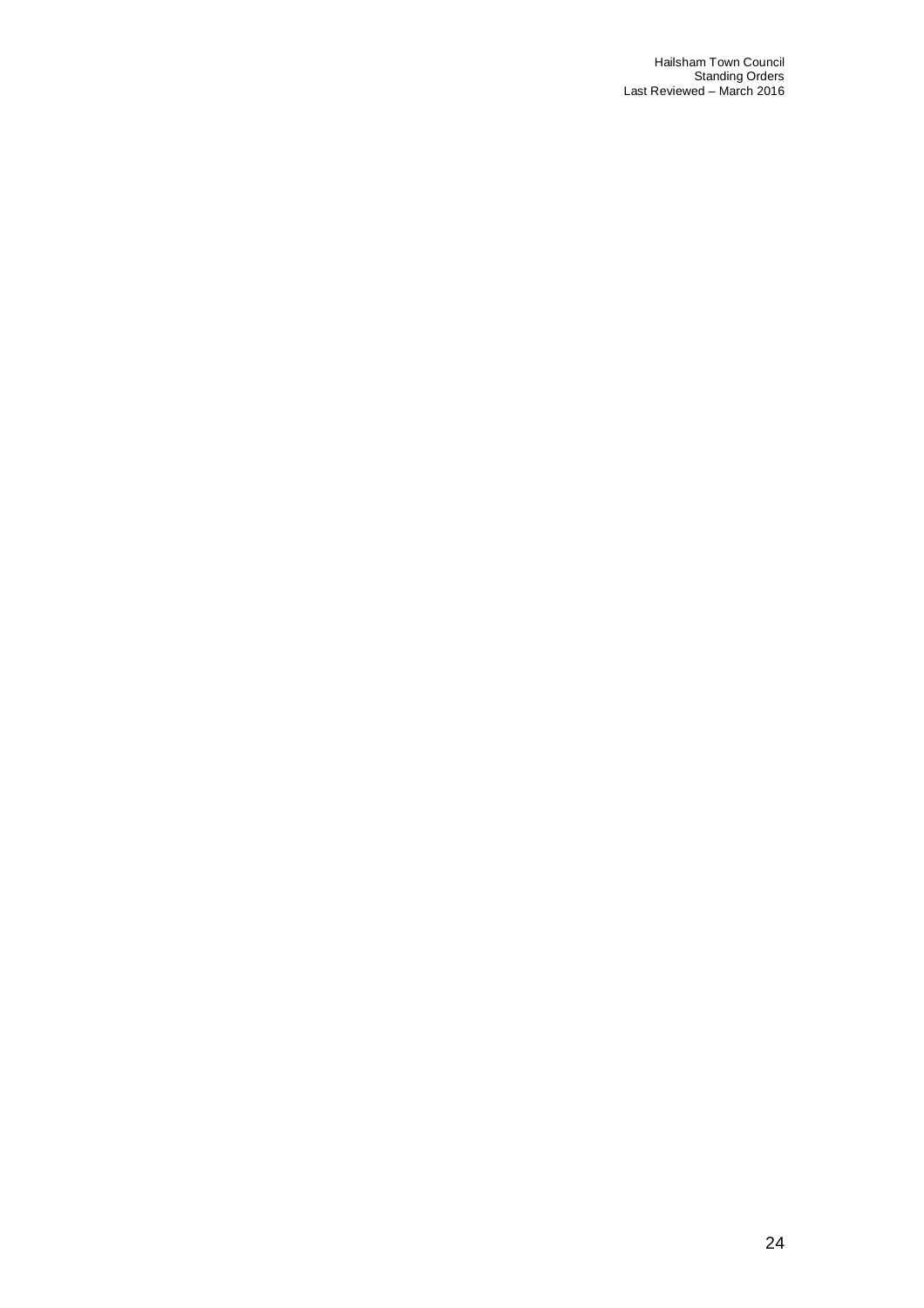| Report to       | <b>Hailsham Town Council</b>       |
|-----------------|------------------------------------|
| Date            | 19 July 2017                       |
| By              | John Harrison, Town Clerk          |
| Title of Report | <b>Community Governance Review</b> |

#### **Purpose**

To discuss whether to formally request that a Community Governance Review is undertaken by Wealden District Council with a view to reviewing and reducing the number of seats on Hailsham Town Council.

#### **Background**

The council has previously discussed the possibility of reducing the number of council seats on Hailsham Town Council.

#### **Community Governance Review**

The Hailsham Town Clerk enquired of the Monitoring Officer at WDC (Mr T. Scott) regarding the process for achieving this and received the following response:

*The process for reducing the number of councillors would be a review of the electoral arrangements for the Town Council under the Community Governance Review process.*

*The following link takes you through to the government guidance on CGR's. [https://www.gov.uk/government/uploads/system/uploads/attachment\\_data/file/8312/1527635.](https://www.gov.uk/government/uploads/system/uploads/attachment_data/file/8312/1527635.) pdf*

(This document is attached in full as an appendix to this report)

*There are two ways to activate a CGR. The first is that the District Council can elect to undertake a review. So as a Town Council you could pass a resolution asking us to commence such a review but it would be our discretion as to whether we would undertake this.*

*The second is that the public can petition for one to happen. If the requisite number of signatories is gathered, then it becomes mandatory for a review to commence. Paragraph 41 of the guidance sets out the number of signatures that would be required.* 

*If we agree to a CGR (or a petition triggers one) then we have to publish the terms of reference which set out what it is will be considered under the review. We then need to consult fairly widely on the proposal, and then reach a decision. This has to be completed within 12 months. We also have the discretion to widen the scope of the review to the whole of the District. This is certainly what we did when we last undertook a review when we received a petition for a new parish council in Maresfield, this happened around 2010.* 

*If changes are made, then they come into effect at the next whole Council election.*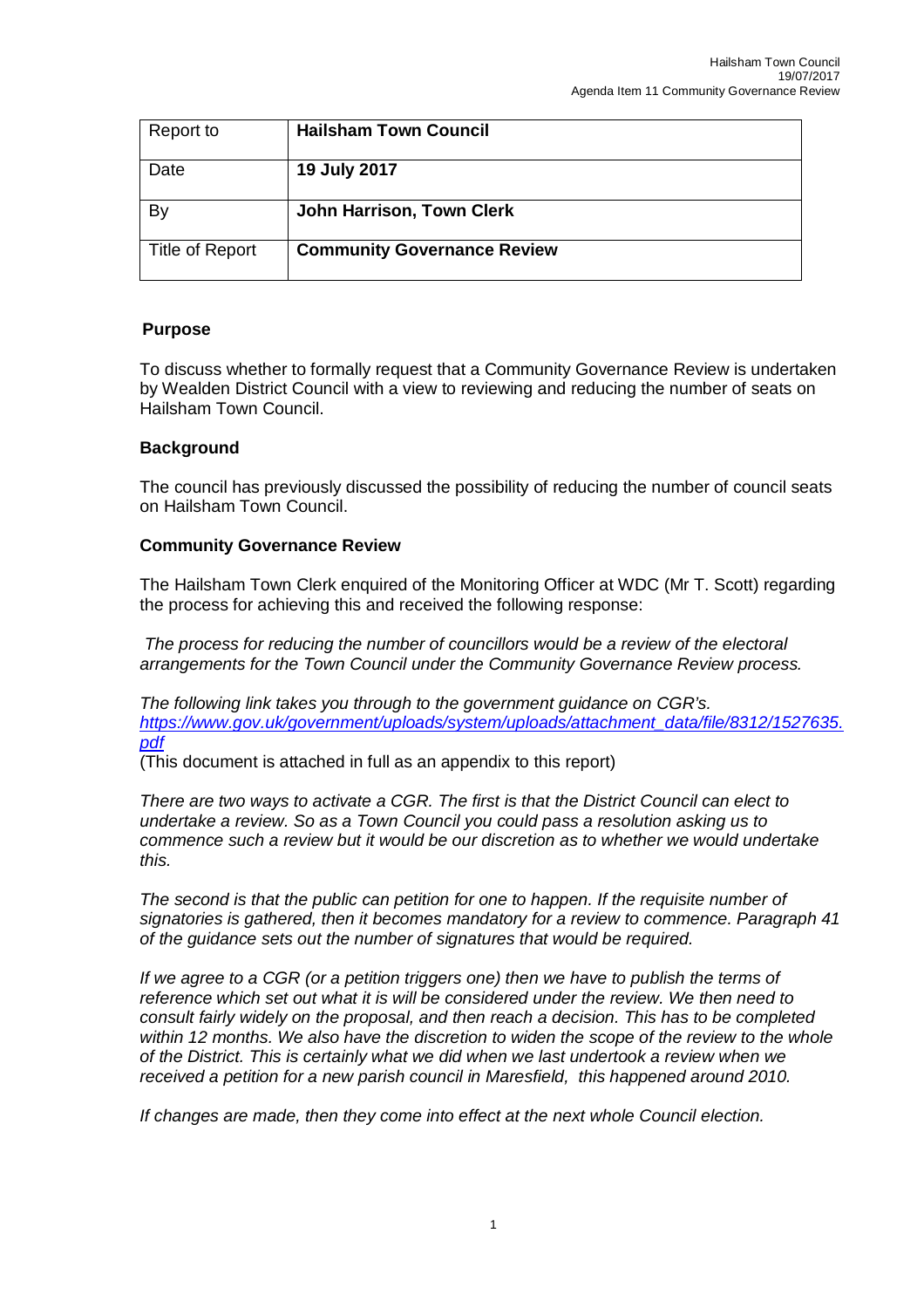**Electoral Arrangements for Hailsham -** The Local Government Boundary Commission for England recommendations

#### **Source:<http://www.lgbce.org.uk/>**

The Local Government Boundary Commission for England is required by law to review the electoral arrangements for every principal local authority to ensure that the number of electors represented by each councillor in an area is as nearly as possible the same. The Commission can also recommend changes to the electoral arrangements of town and parish councils.

The LGBCE has recently undertaken a review of the County Council Electoral Divisions and District Council Wards. The LGBCE published is final recommendations for the County Council Divisions and District Council Wards on 27 September 2016.

The Commission's final recommendations propose that East Sussex should be represented by 50 county councillors in the future: one more than the current arrangement. The recommendations also propose that Wealden District Council should have 45 councillors in future: ten fewer than the current arrangements. For all the other councils in East Sussex – Eastbourne, Hastings, Lewes and Rother – the Commission proposes to retain the current number of district or borough councillors.

The new boundaries mean that, for each local authority area, councillors will represent roughly the same number of voters and wards or electoral divisions will reflect the shape of local communities.

Full details and maps of the final recommendations are available on the Commission's website at [www.lgbce.org.uk.](http://www.lgbce.org.uk.)

#### **Parish electoral arrangements**

As part of the electoral review, the LGBCE is required to have regard to the statutory criteria set out in Schedule 2 to the Local Democracy, Economic Development and Construction Act 2009 (the 2009 Act). The Schedule provides that if a parish is to be divided between different wards it must also be divided into parish wards, so that each parish ward lies wholly within a single ward. We cannot recommend changes to the external boundaries of parishes as part of an electoral review.

Under the 2009 Act the LGBCE only has the power to make changes to parish electoral arrangements where these are as a direct consequence of recommendations for principal authority warding arrangements. However, Wealden District Council has powers under the Local Government and Public Involvement in Health Act 2007 to conduct community governance reviews to effect changes to parish electoral arrangements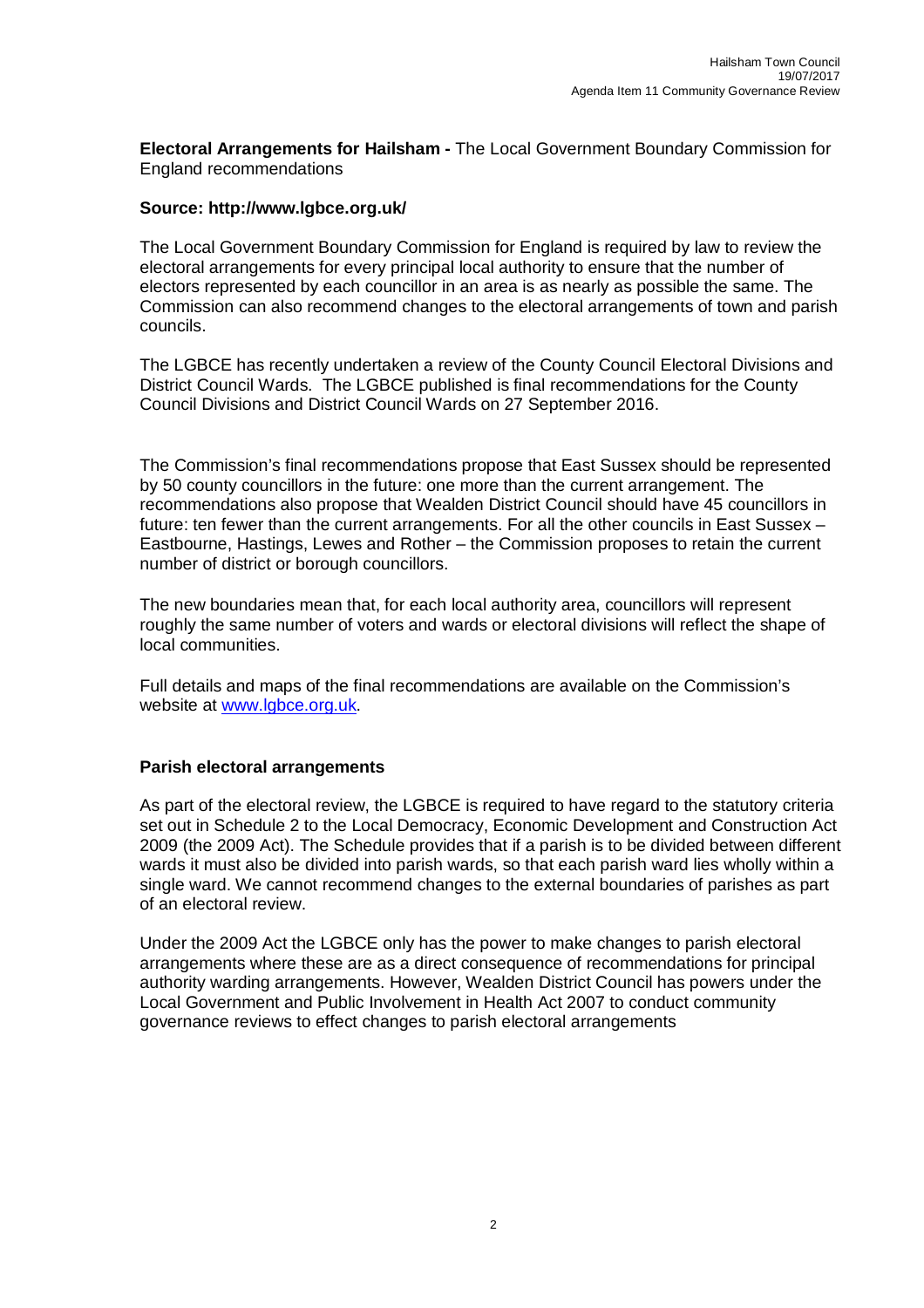#### **LGBCE's Draft recommendation for Hailsham Town Council**

Hailsham Town Council should comprise 24 councillors, as at present, representing seven wards:

Hailsham Central (returning four members) Hailsham East (returning four members), Hailsham North (returning four members), Hailsham North West (returning four members), Hailsham South (returning three members), Hailsham West (returning four members), and Magham Down (returning one member).

The proposed parish ward boundaries are illustrated and named on Map 1.





It is anticipated that these new ward arrangements will come into effect at the next parish election in 2019.

#### **Considerations**

- **1. The council is asked to consider whether to resolve to formally request that Wealden District Council undertakes a Community Governance Review with a view to reducing the number of councillors representing the new wards in Hailsham.**
- **2. If the council is in agreement, it asked to consider what levels of representation it might request from WDC as a result of the review**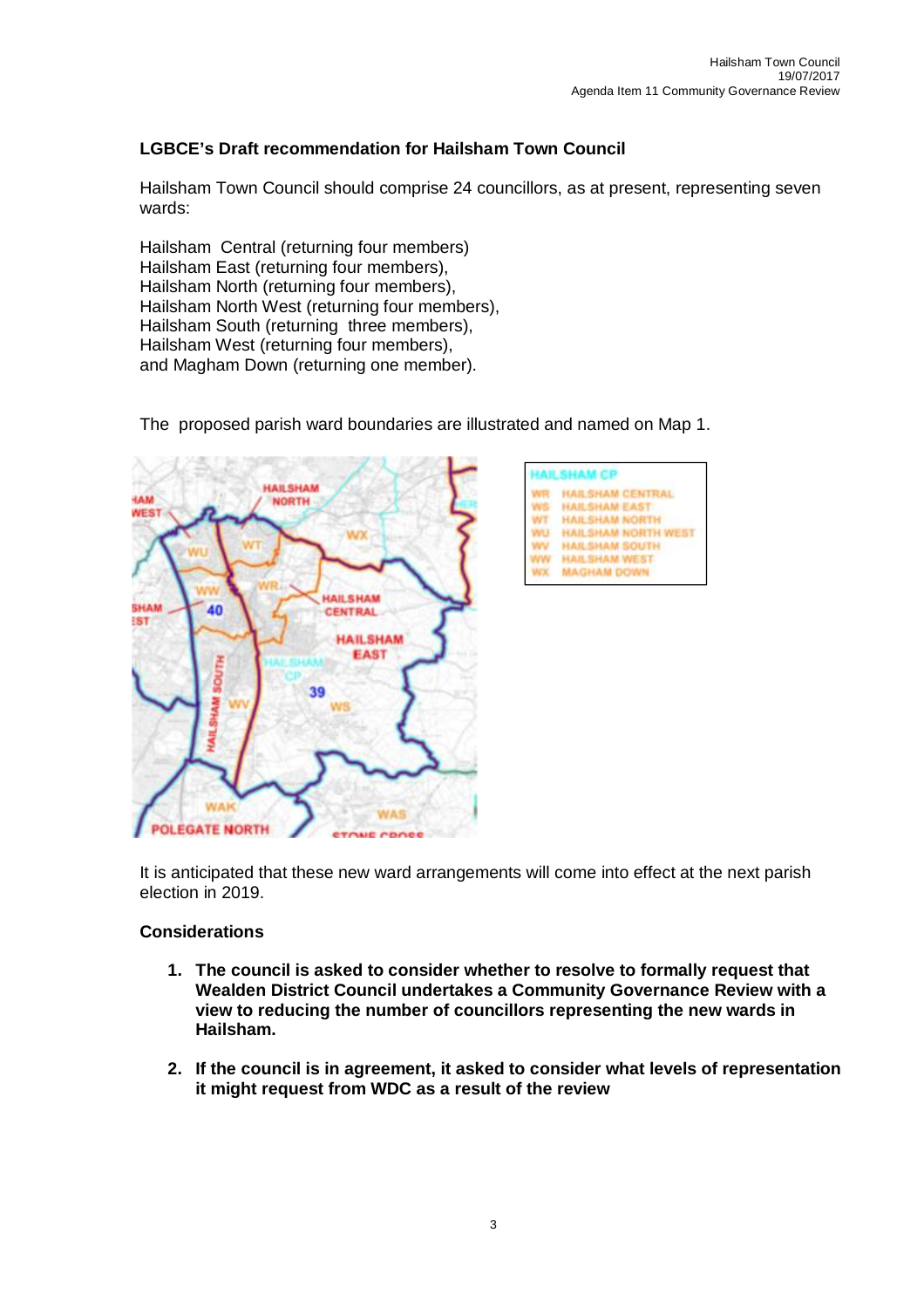#### **As an example:**

Hailsham Central (four members) – reduced to three Hailsham East (four members) – reduced to three Hailsham North (four members) – reduced to three Hailsham North West (four members) – reduced to three Hailsham South (three members) – reduced to two Hailsham West (four members) – reduced to three and Magham Down (one member) – remaining as one

Therefore totalling 18

#### **Appendices**

Guidance on Community Governance Reviews, *Communities and Local Government Publications, March 2010*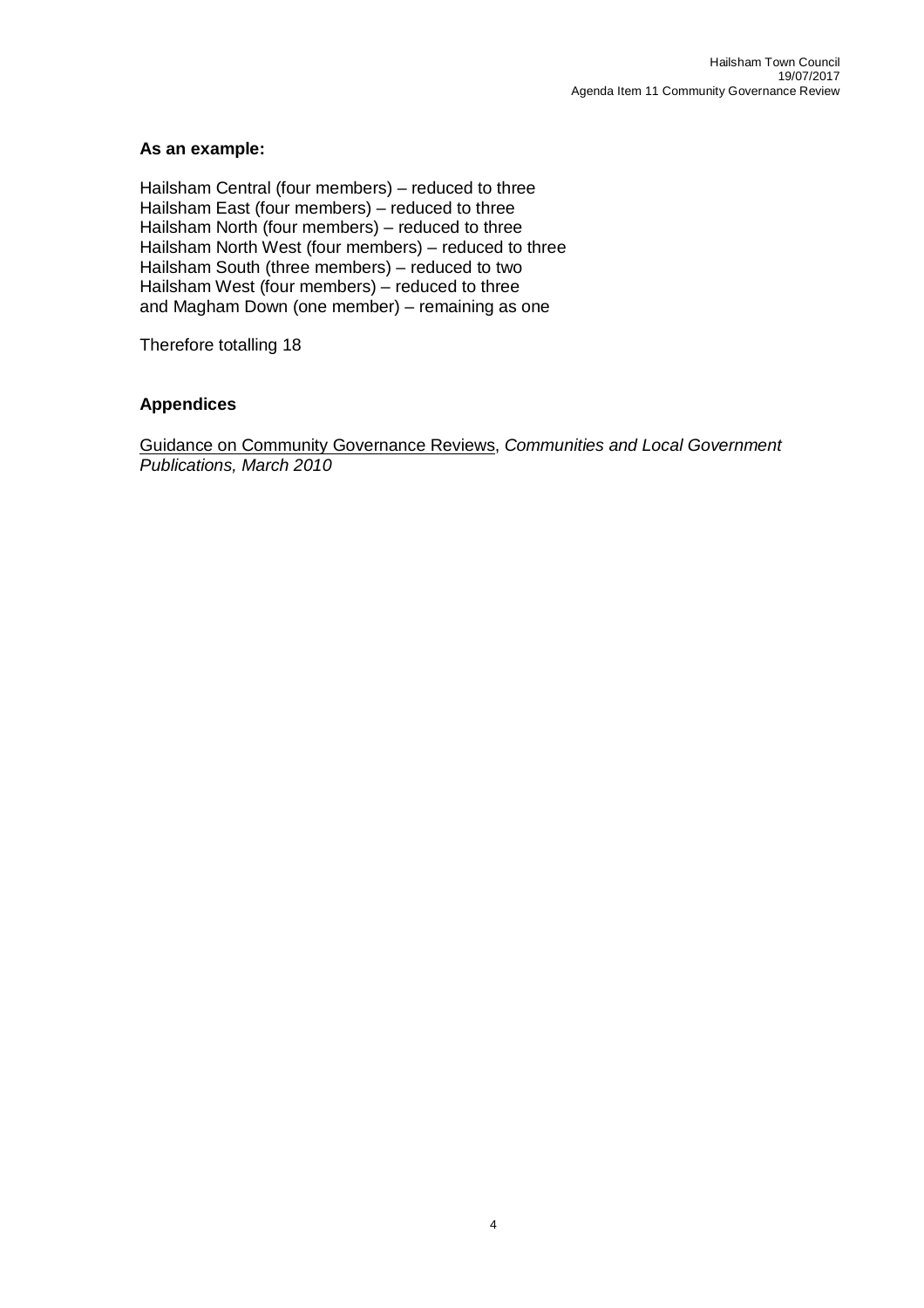

The **Local Government**<br>Boundary Commission

# Guidance on community governance reviews

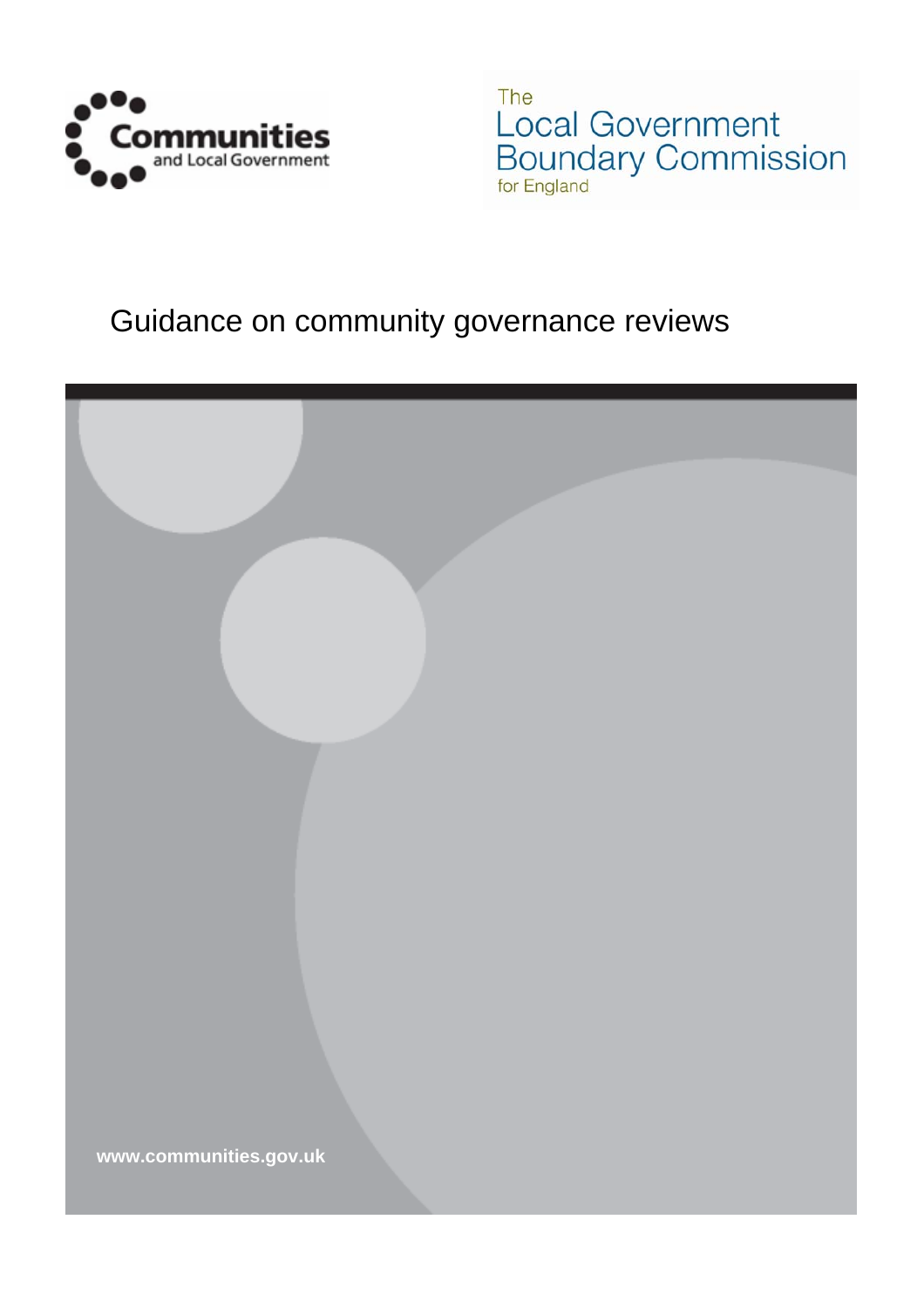

The Local Government Boundary Commission for England

# Guidance on community governance reviews

March 2010 Department for Communities and Local Government Local Government Boundary Commission for England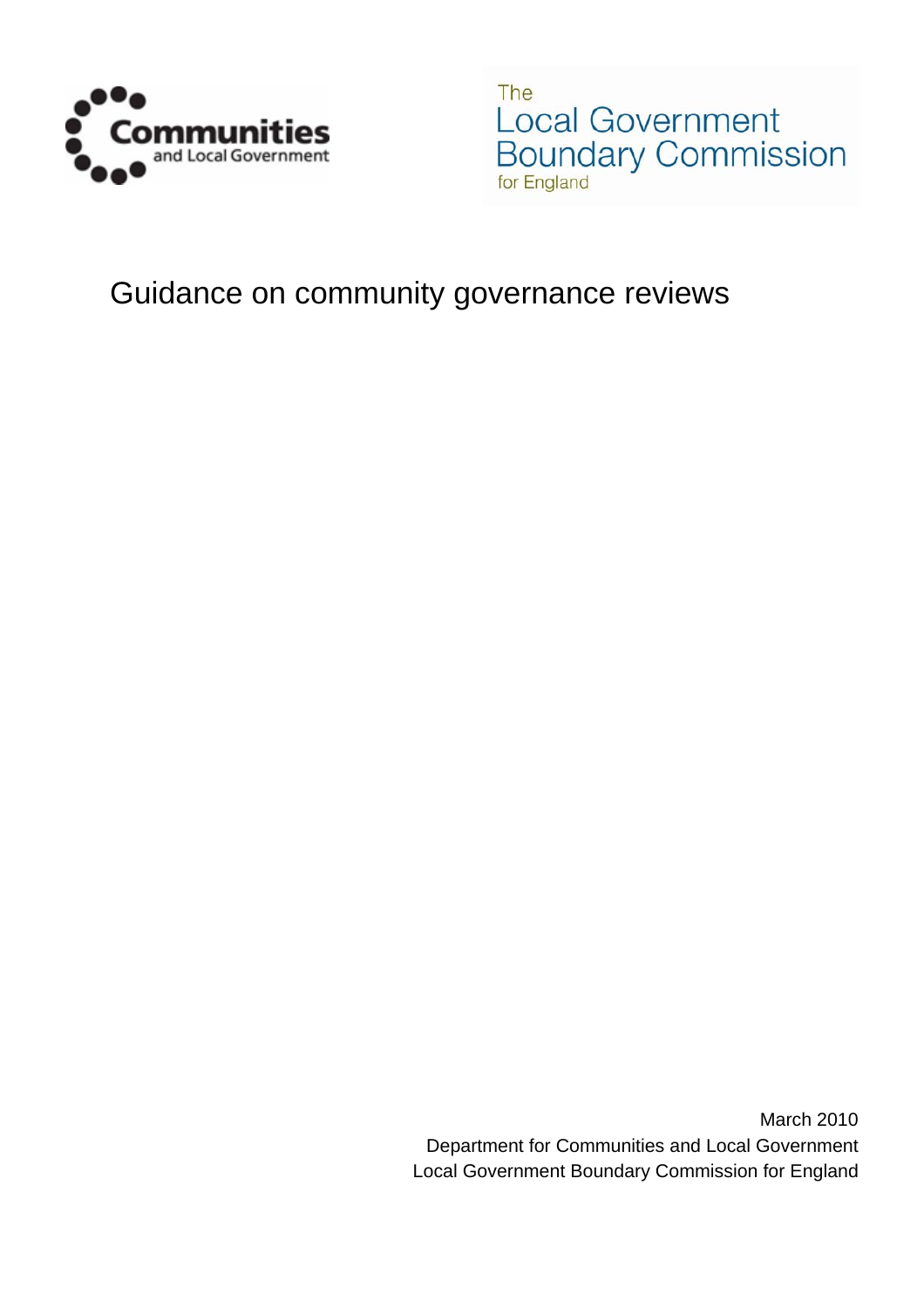Department for Communities and Local Government Eland House Bressenden Place London SW1E 5DU Telephone: 0303 444 0000 Website: www.communities.gov.uk

*© Crown Copyright, 2010* 

*Copyright in the typographical arrangement rests with the Crown.* 

*This publication, excluding logos, may be reproduced free of charge in any format or medium for research, private study or for internal circulation within an organisation. This is subject to it being reproduced accurately*  and not used in a misleading context. The material must be acknowledged as Crown copyright and the title *of the publication specified.* 

Any other use of the contents of this publication would require a copyright licence. Please apply for a Click-Use Licence

for core material at www.opsi.gov.uk/click-use/system/online/pLogin.asp, or by writing to the Office of Public Sector Information, Information Policy Team, Kew, Richmond, Surrey TW9 4DU

e-mail: licensing@opsi.gov.uk

If you require this publication in an alternative format please email alternativeformats@communities.gsi.gov.uk

Communities and Local Government Publications Online via the Communities and Local Government website: www.communities.gov.uk

March 2010

ISBN: 978 1 4098 2421 3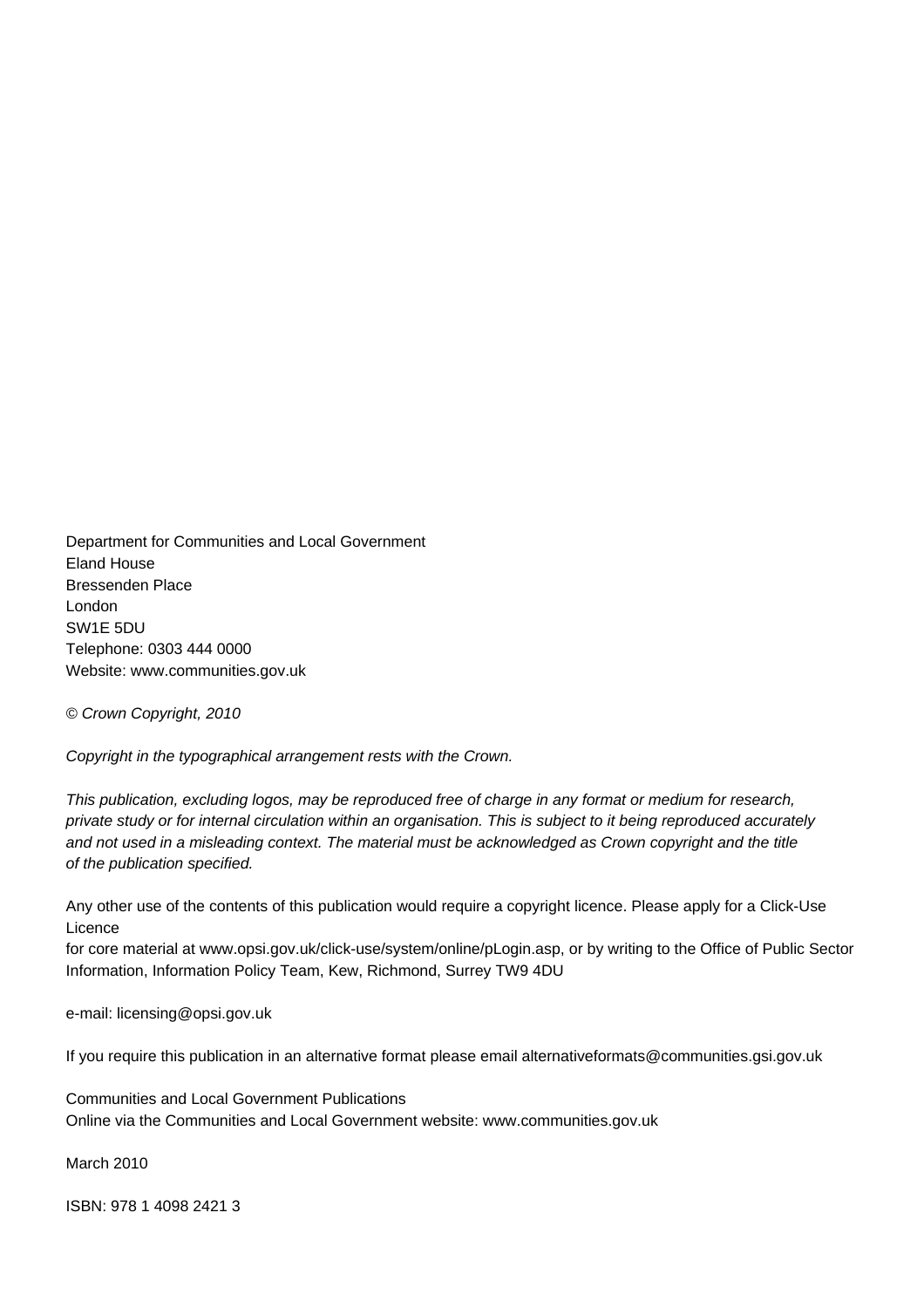# **Contents**

| Foreword                                                                                           | 6 |
|----------------------------------------------------------------------------------------------------|---|
| <b>Section 1</b>                                                                                   |   |
| Introduction                                                                                       |   |
| The Local Government and Public Involvement in Health Act 2007<br>and community governance reviews | 7 |
| Aim of this guidance                                                                               | 7 |
| Issues covered in this guidance                                                                    | 8 |
| <b>Statutory provisions</b>                                                                        | 8 |
| Structure of guidance                                                                              | 9 |
| Further information                                                                                | 9 |
|                                                                                                    |   |

## **Section 2**

| Undertaking community governance reviews                 |                 |
|----------------------------------------------------------|-----------------|
| Why undertake a community governance review?             | 10              |
| Terms of reference for community governance reviews      | 11              |
| Timing of community governance reviews                   | 12 <sup>2</sup> |
| Undertaking community governance reviews                 | 14              |
| Public petitions to trigger community governance reviews | 16.             |

## **Section 3**

| Making and implementing recommendations made in community |    |
|-----------------------------------------------------------|----|
| governance reviews                                        | 18 |
| Context of parishes in the wider community                | 18 |
| Defining a parish                                         | 18 |
| Criteria for undertaking a community governance review:   | 19 |
| The identities and interests of local communities         | 19 |
| Effective and convenient local government                 | 21 |
| Factors for consideration                                 | 22 |
| The impact on community cohesion of community             |    |
| governance arrangements                                   | 22 |
| Size, population and boundaries of a local community or   |    |
| parish                                                    | 24 |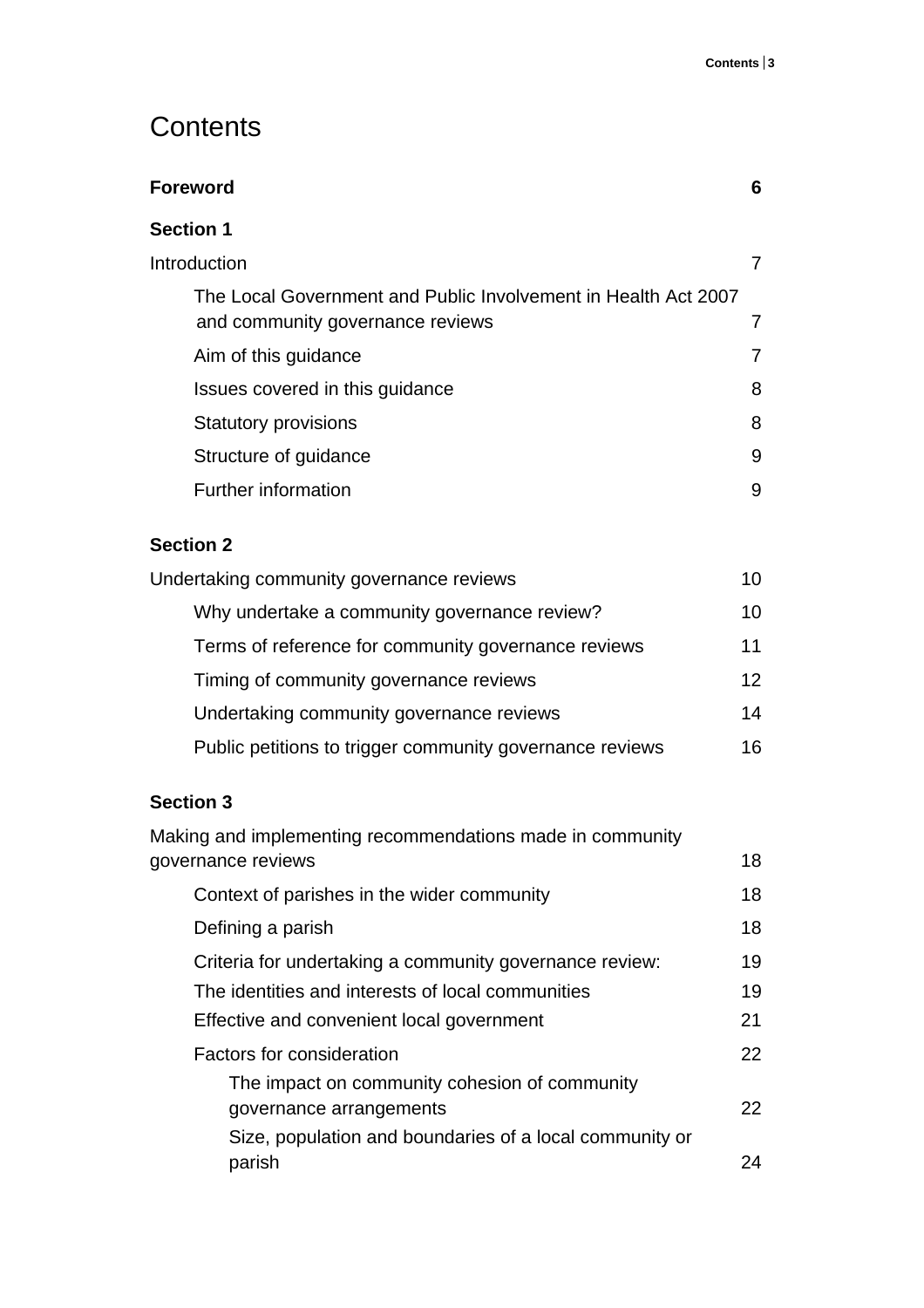| Parish meetings and parish councils                       | 26 |
|-----------------------------------------------------------|----|
| Recommendations and decisions on the outcome of community |    |
| governance reviews                                        | 27 |
| Implementation of community governance reviews by order   | 29 |
| Maps of parish changes and mapping conventions            | 30 |
| <b>Section 4</b>                                          |    |
| Other aspects of community governance reviews             | 32 |
| Parish names and alternative styles for parishes          | 32 |
| Grouping or degrouping parishes                           | 33 |
| Abolishing parishes and dissolving parish councils        | 34 |
| <b>Rural areas</b>                                        | 36 |
| London                                                    | 36 |
| Other urban areas                                         | 37 |
| Charter trustee areas                                     | 38 |
| Other (non-parish) forms of community governance          | 38 |
|                                                           |    |
| Area committees                                           | 39 |
| Neighbourhood management                                  | 39 |
| Tenant management organisations                           | 40 |
| Area/community forums                                     | 40 |
| Residents'/tenants' associations                          | 41 |
| Community associations                                    | 41 |
| <b>Section 5</b>                                          |    |
| <b>Electoral arrangements</b>                             | 42 |
| Introduction                                              | 42 |
| What are electoral arrangements?                          | 42 |
| Ordinary year of election                                 | 42 |
| Council size                                              | 43 |
| Parish warding                                            | 44 |
| The number and boundaries of parish wards                 | 45 |
| The number of councillors to be elected for parish wards  | 46 |
| Names of parish wards                                     | 47 |
| Electorate forecasts                                      | 47 |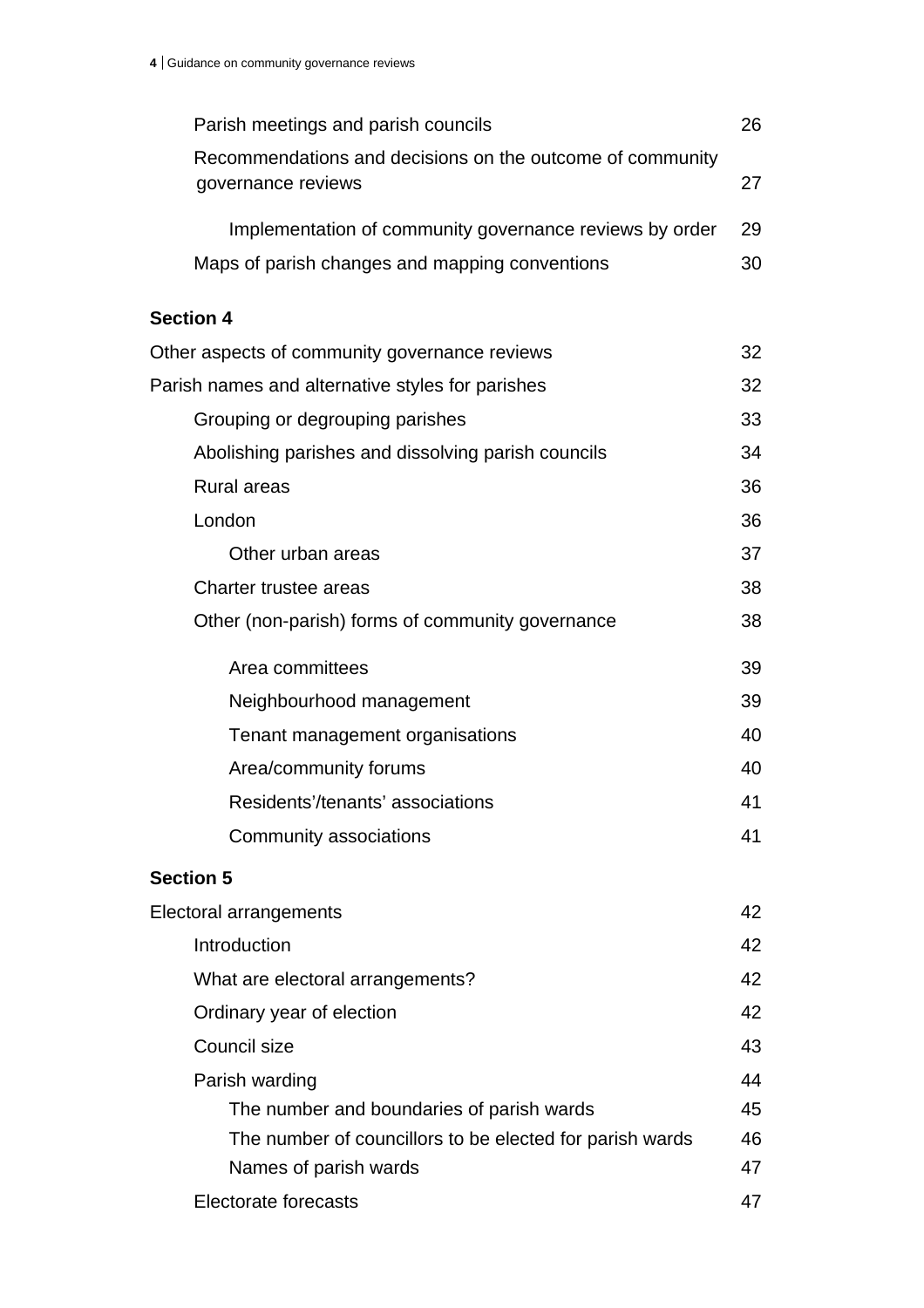| Consent/protected electoral arrangements                     | 47 |
|--------------------------------------------------------------|----|
| <b>Section 6</b>                                             |    |
| Consequential recommendations for related alterations to the |    |
| boundaries of principal councils' wards and/or divisions     | 49 |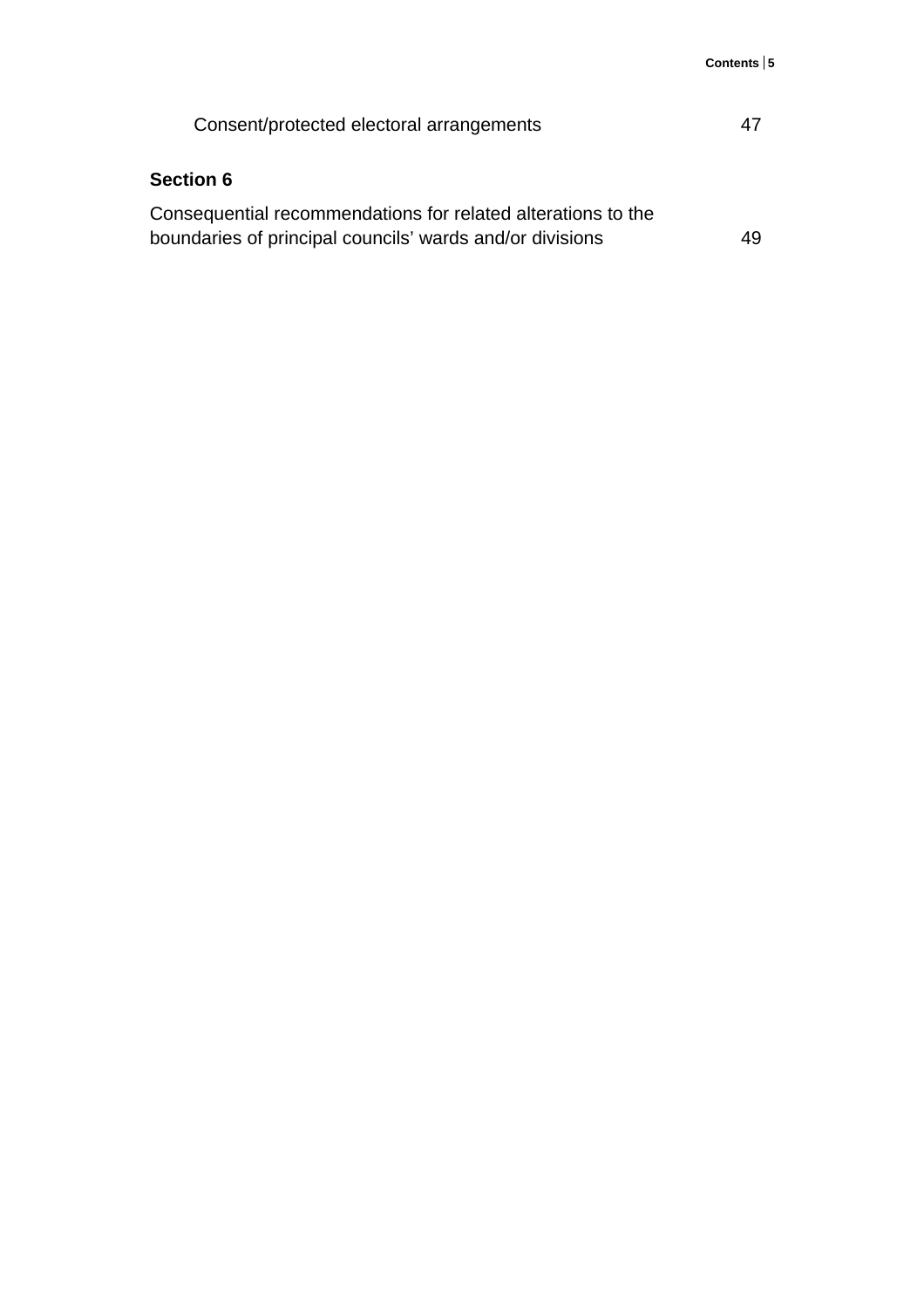# Foreword

This document comprises guidance issued by the Secretary of State and the Local Government Boundary Commission for England under section 100 of the Local Government and Public Involvement and Health Act 2007 (the 2007 Act) on undertaking, and giving effect to recommendations made in, community governance reviews and on making recommendations about electoral arrangements respectively.

The Implementation Plan for the Local Government white paper, *Strong and Prosperous Communities[1](#page-38-0)* (the 2006 white paper), sets out Communities and Local Government's future approach to guidance. It proposes that guidance must be short, clear and practical, and that an open and inclusive approach to its preparation should be followed, involving the range of stakeholders who will be affected by or have an interest in it.

This guidance follows that approach. It is an updated version of guidance originally published in 2008 prepared by a partnership of Communities and Local Government and the Electoral Commission with stakeholders including DEFRA, the Local Government Association, County Councils Network, London Councils, the National Association of Local Councils, and the Society of Local Council Clerks. It aims to be clear and practical but also to encourage innovative and flexible local action. The main change to the guidance has been to reflect the establishment of the Local Government Boundary Commission for England, which is responsible for the boundary-related functions previously exercised by the Electoral Commission and the Boundary Committee for England.

A model community governance reorganisation order is available on the Department's website. $2$ 

<span id="page-38-1"></span>2 <http://www.communities.gov.uk/publications/localgovernment/modelreorganisationorder>

<span id="page-38-0"></span> $\overline{a}$ <sup>1</sup> *Strong and Prosperous Communities*, the Local Government white paper, The Stationery Office, October 2006(Cm 6969).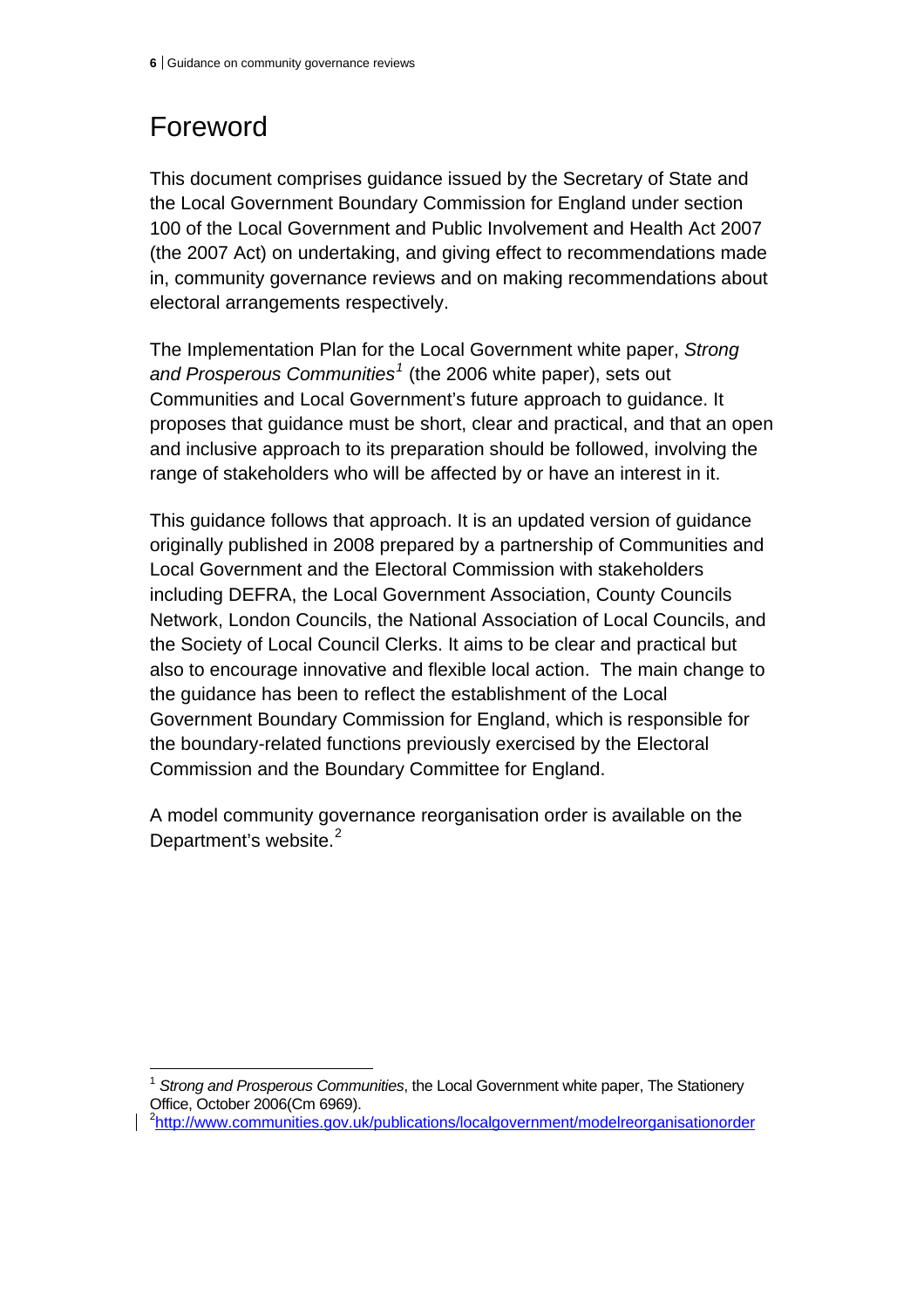# Section 1: Introduction

The Local Government and Public Involvement in Health Act 2007 and community governance reviews

- **1.** Chapter 3 of Part 4 of the 2007 Act devolves the power to take decisions about matters such as the creation of parishes and their electoral arrangements to local government and local communities in England.
- **2.** The Secretary of State therefore has no involvement in the taking of decisions about recommendations made in community governance reviews and the Local Government Boundary Commission for England's (LGBCE) involvement is limited to giving effect to consequential recommendations for related alterations to the electoral areas of principal councils.
- **3.** From 13 February 2008, district councils, unitary county councils and London borough councils ('principal councils') have had responsibility for undertaking community governance reviews and have been able to decide whether to give effect to recommendations made in those reviews. In making that decision, they will need to take account of the views of local people.
- **4.** Principal councils are required, by section 100(4) of the 2007 Act, to have regard to this guidance which is issued by the Secretary of State, under section 100(1) and (3), and the LGBCE under section 100(2).
- **5.** This guidance is not an authoritative interpretation of the law (as that is ultimately a matter for the courts) and it remains the responsibility of principal councils to ensure that any actions taken by them comply with the relevant legislation. They should seek their own legal advice where appropriate.

Aim of this guidance

- **6.** This guidance is intended to provide assistance to principal councils on:
	- a) undertaking community governance reviews
	- b) the making of recommendations for electoral arrangements for parish councils and the making of consequential recommendations to the LGBCE for related alterations to the boundaries of electoral areas of principal councils; and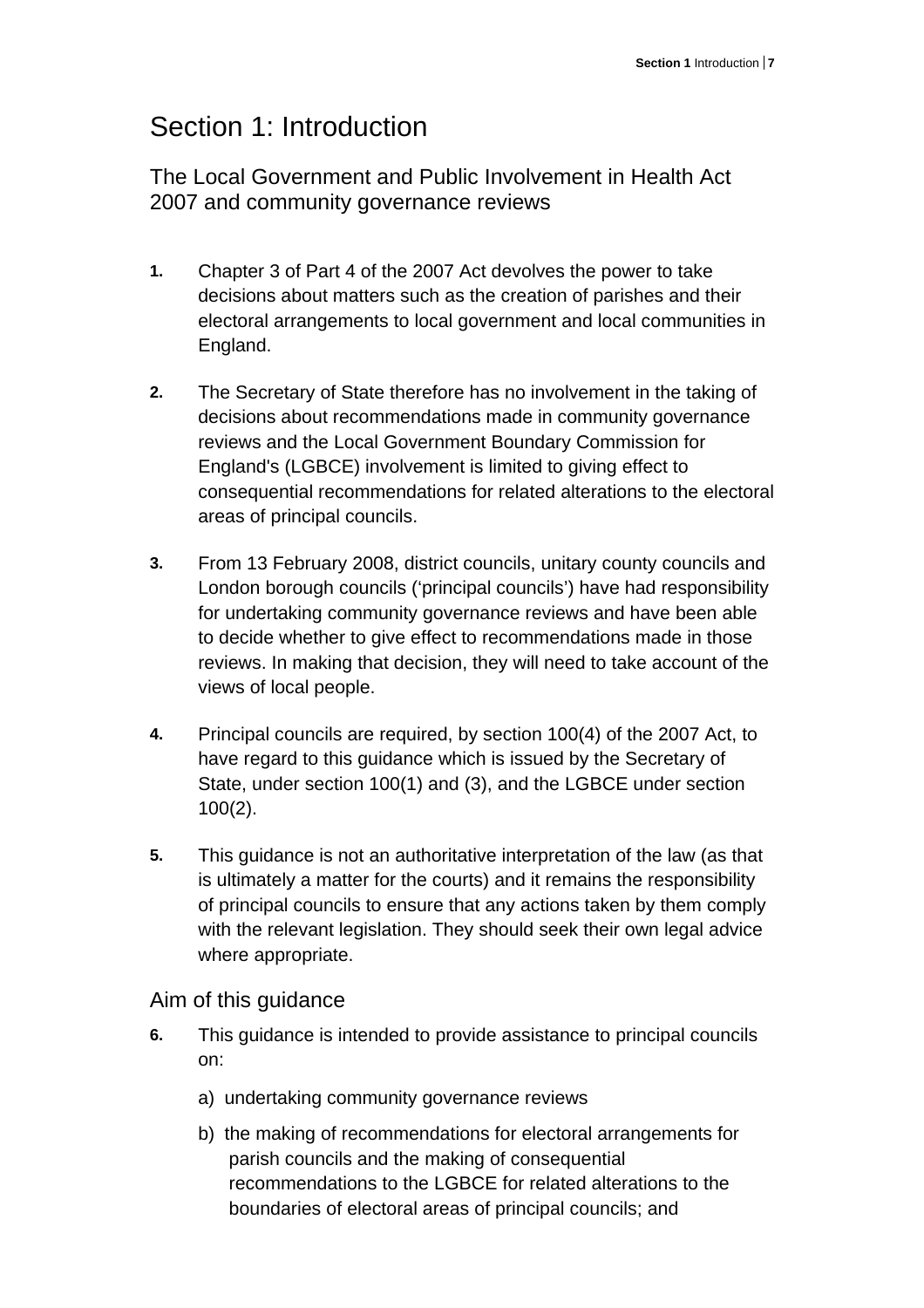c) giving effect to recommendations made in community governance reviews

## Issues covered in this guidance

- **7.** The guidance supports and helps to implement key aspects of the 2006 white paper. The 2007 Act requires that local people are consulted during a community governance review, that representations received in connection with the review are taken into account and that steps are taken to notify them of the outcomes of such reviews including any decisions.
- **8.** The matters covered by the guidance include:
	- a) duties and procedures in undertaking community governance reviews (Chapter 2), including on community governance petitions; the document gives guidance on a valid petition, and for the requirement for petitions to meet specific numerical or percentage thresholds signed by local electors
	- b) making and implementing decisions on community governance (Chapter 3): the 2007 Act places a duty on principal authorities to have regard to the need to secure that any community governance for the area under review reflects the identities and interests of the local community in that area, and that it is effective and convenient; relevant considerations which influence judgements against these two principal criteria include the impact on community cohesion, and the size, population and boundaries of the proposed area
	- c) other forms of community governance not involving parishes (Chapter 4) for example, residents' associations, community forums, tenant management organisations, area committees
	- d) considerations on whether parish meetings and parish councils would be most appropriate, and electoral arrangements (Chapter 5)
	- e) consequential recommendations for related alterations to ward and division boundaries (Chapter 6)

## Statutory provisions

**9.** In addition to the 2007 Act, legislation relating to parishes can also be found in the Local Government Act 1972 (in particular, provision about parish meetings and councils, the constitution of a parish meeting, the constitution and powers of parish councils and about parish councillors) and the Local Democracy, Economic Development and Construction Act 2009 (reviews of, and recommendations about,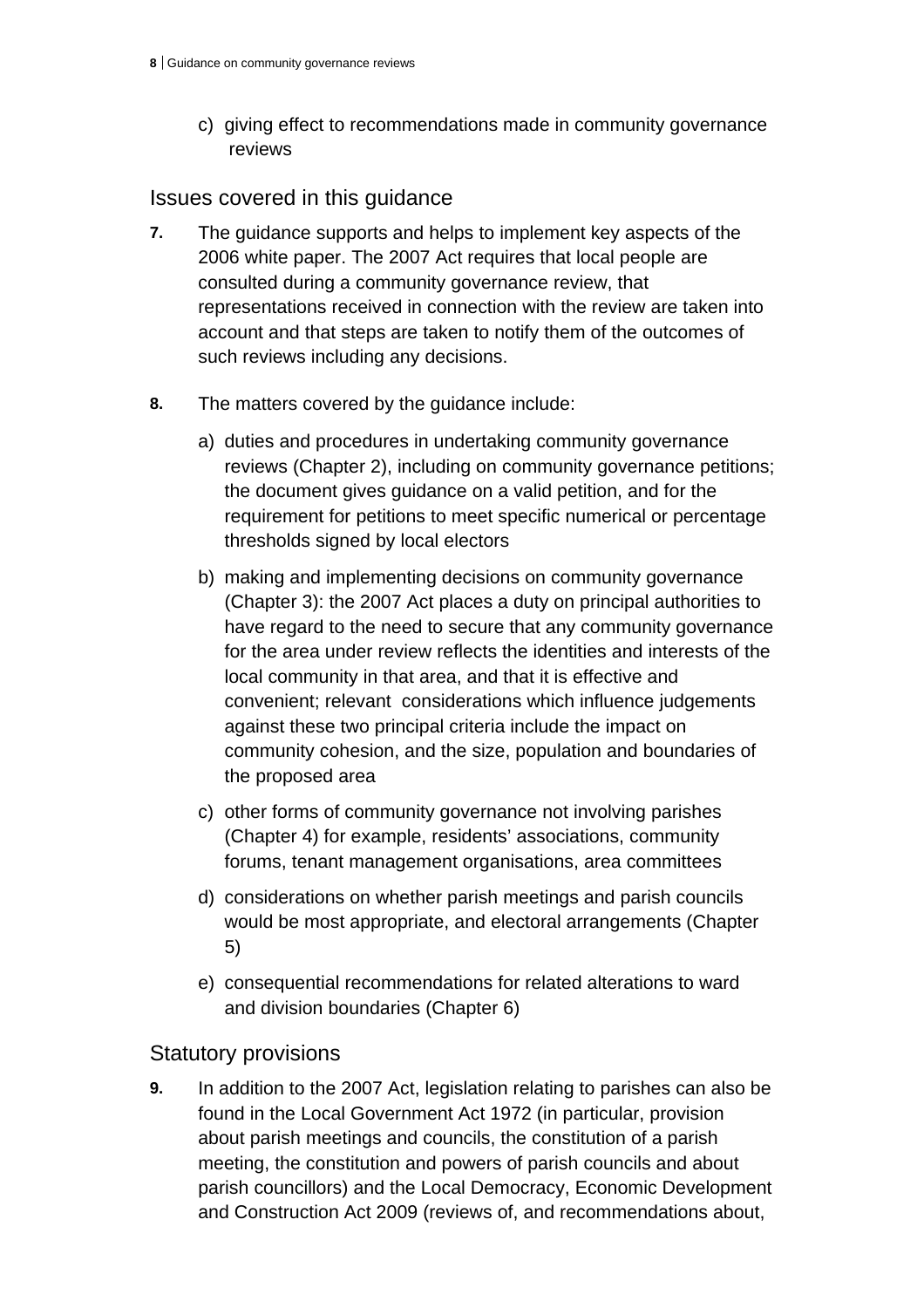electoral areas by the LGBCE), as well as in other enactments.

## Structure of guidance

**10.** This document is published jointly and is divided into two parts. Chapters 2 to 4 deal with those matters which the Secretary of State may issue guidance on and the issues raised in Chapters 5 and 6 are those on which the LGBCE may issue guidance. Having conducted a community governance review, unless in certain circumstances there are no implications for electoral arrangements, principal councils will need to consider both parts of this guidance together.

## Further information

**11.** Further information about electoral arrangements for parishes and any related alterations to district or London borough wards, or county divisions should be sought from the LGBCE's website www.lgbce.org.uk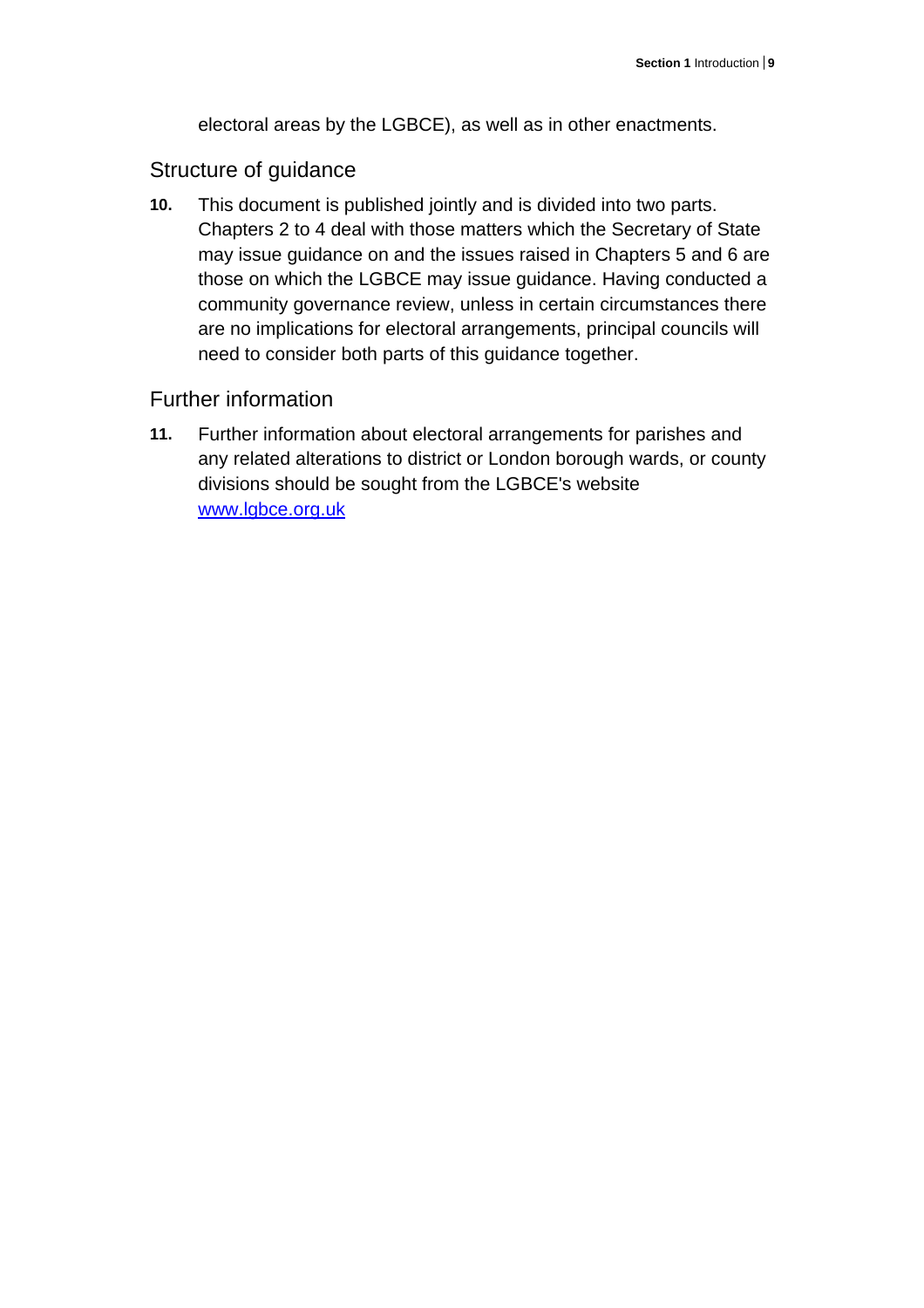# Section 2: Undertaking community governance reviews

Why undertake a community governance review?

- **12.** Community governance reviews provide the opportunity for principal councils to review and make changes to community governance within their areas. It can be helpful to undertake community governance reviews in circumstances such as where there have been changes in population, or in reaction to specific or local new issues. The Government has made clear in the 2006 white paper and in the 2007 Act its commitment to parish councils. It recognises the role such councils can play in terms of community empowerment at the local level. The 2007 Act provisions are intended to improve the development and coordination of support for citizens and community groups so that they can make the best use of empowerment opportunities.
- **13.** The 2007 Act is intended to streamline the process of taking decisions about giving effect to recommendations made in a community governance review, such as recommendations for the creation of new parishes and the establishment of parish councils, and about other matters such as making changes to parish boundaries and electoral arrangements. By devolving the powers to take these decisions from central government to local government, the 2007 Act is intended to simplify the decision-making process and make it more local.
- **14.** Parish and town councils are the most local tier of government in England. There are currently about 10,000 parishes in England – around 8,900 of which have councils served by approximately 70,000 councillors. There is a large variation in size of parishes in England from those with a handful of electors to those with over 40,000 electors.
- **15.** In many cases making changes to the boundaries of existing parishes, rather than creating an entirely new parish, will be sufficient to ensure that community governance arrangements to continue to reflect local identities and facilitate effective and convenient local government. For example, over time communities may expand with new housing developments. This can often lead to existing parish boundaries becoming anomalous as new houses are built across the boundaries resulting in people being in different parishes from their neighbours. In such circumstances, the council should consider undertaking a community governance review, the terms of reference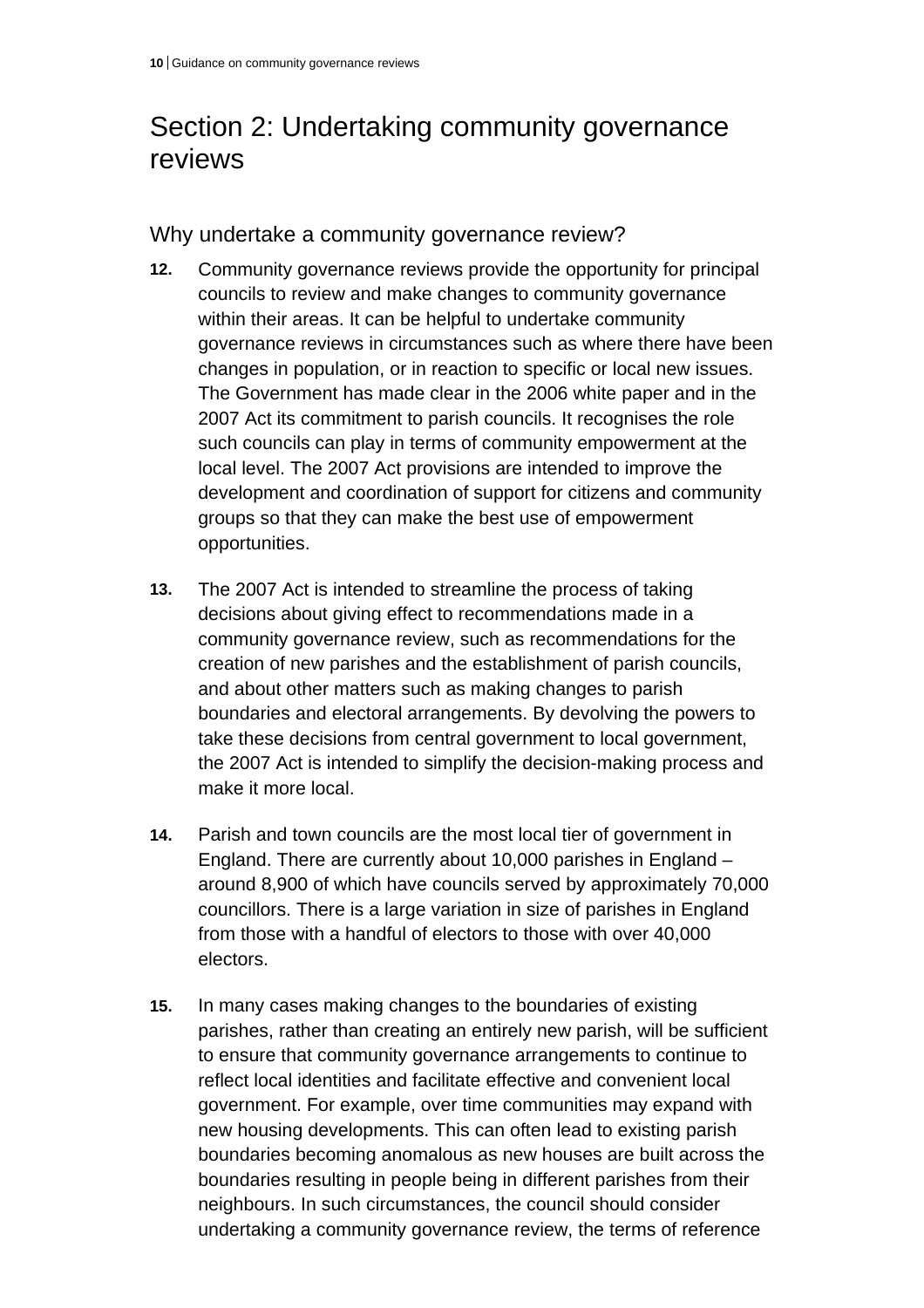of which should include consideration of the boundaries of existing parishes.

- **16.** A community governance review offers an opportunity to put in place strong, clearly defined boundaries, tied to firm ground features, and remove the many anomalous parish boundaries that exist in England. Reviews also offer the chance to principal councils to consider the future of what may have become redundant or moribund parishes, often the result of an insufficient number of local electors within the area who are willing to serve on a parish council. Some of these issues are considered elsewhere in this guidance (see Chapter 3 about parish councils and parish meetings and Chapter 4 regarding grouping parishes and dissolving parish councils and abolishing parishes).
- **17.** Since new boundaries may be used to provide the building blocks for district and London borough ward and/or county division boundaries in future electoral reviews of district, London borough, unitary and county councils, it is important that principal councils seek to address parish boundary anomalies when they arise. Principal councils should therefore consider carefully changes to parish boundaries as these can have consequential effects on the boundaries for other tiers of local government.
- **18.** Community governance reviews may also be triggered by local people presenting public petitions to the principal council. This is explained in more detail in paragraphs 39 to 43 on public petitions to trigger community governance reviews.

Terms of reference for community governance reviews

- **19.** The 2007 Act allows principal councils to determine the terms of reference under which a community governance review is to be undertaken. It requires the terms of reference to specify the area under review and the principal council to publish the terms of reference. If any modifications are made to the terms of reference, these must also be published.
- **20.** Terms of reference will need to be drawn up or modified where a valid community governance petition has been received by the principal council. Local people will be able to influence the terms of reference when petitioning (see paragraphs 24 and 39 to 43 for more information).
- **21.** As the 2007 Act devolves power from central to local government and to local communities, it is inappropriate to prescribe a "one size fits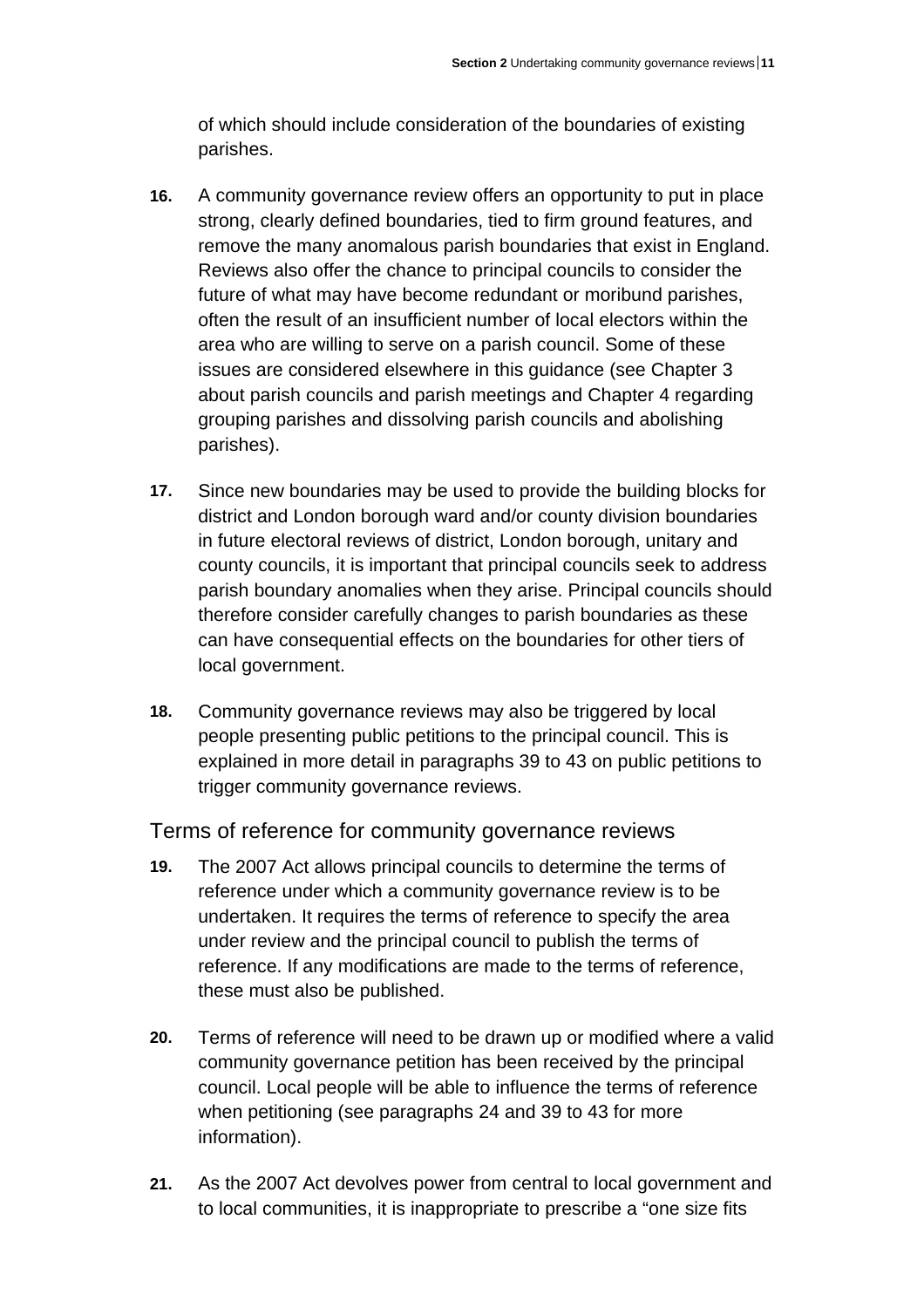all" approach to terms of reference for community governance reviews applied by principal councils. However, the Government expects terms of reference to set out clearly the matters on which a community governance review is to focus. The local knowledge and experience of communities in their area which principal councils possess will help to frame suitable terms of reference. The terms should be appropriate to local people and their circumstances and reflect the specific needs of their communities.

- **22.** In areas for which there is both a district council and a county council, district councils are required under section 79 of the 2007 Act to notify the county council of their intention to undertake a review and of their terms of reference. County councils play a strategic role in the provision of local services, and they can offer an additional dimension to any proposal to conduct a review, particularly as the terms of reference are being formulated. The bodies which the principal council must consult under section 93 of the 2007 Act include other local authorities which have an interest in the review. Such local authorities would include any county council for the area concerned. In such circumstances the district council should seek the views of the county council at an early stage.
- **23.** Local people may have already expressed views about what form of community governance they would like for their area, and principal councils should tailor their terms of reference to reflect those views on a range of local issues. Ultimately, the recommendations made in a community governance review ought to bring about improved community engagement, better local democracy and result in more effective and convenient delivery of local services.

#### Timing of community governance reviews

- **24.** A principal council is under a duty to carry out a community governance review if it receives a valid community governance petition for the whole or part of the council's area. However, the duty to conduct a review does not apply if:
	- a) the principal council has concluded a community governance review within the last two years which in its opinion covered the whole or a significant part of the area of the petition or
	- b) the council is currently conducting a review of the whole, or a significant part of the area to which the petition relates
- **25.** Where a review has been conducted within the last two years the principal council still has the power to undertake another review if it so wishes. Where a review is ongoing, the council can choose to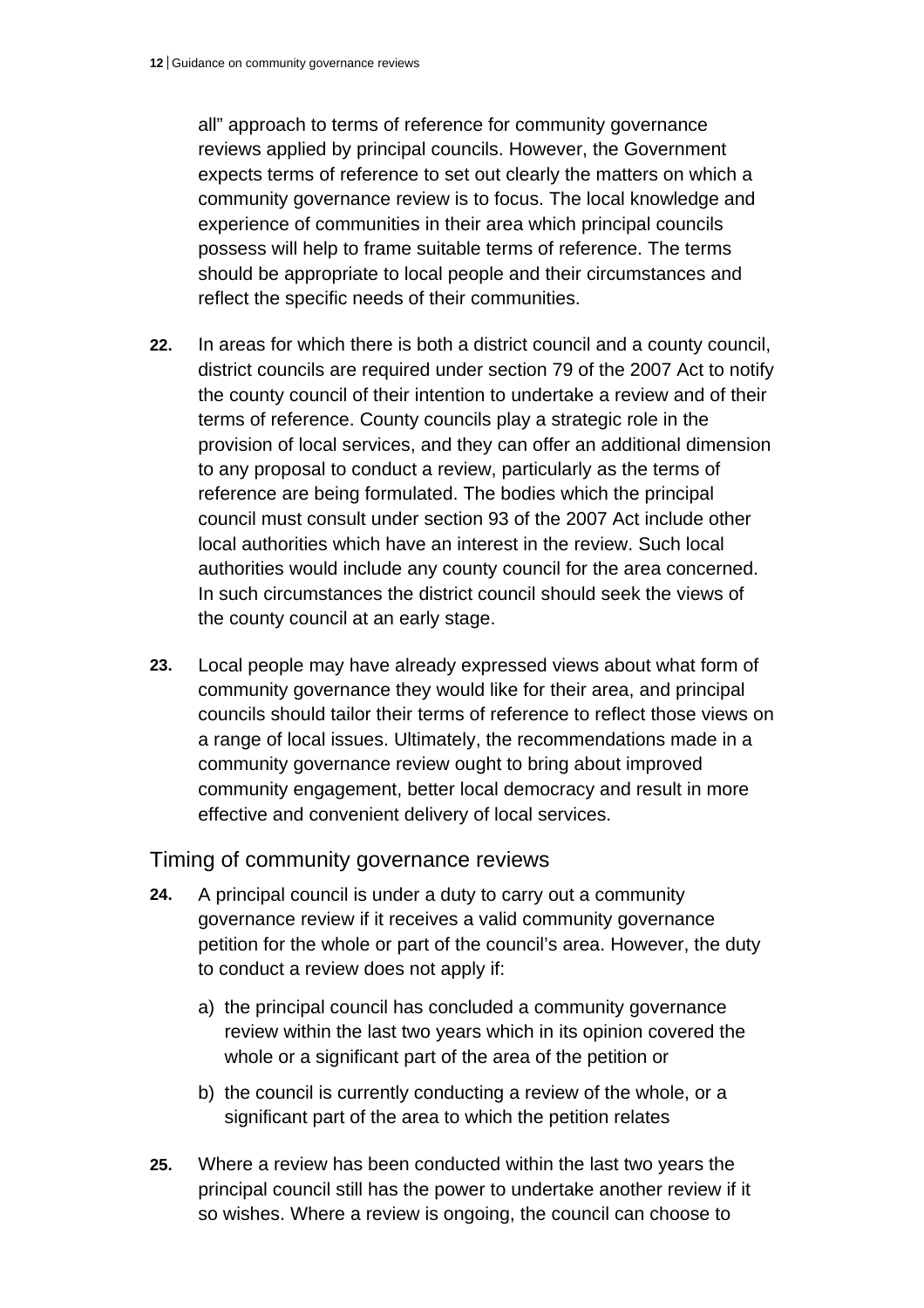modify the terms of reference of the ongoing review to include the matters within the petition, or to conduct a second review.

- **26.** Otherwise, the 2007 Act provides for a principal council to conduct a community governance review at any time. Principal councils will want to keep their community governance arrangements under review, and they should ensure that they consider on a regular basis whether a review is needed. A review may need to be carried out, for example, following a major change in the population of a community or as noted earlier in this chapter (see paragraph 15) to re-draw boundaries which have become anomalous, for example following new housing developments being built across existing boundaries. Principal councils should exercise their discretion, but it would be good practice for a principal council to consider conducting a review every 10-15 years – except in the case of areas with very low populations when less frequent reviews may be adequate.
- **27.** In the interests of effective governance, the principal council should consider the benefits of undertaking a review of the whole of its area in one go, rather than carrying out small scale reviews in a piecemeal fashion of two or three areas. However, it is recognised that a fullscale review will not always be warranted, particularly where a review of the whole area or a significant part of the principal council's area has been carried out within the last few years. Occasionally, it may be appropriate to carry out a smaller review, for example, to adjust minor parish boundary anomalies.
- **28.** Principal councils should use their knowledge and awareness of local issues when deciding whether to undertake a review. However, principal councils should avoid starting a community governance review if a review of district, London borough or county council electoral arrangements is being, or is about to be, undertaken. Ideally, community governance reviews should be undertaken well in advance of such electoral reviews, so that the LGBCE in its review of local authority electoral arrangements can take into account any parish boundary changes that are made. The LGBCE can provide advice on its programme of electoral reviews.
- **29.** Where the LGBCE bases its new district or London borough ward boundaries on parish boundaries the Parliamentary Boundary Commission will then use these boundaries to determine parliamentary constituency boundaries (parliamentary constituencies use district and London borough wards as their building blocks). This illustrates the importance of keeping parish boundaries under review and ensuring they accurately reflect local communities.
- **30.** Reorganisation of community governance orders (explained further in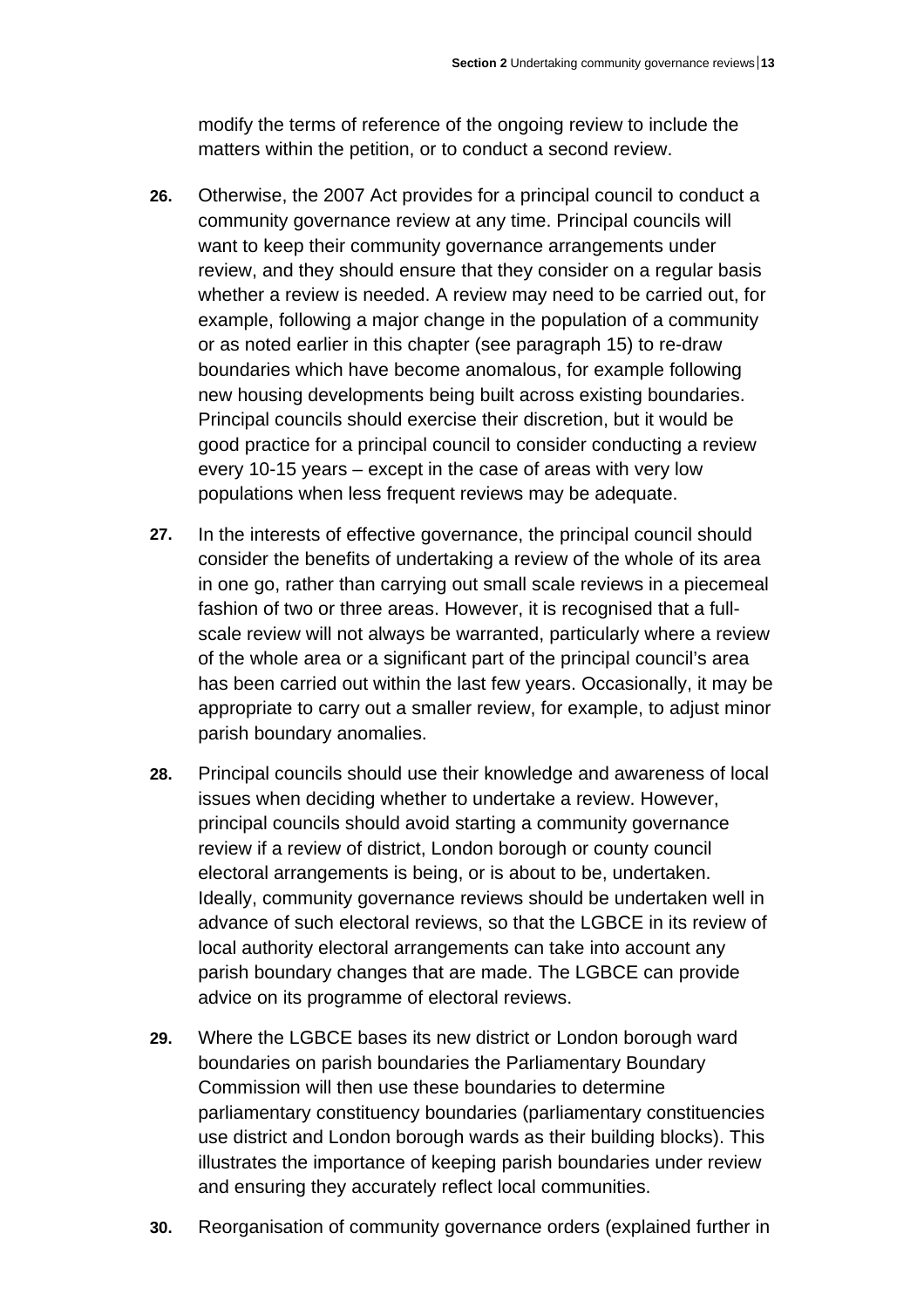this chapter under implementation) creating new parishes, abolishing parishes or altering their area can be made at any time following a review. However for administrative and financial purposes (such as setting up the parish council and arranging its first precept), the order should take effect on the 1 April following the date on which it is made. Electoral arrangements for a new or existing parish council will come into force at the first elections to the parish council following the reorganisation order. However, orders should be made sufficiently far in advance to allow preparations for the conduct of those elections to be made. In relation to a new parish council, the principal council may wish to consider whether, during the period between 1 April and the first elections to the parish council, it should make interim arrangements for the parish to be represented by councillors who sit on the principal council.

**31.** Parish council elections should normally take place every four years at the same time as the elections for the district or London borough ward or, in areas outside of London which have no district council, the county division in which a parish, or part of a parish, is situated. However, where a new parish is to be created, it may be necessary to alter the date of the next parish election, particularly if the next elections to the ward or division are not scheduled to take place for some time. To achieve this, section 98 of the 2007 Act allows principal councils to modify or exclude the application of sections 16(3) and 90 of the Local Government Act 1972, so that the first election to the new parish council is held in an earlier year. This results in councillors serving either a shortened or lengthened first term to allow the parish council's electoral cycle to return to that of the unitary, district or London borough ward at the next election.

#### Undertaking community governance reviews

- **32.** Section 93 of the 2007 Act allows principal councils to decide how to undertake a community governance review, provided that they comply with the duties in that Act which apply to councils undertaking reviews.
- **33.** Principal councils will need to consult local people and take account of any representations received in connection with the review. When undertaking the review they must have regard to the need to secure that community governance reflects the identities and interests of the community in the area under review, and the need to secure that community governance in that area is effective and convenient. Further information on making recommendations is in Chapter 3.
- **34.** Under the 2007 Act principal councils are required to consult both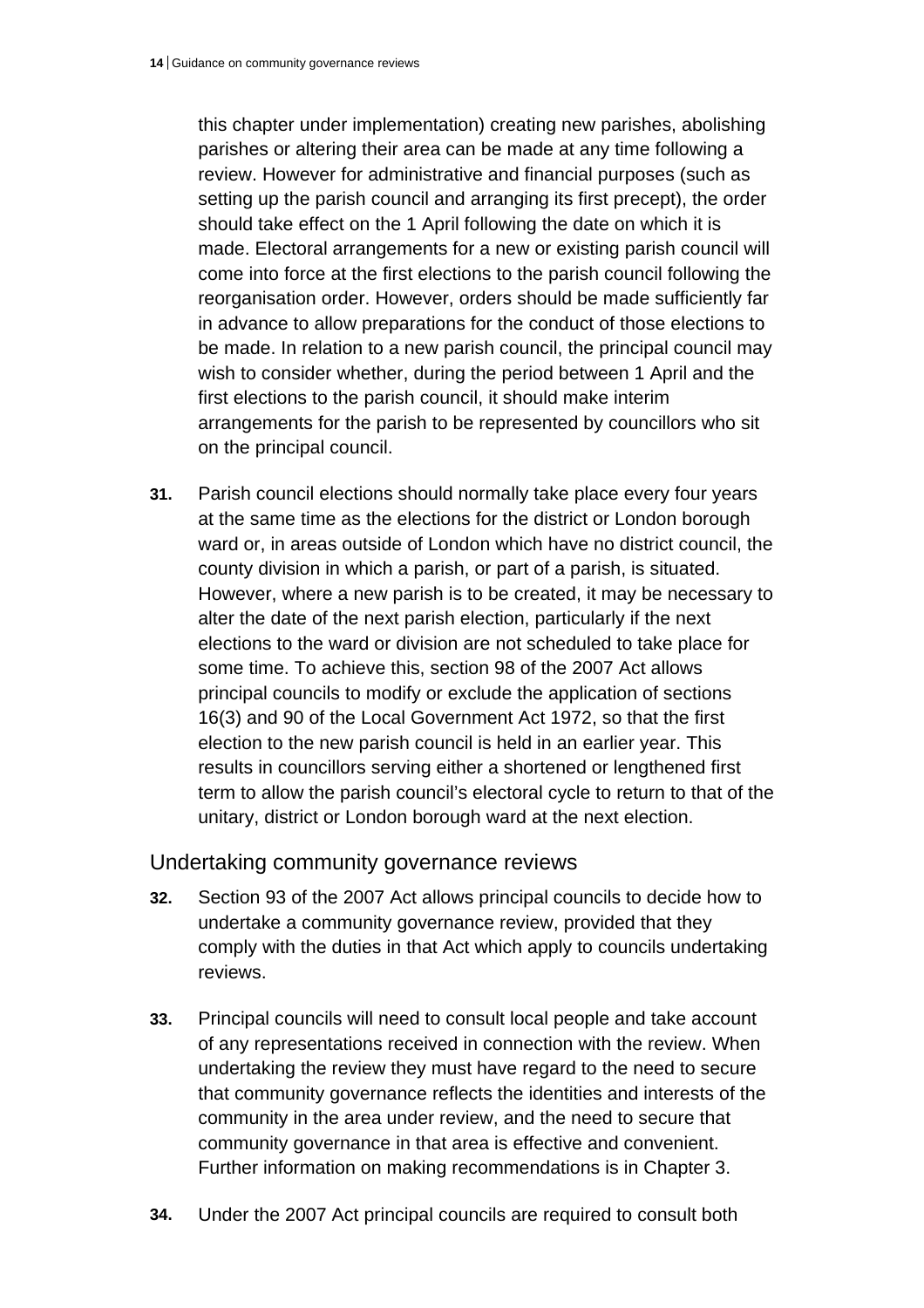those local government electors in the area under review, and others (including a local authority such as a county council) which appears to the principal council to have an interest in the review. In the case of a community governance review where a parish council already exists, as a local authority, it too should be consulted. Other bodies might include local businesses, local public and voluntary organisations such as schools or health bodies. The principal council must take into account any representations it receives as part of a community governance review.

- **35.** Principal councils must consider the wider picture of community governance in carrying out their reviews. In some areas there may be well established forms of community governance such as local residents' associations, or community forums which local people have set up and which help make a distinct contribution to the community. Some principal councils may also have set up area committees which perform a specific role in the local community.
- **36.** In undertaking a review, section 93(5) requires principal councils to take these bodies into account. Potentially, as representatives of their community, these bodies may be considered as foundations for or stages towards the creation of democratically elected parishes (further information about other non-parish forms of community governance can be found in Chapter 4).
- **37.** Principal councils are required to complete the review, including consequential recommendations to the LGBCE for related alterations to the boundaries of principal area wards and/or divisions, within 12 months of the start of the community governance review. The review begins when the council publishes terms of reference of the review and concludes when the council publishes the recommendations made in the review<sup>[3](#page-47-0)</sup>. The Government stated in the 2006 white paper that they wanted the process for undertaking community governance (formerly parish reviews) to be simplified and speeded up. Given that there is no longer the need to make recommendations to Central Government prior to implementing any review recommendations, the 2007 Act makes it easier for principal councils to reach decisions on community governance reviews. Whilst a community governance review will depend on a number of factors, such as the number of boundary changes, the Government believes it should be feasible to accomplish reviews within 12 months from the start.
- **38.** Principal councils will need to build into their planning process for

<span id="page-47-0"></span> 3 See section 102(3) of the 2007 Act for the interpretation of 'begin' and 'conclude' in relation to a review.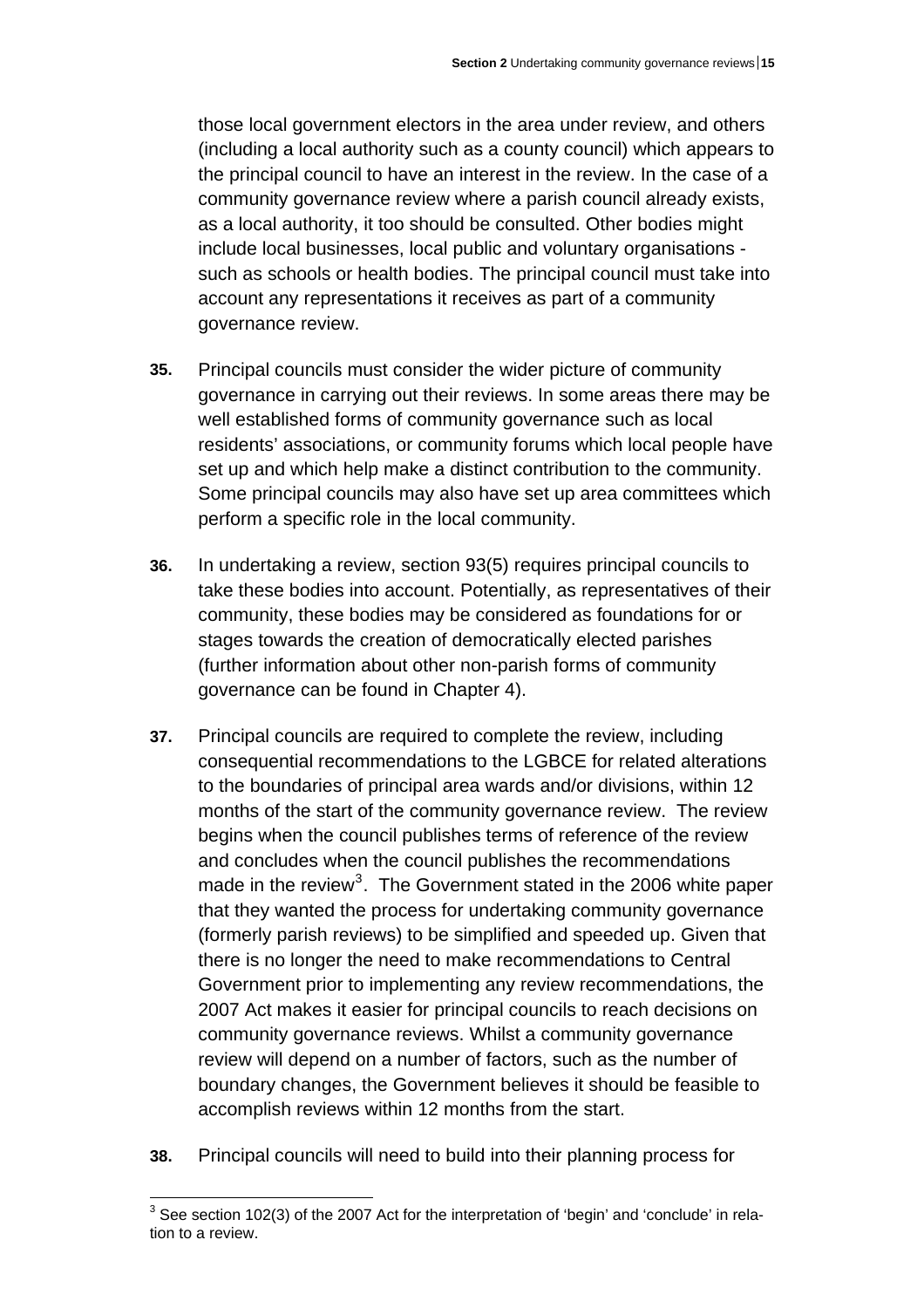reviews reasonable periods for consultation with local electors and other stakeholders, for the consideration of evidence presented to them in representations, as well as for decision-making (see Chapter 3 on making and implementing recommendations made in community governance reviews). Implementation of reviews by Order and the requirement for the principal council to publicise the outcome of a community governance review are covered in paragraphs 98 to 103.

Public petitions to trigger community governance reviews

- **39.** In recent years, the Government has been keen to encourage more community engagement. The 2006 white paper confirmed this development further stressing the intention to build on the existing parish structure improving capacity to deliver better services, and to represent the community's interests.
- **40.** Under the 2007 Act, local electors throughout England can petition their principal council for a community governance review to be undertaken. The petition must set out at least one recommendation that the petitioners want the review to consider making. These recommendations can be about a variety of matters including:
	- the creation of a parish
	- the name of a parish
	- the establishment of a separate parish council for an existing parish
	- the alteration of boundaries of existing parishes
	- the abolition of a parish
	- the dissolution of a parish council
	- changes to the electoral arrangements of a parish council
	- whether a parish should be grouped under a common parish council or de-grouped
	- a strong, inclusive community and voluntary sector
	- a sense of civic values, responsibility and pride; and
	- a sense of place a place with a 'positive' feeling for people and local distinctiveness
	- reflective of the identities and interests of the community in that area and
	- effective and convenient
	- the impact of community governance arrangements on community cohesion; and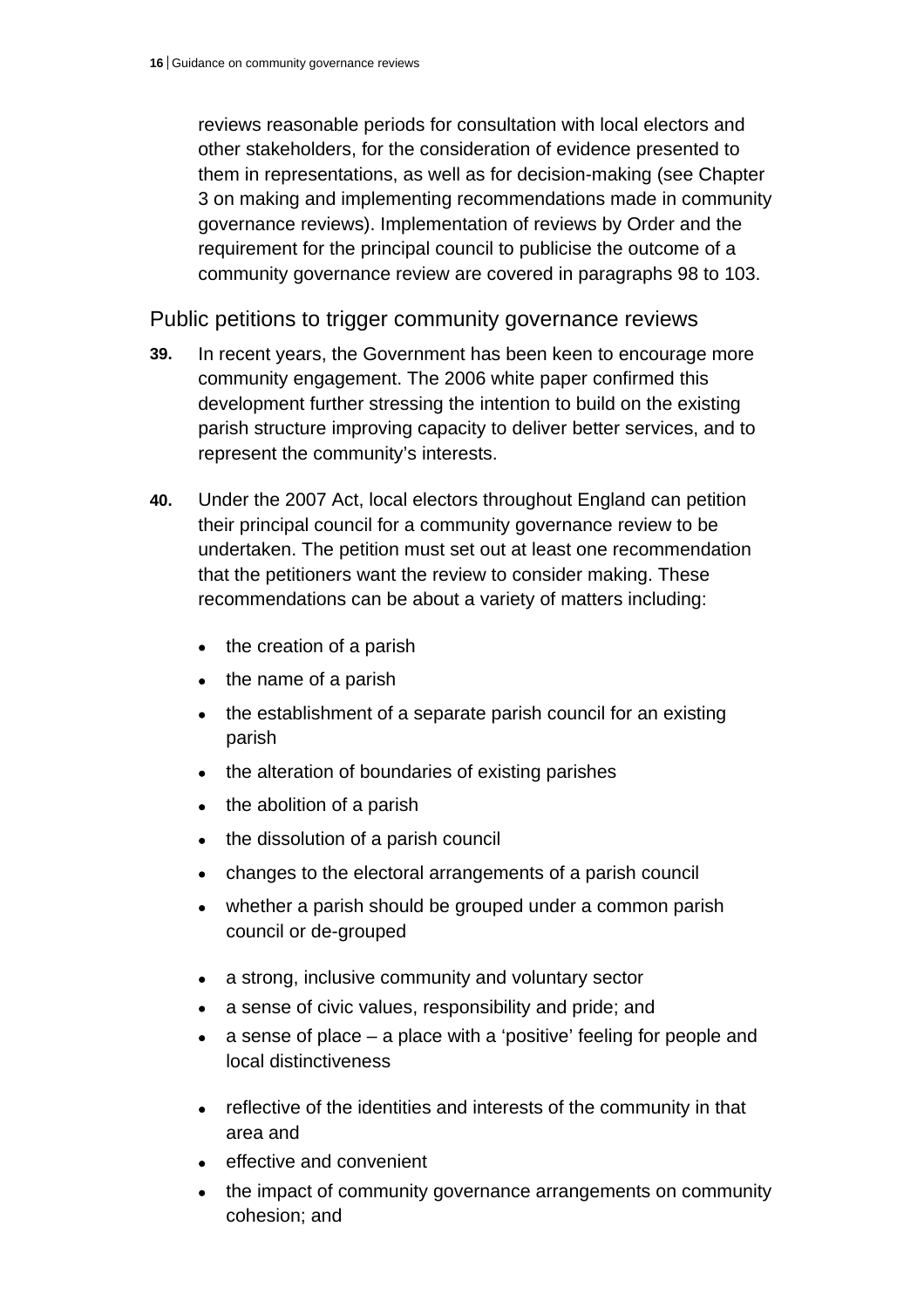- the size, population and boundaries of a local community or parish
- people from different backgrounds having similar life opportunities
- people knowing their rights and responsibilities
- **41.** For a petition to be valid it must meet certain conditions. The first of these conditions is that a petition must be signed by the requisite number of local electors. It is recommended that petitioners aim to collect the requisite number of signatures based on the most recently published electoral register. It should be against this register that the petition thresholds (set out below) will be assessed. The three thresholds are:
	- a) for an area with less than 500 local electors, the petition must be signed by at least 50% of them
	- b) for an area with between 500 and 2,500 local electors, the petition must be signed by at least 250 of them
	- c) for an area with more than 2,500 local electors, the petition must be signed by at least 10% of them
- **42.** These thresholds have been chosen to ensure that the minimum number of signatures to be obtained is neither so high that it will be impossible in most cases to collect that number nor so low as to allow a very small minority of electors to trigger a review. So, in areas with higher populations the threshold is not so high as to prevent a genuine desire for a review not being realised. Equally, in areas with smaller numbers of electors, this means that a handful of electors cannot initiate a review against the wishes of the majority of their fellow electors. The thresholds therefore help to ensure that the local democratic process is properly maintained.
- **43.** The petition should define the area to which the review relates, whether on a map or otherwise, and refer to identifiable fixed boundaries. Where a proposed boundary is near an individual property, the petition must make clear on which side of the boundary the property lies. The petition must specify one or more proposed recommendations for review.
- **44.** Where a petition recommends the establishment of a town or parish council or parish meeting (see paragraph 88) in an area which does not currently exist as a parish, the petition is to be treated as including a recommendation for a parish to be created even if it does not expressly make such a recommendation $4$

<span id="page-49-0"></span> $\overline{a}$  $4$  See Section 80 (8) of the 2007 Act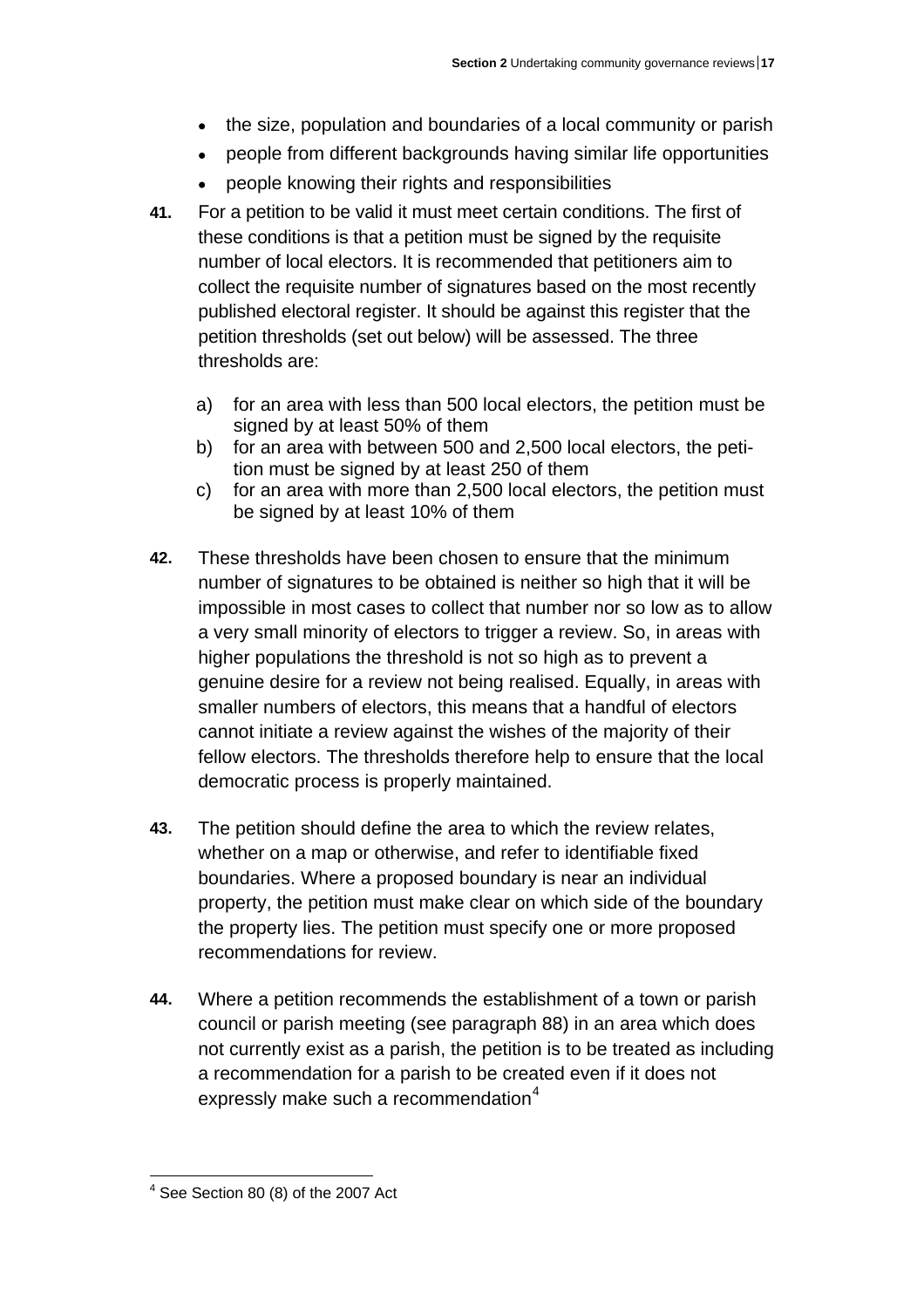# Section 3: Making and implementing recommendations made in community governance reviews

**45.** As stated in the 2006 white paper parish councils are an established and valued form of neighbourhood democracy and management. They are not only important in rural areas but increasingly have a role to play in urban areas. We propose to build on the existing parish structure, so as to improve its capacity to deliver better services and represent the community's interests.

Context of parishes in the wider community

- **46.** Communities and Local Government is working to help people and local agencies create cohesive, attractive and economically vibrant local communities, building on the Government's Sustainable Communities' strategy.
- **47.** An important aspect to approaching sustainable communities is allowing local people a say in the way their neighbourhoods are managed. One of the characteristics of a sustainable community is the desire for a community to be well run with effective and inclusive participation, representation and leadership. This means:
	- a) representative, accountable governance systems which both facilitate strategic, visionary leadership and enable inclusive, active and effective participation by individuals and organisations; and
	- b) effective engagement with the community at neighbourhood level including capacity building to develop the community's skills, knowledge and confidence
- **48.** Central to the concept of sustainable communities is community cohesion. The impact of community governance on cohesion is an issue to be taken into account when taking decisions about community governance arrangements, and this is discussed further below.

# Defining a parish

**49.** Parish and town councils vary enormously in size, activities and circumstances, representing populations ranging from less than 100 (small rural hamlets) to up to 70,000 (large shire towns – Weston-Super-Mare Town Council being the largest). The majority of them are small; around 80% represent populations of less than 2,500. Small parishes with no parish council can be grouped with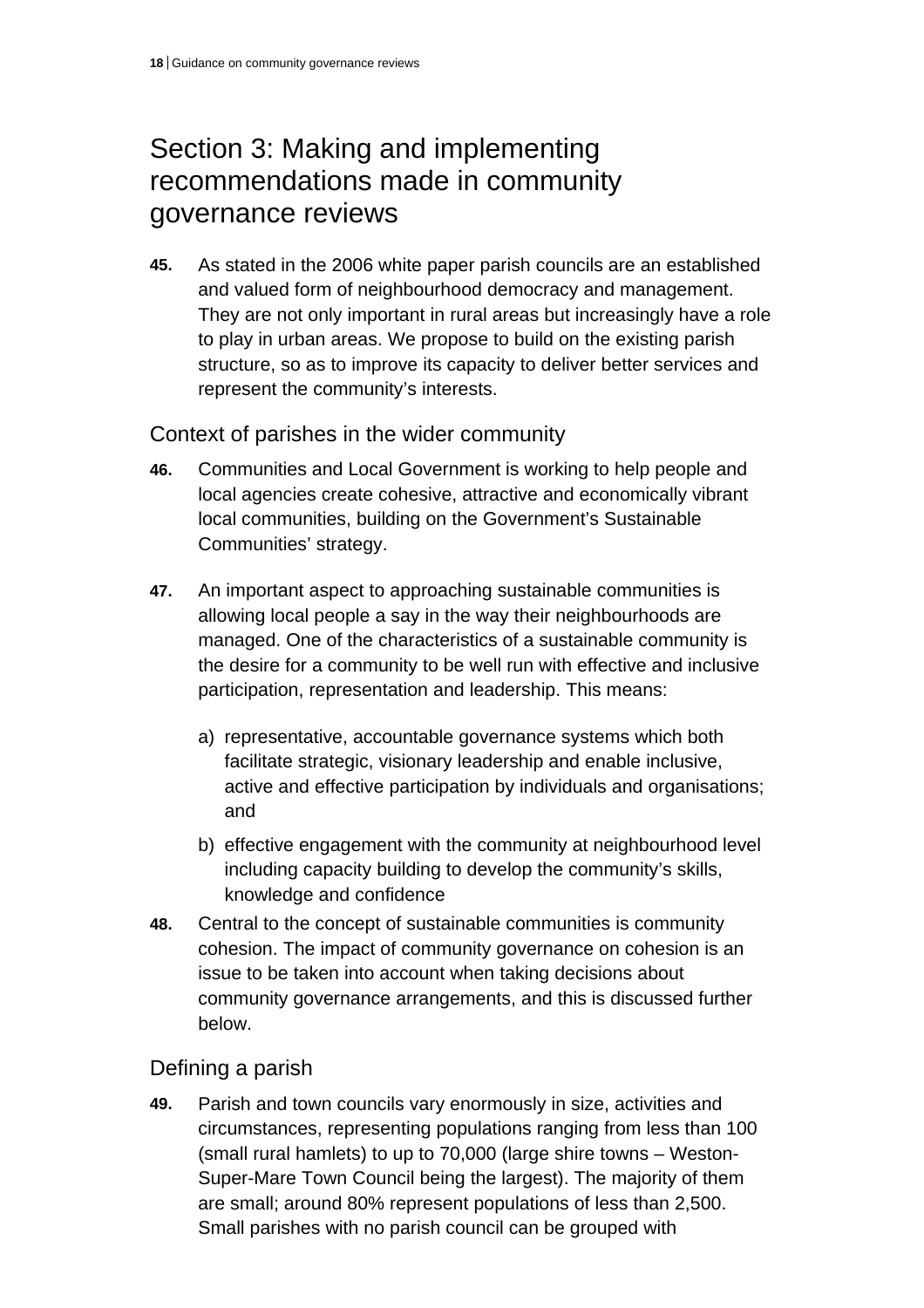neighbouring parishes under a common parish council (see paragraphs 112 to 115).

- **50.** Parish councils continue to have two main roles: community representation and local administration. For both purposes it is desirable that a parish should reflect a distinctive and recognisable community of place, with its own sense of identity. The views of local communities and inhabitants are of central importance.
- **51.** The identification of a community is not a precise or rigid matter. The pattern of daily life in each of the existing communities, the local centres for education and child care, shopping, community activities, worship, leisure pursuits, transport facilities and means of communication generally will have an influence. However, the focus of people's day-to-day activities may not be reflected in their feeling of community identity. For instance, historic loyalty may be to a town but the local community of interest and social focus may lie within a part of the town with its own separate identity.

### Criteria for undertaking a community governance review

- **52.** Section 93 of the 2007 Act requires principal councils to ensure that community governance within the area under review will be:
	- reflective of the identities and interests of the community in that area and
	- effective and convenient
- **53.** When considering the criteria identified in the 2007 Act, principal councils should take into account a number of influential factors, including:
	- the impact of community governance arrangements on community cohesion and
	- the size, population and boundaries of a local community or parish
- **54.** In considering this guidance, the impact on community cohesion is linked specifically to the identities and interests of local communities. Size, population and boundaries are linked to both but perhaps more specifically to community governance being effective and convenient.

### The identities and interests of local communities

**55.** Parish councils have an important role to play in the development of their local communities. Local communities range in size, as well as in a variety of other ways. Communities and Local Government is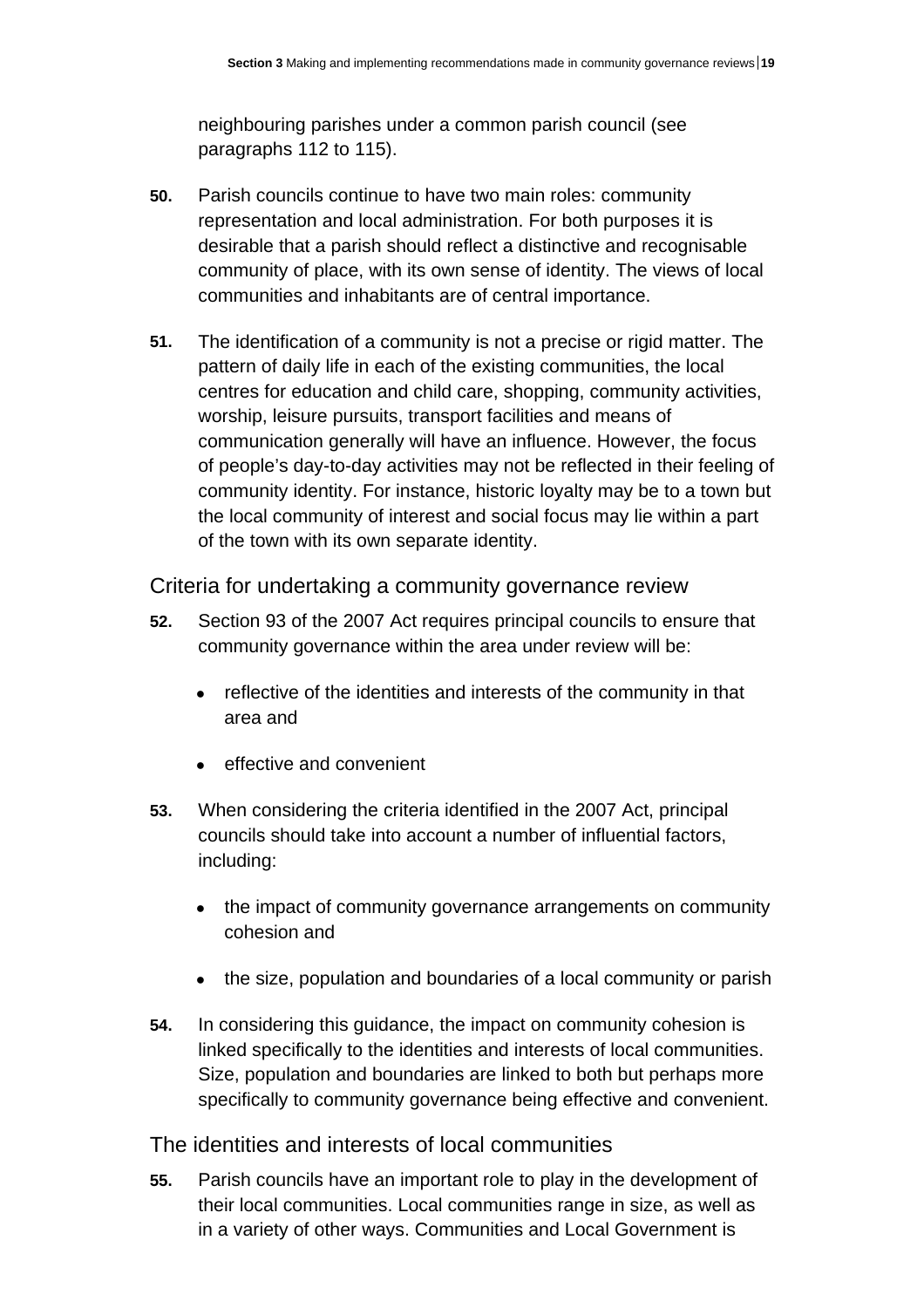working to help people and local agencies create cohesive, attractive and economically vibrant local communities. The aim for communities across the country is for them to be capable of fulfilling their own potential and overcoming their own difficulties, including community conflict, extremism, deprivation and disadvantage. Communities need to be empowered to respond to challenging economic, social, and cultural trends, and to demographic change.

- **56.** Parish councils can contribute to the creation of successful communities by influencing the quality of planning and design of public spaces and the built environment, as well as improving the management and maintenance of such amenities. Neighbourhood renewal is an important factor to improve the quality of life for those living in the most disadvantaged areas. Parish councils can be well placed to judge what is needed to build cohesion. Other factors such as social exclusion and deprivation may be specific issues in certain areas, and respect is fundamental to the functioning of all places and communities. The Government remains committed to civil renewal, and empowering citizens to work with public bodies, including parish councils, to influence public decisions.
- **57.** 'Place' matters in considering community governance and is a factor in deciding whether or not to set up a parish. Communities and Local Government's vision is of prosperous and cohesive communities which offer a safe, healthy and sustainable environment. One aspect of that is strong and accountable local government and leadership. Parish councils can perform a central role in community leadership. Depending on the issue, sometimes they will want to take the lead locally, while at other times they may act as an important stakeholder or in partnership with others. In either case, parish councils will want to work effectively with partners to undertake the role of 'placeshaping', and be responsive to the challenges and opportunities of their area in a co-ordinated way.
- **58.** It is clear that how people perceive where they live their neighbourhoods - is significant in considering the identities and interests of local communities and depends on a range of circumstances, often best defined by local residents. Some of the factors which help define neighbourhoods are: the geography of an area, the make-up of the local community, sense of identity, and whether people live in a rural, suburban, or urban area.
- **59.** Parishes in many cases may be able to meet the concept of neighbourhoods in an area. Parishes should reflect distinctive and recognisable communities of interest, with their own sense of identity. Like neighbourhoods, the feeling of local community and the wishes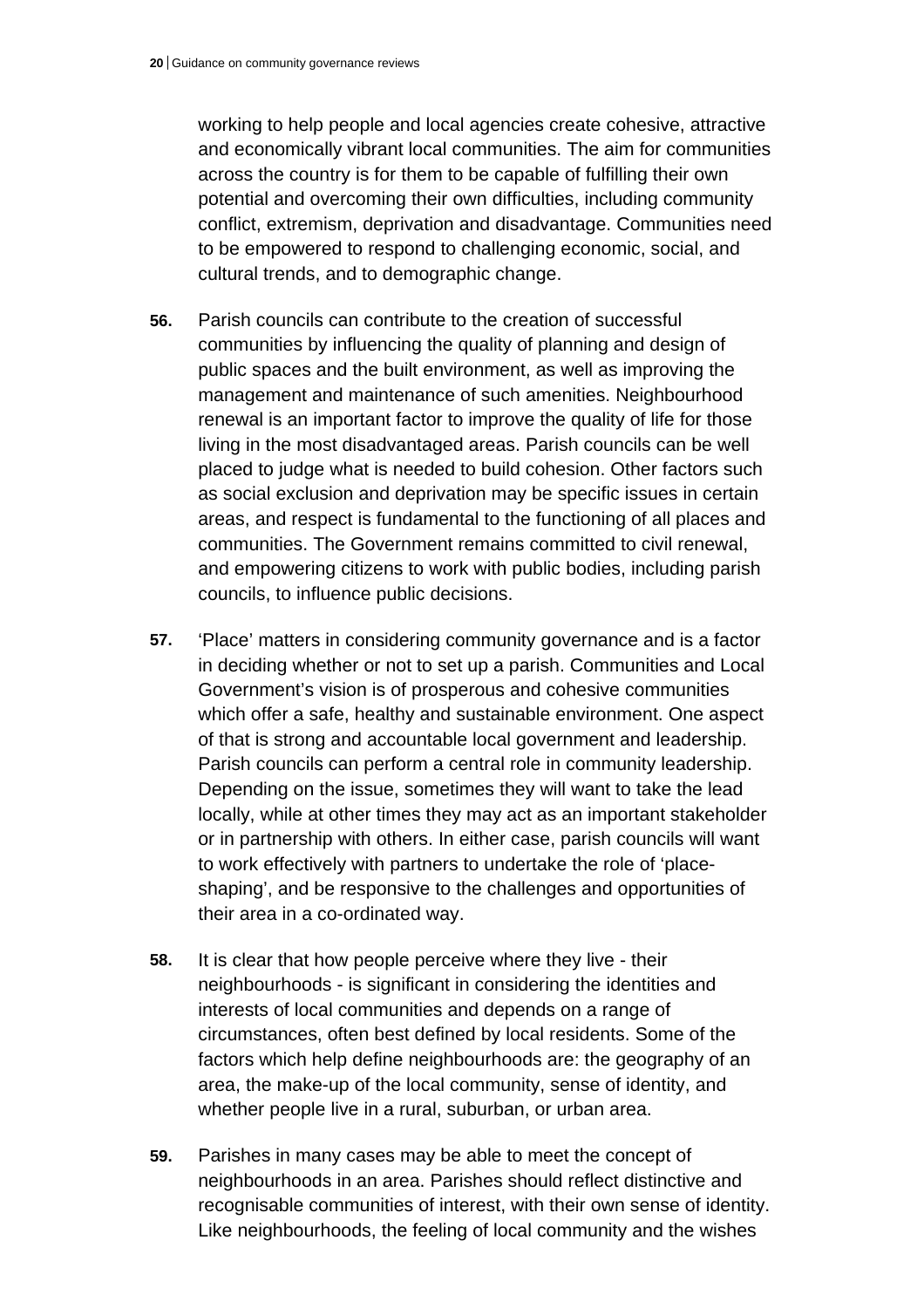of local inhabitants are the primary considerations.

- **60.** Today, there may well be a variety of different communities of interest within a parish; for example, representing age, gender, ethnicity, faith or life-style groups. There are other communities with say specific interests in schools, hospitals or in leisure pursuits. Any number of communities of interest may flourish in a parish but they do not necessarily centre on a specific area or help to define it.
- **61.** Building a sense of local identity may make an important contribution to cohesion where a local area is facing challenges arising from rapid demographic change. In considering the criteria, community governance reviews need to home in on communities as offering a sense of place and of local identity for all residents.

## Effective and convenient local government

- **62.** The Government believes that the effectiveness and convenience of local government is best understood in the context of a local authority's ability to deliver quality services economically and efficiently, and give users of services a democratic voice in the decisions that affect them.
- **63.** Local communities should have access to good quality local services, ideally in one place. A parish council may be well placed to do this. With local parish and town councils in mind, effective and convenient local government essentially means that such councils should be viable in terms of providing at least some local services, and if they are to be convenient they need to be easy to reach and accessible to local people.
- **64.** In responding to the requirement for effective and convenient local government, some parish councils are keen, and have the capacity to take on more in the provision of services. However, it is recognised that not all are in position to do so. The 2007 Act provides a power of well-being to those parish councils who want to take on more, giving them additional powers to enable them to promote the social, economic and environmental well being of their areas. Nevertheless, certain conditions must be met by individual parish councils before this power is extended to them.
- **65.** Wider initiatives such as the Quality Parish Scheme and charters agreed between parish councils and principal councils also help to give a greater understanding of securing effective and convenient local government. In such cases, parish and town councils which are well managed and good at representing local views will be in a better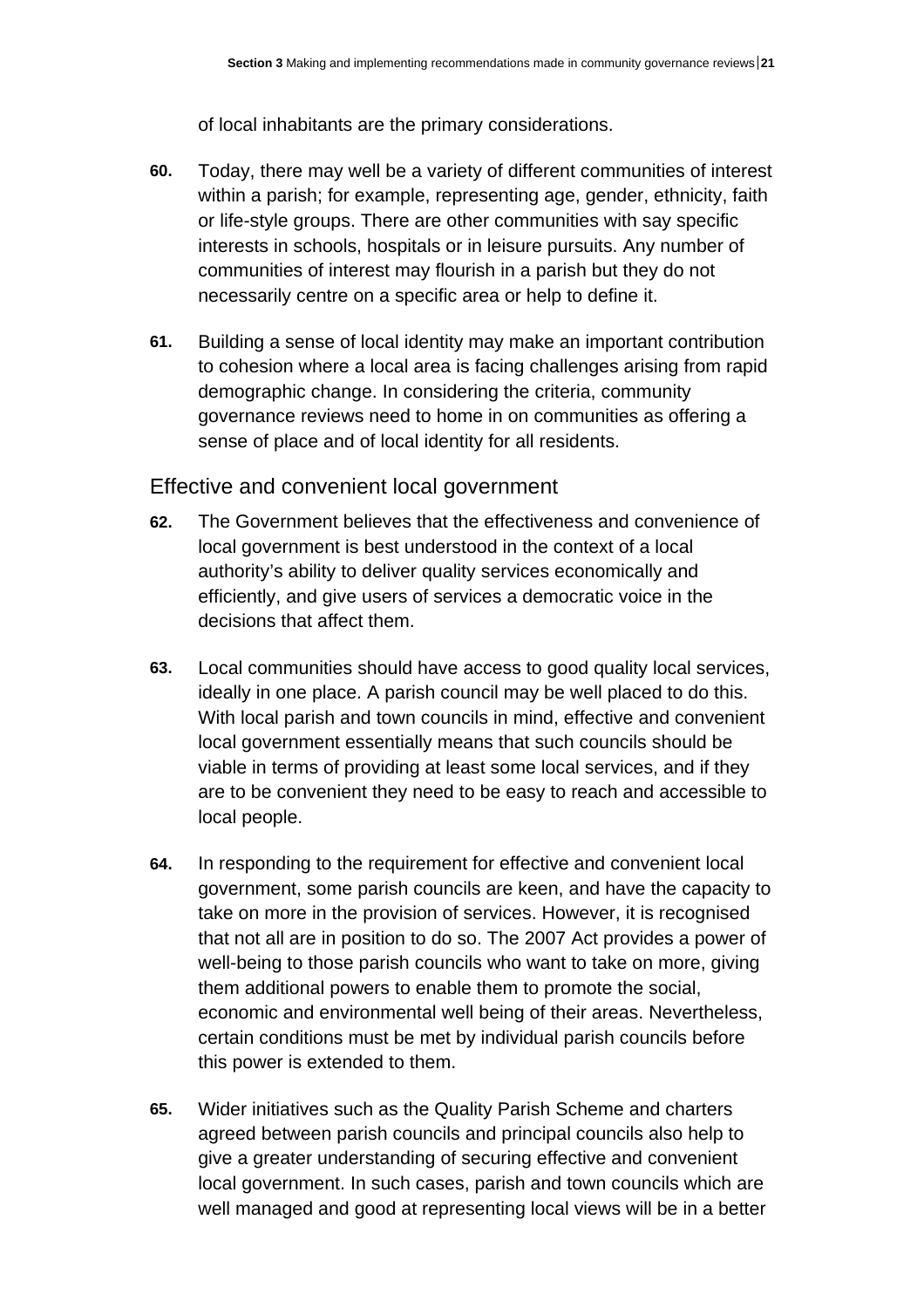position to work closely with partner authorities to take more responsibility for shaping their area's development and running its services.

## Factors for consideration

**66.** When reviewing community governance arrangements, principal councils may wish to take into account a number of factors, to help inform their judgement against the statutory criteria.

#### *The impact on community cohesion of community governance arrangements*

- **67.** Setting up parishes and parish councils clearly offers the opportunity to strengthen community engagement and participation, and generate a positive impact on community cohesion. In conducting community governance reviews (whether initiated by itself or triggered by a valid petition), the principal council should consider the impact on community cohesion when deciding whether or not to set up a parish council.
- **68.** Britain is a more diverse society ethnically, religiously and culturally – than ever before. Today's challenge is how best to draw on the benefits that migration and diversity bring while addressing the potential problems and risks to cohesion. Community cohesion is about recognising the impact of change and responding to it. This is a fundamental part of the place-shaping agenda and puts local authorities at the heart of community building.
- **69.** In its response to the recommendations of the Commission on Integration and Cohesion the Government has defined community cohesion as what must happen in all communities to enable different groups of people to get on well together. A key contributor to community cohesion is integration which is what must happen to enable new residents and existing residents to adjust to one another.
- **70.** The Government's vision of an integrated and cohesive community is based on three foundations:
	- people trusting one another and trusting local institutions to act fairly
- **71.** And three key ways of living together:
	- a shared future vision and sense of belonging
	- a focus on what new and existing communities have in common, alongside a recognition of the value of diversity
	- strong and positive relationships between people from different backgrounds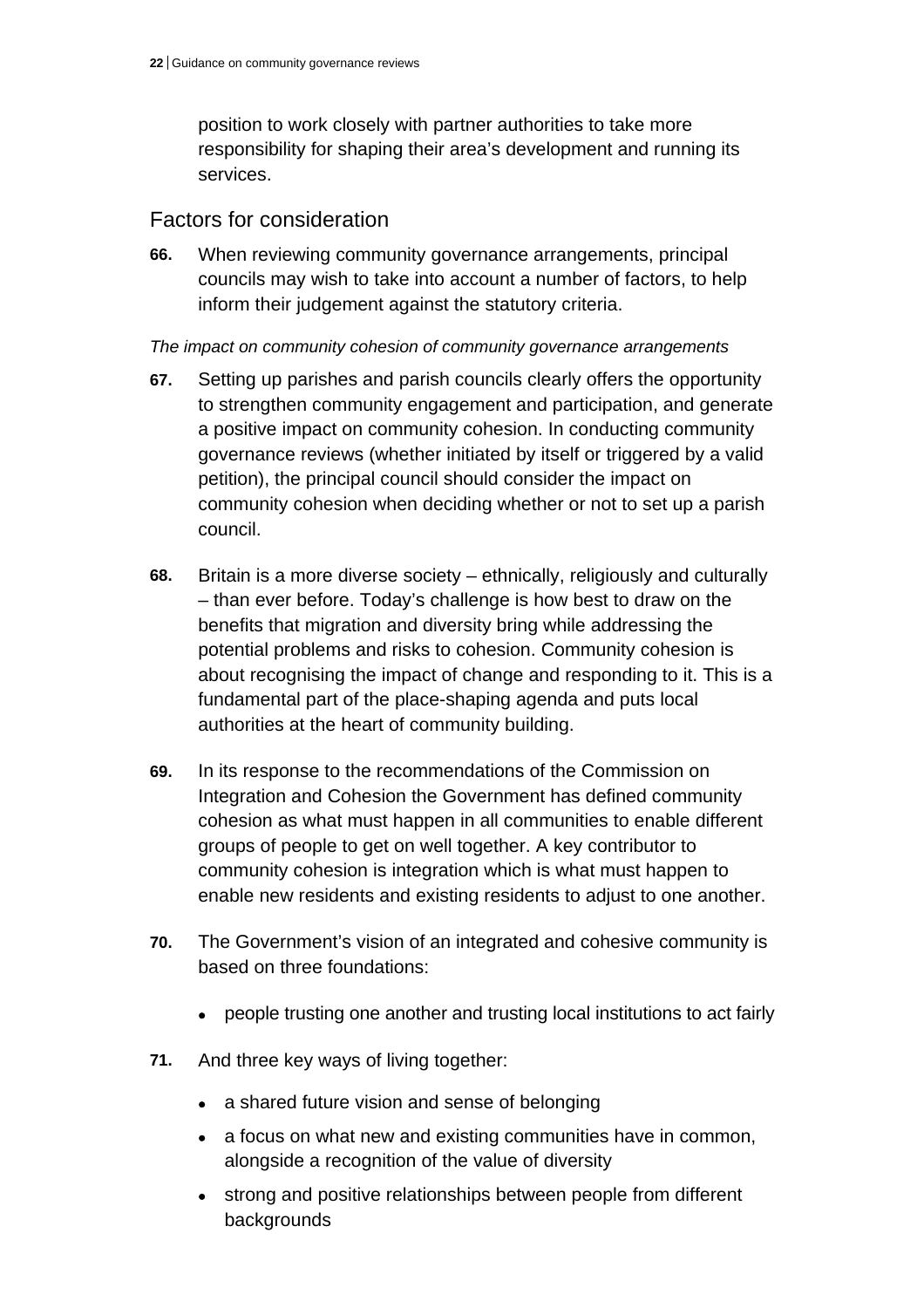- **72.** The Commission on Integration and Cohesion's report, *Our Shared Future*, is clear that communities have expert knowledge about their own circumstances and that actions at the local level contribute to achieving integration and cohesion, with local authorities well placed to identify any pressures. The Commission reports that policy makers and practitioners see civic participation as a key way of building integration and cohesion – from ensuring people have a stake in the community, to facilitating mixing and engendering a common sense of purpose through shared activities. The 2006 white paper's proposals for stronger local leadership, greater resident participation in decisions and an enhanced role for community groups contribute to promoting cohesion.
- **73.** Community cohesion is about local communities where people should feel they have a stake in the society, and in the local area where they live by having the opportunity to influence decisions affecting their lives. This may include what type of community governance arrangements they want in their local area.
- **74.** The 2007 Act requires principal councils to have regard to the need to secure that community governance reflects the identity and interests of local communities; the impact on community cohesion is linked strongly to it. Cohesion issues are connected to the way people perceive how their local community is composed and what it represents, and the creation of parishes and parish councils may contribute to improving community cohesion. Community governance arrangements should reflect, and be sufficiently representative of, people living across the whole community and not just a discrete crosssection or small part of it. It would be difficult to think of a situation in which a principal council could make a decision to create a parish and a parish council which reflects community identities and interests in the area and at the same time threatens community cohesion. Principal councils should be able to decline to set up such community governance arrangements where they judged that to do so would not be in the interests of either the local community or surrounding communities, and where the effect would be likely to damage community cohesion.
- **75.** As part of a community governance review a principal council should consider whether a recommendation made by petitioners will undermine community cohesion in any part of its area.
- **76.** Challenges to community cohesion are often very local in nature and because of their knowledge of local communities, local authorities are in a good position to assess these challenges. As for the other considerations set out in this guidance, principal councils will wish to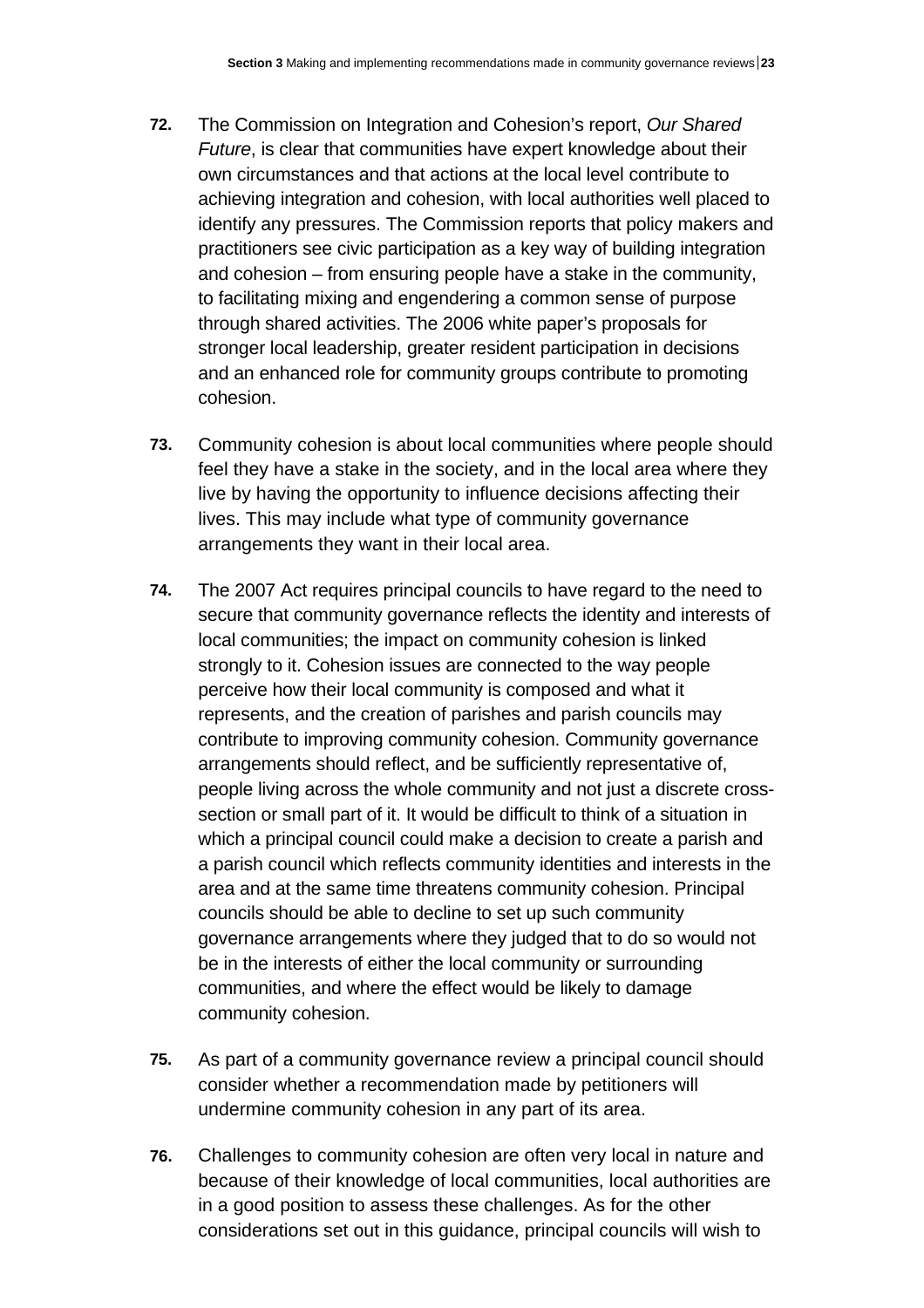reach a balanced judgement in taking community cohesion into account in community governance arrangements.

### *Size, population and boundaries of a local community or parish*

- **77.** Size, population and boundaries of a local community or parish are linked to aspects of both principal criteria as identified in the 2007 Act, but perhaps more specifically to community governance being effective and convenient. Often it is factors such as the size, population and boundaries which influence whether or not it is going to be viable to create a parish council. Parishes must fall within the boundaries of a single principal council's area.
- **78.** The Local Government Commission for England in its 1993 Report *Renewing Local Government in the English Shires* makes the point that there is a long history of attempts to identify ideal minimum and maximum sizes for local authorities. Instead its preference was for authorities to be based on natural communities and reflecting people's expressed choices. This is even truer today, particularly at the most local level of government. Nevertheless, the size of communities and parishes remains difficult to define.
- **79.** Parish councils in England currently vary greatly in size from those with a handful of electors with some representing hamlets of around 50 people to those in towns with well over 40,000 electors. Geography and natural boundaries; population size; and to an extent 'council size' (the term used by the LGBCE to describe the number of councillors who are elected to a local authority) may influence how small or large a parish council can be.
- **80.** The general rule should be that the parish is based on an area which reflects community identity and interest and which is of a size which is viable as an administrative unit of local government. This is generally because of the representative nature of parish councils and the need for them to reflect closely the identity of their communities. It is desirable that any recommendations should be for parishes or groups of parishes with a population of a sufficient size to adequately represent their communities and to justify the establishment of a parish council in each. Nevertheless as previously noted, it is recognised that there are enormous variations in the size of parishes, although most parishes are below 12,000 in population.
- **81.** A parish council should be in a position to provide some basic services and many larger parishes will be able to offer much more to their local communities. However, it would not be practical or desirable to set a rigid limit for the size of a parish whether it is in a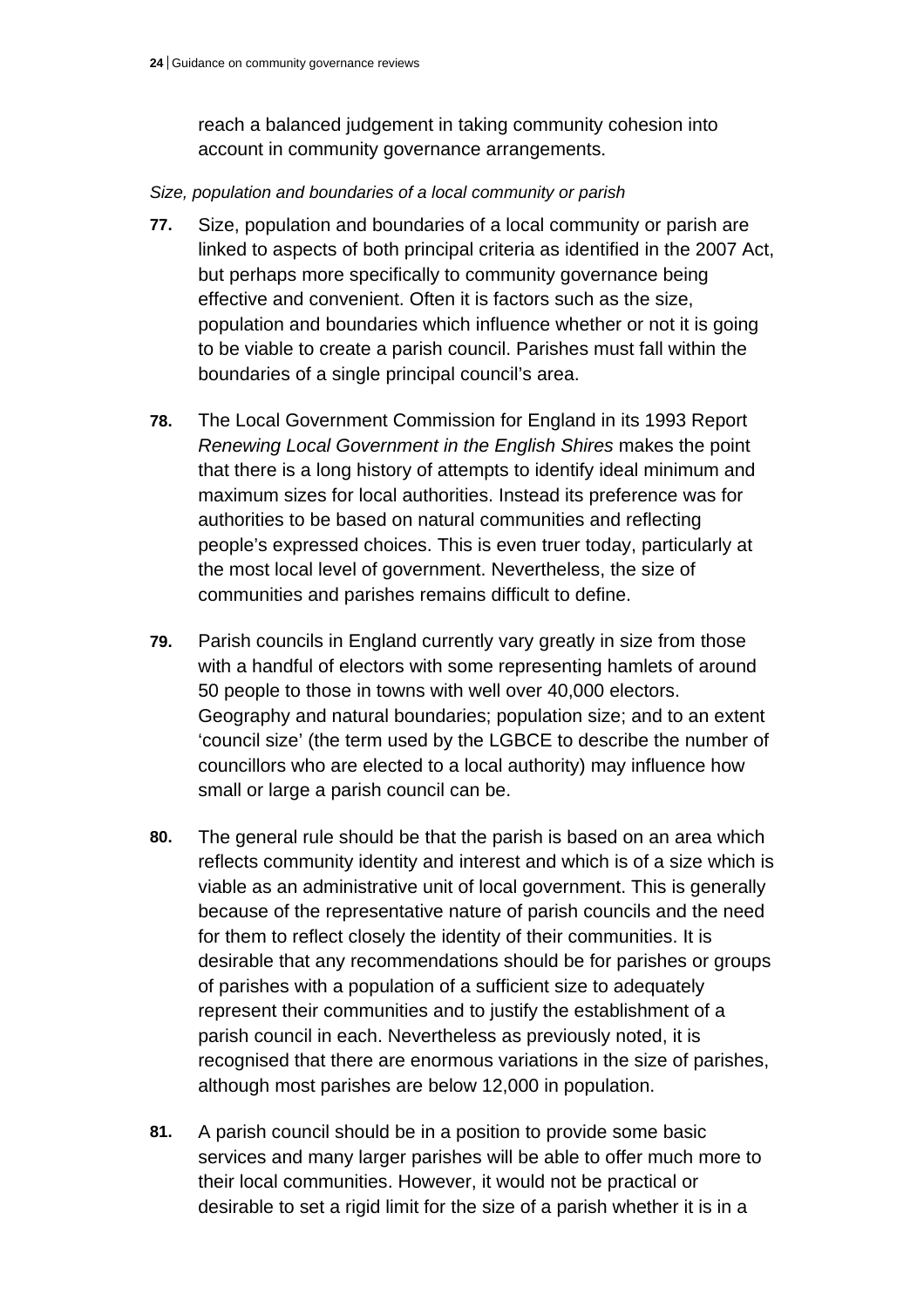rural or urban area, although higher population figures are generally more likely to occur in urban areas. Equally, a parish could be based on a small but discrete housing estate rather than on the town within which the estate lies.

- **82.** There may be cases where larger parishes would best suit the needs of the area. These might include places where the division of a cohesive area, such as a Charter Trustee town (see paragraphs 133 to 134), would not reflect the sense of community that needs to lie behind all parishes; or places where there were no recognisable smaller communities.
- **83.** As far as boundaries between parishes are concerned, these should reflect the "no-man's land" between communities represented by areas of low population or barriers such as rivers, roads or railways. They need to be, and be likely to remain, easily identifiable. For instance, factors to consider include parks and recreation grounds which sometimes provide natural breaks between communities but they can equally act as focal points. A single community would be unlikely to straddle a river where there are no crossing points, or a large area of moor land or marshland. Another example might be where a community appeared to be divided by a motorway (unless connected by walkways at each end). Whatever boundaries are selected they need to be, and be likely to remain, easily identifiable.
- **84.** In many cases a boundary change between existing parishes, or parishes and unparished areas, rather than the creation of an entirely new parish, will be sufficient to ensure that parish arrangements reflect local identities and facilitate effective and convenient local government. For example, over time, communities may expand with new housing developments. This can often lead to existing parish boundaries becoming anomalous as new houses are built across them resulting in people being in different parishes from their neighbours.
- **85.** A review of parish boundaries is an opportunity to put in place strong boundaries, tied to firm ground detail, and remove anomalous parish boundaries. Since the new boundaries are likely to be used to provide the building blocks for district ward, London borough ward, county division and parliamentary constituency boundaries in future reviews for such councils, it is important that principal councils seek to address parish boundary issues at regular intervals.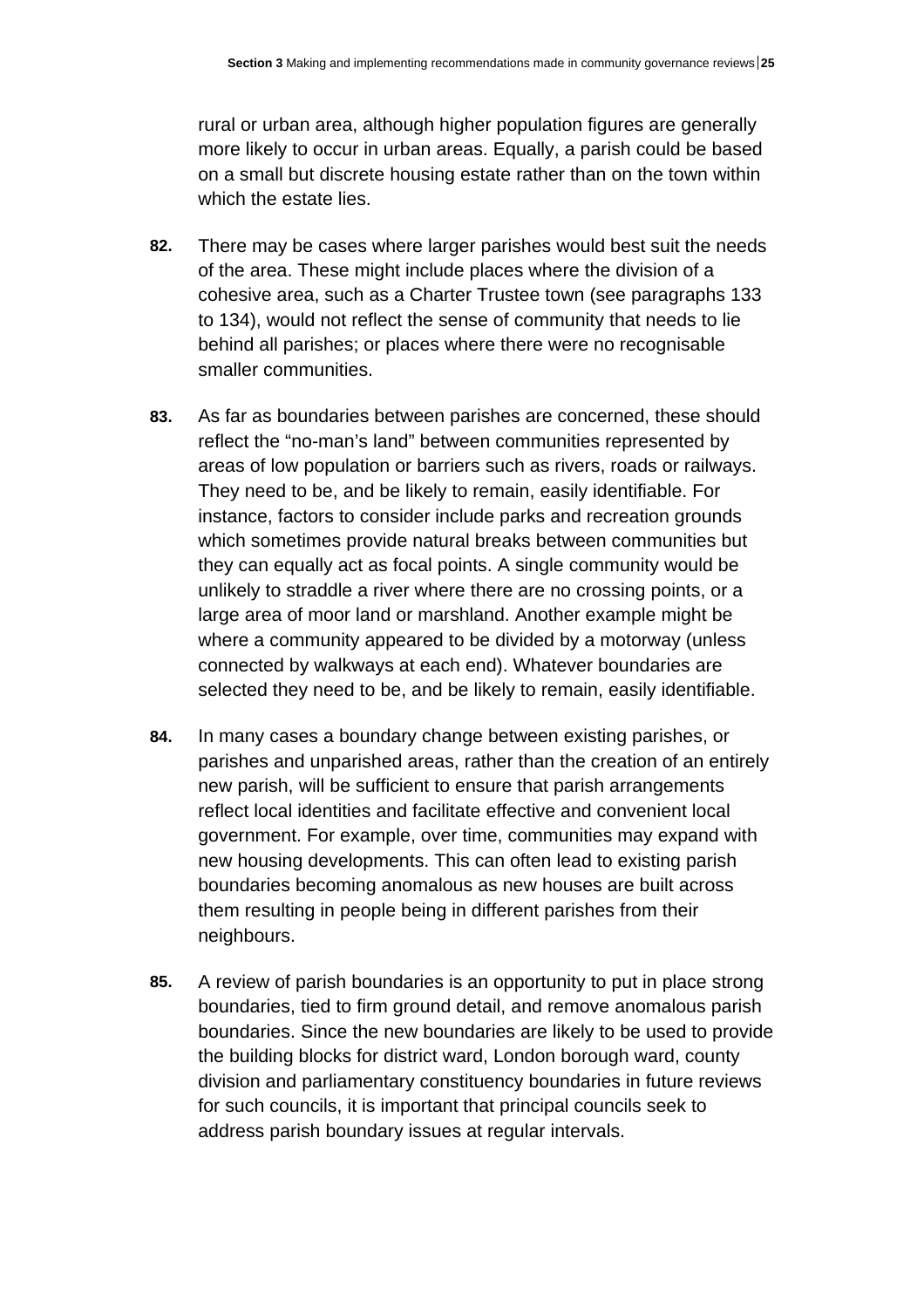# Parish meetings and parish councils

- **86.** Under the Local Government Act 1972 all parishes, whether or not they have a parish council, must have a parish meeting. In many parishes the requirement to have a parish meeting takes the form of at least one annual meeting, or more often several meetings during each year, organised (where one exists) by the parish council or if not by the parish meeting itself. The parish meeting of a parish consists of the local government electors for the parish, and as such local electors are invited to attend these meetings. Parish meetings have a number of functions, powers and rights of notification and consultation. The trustees of a parish meeting hold property and act on its behalf. Depending on the number of local government electors in the parish, there are different rules about whether or not a parish council must be created for the parish, or whether it is discretionary.
- **87.** Where principal councils are creating new parishes, the 2007 Act requires them to make recommendations about whether or not a new parish should be constituted in their area. New parishes can be constituted in a number of different ways, including by creating a parish in an area that is not currently parished, amalgamating two or more parishes and separating part of a parish, with or without aggregating it with parts of other parishes.
- **88.** Section 94 of the 2007 Act applies in relation to these recommendations. It places principal councils under a duty to recommend that a parish should have a council in parishes which have 1000 electors or more. In parishes with 151 to 999 electors the principal council may recommend the creation of either a parish council or a parish meeting. In parishes with 150 or fewer electors principal councils are unable to recommend that a parish council should be created and therefore only a parish meeting can be created. The aim of these thresholds is to extend the more direct participatory form of governance provided by parish meetings to a larger numbers of electors. Equally, the thresholds help to ensure that both the population of a new parish for which a council is to be established is of sufficient size to justify its establishment and also that local people are adequately represented.
- **89.** One of the reasons for these differing thresholds is that the Government recognises the difficulty which sometimes exists in small parishes, in particular, in managing to get sufficient numbers to stand for election to the parish council. However, the thresholds identified above do not apply to existing parish councils. If the community governance review concludes that the existence of the parish council reflects community identities and provides effective and convenient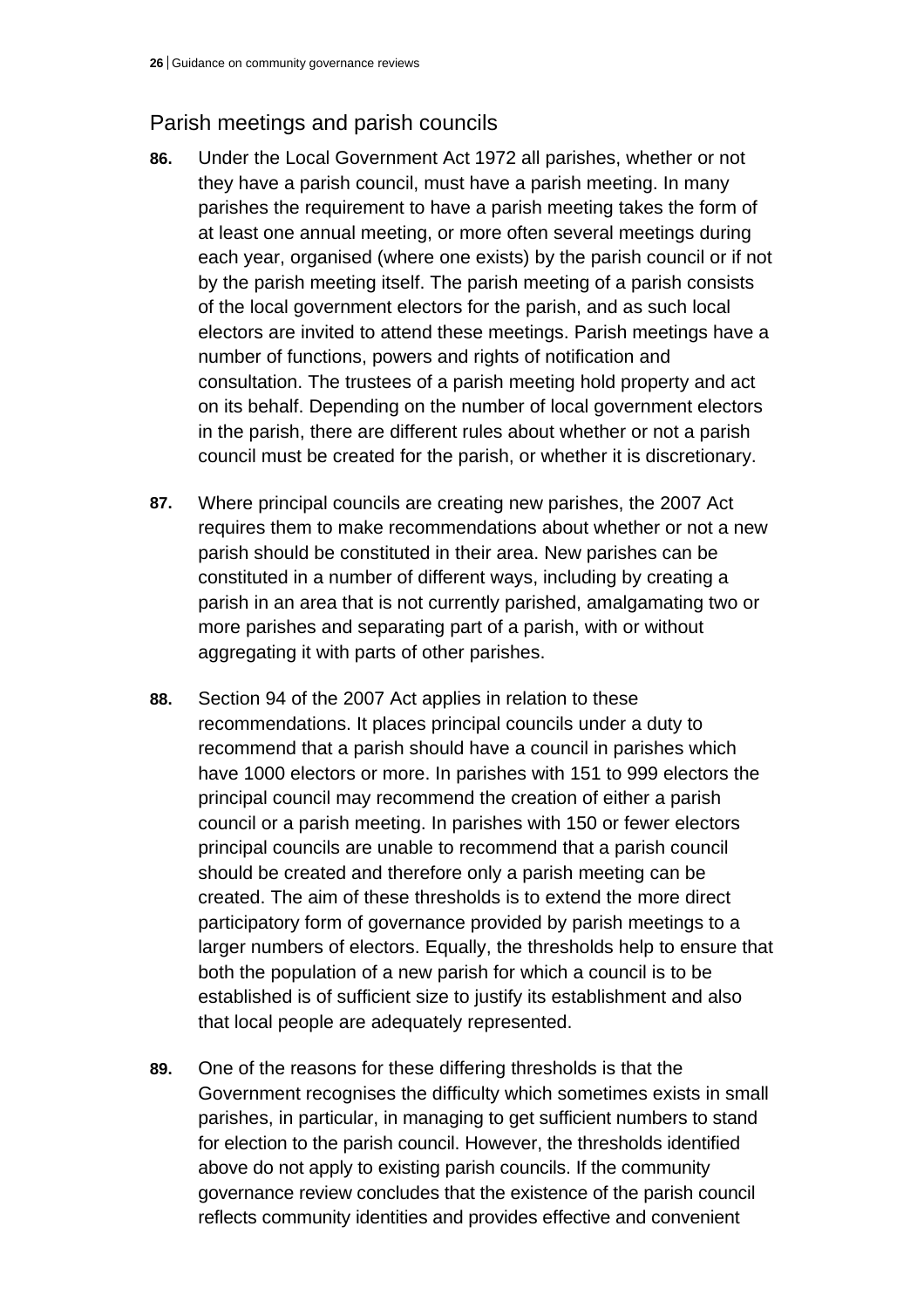local government, despite the small number of electors, then it can recommend that the parish council should continue in existence. So, where an existing parish of 150 or less electors already has a parish council with the minimum number of five parish councillors it can continue to have a parish council.

**90.** If a principal council chooses to establish a parish council, or if an existing parish whose boundaries are being changed has a parish council, the principal authority must consult on, and put in place the necessary electoral arrangements for that parish. (See Chapter 5 Electoral Arrangements.)

Recommendations and decisions on the outcome of community governance reviews

- **91.** Community governance reviews will make recommendations on those matters they have considered, as defined by the terms of reference set at the start of the review.
- **92.** A principal council must make recommendations as to:
	- a) whether a new parish or any new parishes should be constituted
	- b) whether existing parishes should or should not be abolished or whether the area of existing parishes should be altered or
	- c) what the electoral arrangements for new or existing parishes, which are to have parish councils, should be
- **93.** It may also make recommendations about:
	- a) the grouping or degrouping of parishes
	- b) adding parishes to an existing group of parishes or
	- c) making related alterations to the boundaries of a principal councils' electoral areas
- **94.** In deciding what recommendations to make the principal council must have regard to the need to secure that community governance reflects the identities and interests of the community in that area and is effective and convenient. The 2007 Act provides that it must also take into account any other arrangements (apart from those relating to parishes and their institutions) that have already been made, or that could be made, for the purposes of community representation or community engagement.
- **95.** The recommendations must take account of any representations received and should be supported by evidence which demonstrates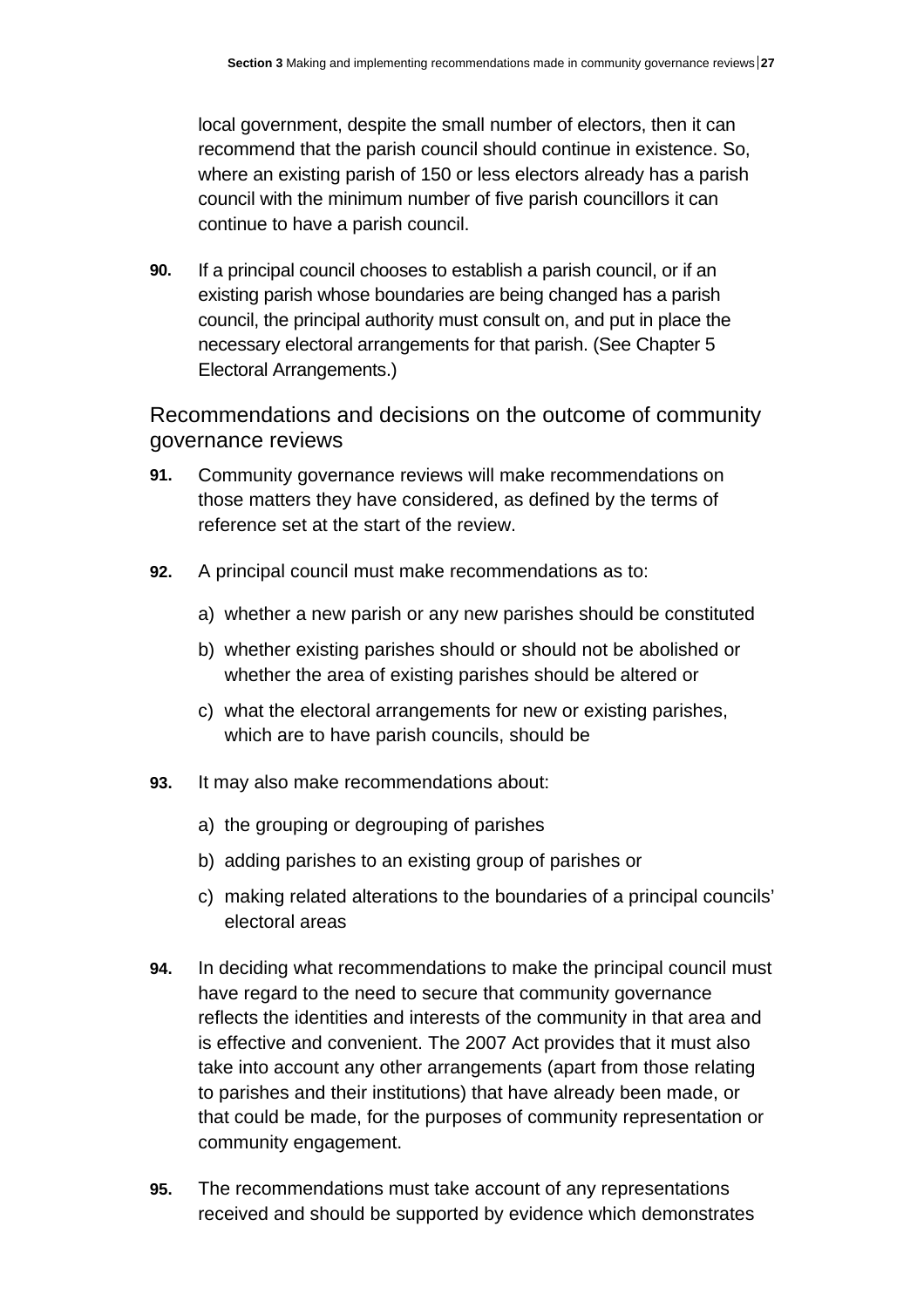that the recommended community governance arrangements would meet the criteria set out in the 2007 Act. Where a principal council has conducted a review following the receipt of a petition, it will remain open to the council to make a recommendation which is different to the recommendation the petitioners wished the review to make. This will particularly be the case where the recommendation is not in the interests of the wider local community, such as where giving effect to it would be likely to damage community relations by dividing communities along ethnic, religious or cultural lines.

- **96.** In making its recommendations, the review should consider the information it has received in the form of expressions of local opinion on the matters considered by the review, representations made by local people and other interested persons, and also use its own knowledge of the local area. It may be that much of this information can be gained through the consultation which the council will have held with local people and also the council's wider engagement with local people on other matters. In taking this evidence into account and judging the criteria in the 2007 Act against it, a principal council may reasonably conclude that a recommendation set out in a petition should not be made. For example, a recommendation to abolish or establish a parish council, may negatively impact on community cohesion, either within the proposed parish area, or in the wider community within which it would be located, and therefore should not be made.
- **97.** The aim of the 2007 Act is to open up a wider choice of governance to communities at the most local level. However, the Government considers that there is sufficient flexibility for principal councils not to feel 'forced' to recommend that the matters included in every petition must be implemented.
- **98.** Under the 2007 Act the principal council must both publish its recommendations and ensure that those who may have an interest are informed of them. In taking a decision as to whether or not to give effect to a recommendation, the principal council must have regard to the statutory criteria (see paragraph 51). After taking a decision on the extent to which the council will give effect to the recommendations made in a community governance review, the council must publish its decision and its reasons for taking that decision. It must also take sufficient steps to ensure that persons who may be interested in the review are informed of the decision and the reasons for it. Who should be informed will depend on local circumstances. Publicising the outcome of reviews is dealt with in the next section on implementation.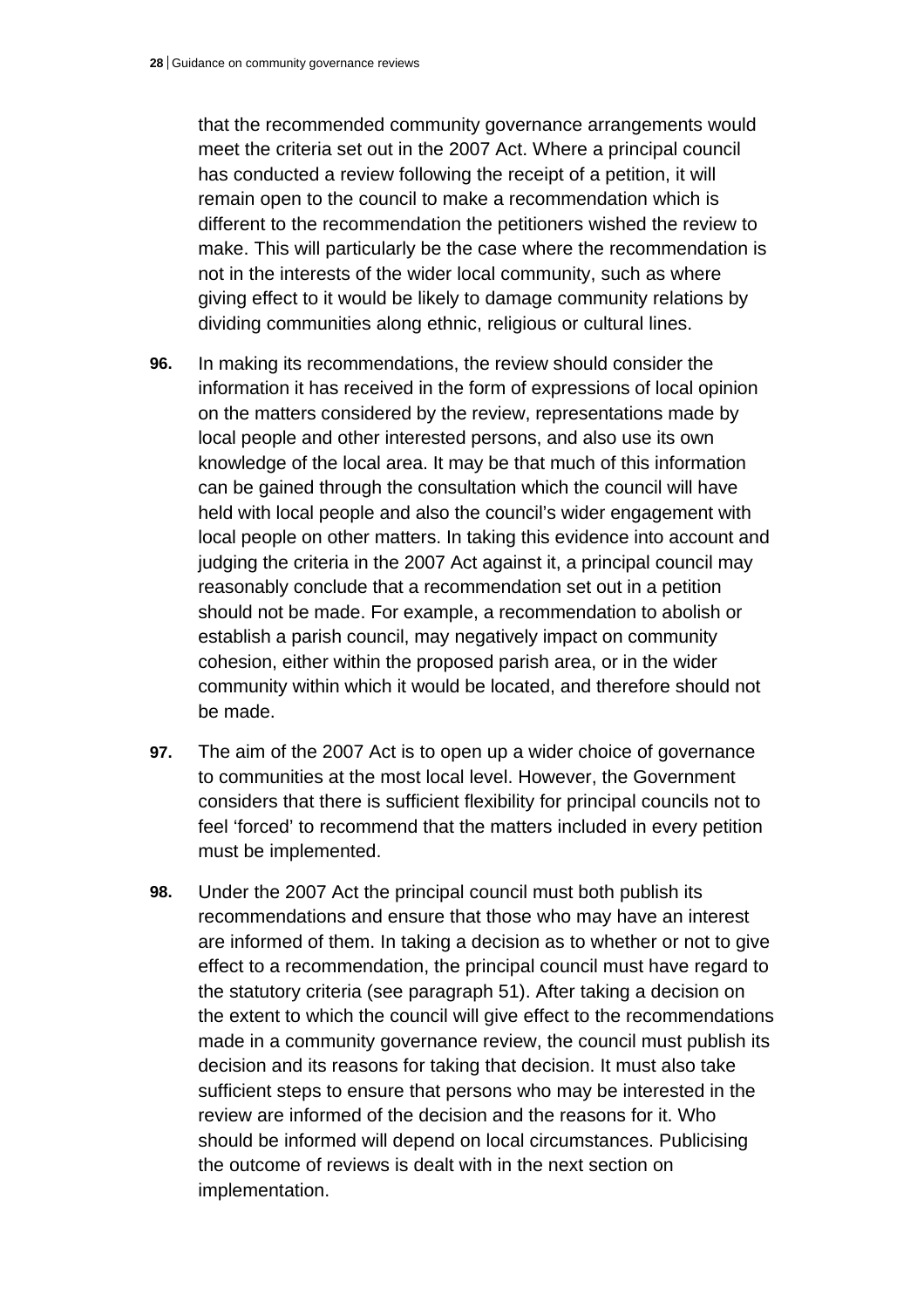### *Implementation of community governance reviews by order*

- **99.** There are a number of steps that a principal council must take to publicise the outcome of any review it has conducted, and to provide information about that outcome to the bodies it must notify following any reorganisation order it makes to implement the review. Community governance reviews should be conducted transparently so that local people and other local stakeholders who may have an interest are made aware of the outcome of the decisions taken on them and the reasons behind these decisions.
- **100.** If the council implements the recommendations made in its review, there are other steps it is required to undertake. These include depositing copies of the reorganisation order<sup>[5](#page-61-0)</sup> which the principal council will need to draw up to give effect to its decisions. Besides depositing at its main office a copy of the reorganisation order, it should also deposit a map showing the effects of the order in detail which should be available for inspection by the public at all reasonable times (i.e. during normal working hours). The 2007 Act also requires the council to make available a document setting out the reasons for the decisions it has taken (including where it has decided to make no change following a community governance review) and to publicise these reasons.
- **101.** The principal council must publicise how the council has given effect to the review, and that the order and map are available for public inspection as set above. Other means of publicity it may wish to consider are through publication on the council's website, in local newspapers, on notice boards in public places, and in local libraries, town halls or other local offices. In addition, after a principal council has made a reorganisation order, as soon as practicable, it must inform the following organisations that the order has been made:
	- a) the Secretary of State for Communities and Local Government
	- b) the LGBCE

 $\overline{a}$ 

- c) the Office of National Statistics
- d) the Director General of the Ordnance Survey
- e) any other principal council (e.g. a county council) whose area the order relates to

<span id="page-61-0"></span> $5$  A copy of a model reorganisation order with different examples of recommendations can be viewed on the Communities and Local Government website. It may help principal councils to draw up reorganisation orders which could be adapted to their own needs and circumstances. Principal councils are not obliged to follow this example. It is offered on an advisory basis and principal councils will want to seek their own legal advice that any orders they produce meet the necessary legal requirements.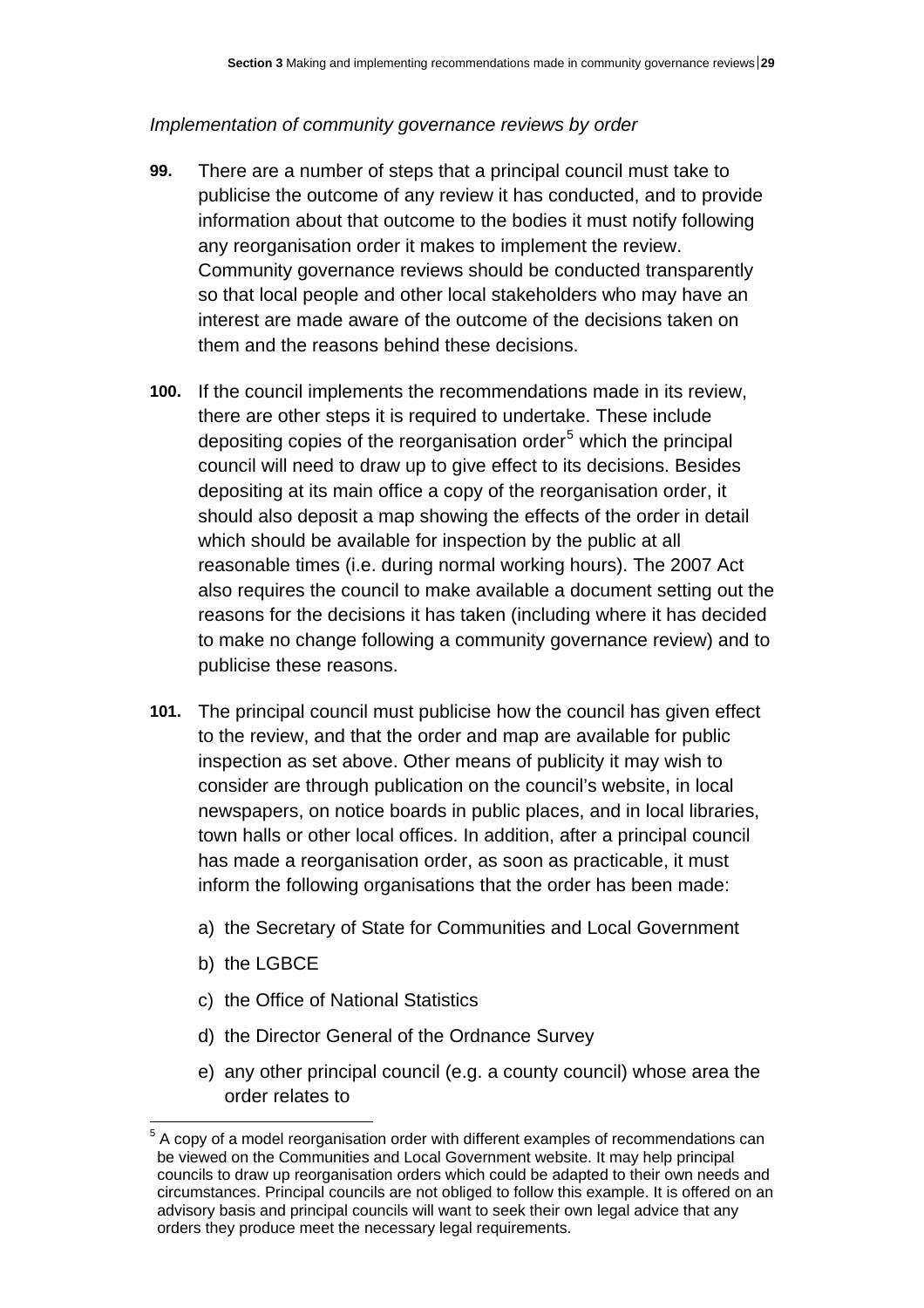- **102.** The Audit Commission has statutory responsibility for appointing external auditors to all local councils in England. For the purposes of its audit appointment functions the Commission needs to be aware of changes emerging from community governance reviews. Therefore, principal councils should inform the Audit Commission of any reorganisation orders made to implement the recommendations of community governance reviews.
- **103.** Section 97 of the 2007 Act provides for regulations to make incidental, consequential, transitional or supplementary provision for the purposes of, or in consequence of, reorganisation orders. Two sets of regulations have been made under the 2007 Act, which apply to reorganisation orders - both came into force on 8 April 2008. The first of these, the Local Government (Parishes and Parish Councils) (England) Regulations 2008 No.625 make provisions in relation to matters such as the distribution of property and the rights and liabilities of parish councils affected by a reorganisation order. The second set, the Local Government Finance (New Parishes) Regulations 2008 No.626 deal with the setting of precepts for new parishes.
- **104.** Section 99 of the 2007 Act provides for public bodies affected by reorganisation following a community governance review to make agreements about incidental matters and what those agreements may provide for. So as to ensure that a reorganisation order has effect subject to the terms of any such agreement, principal councils should make provision for this in the reorganisation order. An example provision has been included in the model reorganisation order which can be found on the Communities and Local Government website (see footnote 2).

Maps of parish changes and mapping conventions

**105.** To assist those who will have an interest in any recommendations made by the principal council when conducting a community governance review and to accompany the reorganisation order, clear high quality maps should be produced to a standard equivalent to using Ordnance Survey large scale data as a base. Maps can be graphically presented at a reduced scale for convenience but preferably no smaller than 1:10,000 scale. Each recommendation and order should be depicted on a map or maps. The mapping should clearly show the existing parish ward, parish, district or London borough boundaries and all proposed parish ward and parish boundaries in the area(s) affected, or given effect to in a reorganisation order.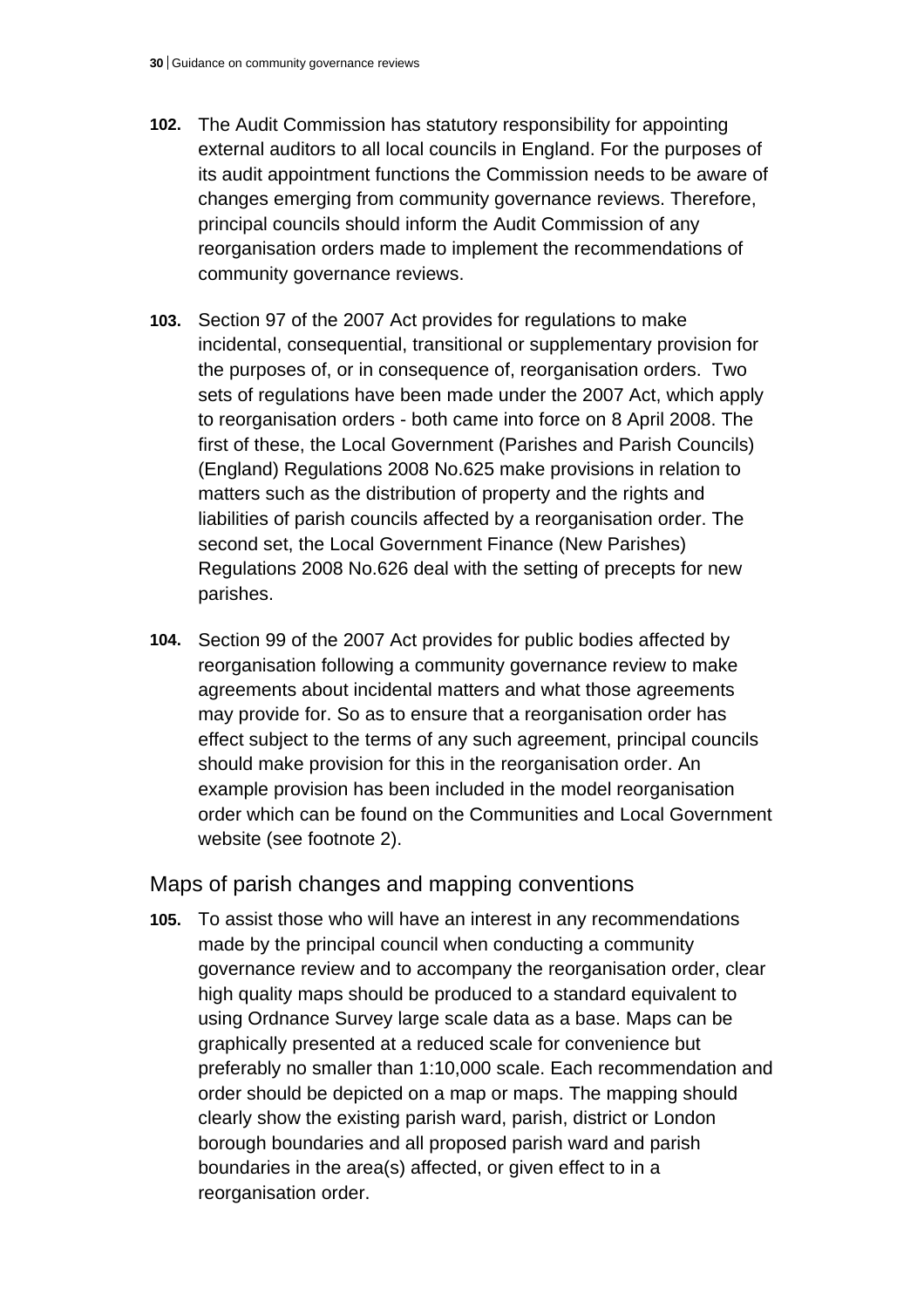**106.** It can be useful to include some positional information to identify the location of the area(s) in relation to the complete area of the principal council. A colour key can be included to clearly identify each boundary type. Where there are only proposed changes to an existing parish boundary alignment it can be helpful to show in translucent colour any areas to be transferred from one parish to another. This indicates clearly the extent of the proposed change. It can also be beneficial to add unique references to all areas of transfer to create a cross reference to the re-organisation order document. Applying a reference to each order map should also be considered so that a link is created with the re-organisation order.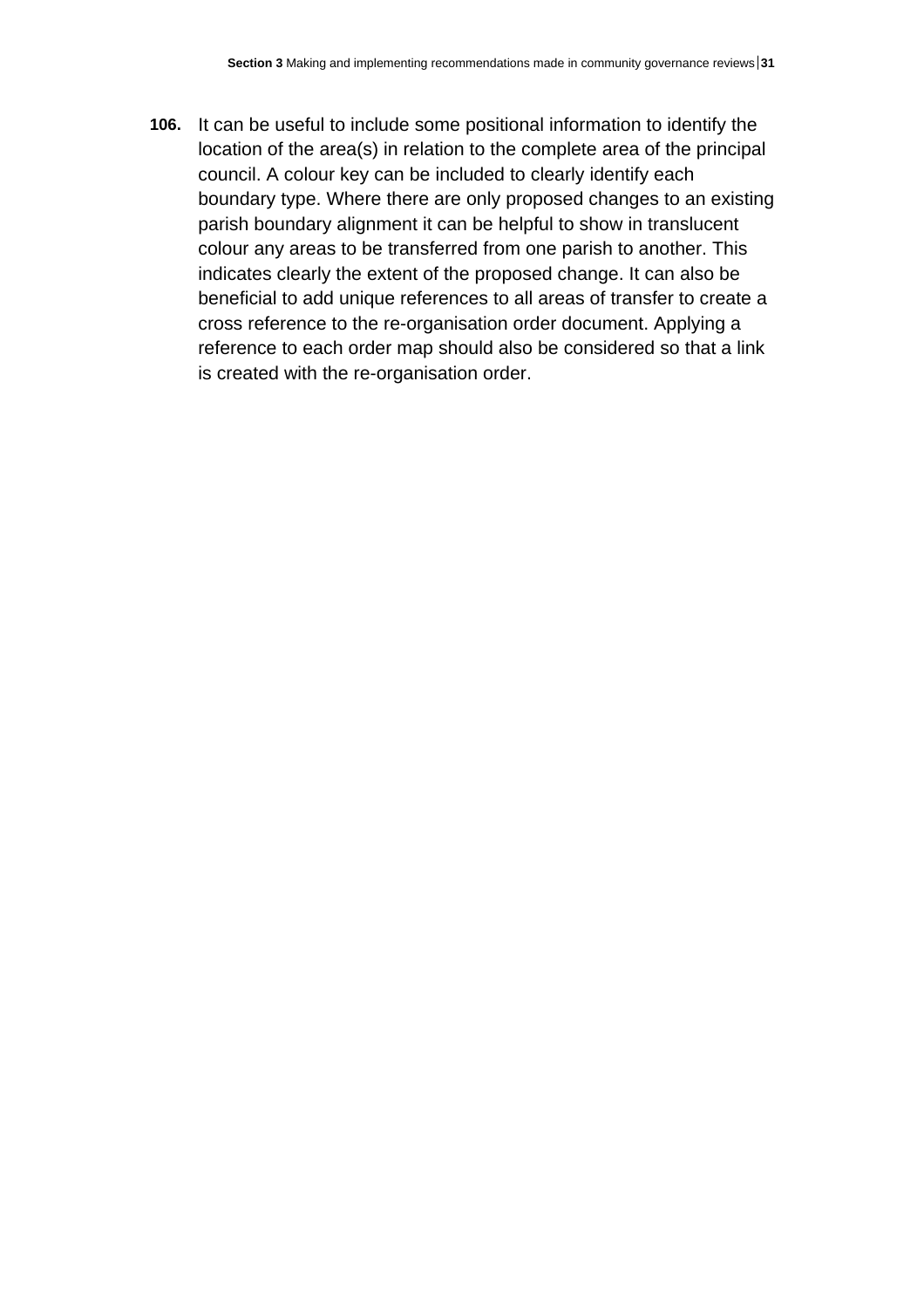# Section 4: Other aspects of community governance reviews

## Parish names and alternative styles for parishes

- **107.** Prior to the 2007 Act, a parish could be given the status of a town under section 245 of the Local Government Act 1972. "Town" status continues to be available to a parish. In addition, the 2007 Act inserted sections 12A and 12B into the 1972 Act to offer a further choice of alternative styles for a parish: community, neighbourhood and village. However, for as long as the parish has an alternative style, it will not also be able to have the status of a town and vice versa.
- **108.** The 'name' of a parish refers to the geographical name of the area concerned and can be changed independent of a review by a principal council at the request of a parish council or parish meeting (where there is no parish council) $6$ . A change in the status or 'style' of a parish allows for that area to be known as a town, community , neighbourhood or village, rather than as a parish. The status or style of the parish will be reflected in the name of any council of the parish, the parish meeting, any parish trustees, and the chairman or vicechairman of the parish meeting or of any parish council. So, for example, the council of a parish which uses the style 'village' will be known as the 'village council' and its councillors as the 'village councillors', etc.
- **109.** References in legislation to a 'parish' should be taken to include a parish which has an alternative style, as is the case in relation to a parish which has the status of a town. The same applies in relation to references in legislation to a 'parish meeting', 'parish council', 'parish councillor', 'parish trustees', etc in connection with a parish which has an alternative style.
- **110.** The Government recognises that in long established parishes, particularly in rural areas, local people may wish to retain the name of their parish and the existing style of their parish councils, - although others may prefer "village" or another style. Following a community governance review, in areas previously unparished where a new parish is being created, people living there may wish for the style of their parish council to reflect the local community in a different way and may prefer one of the alternative styles. This may well be the case for those living in urban areas. Local authorities will wish to take

<span id="page-64-0"></span> 6 Section 75 Local Government Act 1972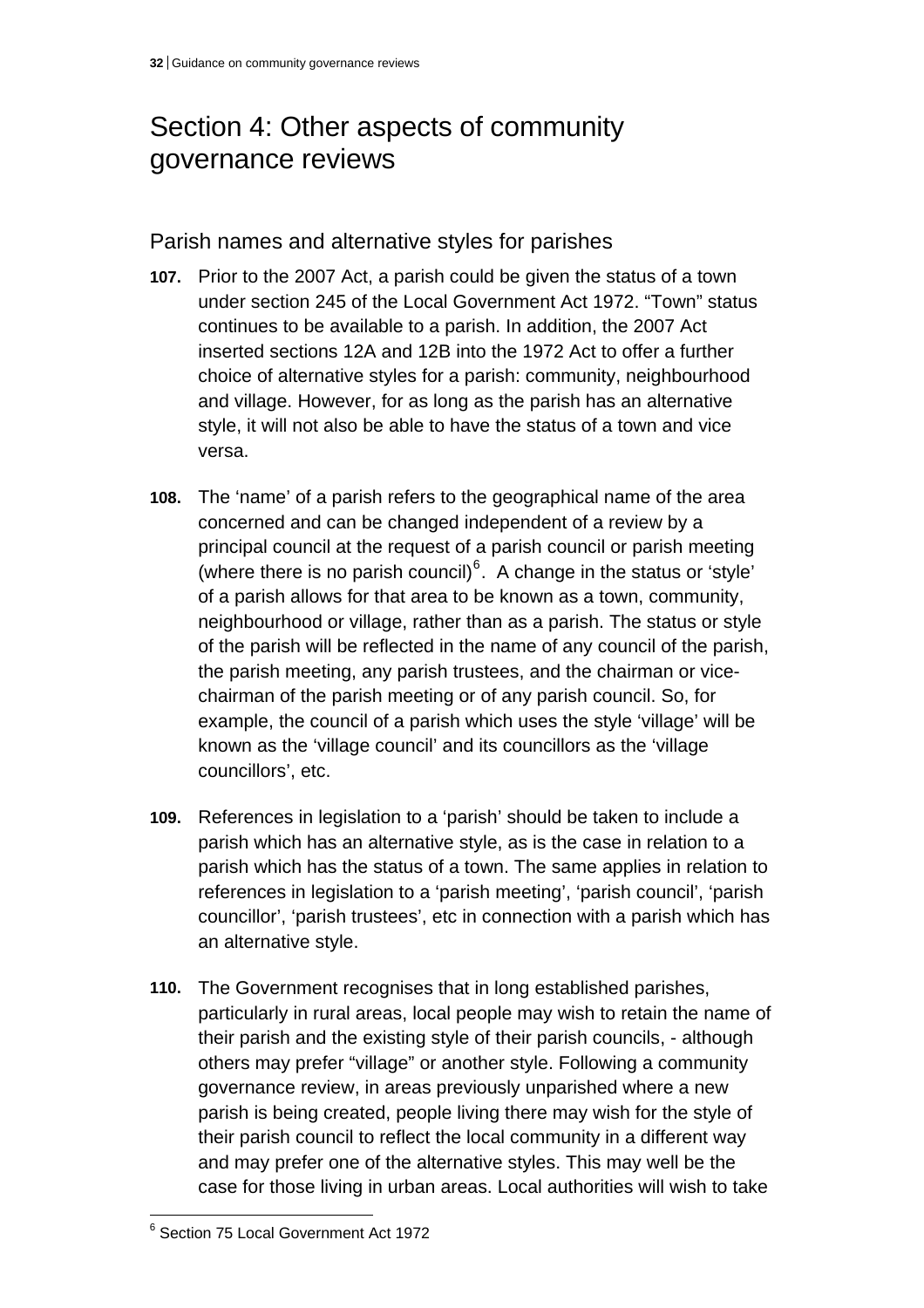account of these preferences in deciding the name of the parish and the chosen style.

- **111.** Where the review relates to a new parish, it is for the principal council, in the first instance, to make recommendations as to the geographical name of the new parish, and as to whether or not it should have one of the alternative styles. So far as existing parishes under review by principal councils are concerned, the review must make recommendations as to whether the geographical name of the parish should be changed, but it may not make any recommendations for the parish about alternative style. It will be for the parish council or parish meeting to resolve whether the parish should have one of the alternative styles.
- **112.** In relation to a group of parishes, provision about alternative styles for the group may be made by the principal council in a reorganisation order that forms that group, adds a parish to an existing group or degroups a parish or group. A grouping containing a mixture of styles is not permitted under section 11A(4) of the Local Government Act 1972. Where an individual parish is removed from a group through a de-grouping order the parish must retain the style it had when it was part of the group until such time as the parish council or meeting resolves to adopt an alternative style. Provision about alternative styles in relation to groups will normally be made independently of a community governance review.

# Grouping or degrouping parishes

- **113.** Section 91 of the 2007 Act provides for a community governance review to recommend the grouping or degrouping of parishes by principal councils. As mentioned in chapter 3, (paragraph 87) unless they already exist as functioning parish councils smaller new parishes of less than 150 electors will be unable to establish their own parish council under the 2007 Act.
- **114.** In some cases, it may be preferable to group together parishes so as to allow a common parish council to be formed. Degrouping may offer the reverse possibilities perhaps where local communities have expanded. Such proposals are worth considering and may avoid the need for substantive changes to parish boundaries, the creation of new parishes or the abolition of very small parishes where, despite their size, they still reflect community identity. Grouping or degrouping needs to be compatible with the retention of community interests. It would be inappropriate for it to be used to build artificially large units under single parish councils.
- **115.** Section 91 also requires a review to consider the electoral arrangements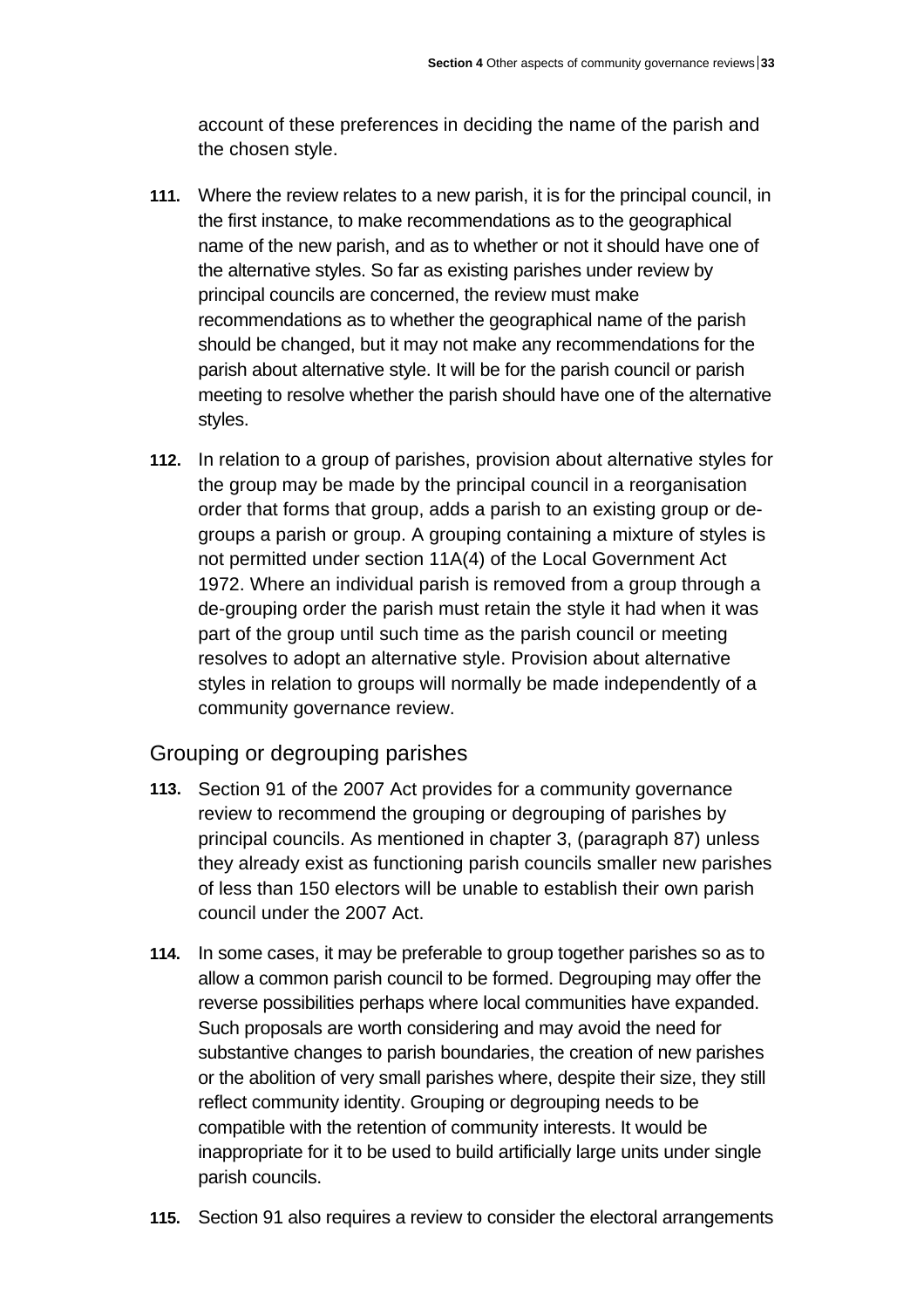of a grouped parish council or of a parish council established after a parish is de-grouped. Each parish in a group must return at least one councillor.

**116.** When making a recommendation to group or de-group parishes, the principal council may make a request to the LGBCE to make a related alteration to the boundaries of district or London borough wards or county divisions. For example, if a principal council decided to add an additional parish to a group, because of their shared community identities, it may wish to recommend that all of the parishes in the group be included in the same district ward (see Chapter 6 for more details).

## Abolishing parishes, and dissolving parish councils

- **117.** While the Government expects to see a trend in the creation, rather than the abolition, of parishes, there are circumstances where the principal council may conclude that the provision of effective and convenient local government and/or the reflection of community identity and interests may be best met, for example, by the abolition of a number of small parishes and the creation of a larger parish covering the same area. If, following a review, a principal council believes that this would provide the most appropriate community governance arrangements, then it will wish to make this recommendation; the same procedures apply to any recommendation to abolish a parish and/or parish council as to other recommendations (see paragraphs 90 -9[7](#page-66-0)). Regulations<sup>7</sup> provide for the transfer of property, rights and liabilities of a parish council to the new successor parish council, or where none is proposed to the principal council itself.
- **118.** Section 88 of the 2007 Act provides for a community governance review to recommend the alteration of the area of, or the abolition of, an existing parish as a result of a review. The area of abolished parishes does not have to be redistributed to other parishes, an area can become unparished. However, it is the Government's view that it would be undesirable to see existing parishes abolished with the area becoming unparished with no community governance arrangements in place.
- **119.** The abolition of parishes should not be undertaken unless clearly justified. Any decision a principal council may make on whether to abolish a parish should not be taken lightly. Under the previous parish review legislation, the Local Government and Rating Act 1997 , the

<span id="page-66-0"></span> 7 The Local Government (Parishes and Parish Councils) (England) Regulations 2008 No.625.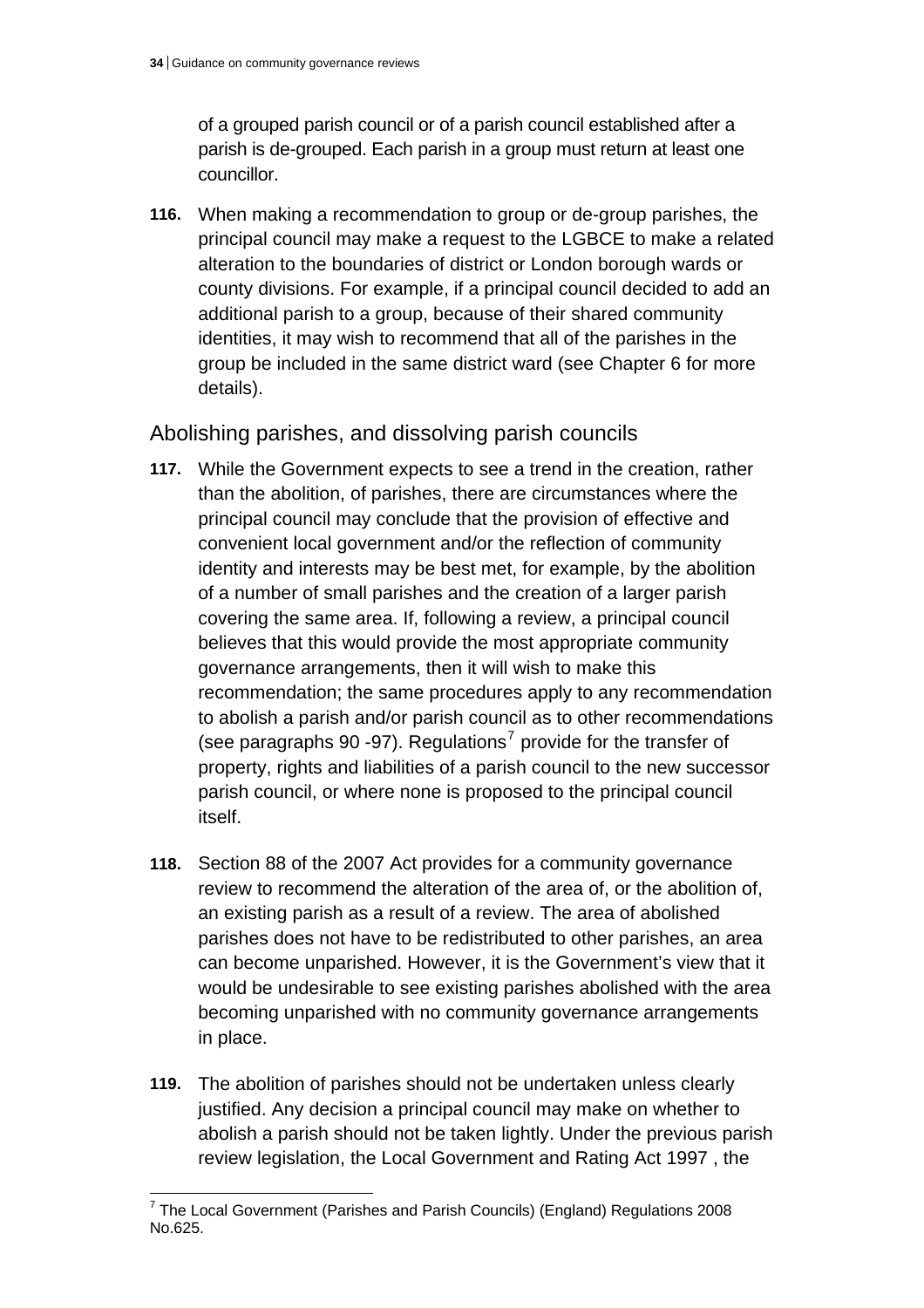Secretary of State considered very carefully recommendations made by principal councils for the abolition of any parish (without replacement) given that to abolish parish areas removes a tier of local government. Between 1997 and 2008, the Government rarely received proposals to abolish parish councils, it received only four cases seeking abolition and of these only one was approved for abolition by the Secretary of State.

- **120.** Exceptionally, there may be circumstances where abolition may be the most appropriate way forward. Under the 2007 Act provisions, the principal council would need to consider local opinion, including that of parish councillors and local electors. It would need to find evidence that the abolition of a parish council was justified, and that there was clear and sustained local support for such action. A factor taken into account by the Government in deciding abolition cases, was that local support for abolition needed to have been demonstrated over at least a period equivalent to two terms of office of the parish councillors (i.e. eight years), and that such support was sufficiently informed. This means a properly constituted parish council should have had an opportunity to exercise its functions so that local people can judge its ability to contribute to local quality of life.
- **121.** Where a community governance review is considering abolishing a parish council we would expect the review to consider what arrangements will be in place to engage with the communities in those areas once the parish is abolished. These arrangements might be an alternative forum run by or for the local community, or perhaps a residents' association. It is doubtful however, that abolition of a parish and its council could ever be justified as the most appropriate action in response to a particular contentious issue in the area or decision of the parish council.
- **122.** In future, principal councils will wish to consider the sort of principles identified above in arriving at their decisions on whether or not to abolish a parish council. In doing so, they will be aware that decisions about community governance arrangements, including decisions for the abolition of a parish council, may attract a challenge by way of judicial review.
- **123.** The 2006 white paper underlined the Government's commitment to parish councils as an established and valued form of neighbourhood democracy with an important role to play in both rural, and increasingly urban, areas.
- **124.** Section 10 of the Local Government Act 1972 makes provision for the dissolution of parish councils in parishes with very low populations,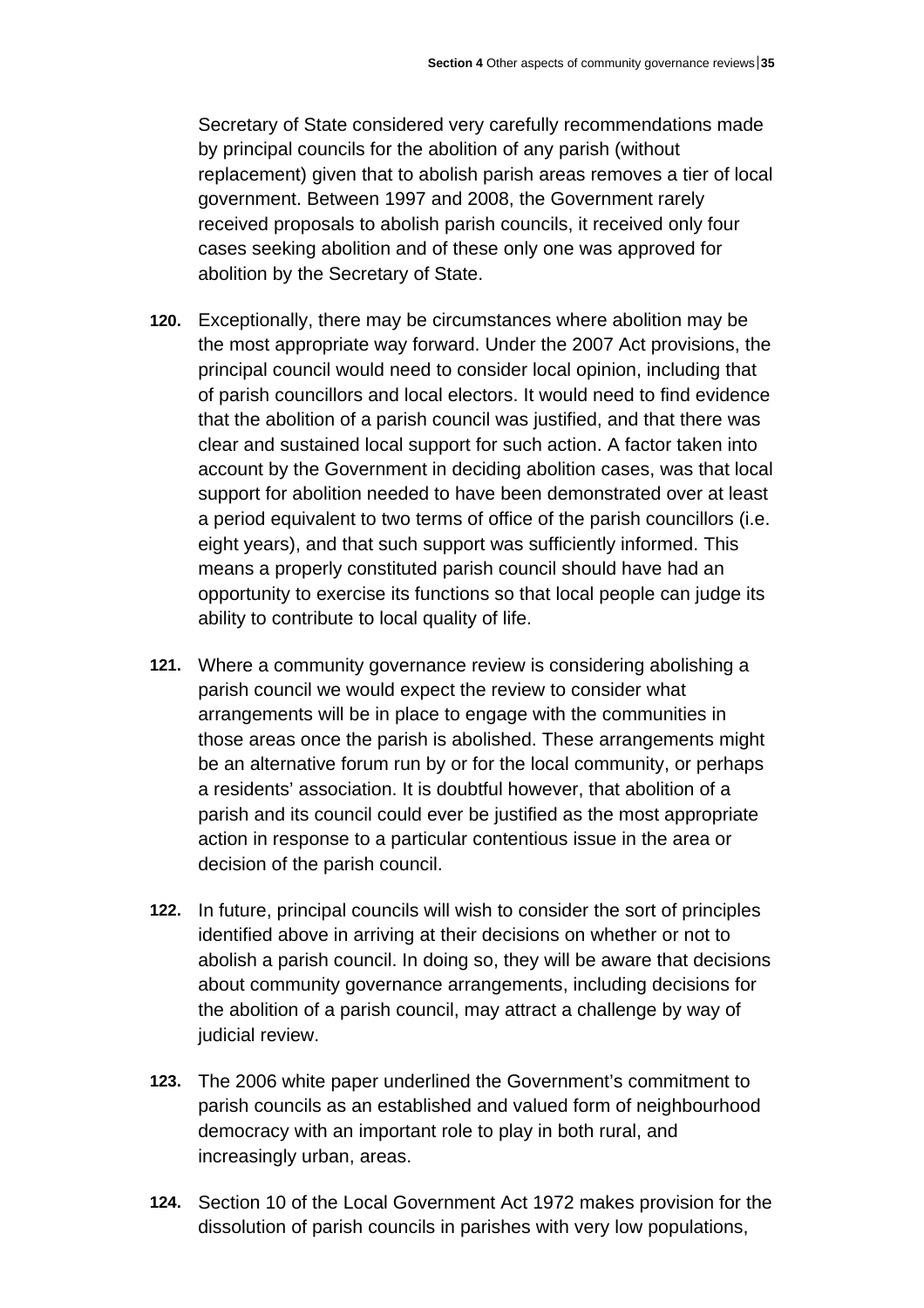but not for the de-parishing of the area. Recommendations for the dissolution of a parish council which is not in this position are undesirable, unless associated either with boundary changes which amalgamate parishes or divide a parish or with plans for a parish to be grouped with others under a common parish council (see paragraphs 112 to 115). Recommendations for changing a parish area (or part of a parish area) into an unparished area are also undesirable unless that area is amalgamated with an existing unparished urban area.

### Rural areas

- **125.** About 90% of the geographical area of England is covered by a parish, and this is mostly in rural or semi-rural areas. So, most populated rural areas already have a structure of local government that includes parishes and many of these have been in existence for hundreds of years. It is desirable that any changes do not upset historic traditions but do reflect changes that have happened over time, such as population shift or additional development, which may have led to a different community identity.
- **126.** The focus of community feeling will differ from place to place and between different types of settlement. A scatter of hamlets may have a feeling of community within each hamlet, meriting a separate parish for each one, or amongst a number of hamlets, for which one parish covering all may be appropriate. Where a number of hamlets surround a village a parish could be based on the village and its environs, provided that the sense of individual identity is not lost.
- **127.** In rural areas, the Government wants to encourage the involvement of local people in developing their community and having a part to play in shaping the decisions that affect them. A parish can be a useful and democratic means of achieving this.

#### London

- **128.** The London Government Act 1963 abolished parishes existing at the time within London. When the boundaries for Greater London were established, they were adjusted to allow the surrounding shire counties to keep parishes that were in the fringe areas. Since then, London has been the only part of England not to have parishes or parish councils.
- **129.** The Government's view is that Londoners should have the same rights as the rest of the country. The 2007 Act corrects this anomaly to allow London boroughs the possibility to exercise the same community governance powers as other principal councils including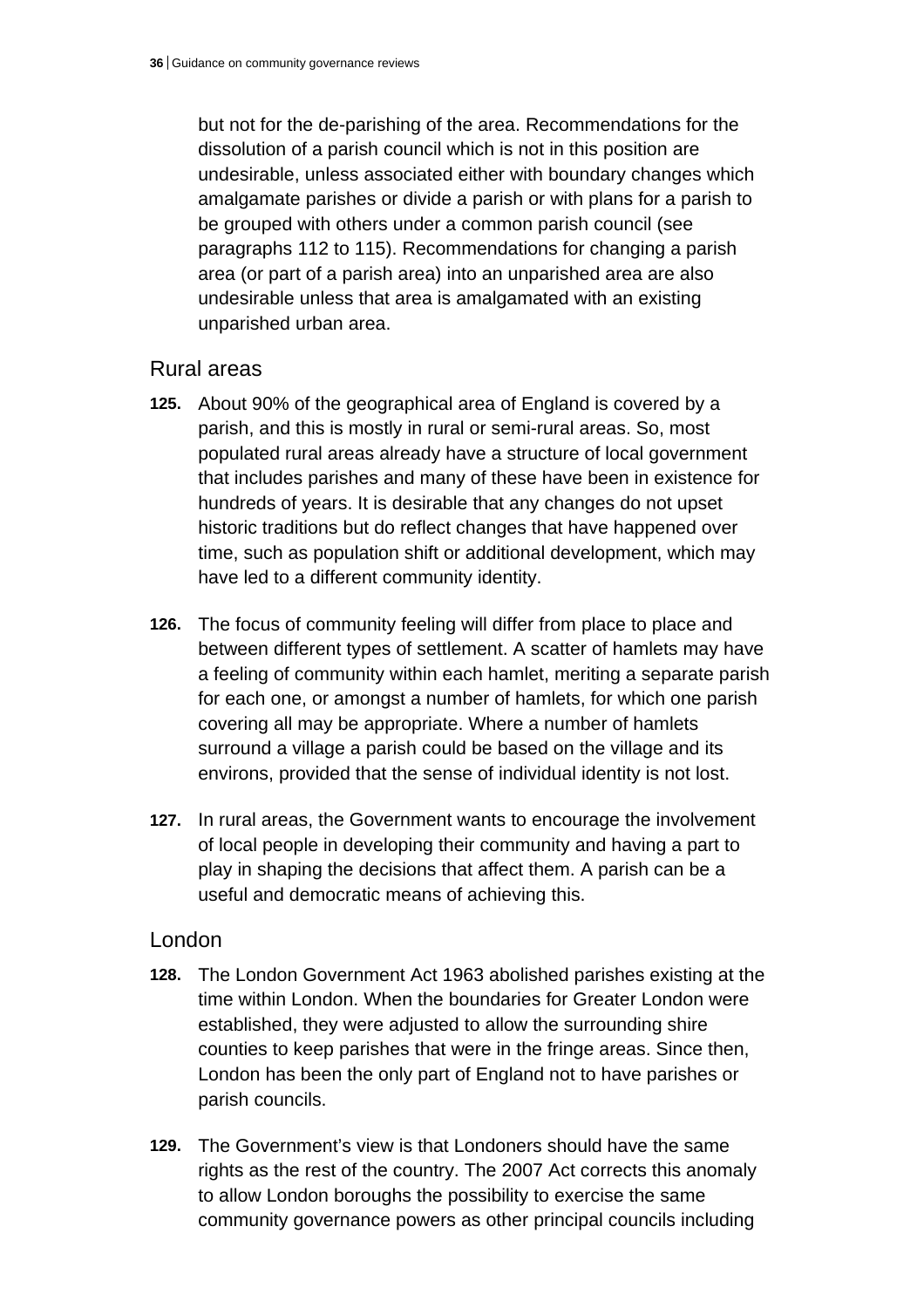being able to set up parishes and parish councils. Similarly, local electors in London boroughs are, as elsewhere in England, able to petition for a community governance review.

**130.** In London, there is the same possibility to choose a style for a parish perhaps to reflect better the local urban area like "community" or "neighbourhood". Whilst some parts of London are populated by people who may be more transient or mobile than elsewhere, there are equally areas of the capital where there are stable populations who may wish to see the creation of a parish council for their local area.

#### *Other urban areas*

- **131.** There are parts of rural or semi-rural England which are unparished, but the opportunities for establishing new parishes are increasingly to be found in urban and suburban areas. It is possible that identifying the community upon which a parish might be based may be more difficult to discern in some urban areas. A "community" perhaps already represented by a voluntary organisation or a community endeavour, such as a Neighbourhood Watch area or a residents' association, may indicate a suitable area on which to base proposals for a new or altered parish, (see paragraphs 135 -145).
- **132.** Much of the information described in Chapter 3 on the identities and interests of local communities is applicable to urban areas. There are parishes in parts of some large cities or unitary authorities, as well as a number of parishes in the metropolitan boroughs of the larger conurbations. Some of these parishes have been created under the Local Government and Rating Act 1997 Act, but in most metropolitan boroughs these are on the more sparsely populated peripheries (the originals having been transferred, as part of former rural districts, to the metropolitan counties in 1974).
- **133.** The lower population limits and grouping mentioned above are more relevant to rural areas than to urban areas, although both are applicable in law. The general rule is that the parish is based on an area which reflects community identity and interest and which is viable as an administrative unit. In urban areas this may mean, for example, that a parish should be based on a housing estate rather than on the town within which the estate lies. The larger the town, the greater will be the scope for identification of distinct communities within it.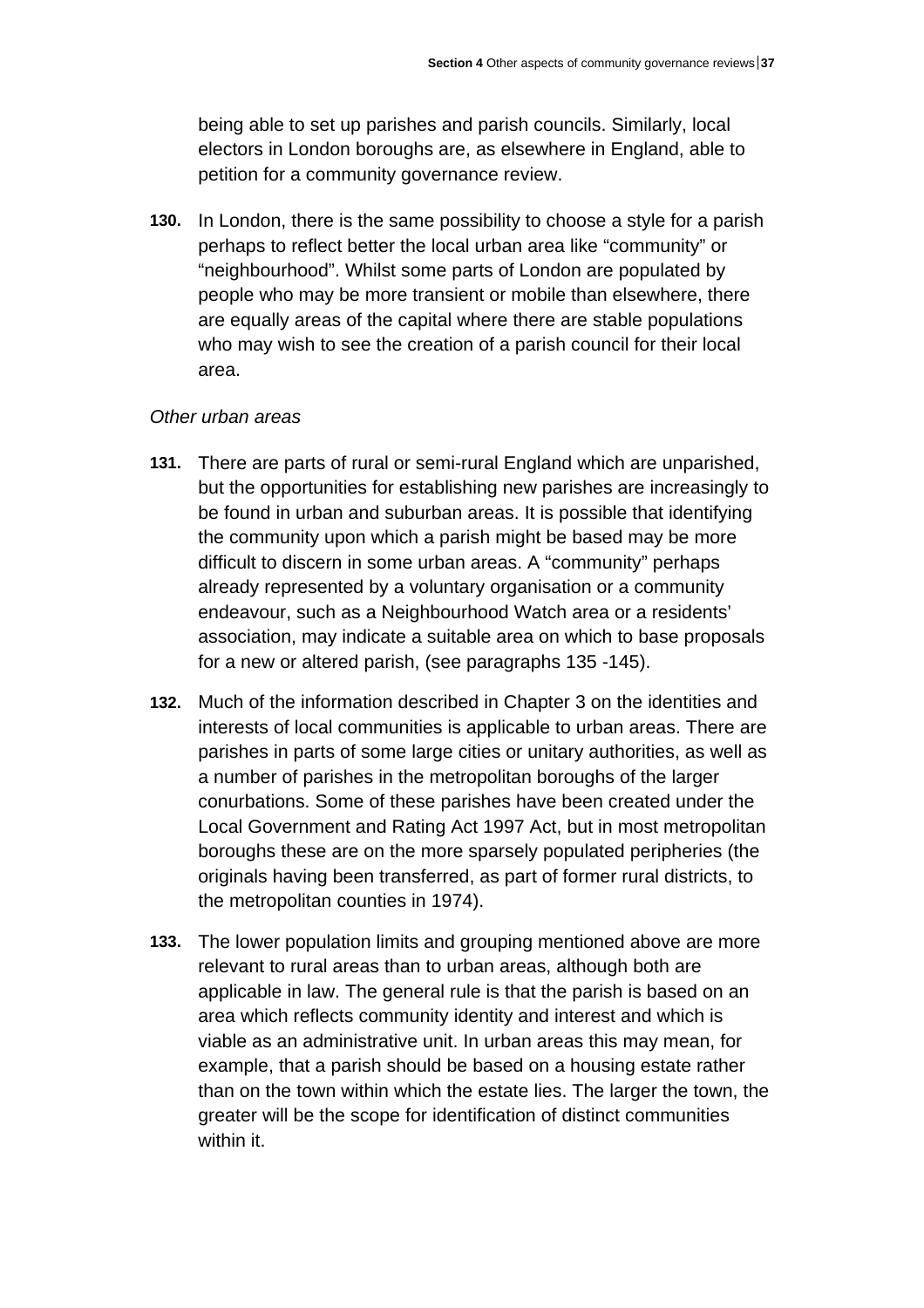## Charter trustee areas

- **134.** Charter trustees were established following the local government reorganisations in the early 1970s and 1990s to preserve the historic identity of former boroughs or cities, most with relatively large populations. To this end, charter trustees have the power to carry out ceremonial functions. They were not intended to act as administrative units. Proposals to create a parish or parish council covering all or part of a charter trustee area need to be judged in particular against the following considerations:
	- a) the effect on the historic cohesiveness of the area
	- b) what are the other community interests in the area? Is there a demonstrable sense of community identity encompassing the charter trustee area? Are there smaller areas within it which have a demonstrable community identity and which would be viable as administrative units?
- **135.** These issues need to be taken into account in those areas with certain cities or boroughs which will be affected by any consequent reorganisation from the structural and boundary changes in the 2007 Act.

## Other (non-parish) forms of community governance

- **136.** In conducting a community governance review, principal councils must consider other forms of community governance as alternatives or stages towards establishing parish councils. Section 93(5) of the 2007 Act states that *"In deciding what recommendations to make [in the community governance review] the principal council must take into account any other arrangements… that have already been made or that could be made for the purposes of community representation or community engagement in respect of the area under review"*. The following paragraphs consider other types of viable community representation which may be more appropriate to some areas than parish councils, or may provide stages building towards the creation of a parish council. There is sometimes evidence locally of an existing community governance infrastructure and of good practice which are successfully creating opportunities for engagement, empowerment and co-ordination in local communities.
- **137.** However, what sets parish councils apart from other kinds of governance is the fact they are a democratically elected tier of local government, independent of other council tiers and budgets, and possess specific powers. This is an important distinction to make. Parish councils are the foundation stones for other levels of local government in England. Their directly elected parish councillors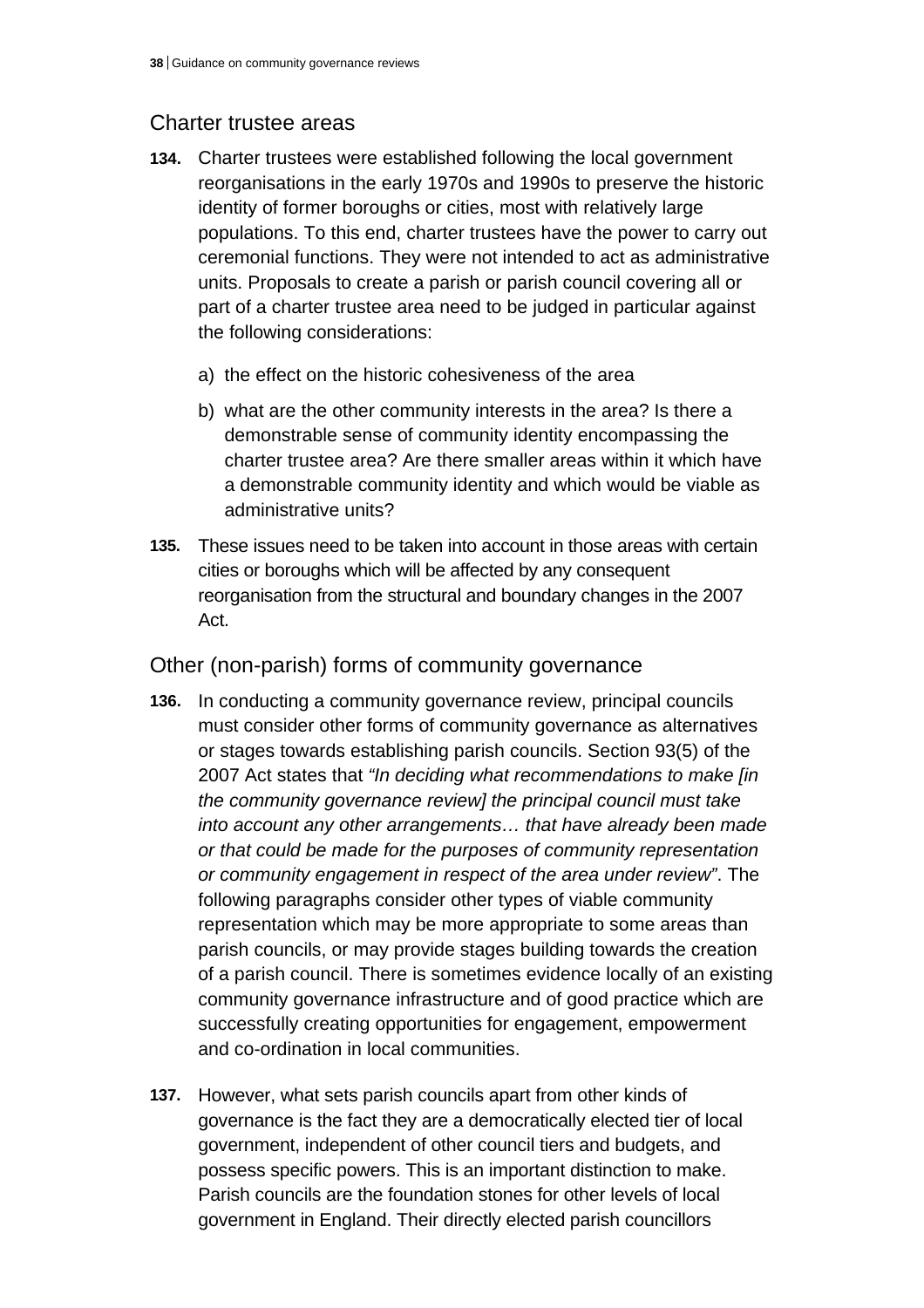represent local communities in a way that other bodies, however worthy, cannot since such organisations do not have representatives directly elected to those bodies.

- **138.** The 2006 white paper recommended that local communities should be able to take more responsibilities for local issues affecting their area. Key to this approach is community empowerment, and the ability of various existing organisations themselves to see through specific projects to tackle local issues. Structures such as local residents' associations, community or neighbourhood forums and area committees have an important role to play in local community governance.
- **139.** At the neighbourhood level, there are various initiatives in existence, which through being representative and accountable can effectively empower local people. They have varying degrees of power and influence, and commensurate levels of transparency and accountability.

#### *Area committees*

**140.** Area committees are part of the structure of some principal councils (e.g. district, unitary and London borough), where they choose to have them. Area committees are a key initiative for enabling local government to fulfil community governance roles and also to deliver government policy on issues affecting social inclusion in local communities. Principal councils also provide resources for area committees, and their councillors are commonly integral to their constitution. Area committees can cover large areas and exist to advise or make decisions on specific responsibilities that can include parks, off-street parking, public toilets, street cleaning, abandoned vehicles and planning applications amongst others. Also, more widely, they contribute to shaping council services and improving local service provision.

#### *Neighbourhood management*

**141.** Neighbourhood management programmes are similarly set up by principal councils and may be led by one of a number of bodies. The expansion of neighbourhood management was promoted in the 2006 White Paper as a tool to enable local authorities to deliver more responsive services through their empowerment of citizens and communities. Their purpose is to create the opportunity for residents to work with local agencies, usually facilitated by a neighbourhood manager, to improve services at the neighbourhood level.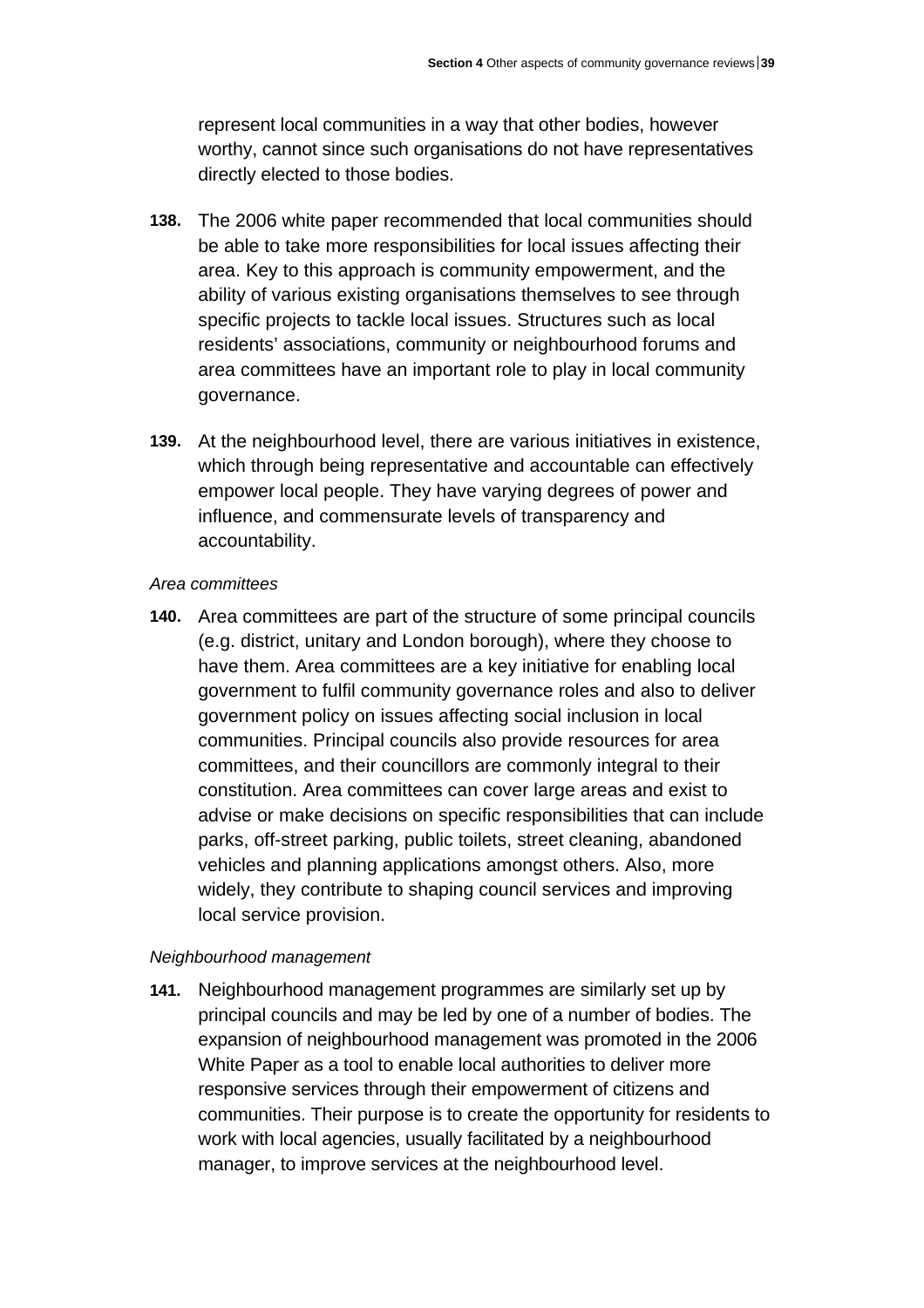**142.** Neighbourhood management arrangements aim to improve 'quality of life' through implementation of (rather than advising or making decisions on) better management of local environment, increasing community safety, improving housing stock, working with young people, and encouraging employment opportunities, supported strategically by relevant stakeholders and Local Strategic Partnerships. They tend to cover smaller populations than area committees. The 2006 white paper recommends that take up of neighbourhood management should be encouraged and that Government should work with local authorities pioneering the approach, to raise the profile of achievements and promote adoption elsewhere.

## *Tenant management organisations*

**143.** The 2006 white paper makes a series of proposals that facilitate the empowerment of residents through tenant management organisations (TMOs). Tenant management organisations are established by the local housing authority; they usually function on urban housing estates and can take responsibility for housing services (such as collecting rents and service charges and organising repairs and maintenance) from the local housing authority under the Housing (Right to Manage) (England) Regulations 2008. The 2006 white paper promoted the role of TMOs and recommended simplifying and extending their scope; enabling them to take on additional services and undertake further representation of residents within neighbourhoods. A TMO is an independent legal body and usually elects a tenant-led management committee to the organisation; they can also enter into a legal management agreement with landlords.

## *Area/community forums*

**144.** Area or community forums (including civic forums) can be set up by the principal council, or created by local residents to act as a mechanism to give communities a say on principal council matters or local issues. Sometimes forums are set up to comment on a specific project or initiative that will impact upon the local area, and so may be time-limited. They increase participation and consultation, aiming to influence decision making, rather than having powers to implement services. They vary in size, purpose and impact, but membership usually consists of people working or living in a specific area. Some forums also include ward councillors, and representatives from the council and relevant stakeholders can attend meetings.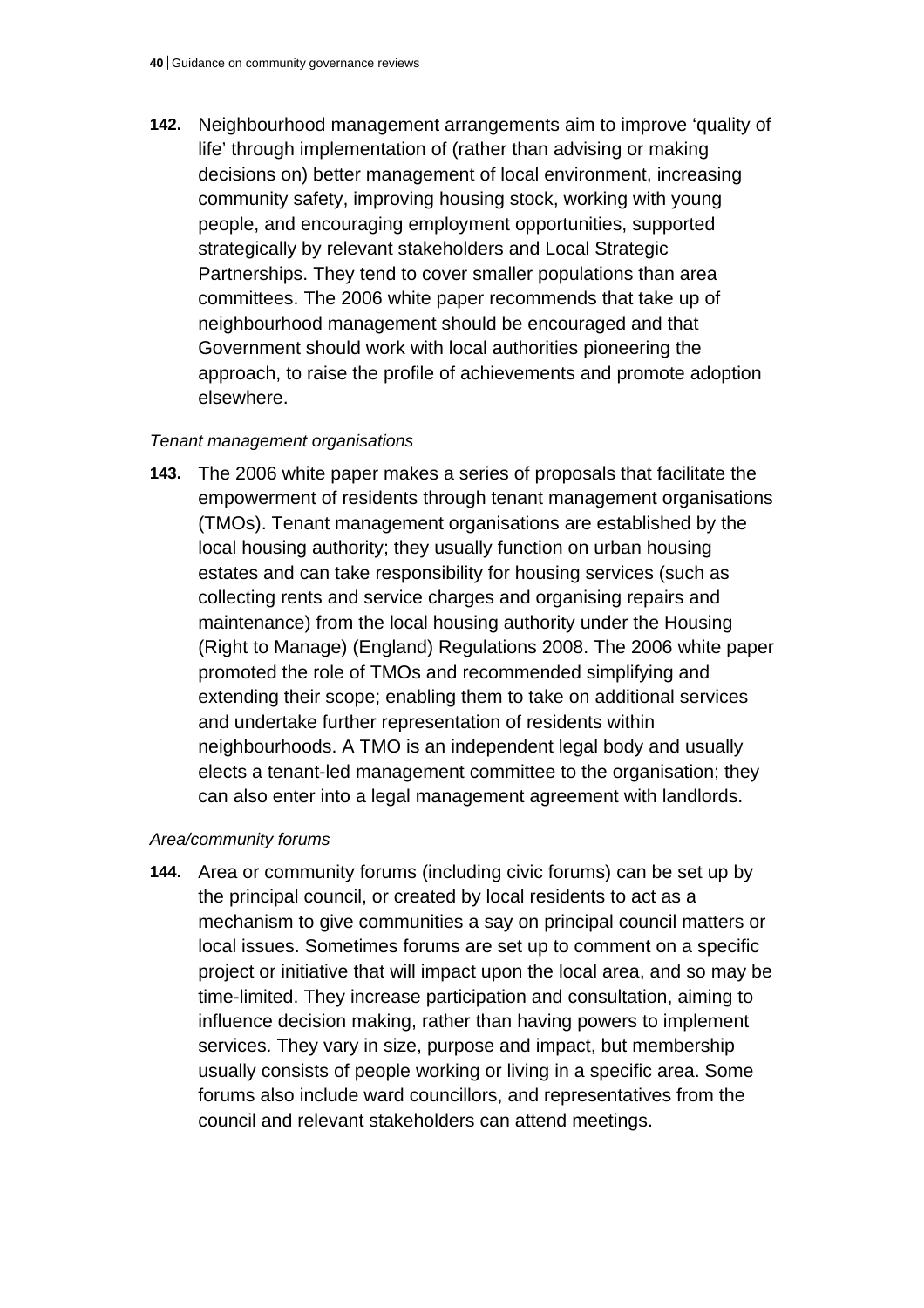## *Residents' and tenants' associations*

**145.** Residents' and tenants' associations enable local people to participate in local issues affecting their neighbourhood or housing estate, including the upkeep of the local environment, crime, sometimes dealing with anti-social behaviour matters, or on some estates, housing management. They can be set up by any group of people living in the same area and can choose who members will be; how they will be represented and what they want to achieve. In the case of tenants' and residents' associations on estates, they may be established with direct support from the principal council, as a mechanism for communicating with the tenants and residents on its estates. To engage effectively with other organisations, residents' and tenants' associations must be able to show that they are accountable and represent the views of the whole community, rather than narrow self interests of just a few local people.

## *Community associations*

**146.** Community associations offer a particular and widespread democratic model for local residents and local community-based organisations in a defined neighbourhood to work together for the benefit of that neighbourhood. They can use a model constitution registered with the Charity Commission. The principal council may also be represented on the association's committee. They usually manage a community centre as a base for their activities. Membership is open to everyone resident in the area.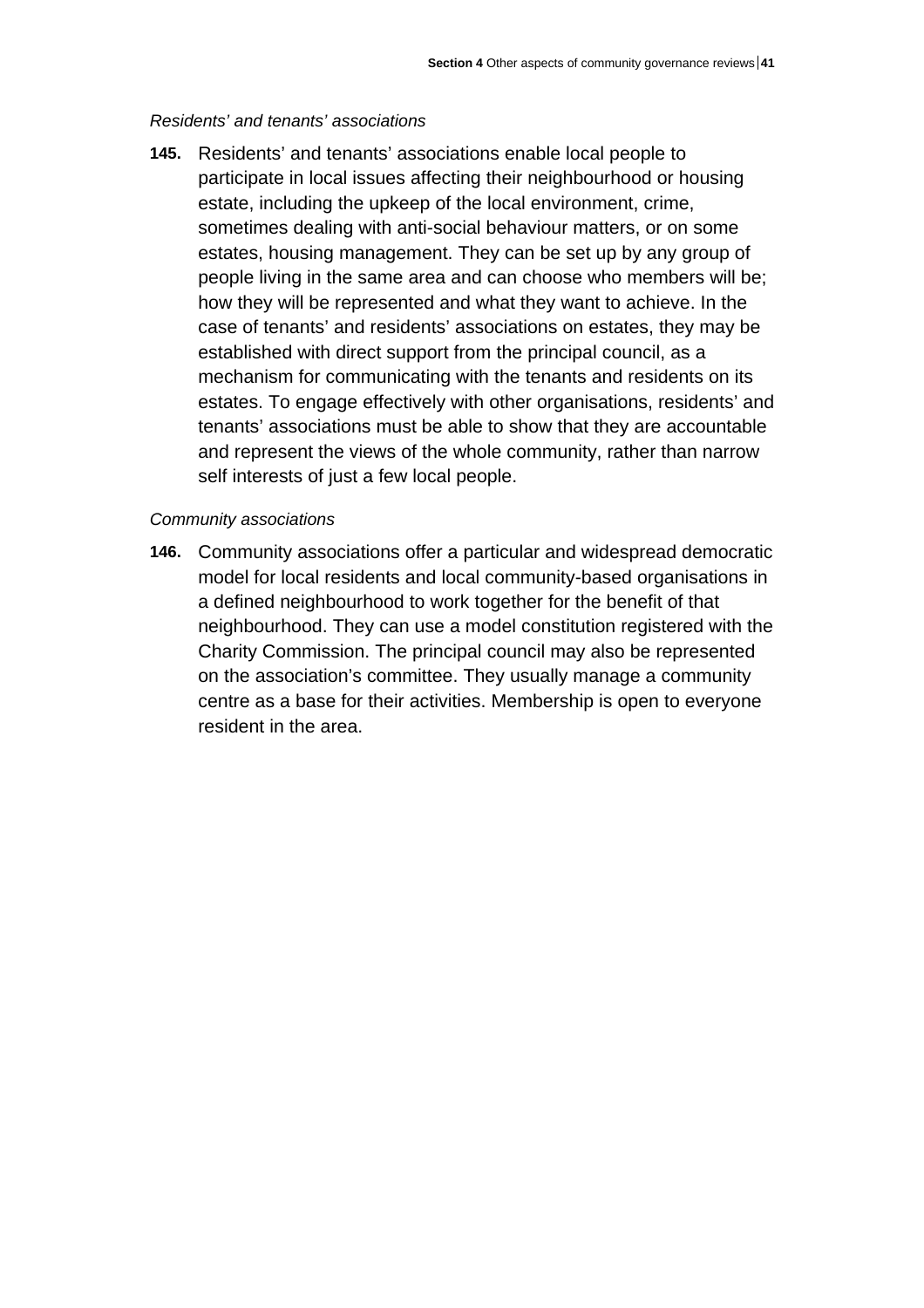# Section 5: Electoral arrangements

# Introduction

**147.** The purpose of a review undertaken by a principal council, or a petition from the electorate, is likely primarily to concern the administrative boundaries of a new or existing parish. As discussed earlier (Chapter 2), this might be in the light of growth from within an existing parish or a locally identified need for a new form of community governance. However, in addition to these primary concerns, principal authorities will also need to consider the governance of new or altered parishes. The principal council must have regard to the need for community governance within the area under review to reflect the identities and interests of the community in that area, and to ensure that the governance is effective and convenient. Further information on electoral arrangements is available from the LGBCE's website www.LGBCE.org.uk

## What are electoral arrangements?

- **148.** Electoral arrangements in relation to an existing or proposed parish council are defined in the 2007 Act and are explained in detail below:
	- a) ordinary year of election the year in which ordinary elections of parish councillors are to be held
	- b) council size the number of councillors to be elected to the council, or (in the case of a common council) the number of councillors to be elected to the council by local electors in each parish
	- c) parish warding whether the parish should be divided into wards for the purpose of electing councillors. This includes considering the number and boundaries of any such wards, the number of councillors to be elected for any such ward and the name of any such ward

## Ordinary year of election

**149.** Ordinary parish elections are held once every four years with all councillors being elected at the same time. The standard parish electoral cycle is for elections in 2011, 2015 and every four years after 2015, but parish elections may be held in other years so that they can coincide with elections in associated district or London borough wards or county divisions and share costs. For example, all London borough ward elections take place in 2010, 2014 and so on. We would therefore expect parish elections in London to take place in these years.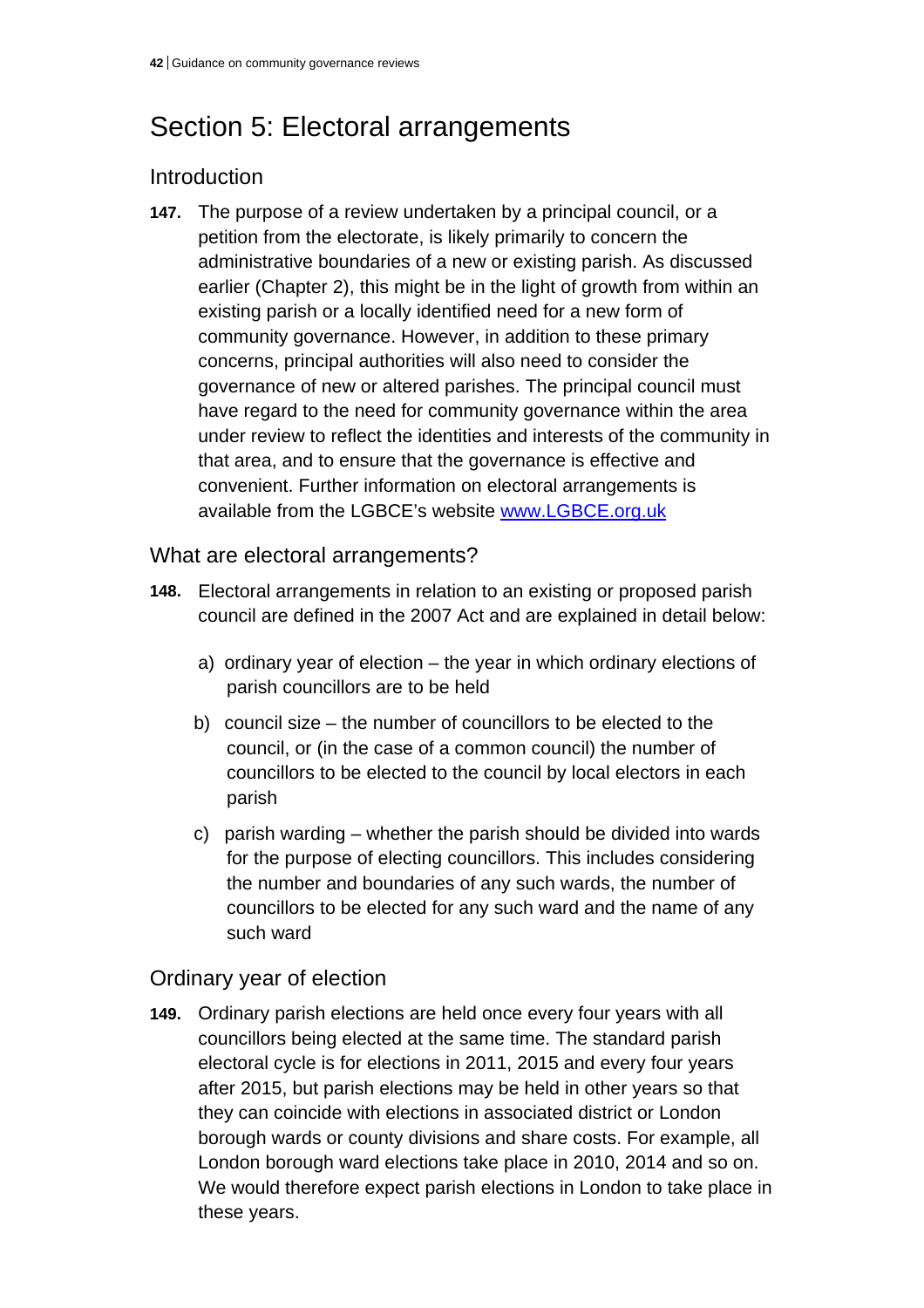- **150.** New or revised parish electoral arrangements come into force at ordinary parish elections, rather than parish by-elections, so they usually have to wait until the next scheduled parish elections. They can come into force sooner only if the terms of office of sitting parish councillors are cut so that earlier parish elections may be held for terms of office which depend on whether the parish is to return to its normal year of election.
- **151.** For example, a parish that had elections in 2007 could wait until its next scheduled elections in 2011 for new parish wards to come into force. Alternatively, the new parish wards could have come into force at elections in 2009 if the terms of office of the councillors elected in 2007 were cut to two years. If the elections in 2009 were for two-year terms of office then the parish council could return to its normal electoral cycle in 2011.
- **152.** Alternatively, if new or revised parish electoral arrangements are to be implemented in the third year of sitting councillors' term of office, provision can be made to cut short the term of office of existing councillors to three years. Elections could then take place with all councillors serving a five-year term of office, enabling the parish to return to its normal year of election.

## Council size

- **153.** Council size is the term used to describe the number of councillors to be elected to the whole council. The 1972 Act, as amended, specifies that each parish council must have at least five councillors; there is no maximum number. There are no rules relating to the allocation of those councillors between parish wards but each parish ward, and each parish grouped under a common parish council, must have at least one parish councillor.
- **154.** In practice, there is a wide variation of council size between parish councils. That variation appears to be influenced by population. Research by the Aston Business School Parish and Town Councils in England (HMSO, 1992), found that the typical parish council representing less than 500 people had between five and eight councillors; those between 501 and 2,500 had six to 12 councillors; and those between 2,501 and 10,000 had nine to 16 councillors. Most parish councils with a population of between 10,001 and 20,000 had between 13 and 27 councillors, while almost all councils representing a population of over 20,000 had between 13 and 31 councillors.
- **155.** The LGBCE has no reason to believe that this pattern of council size to population has altered significantly since the research was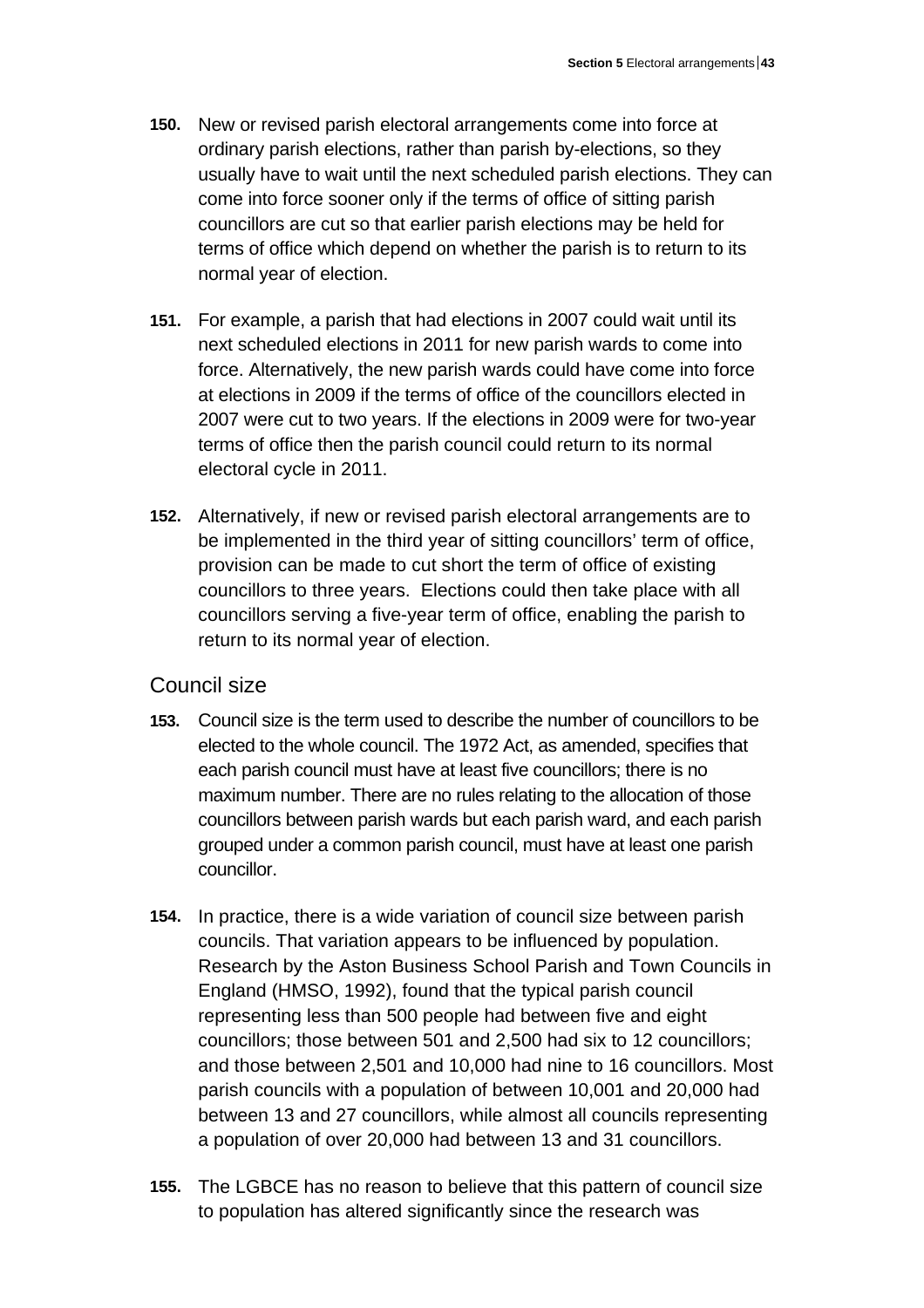conducted. Although not an exact match, it broadly reflects the council size range set out in the National Association of Local Councils Circular 1126; the Circular suggested that the minimum number of councillors for any parish should be seven and the maximum 25.

- **156.** In considering the issue of council size, the LGBCE is of the view that each area should be considered on its own merits, having regard to its population, geography and the pattern of communities. Nevertheless, having regard to the current powers of parish councils, it should consider the broad pattern of existing council sizes. This pattern appears to have stood the test of time and, in the absence of evidence to the contrary, to have provided for effective and convenient local government.
- **157.** Principal councils should also bear in mind that the conduct of parish council business does not usually require a large body of councillors. In addition, historically many parish councils, particularly smaller ones, have found difficulty in attracting sufficient candidates to stand for election. This has led to uncontested elections and/or a need to co-opt members in order to fill vacancies. However, a parish council's budget and planned or actual level of service provision may also be important factors in reaching conclusions on council size.

## Parish warding

- **158.** Parish warding should be considered as part of a community governance review. Parish warding is the division of a parish into wards for the purpose of electing councillors. This includes the number and boundaries of any wards, the number of councillors to be elected for any ward and the names of wards.
- **159.** In considering whether or not a parish should be divided into wards, the 2007 Act requires that consideration be given to whether:
	- a) the number, or distribution of the local government electors for the parish would make a single election of councillors impracticable or inconvenient; and
	- b) it is desirable that any area or areas of the parish should be separately represented
- **160.** Accordingly, principal councils should consider not only the size of the electorate in the area but also the distribution of communities within it. The warding of parishes in largely rural areas that are based predominantly on a single centrally-located village may not be justified. Conversely, warding may be appropriate where the parish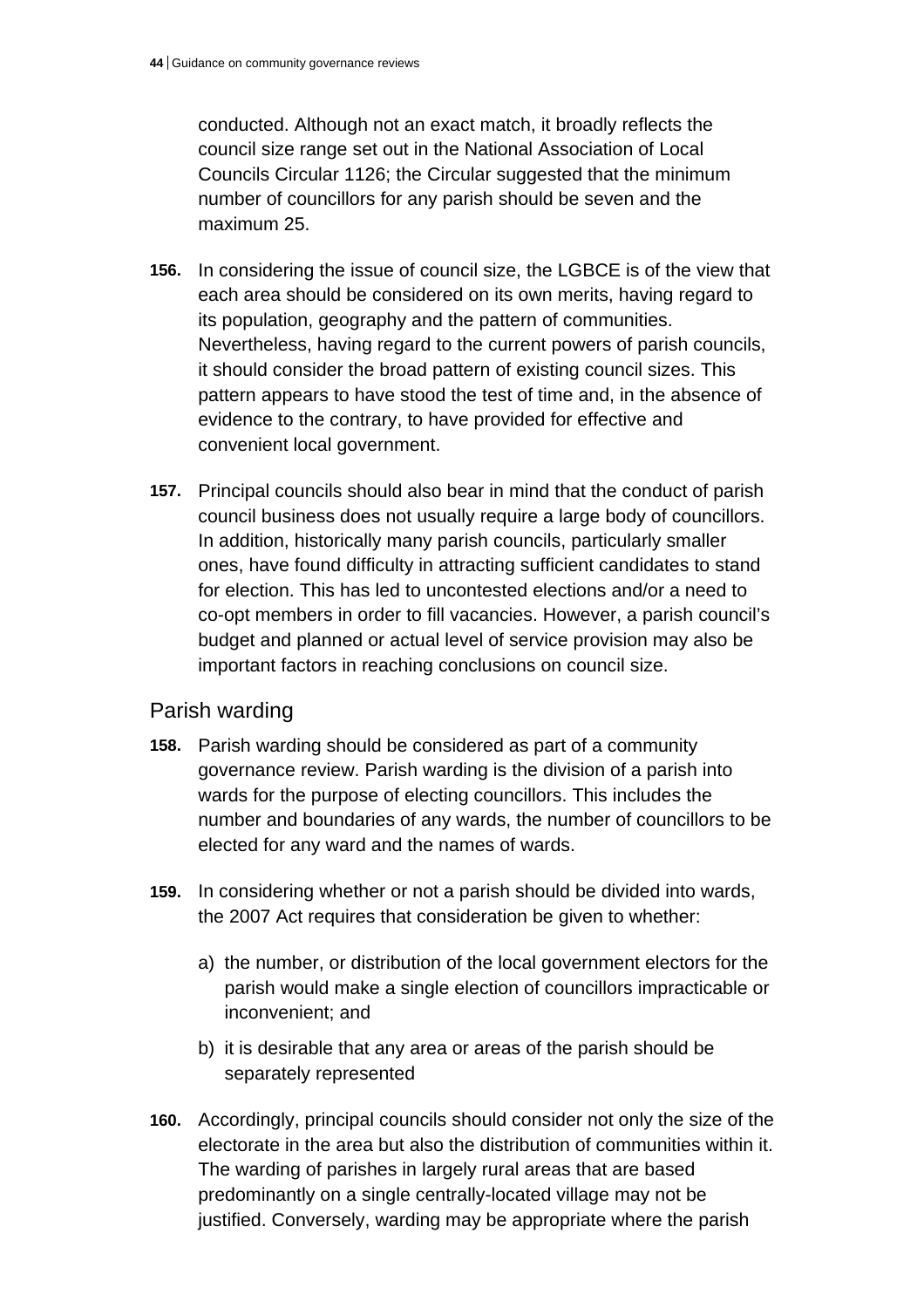encompasses a number of villages with separate identities, a village with a large rural hinterland or where, on the edges of towns, there has been some urban overspill into the parish. However, each case should be considered on its merits, and on the basis of the information and evidence provided during the course of the review.

**161.** There is likely to be a stronger case for the warding of urban parishes, unless they have particularly low electorates or are based on a particular locality. In urban areas community identity tends to focus on a locality, whether this be a housing estate, a shopping centre or community facilities. Each locality is likely to have its own sense of identity. Again, principal councils should consider each case on its merits having regard to information and evidence generated during the review. (See also under Chapter 3, paragraphs 54 to 60).

#### *The number and boundaries of parish wards*

- **162.** In reaching conclusions on the boundaries between parish wards the principal council should take account of community identity and interests in the area, and consider whether any particular ties or linkages might be broken by the drawing of particular ward boundaries. Principal councils should seek views on such matters during the course of a review. They will, however, be mindful that proposals which are intended to reflect community identity and local linkages should be justified in terms of sound and demonstrable evidence of those identities and linkages.
- **163.** The principal council should also consider the desirability of parish warding in circumstances where the parish is divided by district or London borough ward and/or county division boundaries. It should be mindful of the provisions of Schedule 2 (electoral change in England: considerations on review) to the Local Democracy, Economic Development and Construction Act 2009 in relation to reviews of district or London borough and county council electoral arrangements. These provide that when the LGBCE is making changes to principal council electoral arrangements, no unwarded parish should be divided by a district or London borough ward or county division boundary, and that no parish ward should be split by such a boundary. While these provisions do not apply to reviews of parish electoral arrangements, the LGBCE believes that, in the interests of effective and convenient local government, they are relevant considerations for principal councils to take into account when undertaking community governance reviews. For example, if a principal council chooses to establish a new parish in an area which is covered by two or more district or London borough wards or county division boundaries it may also wish to consider the merit of putting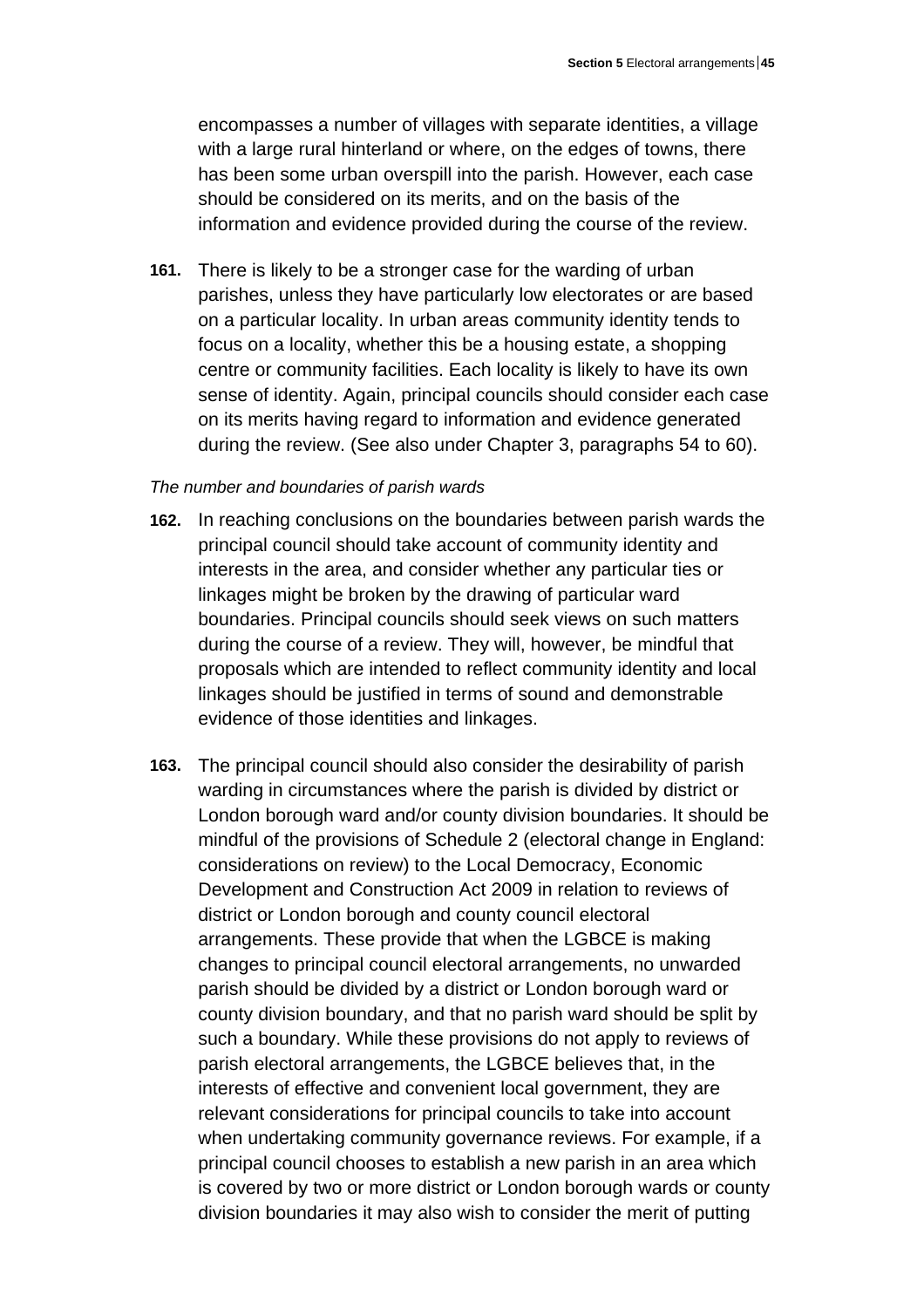parish warding in place to reflect that ward and/or division.

**164.** When considering parish ward boundaries principal councils should ensure they consider the desirability of fixing boundaries which are, and will remain, easily identifiable, as well as taking into account any local ties which will be broken by the fixing of any particular boundaries.

## *The number of councillors to be elected for parish wards*

- **165.** If a principal council decides that a parish should be warded, it should give consideration to the levels of representation between each ward. That is to say, the number of councillors to be elected from each ward and the number of electors they represent.
- **166.** It is an important democratic principle that each person's vote should be of equal weight so far as possible, having regard to other legitimate competing factors, when it comes to the election of councillors. There is no provision in legislation that each parish councillor should represent, as nearly as may be, the same number of electors. However, the LGBCE believes it is not in the interests of effective and convenient local government, either for voters or councillors, to have significant differences in levels of representation between different parish wards. Such variations could make it difficult, in workload terms, for councillors to adequately represent the interests of residents. There is also a risk that where one or more wards of a parish are over-represented by councillors, the residents of those wards (and their councillors) could be perceived as having more influence than others on the council.
- **167.** The LGBCE offers no specific guidelines for what might constitute significant differences in levels of representation; each case will need to be considered on its merits. Principal councils should be mindful that, for the most part, parish wards are likely to be significantly smaller than district or London borough wards. As a consequence, imbalances expressed in percentage terms may be misleading, disguising the fact that high variations between the number of electors per councillor could be caused by only a few dozen electors.
- **168.** Where a community governance review recommends that two or more parishes should be grouped under a common parish council, then the principal council must take into account the same considerations when considering the number of councillors to be elected by each parish within the group.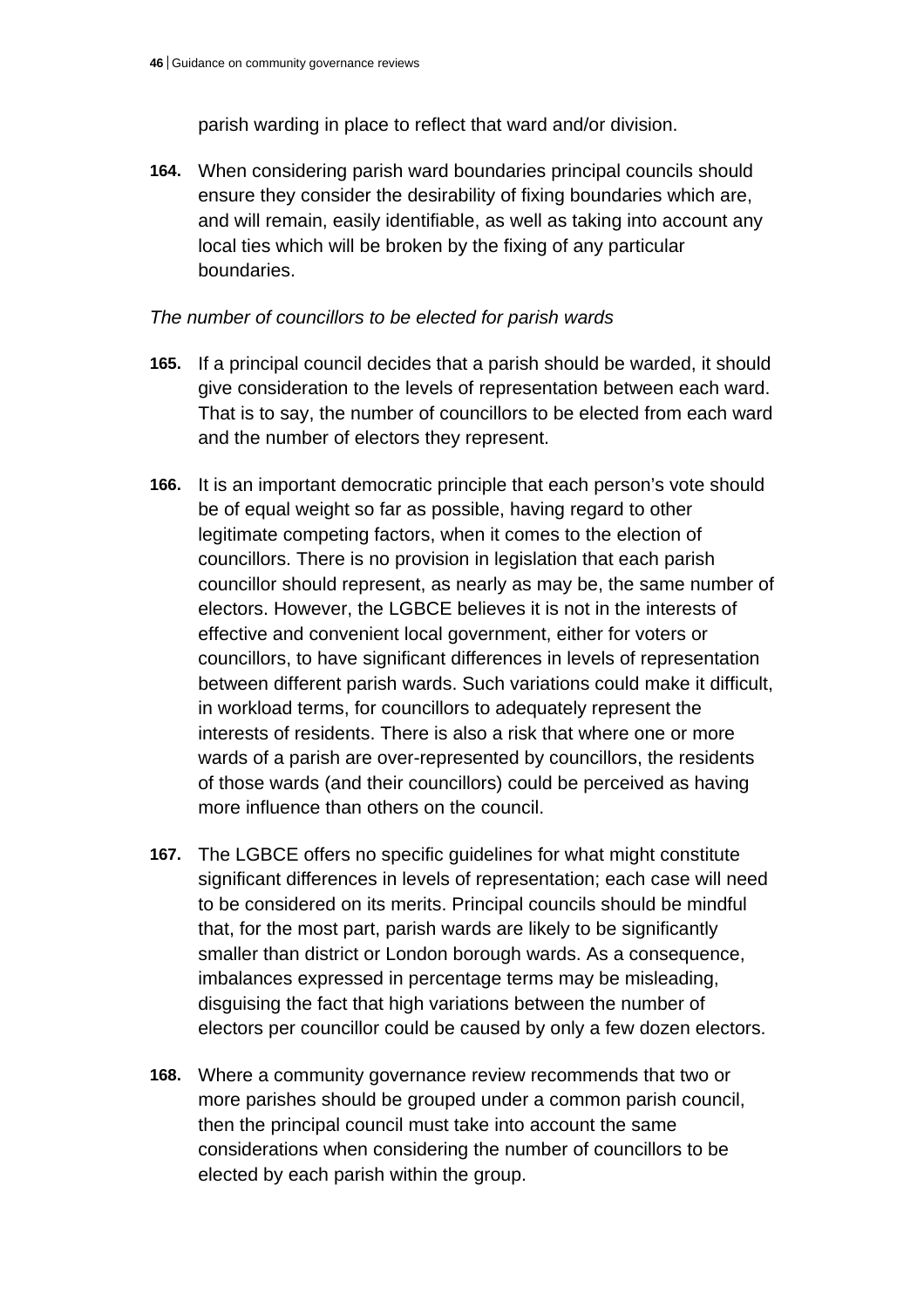## *Names of parish wards*

**169.** In considering the names of parish wards, the principal council should give some thought to existing local or historic places so that, where appropriate, these are reflected and there should be a presumption in favour of ward names proposed by local interested parties.

## Electorate forecasts

- **170.** When considering the electoral arrangements for a parish, whether it is warded or not, the principal council must also consider any change in the number or distribution of the electors which is likely to occur in the period of five years beginning with the day when the review starts. The most recent electoral register should be used to gain an accurate figure for the existing electorate. Planning assumptions and likely growth within the area, based on planning permissions granted, local plans or, where they are in place, local development frameworks should be used to project an accurate five year electorate forecast. This ensures that the review does not simply reflect a single moment but takes account of expected population movements in the short- to medium-term.
- **171.** Electorate forecasts should be made available to all interested parties as early as possible in the review process, ideally before the formal commencement of the review so that they are available to all who may wish to make representations.

## Consent/protected electoral arrangements

- **172.** If, as part of a community governance review, a principal council wishes to alter the electoral arrangements for a parish whose existing electoral arrangements were put in place within the previous five years by an order made either by the Secretary of State, the Electoral Commission, or the LGBCE, the consent of the LGBCE is required. This includes proposals to change the names of parish wards.
- **173.** The principal council must write to the LGBCE detailing its proposal and requesting consent. The LGBCE will consider the request and will seek to ensure that the proposals do not conflict with the original recommendations of the electoral review, and that they are fair and reasonable.
- **174.** Where a request for consent is made to the LGBCE, it will expect to receive evidence that the principal council has consulted with electors in the relevant parish(es) as part of the community governance review and will wish to receive details of the outcome of that review.
- **175.** For changes to the number or boundaries of parish wards, the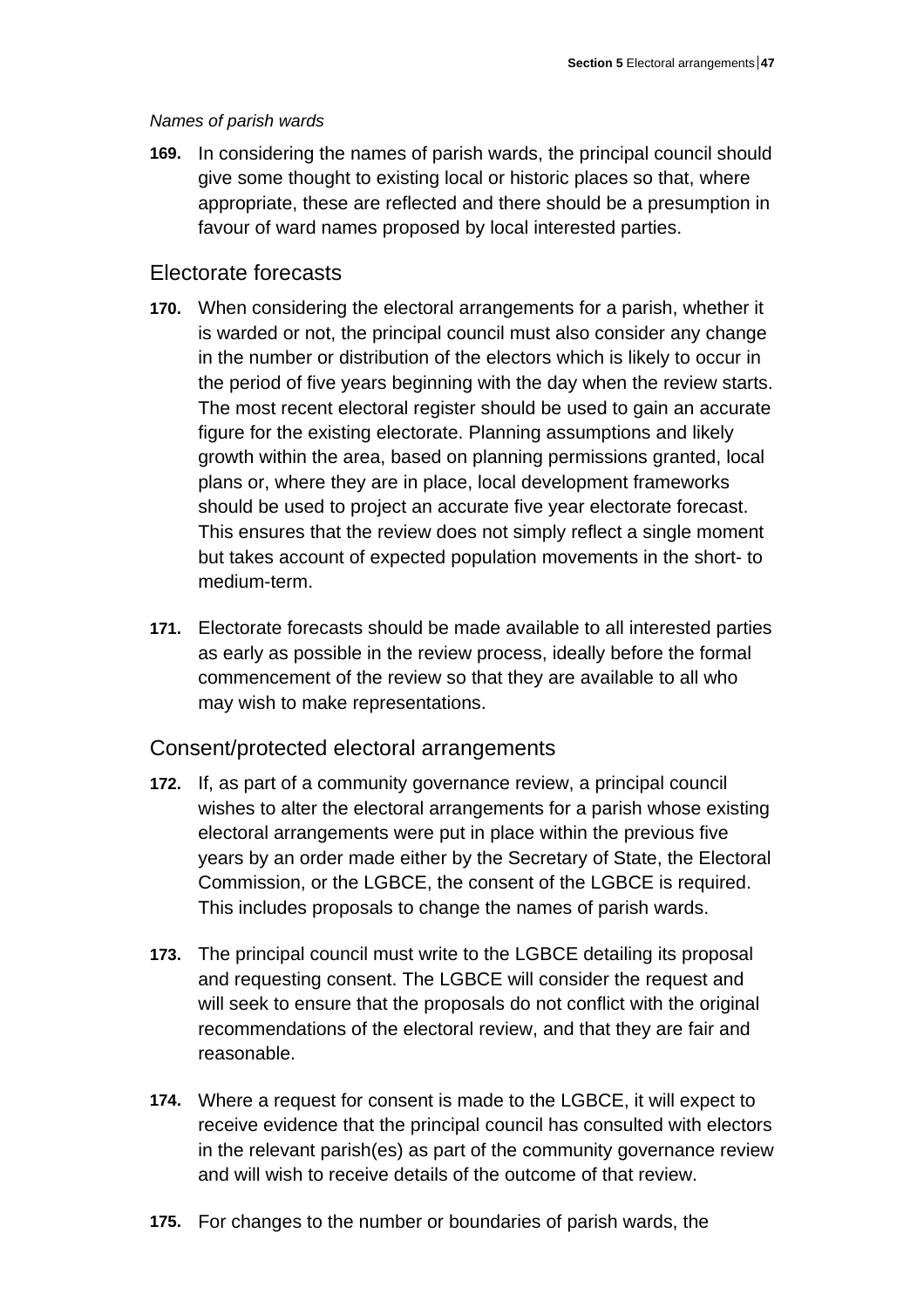principal council will also need to provide the LGBCE with an existing and five-year forecast of electors in the parish(es) affected. Five-year forecasts should be accurate from the day that the review began. Both existing and forecast figures should be provided for the existing parish (and parish wards where relevant) and the proposed parish (and parish wards where relevant).

**176.** If the LGBCE consents to the changes it will inform the principal council which can then implement the proposed changes by local order. No LGBCE order is required. Conversely, if the LGBCE declines to give consent, no local order may be made by the local authority until the five-year period has expired.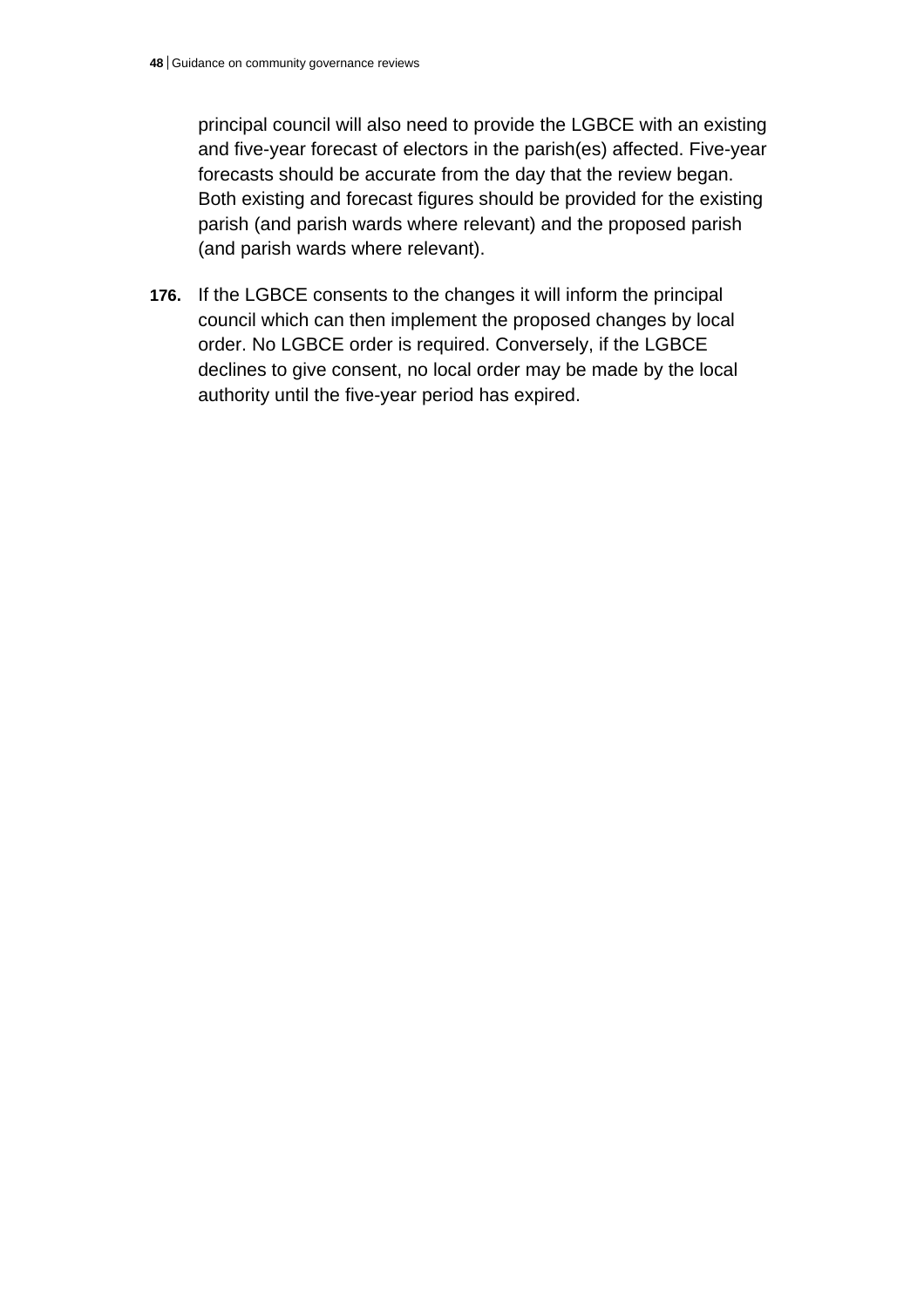# Section 6: Consequential recommendations for related alterations to the boundaries of principal council's wards and/or divisions

- **177.** As part of a community governance review, principal councils may wish to consider whether to request the LGBCE to make changes to the boundaries of district or London borough wards or county divisions to reflect the changes made at parish level.
- **178.** There are three instances when a principal council may wish to consider related alterations to the boundaries of wards or divisions following:
	- the creation, alteration or abolition of a parish
	- the establishment of new or altered parish ward boundaries
	- a grouping or de-grouping of parishes
- **179.** In the interests of maintaining coterminosity between the boundaries of principal authority electoral areas and the boundaries of parishes and parish wards, principal councils may wish to consider as part of a community governance review whether to make consequential recommendations to the LGBCE for related alterations to the boundaries of any affected district or London borough wards and/or county divisions. The Commission may agree to make related alterations to ensure coterminosity between the new parish boundary and the related ward and/or division boundary. If so, the Commission will make an order to implement the related alterations. The Commission will not normally look to move ward or division boundaries onto new parish ward boundaries. However, it will consider each proposal on its merits.
- **180.** In addition, when making a recommendation to group or de-group parishes, (see paragraph 108 to 111 for more details) the principal council may make a request to the LGBCE to make a related alteration of district or London borough ward or county division boundaries. For example, if a principal council decided to add an additional parish to a group it may wish to recommend that all of the parishes be included in the same district or London borough ward and/or county division. Recommendations for related alterations should be directly consequential upon changes made as part of a community governance review.
- **181.** It will be for the LGBCE to decide, following the receipt of proposals, if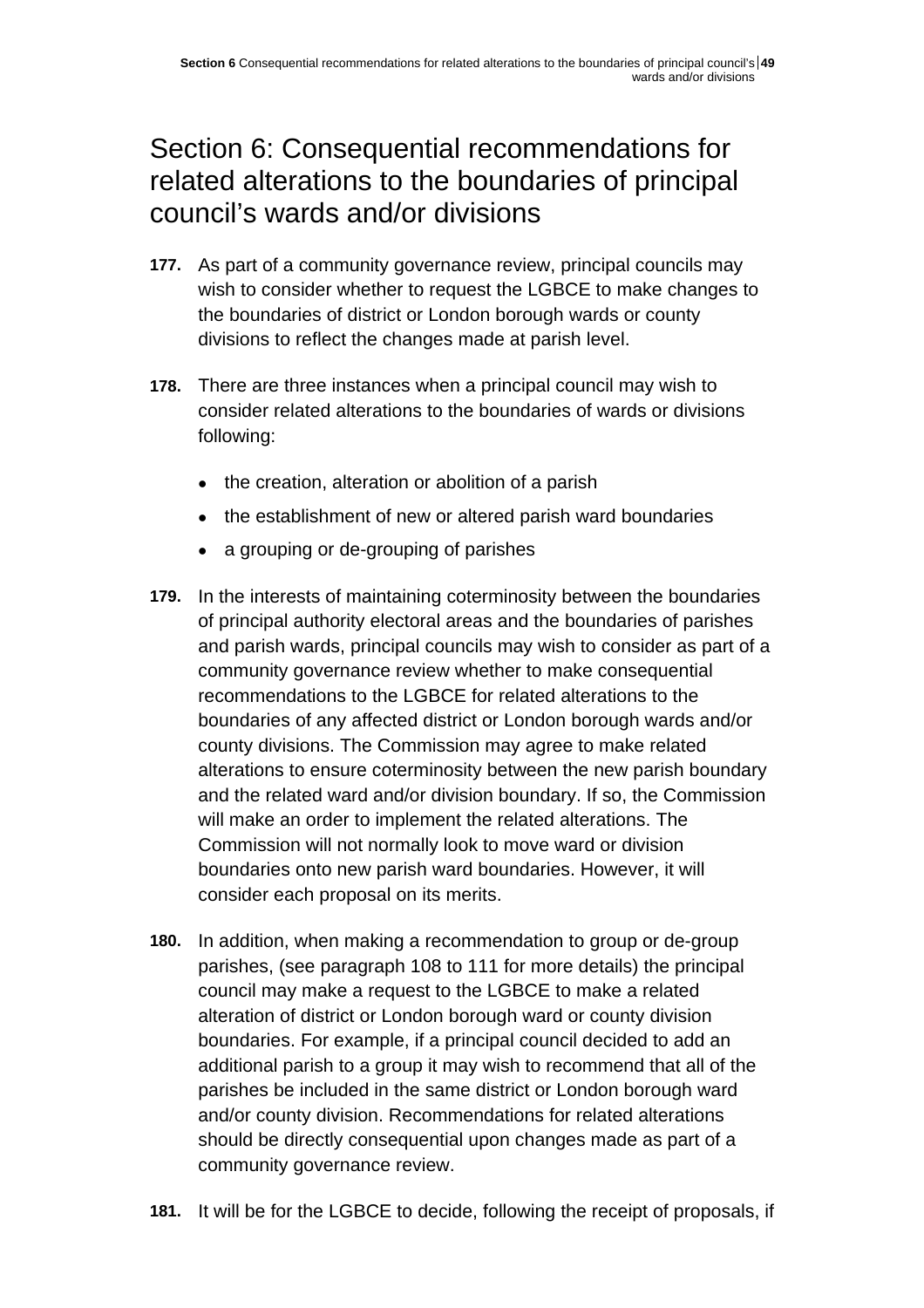a related alteration should be made and when it should be implemented. Only the LGBCE can make an order implementing any alterations to the district or London borough ward or county division boundary. No order will be made to implement related alterations until the order changing the boundary of the relevant parish(es) or parish ward(s), or the order grouping or de-grouping parishes, has been made. Rather than make related alterations that would create detached wards or divisions or that would have a disproportionate impact on ward or division electoral equality, the LGBCE may decide to programme an electoral review of the principal council area.

- **182.** If, in liaison with the district or London borough council and/or the county council, the LGBCE decides to make related alterations to ward and/or division boundaries at a different time, it will consider whether there would be any adverse effects for local people in the holding of elections while the boundaries are not coterminous. However, changes to wards and divisions come into force at district or London borough and county ordinary elections in the electoral areas on either side of the electoral boundary change, so a period of non-coterminosity until the scheduled parish, district or London borough and county elections have taken place may be preferable to unscheduled elections. Unscheduled elections will be necessary to bring into force changes between adjacent parishes or wards whose scheduled elections never normally coincide.
- **183.** In two-tier areas, district councils are advised to seek the views of the county council in relation to related alterations to division boundaries.
- **184.** A principal council may decide that it does not wish to propose related alterations to ward or division boundaries. Where this results in boundaries no longer being coterminous, principal councils will need to be satisfied that the identities and interests of local communities are still reflected and that effective and convenient local government will be secured. Principal councils will also wish to consider the practical consequences, for example for polling district reviews, of having electors voting in parish council elections with one community but with a different community for district or London borough and/or county elections.
- **185.** Where proposals for related alterations are submitted to the LGBCE, it will expect to receive evidence that the principal council has consulted on them as part of a community governance review and the details of the outcome of that review. Principal councils may wish to undertake this consultation at the same time as they consult on proposals to alter the boundaries of parishes or establish new parishes. They must complete the community governance review,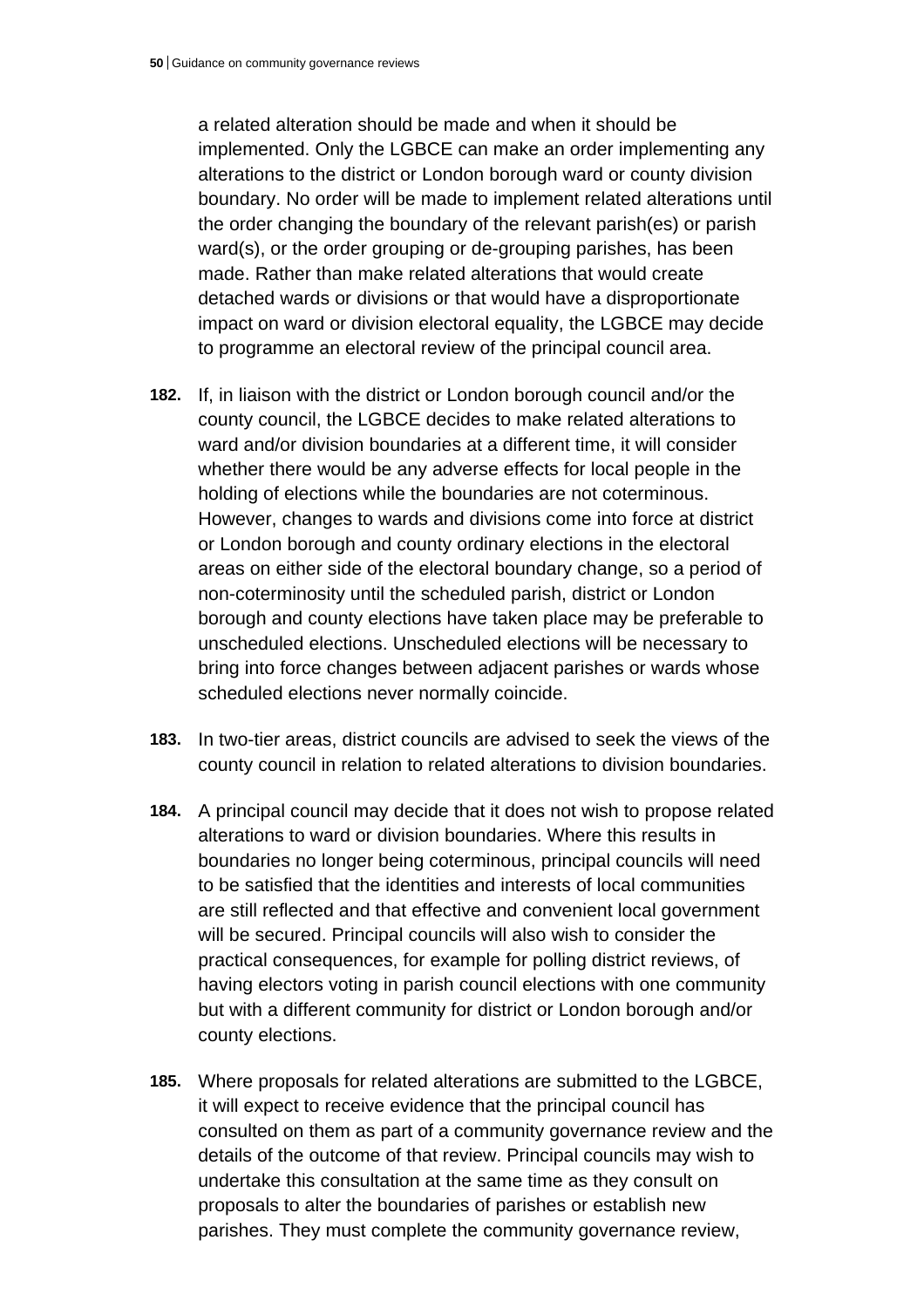including making any consequential recommendations to the LGBCE for related alterations, within a period of one year. Sufficient time should be given to the LGBCE to consider the proposals in advance of the election year in which the principal council proposes they be implemented.

- **186.** The principal council will need to take into account the number of registered electors in any district or London borough ward or county division affected when the review starts, and a forecast of the number of electors expected to be in the areas within five years, and provide this information to the LGBCE. This information should be used to establish a total electorate figure for each district or London borough ward and/or county division affected by the recommendations, both for the current electorate and for expected electorate five years after the start of the review. These totals should also be provided to the LGBCE.
- **187.** When submitting proposals to the LGBCE the principal council should illustrate the proposed changes on maps of a suitable scale, using different coloured lines and suitable keys to illustrate the required changes.
- **188.** If the LGBCE decides not to implement the proposed related alterations, then the existing ward and/or division boundaries will remain in force. The LGBCE has no power to modify any recommendations submitted to it; it may only implement or reject the recommendations.
- **189.** In most cases, related alterations to district or London borough ward and/or county division boundaries tend to be fairly minor in nature and simply tie the ward and/or division boundary to the affected parish boundary. However, if an authority has altered several parish and/or parish ward boundaries and proposes several related alterations to district or London borough ward and/or county division boundaries, the cumulative effect of these could affect electoral equality at district or London borough and/or county level. This could be particularly acute if a number of parishes were transferred between district or London borough wards or county divisions to reflect grouped parishes. In such circumstances, the LGBCE will wish to consider conducting an electoral review of the principal council area or an electoral review of a specified area within it. The timing of such reviews would be dependent on the LGBCE's review programme commitments.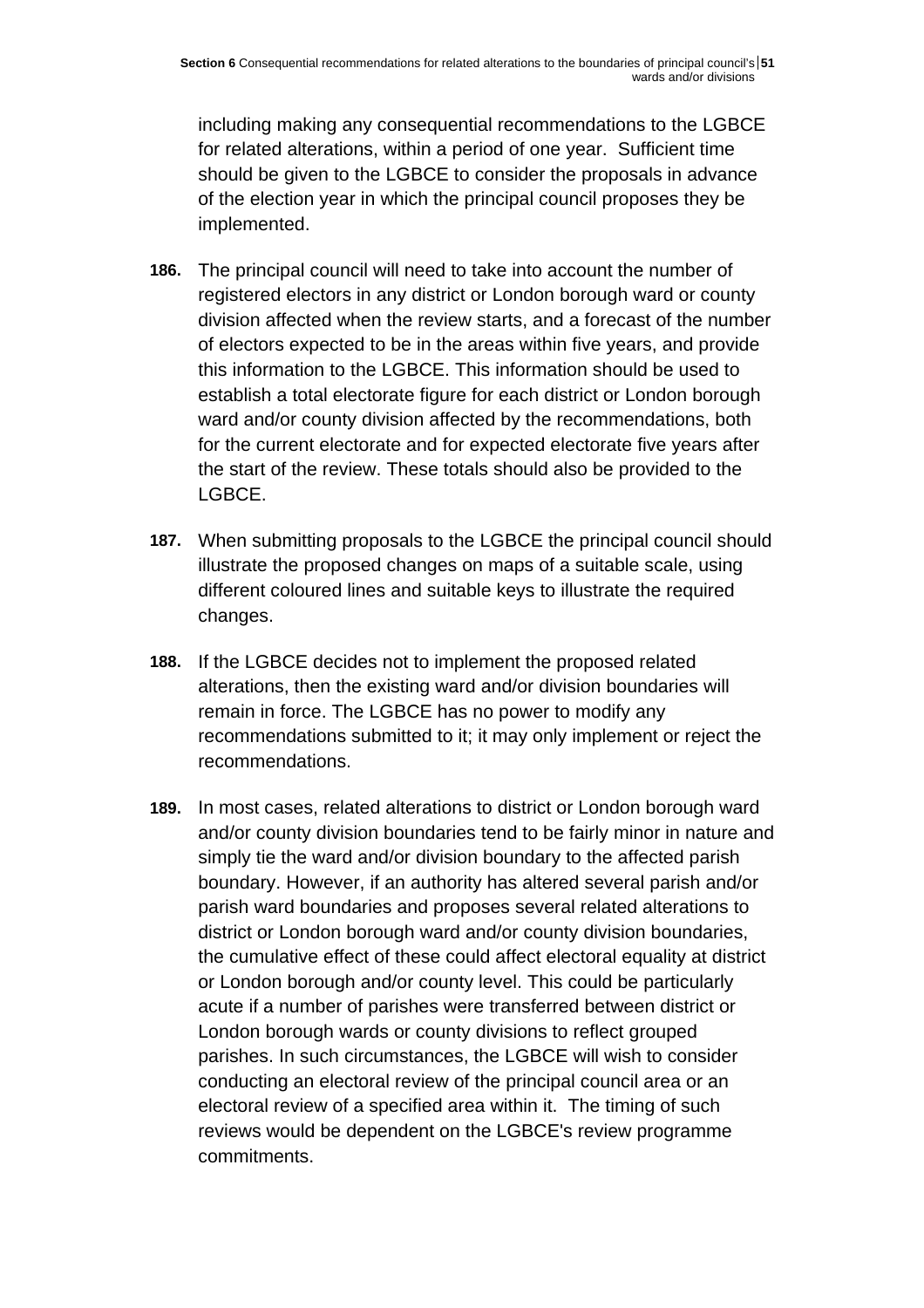Department for Communities and Local Government © Crown Copyright, March 2010

**ISBN: 978 1 4098 2421 3**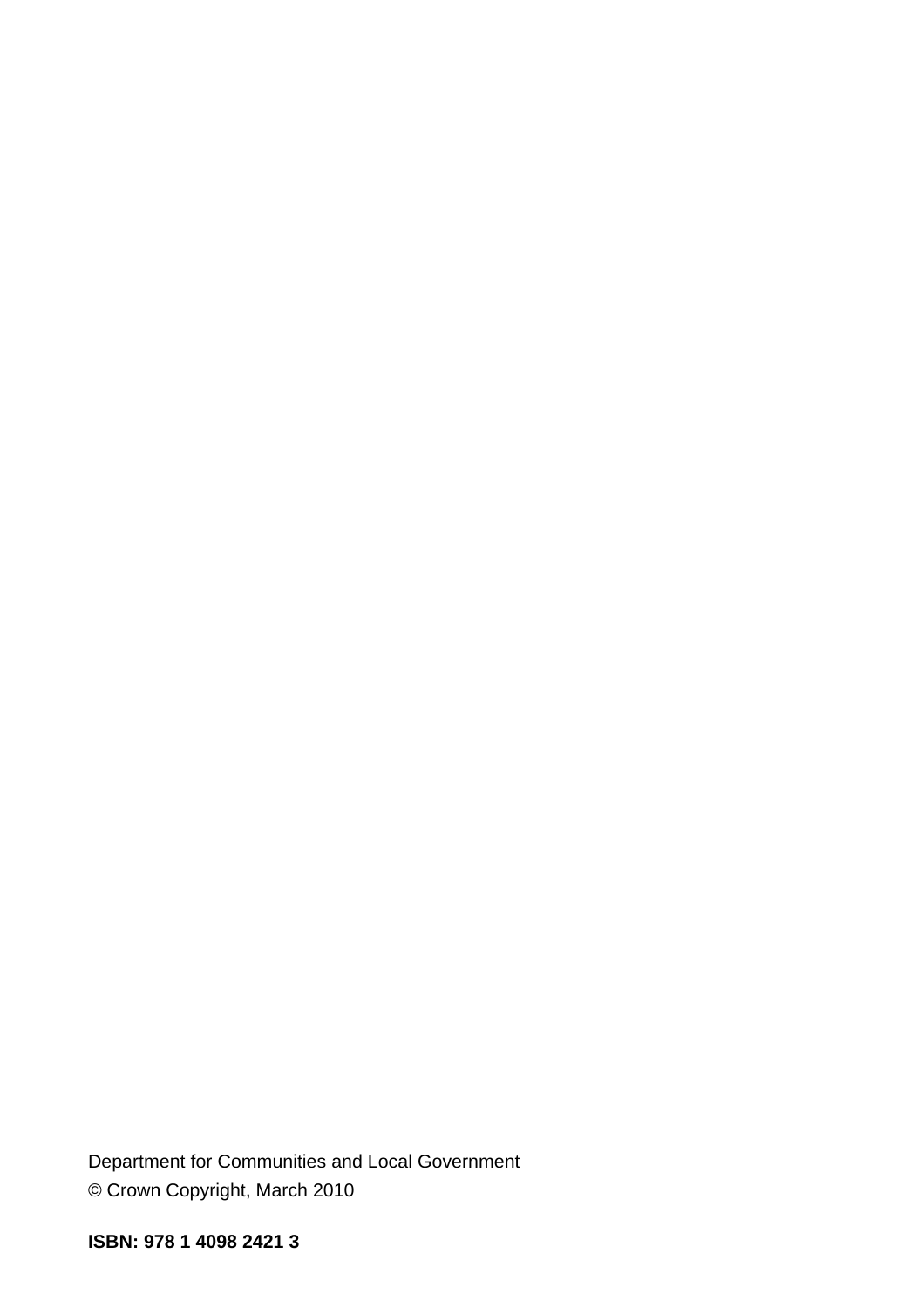| <b>Report To:</b>       | <b>Hailsham Town Council</b>                                                      |
|-------------------------|-----------------------------------------------------------------------------------|
| Date:                   | 19 July 2017                                                                      |
| By:                     | <b>Mickey Caira Deputy Town Clerk &amp; Business</b><br><b>Enterprise Manager</b> |
| <b>Title of Report:</b> | <b>Western Road Recreation Ground</b>                                             |

## **Purpose:**

To consider completing a 'Deed of Dedication' between Fields in Trust and Hailsham Town Council with respect to the Western Road Recreation Ground.

## **Background:**

The main part of Western Road Recreation Ground was "awarded" to the people of Hailsham in an 1855 Inclosure award. The Award states: *"AND I DECLARE that I have set out and do hereby set out, allot, and award unto the Churchwardens and Overseers of the Poor of the said Parish of Hailsham, all that Piece or Parcel of land, numbered 45 on the said Map, containing Six Acres, to be held by them and their Successors in trust as a Place for Exercise and Recreation for the Inhabitants of the said Parish and Neighbourhood.* **"**

This award did not include Beaconsfield, the site of Hailsham Town Football Club and Hailsham Tennis Club and the play area. Both these areas were purchased separately by the Council.

Western Road Recreation Ground is currently used for formal sports, including cricket, football, tennis and stool ball, general exercise and pleasure use by many of the residents of Hailsham.

## **Fields In Trust:**

Fields in Trust, in partnership with the London Marathon Charitable Trust, is delivering a new programme launched in spring 2017 to protect and activate outdoor recreation spaces across the UK. The 'Active Spaces' programme will deliver activity programmes on designated spaces in communities where there is a need to tackle physical inactivity and encourage more people to become more physically active.

The designated sites would be protected in perpetuity through a legal Deed of Dedication between the Council and Fields in Trust.

Following discussions with Hailsham Active and officers of the Council, it is proposed that Western Road Recreation Ground would be ideal for this Programme.

As identified above, this site plays an important part in the sporting activity of local residents and visiting teams. It also provides activities for young people through the large equipped play area and for all ages through the outdoor gym. The site is well known by local residents for its sporting facilities and would be an ideal location for The "Active Spaces" programme

This report seeks approval for the Council to enter into a legal Deed of Dedication affording protection to Western Road Recreation Ground.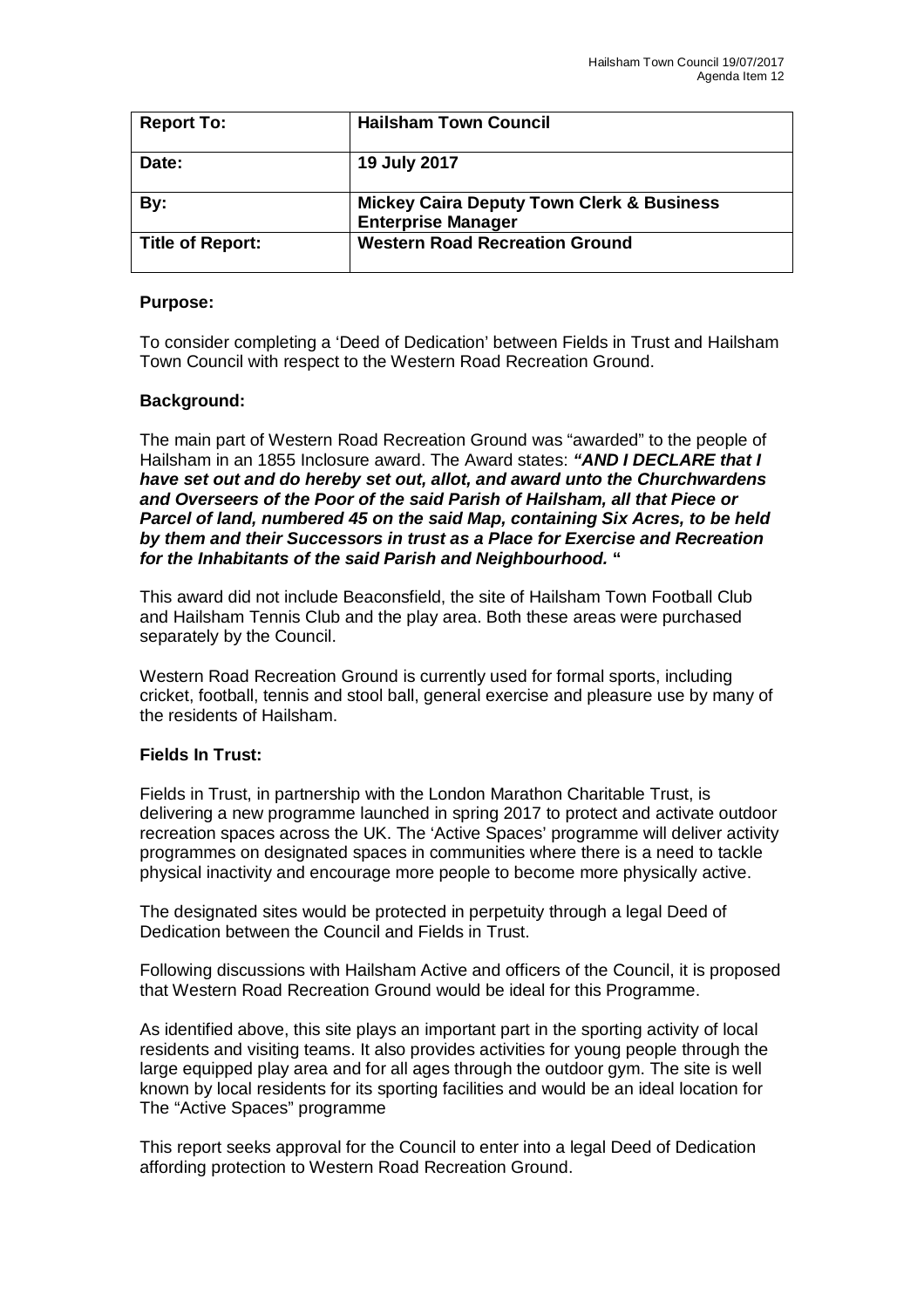In May 2017, Fields in Trust (the operating name of the National Playing Fields Association) in partnership with the London Marathon Charitable Trust launched a new programme to encourage more people to become more physically active on green spaces in their communities.

The UK Chief Medical Officers state that adults should aim to take part in at least 150 minutes of moderate intensity physical activity each week, in bouts of 10 minutes or more, according to physical activity guidelines for adults from the UK Chief Medical Officers". See

[https://www.gov.uk/government/uploads/system/uploads/attachment\\_data/file/21374](https://www.gov.uk/government/uploads/system/uploads/attachment_data/file/21374) 0/dh\_128145.pdf

Access to green spaces is an essential element of active lifestyles, community cohesion and mental well being. Delivery of local and diverse activity programmes on these community spaces will aim to increase entry level activity amongst inactive people of all ages.

The programme will combine protection of spaces with revenue funding to engage physically inactive people on those green spaces. Each space will be offered delivery of a physical activity project(s) to the value of  $£5,000$  to serve local needs and benefit target groups as appropriate. A programme activation resource pack will be provided to promote and support an event to help promote the physical activity project and engage community participation.

Each space will also be able to apply for a larger capital grant of £25,000 to enable continued sustained physical activity on sites protected through the programme. Hailsham Active working with Hailsham Forward has identified the potential to create a series of cycling/walking/running paths that connect all parts of Hailsham to the Cuckoo Trail, town centre and Diplocks Industrial Estate. Some of these paths could be established in Council owned land including Western Road Recreation Ground, and it would be appropriate to apply for the £25,000 capital grant to help to create these proposed cycle/walking/running paths. Whilst there are some restrictions on the actual route on any such path, there is scope within the recreation ground to create this facility.

## **The programme sets out a number of objectives:**

- To increase participation in physical activity amongst the inactive from groups including (but not limited to):
	- o Disabled people
	- o Women and girls
	- o People from lower socio-economic groups
	- o Those at risk from long-term health conditions
	- o People from particular ethnic groups
	- o Older people
- Provide a catalyst to deliver sustainable physical activity opportunities
- Raise the profile of local green spaces as important to health and well-being
- Secure local green spaces for continued and increased participation in a diverse range of physical and community activities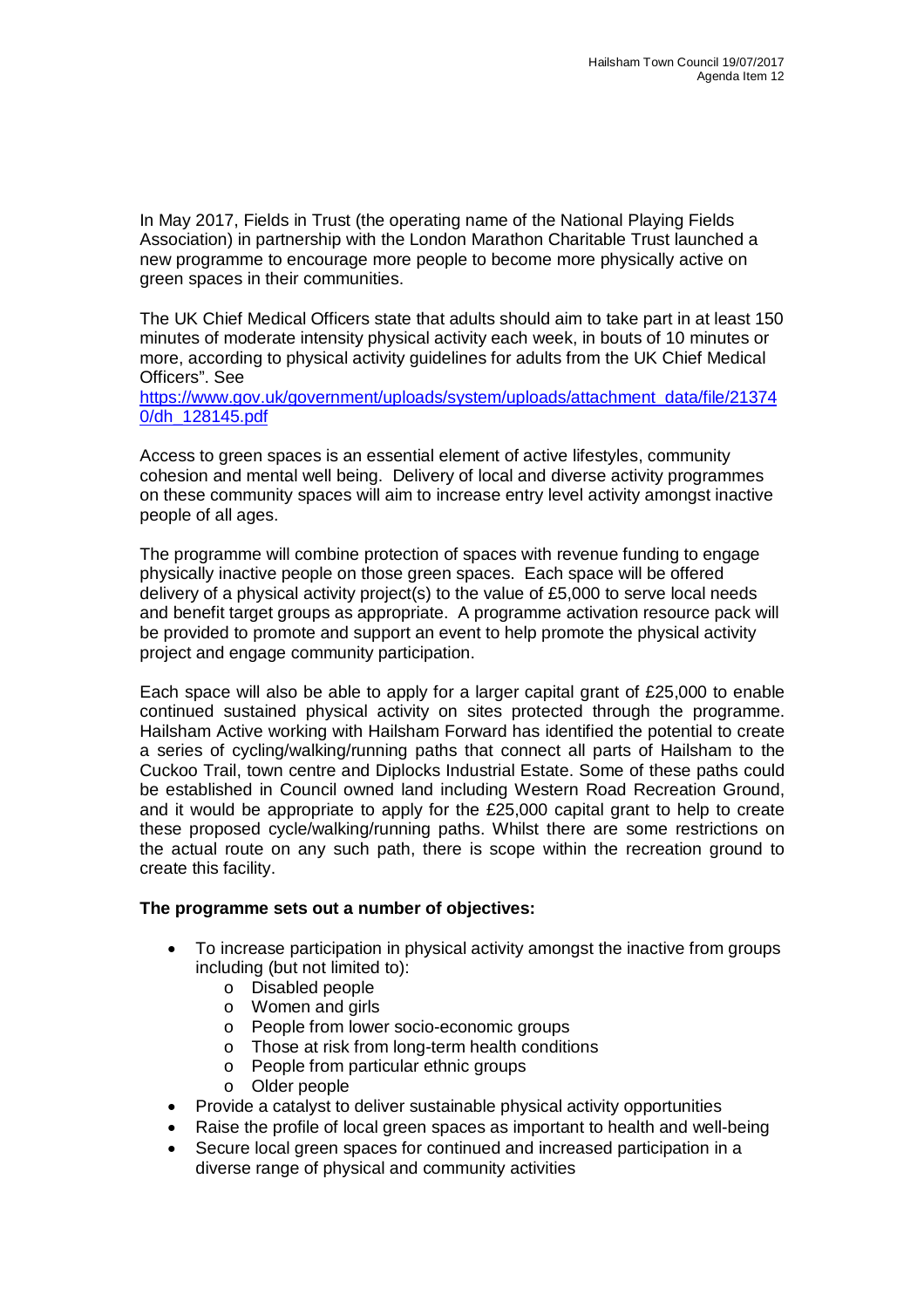Improve community cohesion, mental and physical health through participation in physical activity

## **Options considered and recommended proposal**

- 1. To take no action This option is not recommended. This is a new and very exciting initiative from Fields in Trust and the London Marathon Charitable Trust which offers a vehicle to deliver against local and national strategic objectives of increasing physical activity and building happy and healthy communities as well as protecting our valuable green space in perpetuity.
- 2. It is recommended that the Council take advantage of this opportunity which will positively raise the profile of Western Road Recreation Ground and the Council through a high profile national programme, as well as contributing towards our aims of encouraging healthier and more active lifestyles within the community.

### **Timescales**

If approved, the Deed of Dedication will need to be signed within four months of submitting the application. Upon completion of the Deed of Dedication the activation project will commence with the opportunity for an activation event to launch the programme on the site and promote its protected status.

## **Financial implications**

The costs of participating in the programme are:

- Legal advice to agree the Deed of Dedication (Fields in Trust will provide the draft deed free of charge)
- Installation of a Fields in Trust plaque, which we will receive free of charge to recognise the protected status of the green space
- Registering the resulting notice and restriction with the Land Registry in the region of £80

#### **Legal implications**

Once the Deed of Dedication has been signed the resulting restriction and notice will be required to be registered with the Land Registry. In the future, consent will be required from Fields in Trust for any change to the use of the site outside of the terms agreed in the Deed.

#### **Other implications**

Parks and green spaces are highly valued by local residents. The Western Road Recreation Ground has been identified as being an important community facility and as a valuable asset in addressing physical inactivity and building community cohesion. This programme will benefit local residents and park users and contribute to improving the quality of life and help address health inequalities in Hailsham.